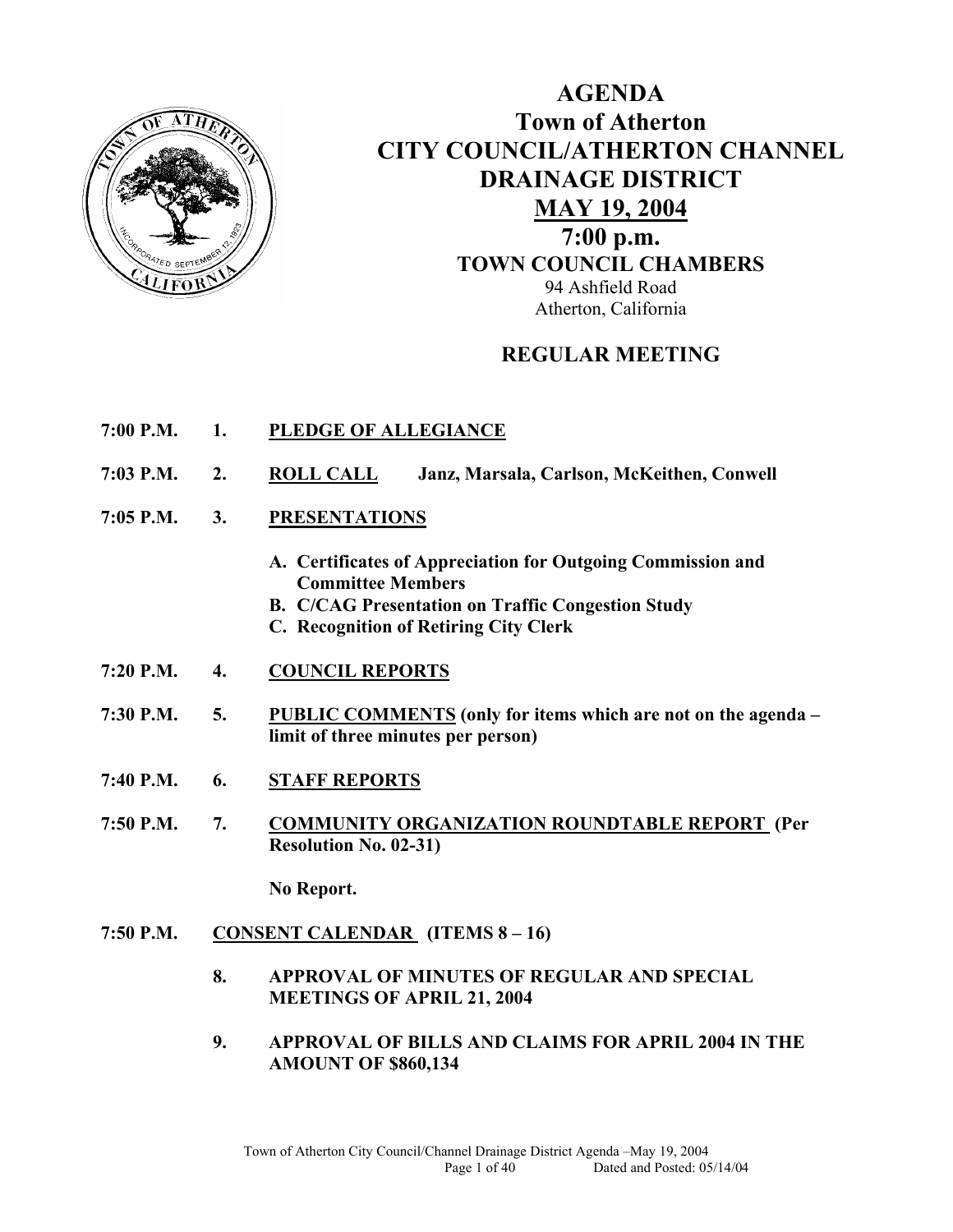- **10. ACCEPTANCE OF MONTHLY FINANCIAL REPORT FOR APRIL 2004**
- **11. APPROVAL OF AMENDED STREET CENTERLINE MARKING LIST**

**Recommendation: Approve the amended Centerline Marking List to include a single stripe on Greenoaks Drive from Oak Grove Road to 170 Greenoaks Drive.** 

**12. ADOPT A RESOLUTION RECOMMENDING THAT THE SAN MATEO COUNTY FLOOD CONTROL DISTRICT IMPOSE CHARGES FOR FUNDING THE 2004/05 COUNTYWIDE NATIONAL POLLUTION DISCHARGE ELIMINATION SYSTEM (NPDES) GENERAL PROGRAM** 

**Recommendation: Adopt a resolution recommending that the San Mateo County Flood Control District impose charges for funding the 2004/05 Countywide National Pollution Discharge Elimination System (NPDES) General Program** 

**13. APPROVE THE RECORDATION AND REMOVAL OF THE OLD GAZEBO IN HOLBROOK-PALMER PARK** 

**Recommendation: Authorize Park staff to record by digital photography and remove the old gazebo in Holbrook-Palmer Park.** 

**14. APPROVE PURCHASE OF TASER DEFENSIVE WEAPON FOR POLICE DEPARTMENT** 

**Recommendation: Approve authorization of funds to cover the 50 percent matching grant provided by ABAG for the purchase of 20 Taser defensive weapon stun guns.** 

**15. APPROVAL OF PLANS AND SPECIFICATIONS BARRY LANE – ATHERTON CHANNEL BOX CULVERT REPLACEMENT** 

**Recommendation: Approve the plans and specifications for the Barry Lane – Atherton Channel Box Culvert Replacement, Project 03-006.** 

**16. REQUEST TO REFER THE REVIEW OF THE SETBACK REQUIREMENTS FOR ACCESSORY STRUCTURES TO THE GENERAL PLAN COMMITTEE** 

**Recommendation: Refer the review of the setback requirements for accessory structures to the General Plan Committee.**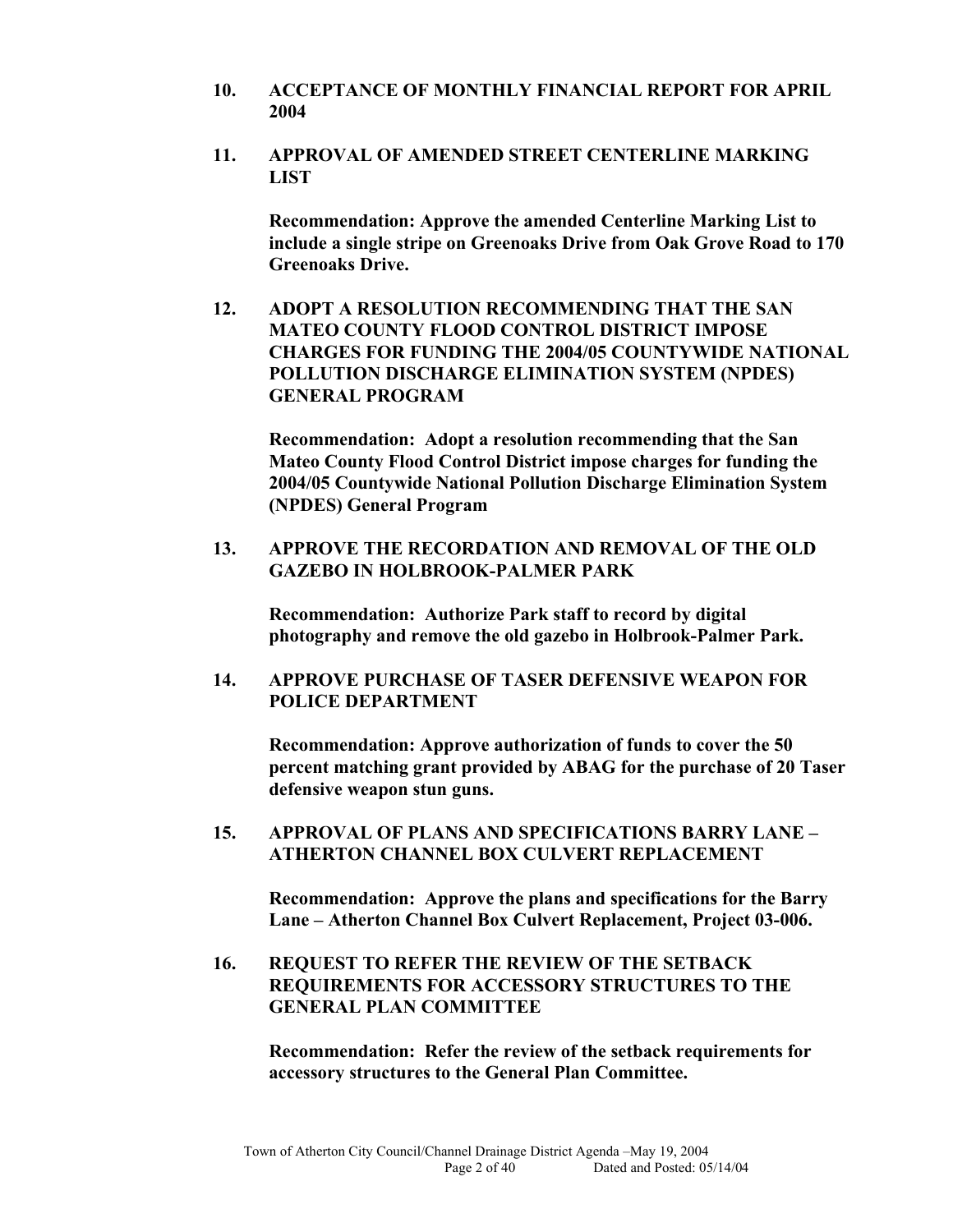**REGULAR AGENDA (Items 17 – 23)** 

### **8:00 P.M. 17. CONSIDER ADOPTION OF A RESOLUTION ADOPTING A DRAFT TRANSPORTATION EXPENDITURE PLAN**

**Recommendation: Hear presentation by San Mateo County Transportation Authority and consider adoption of a resolution adopting the Draft Transportation Expenditure Plan.** 

**8:20 P.M. 18. PARCEL TAX DISCUSSION – SET PUBLIC HEARING DATE FOR AN ORDINANCE CALLING AN ELECTION TO SUBMIT TO THE VOTERS AN ORDINANCE AUTHORIZING THE LEVY OF A SPECIAL TAX FOR MUNICIPAL SERVICES AND CAPITAL IMPROVEMENTS** 

> **Recommendation: After consideration, set public hearing date for an ordinance calling an election to submit to the voters an ordinance authorizing the levy of a special tax for municipal services and capital improvements.**

**9:00 P.M. 19. CONSIDER ADOPTION OF A RESOLUTION FOR APPROVAL OF LIBRARY STAFF AND SERVICES AGREEMENT AND AMENDED LIBRARY JPA AGREEMENT** 

> **Recommendation: Approve the proposed amendments to the original San Mateo County Library Joint Powers Authority Agreement in the form of the new First Restated Joint Powers Agreement, adopt the resolution approving the new Agreement, and authorize the Mayor to sign and execute the Agreement on behalf of the Town.**

**9:15 P.M. 20. CONSIDER RECOMMENDATION FROM PARKS AND RECREATION COMMISSION AND THE ADOPTION OF A RESOLUTION TO SUPPORT ENABLING LEGISLATION FOR A COUNTYWIDE SPECIAL PARK AND RECREATION DISTRICT** 

> **Recommendation: Consider the recommendation of the Atherton Park and Recreation Commission and adopt a resolution to support enabling legislation to create a countywide special park district.**

#### **9:30 P.M. 21. CONSIDER REQUEST FOR MEMBERSHIP IN THE PENINSULA POLICY PARTNERSHIP**

**Recommendation: Consider the request of the Peninsula Policy**  Partnership (P<sup>3</sup>) to join membership at the dues rate of \$2,000 and **provide direction to staff.**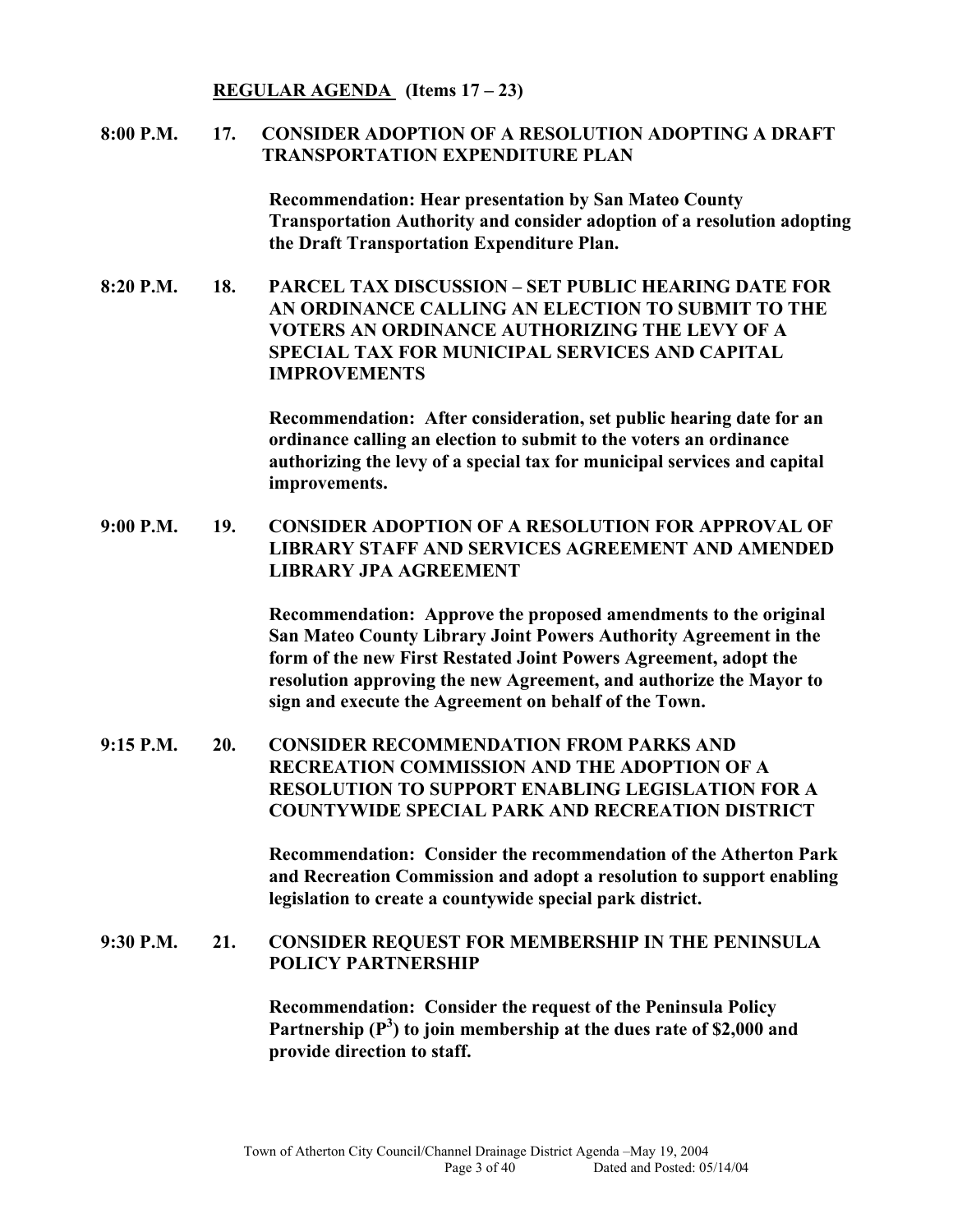### **9:40 P.M. 22. APPROVAL OF RESPONSE TO THE CALTRAIN ELECTRIFICATION DRAFT ENVIRONMENTAL ASSESSMENT/ENVIRONMENTAL IMPACT REPORT**

**Recommendation: Approve a response to the Caltrain Electrification Draft Environmental Assessment / Environmental Impact Report.** 

**9:50 P.M. 23. CONSIDER REQUEST TO REFER THE REVIEW OF BUILDING PERMIT REQUIREMENTS TO INCLUDE PAVING PROJECTS TO THE GENERAL PLAN COMMITTEE** 

> **Recommendation: Refer the review of Building Permit requirements for Paving Projects to the General Plan Committee.**

- **10:00 P.M. 24. PUBLIC COMMENTS**
- **10:15 P.M. 25. ADJOURNMENT**

*Agendas and staff reports may be accessed on the Town website at: www.ci.atherton.ca.us* ) *Please contact the City Clerk's Office at 650.752.0529 with any questions* 

Pursuant to the Americans with Disabilities Act, if you need special assistance in this meeting, please contact the City Clerk's Office at (650) 752-0529. Notification of 48 hours prior to the meeting will enable the City to make reasonable arrangements to ensure accessibility to this meeting. (29 CRF 35.104 ADA Title II)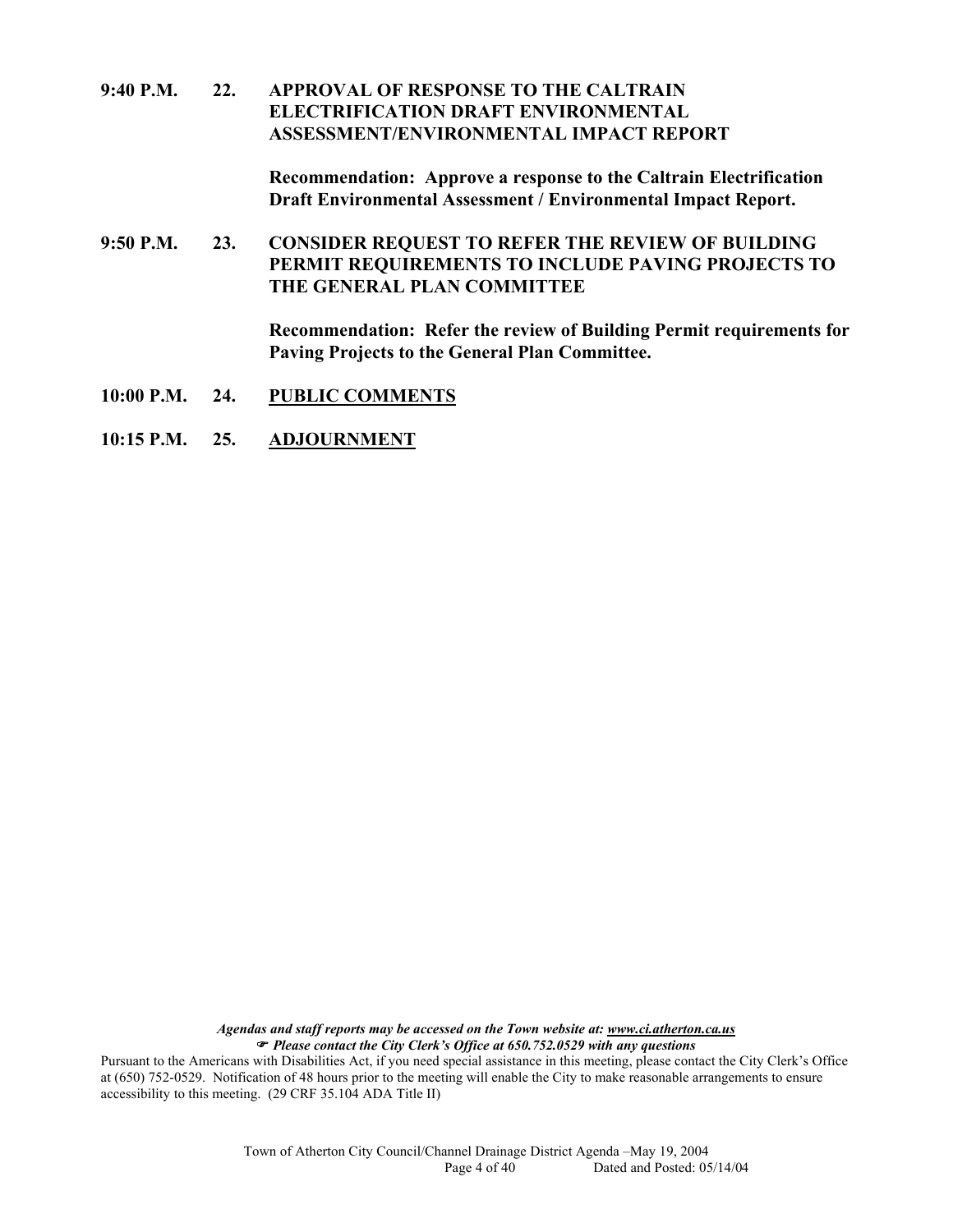

**DRAFT MINUTES ATHERTON CITY COUNCIL April 21, 2004 6:00 P.M. Meeting Room Town Administrative Offices**  91 Ashfield Road Atherton, California **Special Meeting** 

**Mayor McKeithen called the meeting to order at 6:05 p.m.** 

**ROLL CALL** 

**PRESENT: James R. Janz Charles E. Marsala Alan B. Carlson Kathy McKeithen William R. Conwell** 

**City Manager Jim Robinson and City Attorney Marc Hynes were present.** 

#### **PUBLIC COMMENTS**

**There were no public comments.** 

#### **CLOSED SESSION**

**The Council adjourned to Closed Session at 6:10 p.m.** 

#### **RECONVENE TO OPEN SESSION**

**The Council reconvened to Open Session at 6:50 p.m. The following action was taken:** 

- **A. CONFERENCE WITH LEGAL COUNSEL Existing Litigation Government Code Section 54956.9 (a)** 
	- **1. Richard T. LemMon v. Town of Atherton San Mateo County Superior Court, Case No. 433473**
	- **2. Teamsters Local 856 v. City of Atherton San Mateo County Superior Court, Case No. 429950**

**There was no reportable action on these items.**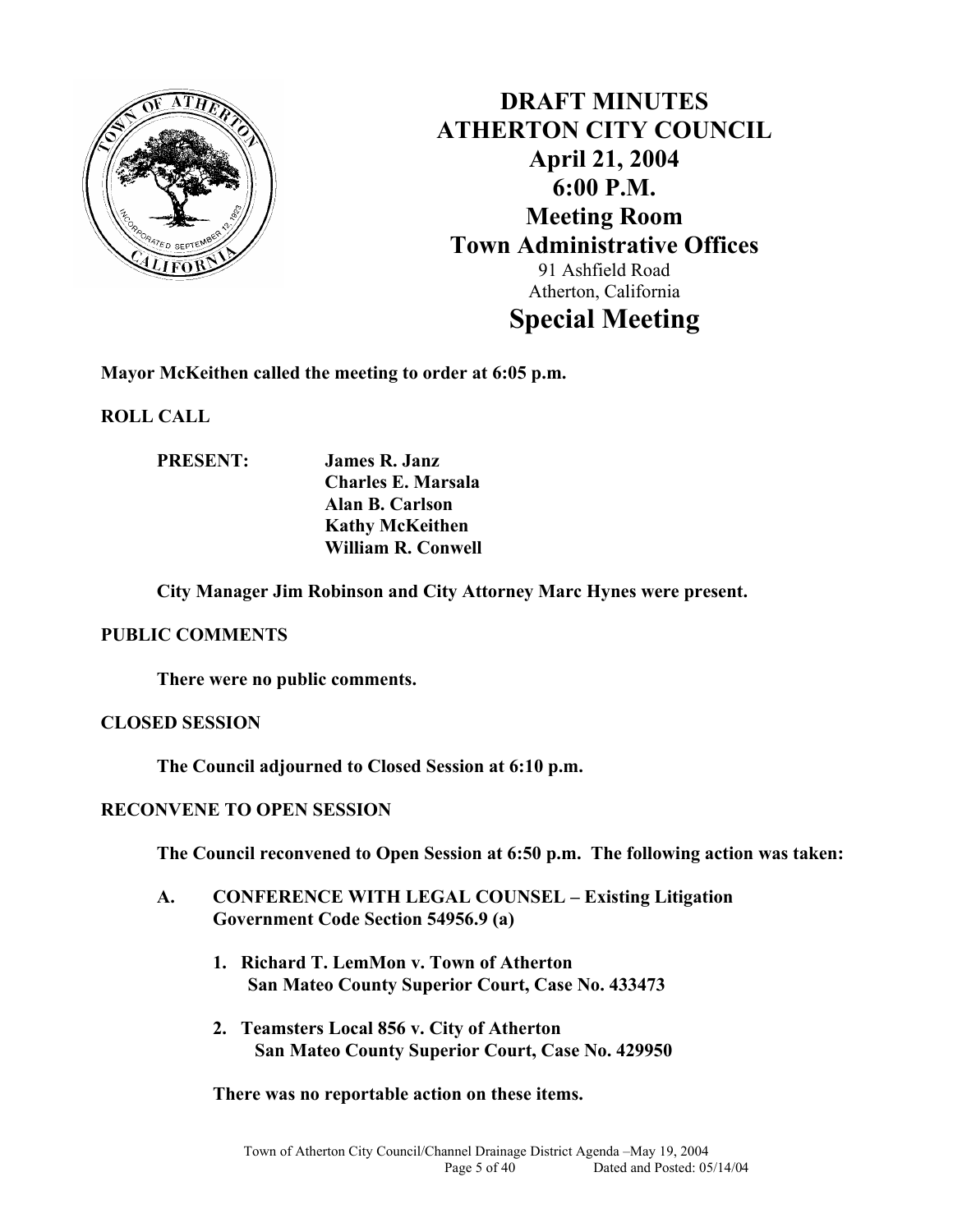**B. CONFERENCE WITH LEGAL COUNSEL – Anticipated Litigation Initiation of litigation pursuant to Government Code Section 54956.9(c) 1 potential case.** 

**No reportable action.** 

**C. LIABILITY CLAIM - Government Code Section 54956.95** 

**Claimant: Maryann Bloomquist Agency Claimed Against: Town of Atherton** 

**The Council unanimously denied the claim.** 

#### **ADJOURN**

**The meeting adjourned at 6:55 p.m.** 

**Respectfully submitted,** 

**Kathy McKeithen, Mayor** 

**\_\_\_\_\_\_\_\_\_\_\_\_\_\_\_\_\_\_\_\_\_\_\_\_\_\_\_**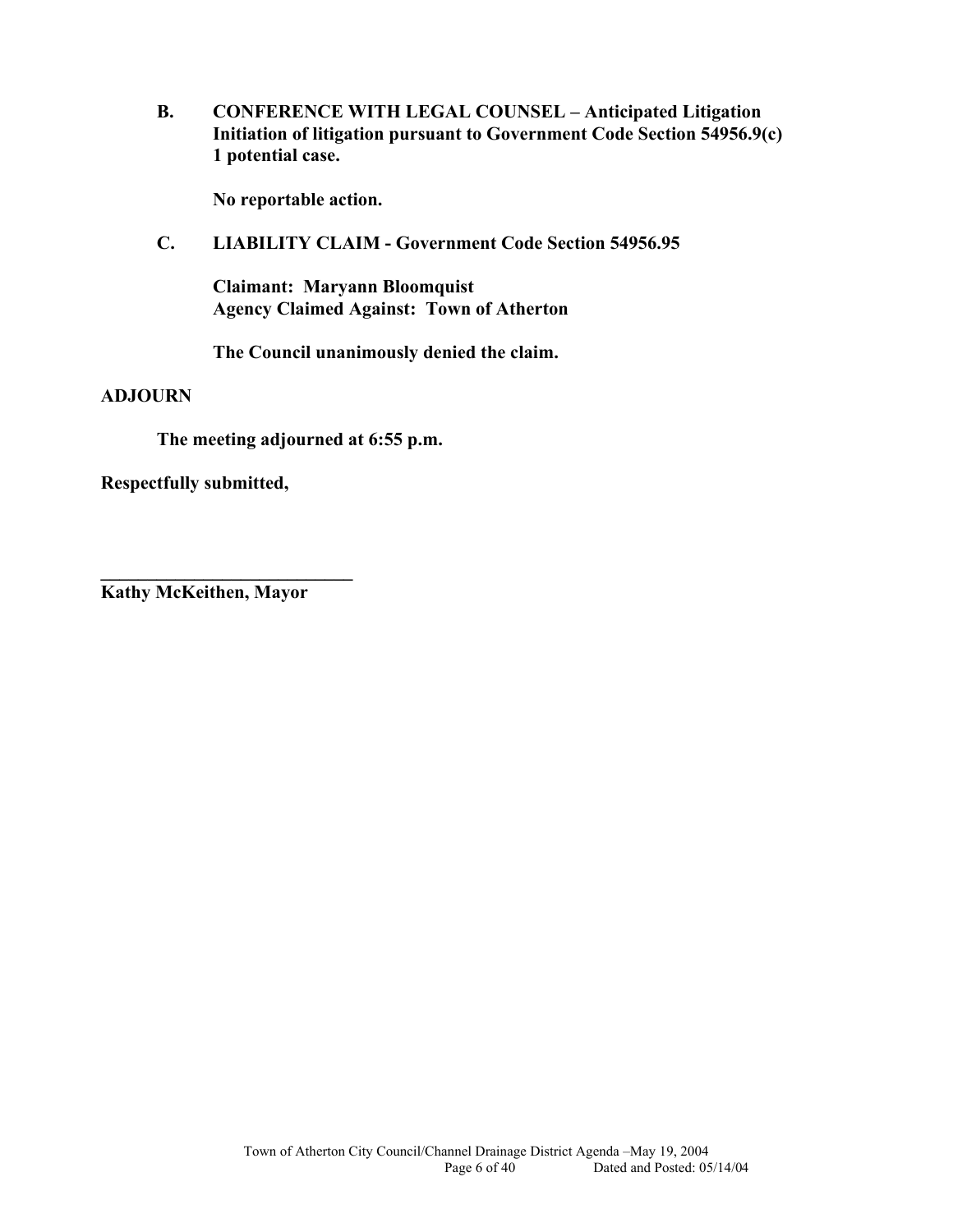

**DRAFT MINUTES Town of Atherton CITY COUNCIL/ATHERTON CHANNEL DRAINAGE DISTRICT APRIL 21, 2004 7:00 p.m. TOWN COUNCIL CHAMBERS** 94 Ashfield Road Atherton, California

# **REGULAR MEETING**

**Mayor McKeithen called the meeting to order at 7:00 p.m.** 

- **1. PLEDGE OF ALLEGIANCE**
- **2. ROLL CALL**

**PRESENT: James R. Janz Charles E. Marsala Alan B. Carlson William R. Conwell Kathy McKeithen** 

**City Manager Jim Robinson and City Attorney Marc Hynes were present.** 

## **3. PRESENTATIONS**

- **A. A Proclamation Declaring Arbor Day on April 24, 2004 was presented by Mayor McKeithen. Tree Committee Chair Denise Kupperman announced Arbor Day activities. Marion Oster announced a walk-a-thon through the Lindenwood area on May 22, sponsored by the Menlo Rotary Club. A part of the proceeds will go to the Atherton Tree Committee.**
- **B. A Proclamation Declaring May 3 to May 9, 2004 Mosquito and Vector Control and West Nile Virus Awareness Week was presented by Mayor McKeithen.**

# **4. COUNCIL REPORTS**

• **Vice Mayor Conwell announced that the San Francisco Airport Roundtable did not meet this month. He reported on a Criminal Justice Commission meeting he attended today. The Commission received a presentation on programs for people coming out of the prison system.**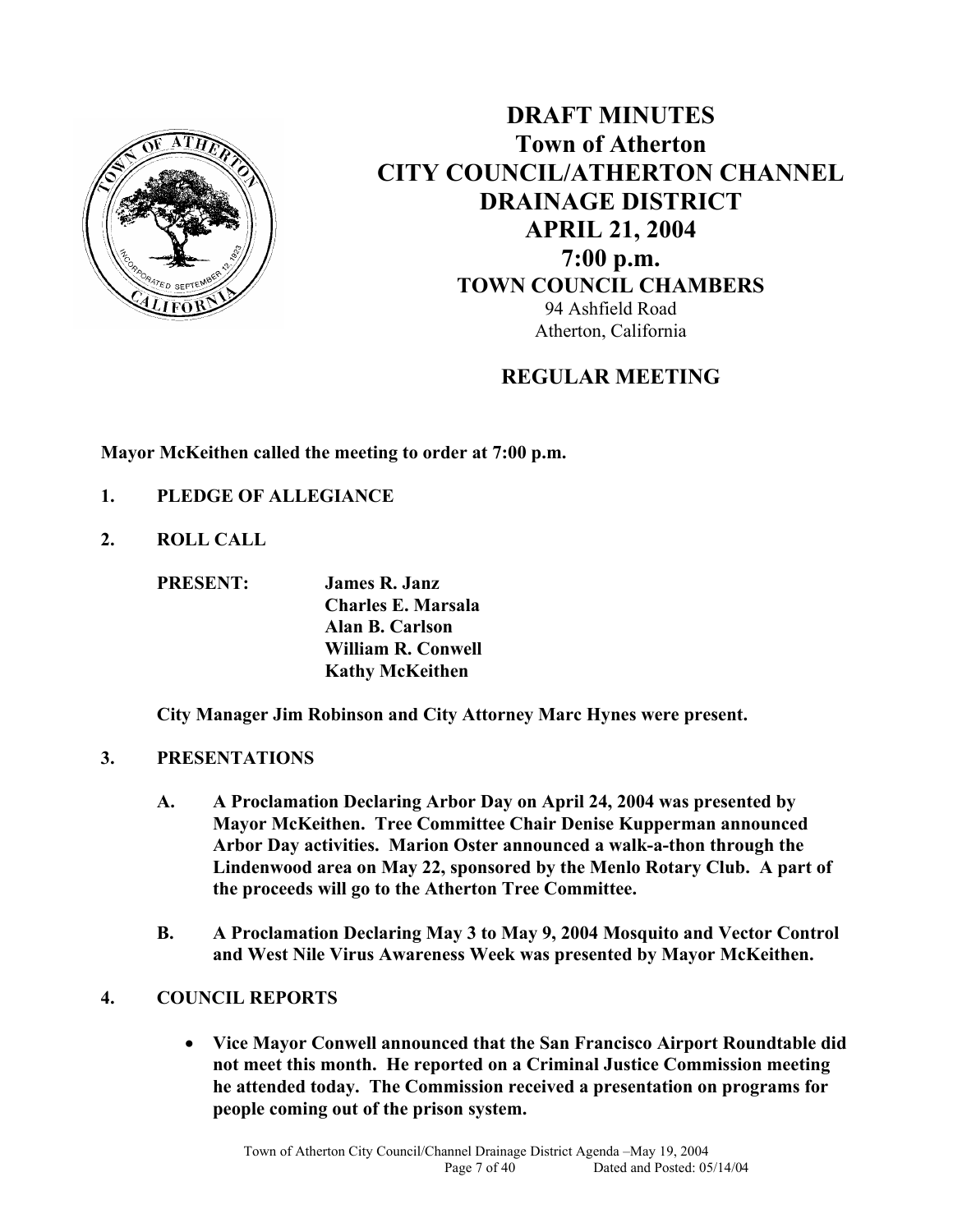- **Council Member Carlson attended a Caltrain Corridor Subcommittee meeting last night, along with Council Member Janz. He represented Atherton, along with Chief Brennan and Vice Mayor Conwell, at the Little League Opening Day activities.**
- **Council Member Marsala reported on the County Library Joint Powers meeting. The JPA will begin recruiting for a new Library Director. The Arts Committee held a "Tiffany" event recently with a presentation by the Director of the Palo Alto Tiffany store. The Arts Committee is currently planning the Big Daddy Jazz event which will be held on June 20. Council Member Marsala also reported that a bench will be dedicated to former Park and Recreation Commissioner Henry Cartan. He reported on the proposed special park district which the County is looking into. He will attend the Spring Assembly of ABAG next week.**
- **Council Member Janz reported on the Caltrain Corridor Subcommittee meeting held last night. On April 1 he attended, along with other representatives from the Subcommittee, a Caltrain Joint Powers Board meeting where the new Baby Bullet schedule was enacted. As a result of actions by the Subcommittee, the JPB implemented limited service (express) for Atherton, as well as hourly service. The JPB will review the newly created service levels in the next six months. Other issues at Subcommittee meeting included discussion on Quiet Zones, the Draft High Speed Rail EIR, and the electrification program. Council Member Janz attended a meeting last Friday on noise issues related to the use of the fields at Menlo School and Menlo College. The May 21, 2004 Council of Cities dinner meeting will be hosted by Atherton. He asked staff to look into facilities other than the Pavilion for the meeting.**
- **Mayor McKeithen reported on the Transportation Committee meeting held April 13. The Committee approved a permanent no parking zone on Oak Grove Avenue (on tonight's agenda), and discussed local shuttle service. The Committee determined that unless the City Council decides otherwise, the shuttle service would not provide enough service for the cost. The Emergency Services Commission meets tomorrow, April 22 at 5:30 p.m. in the Jury Room, County Center. Mayor McKeithen attended readings at Laurel School recently. The Screening Committee met last week and interviewed applicants for various commission and committee vacancies. Appointments are on this agenda. The Audit Committee has met on a weekly basis to discuss issues the Town needs to address when considering the upcoming parcel tax. The Atherton Channel Drainage District Subcommittee has not met, but Public Works Director Duncan Jones and Marts Beekley recently walked the Channel with the Army Corps of Engineers and the Department of Fish and Wildlife. The District will be required to respond to Fish and Wildlife on several issues.**

#### **5. PUBLIC COMMENTS**

**John Sisson, Atherton, spoke from the audience.** 

#### **6. STAFF REPORTS**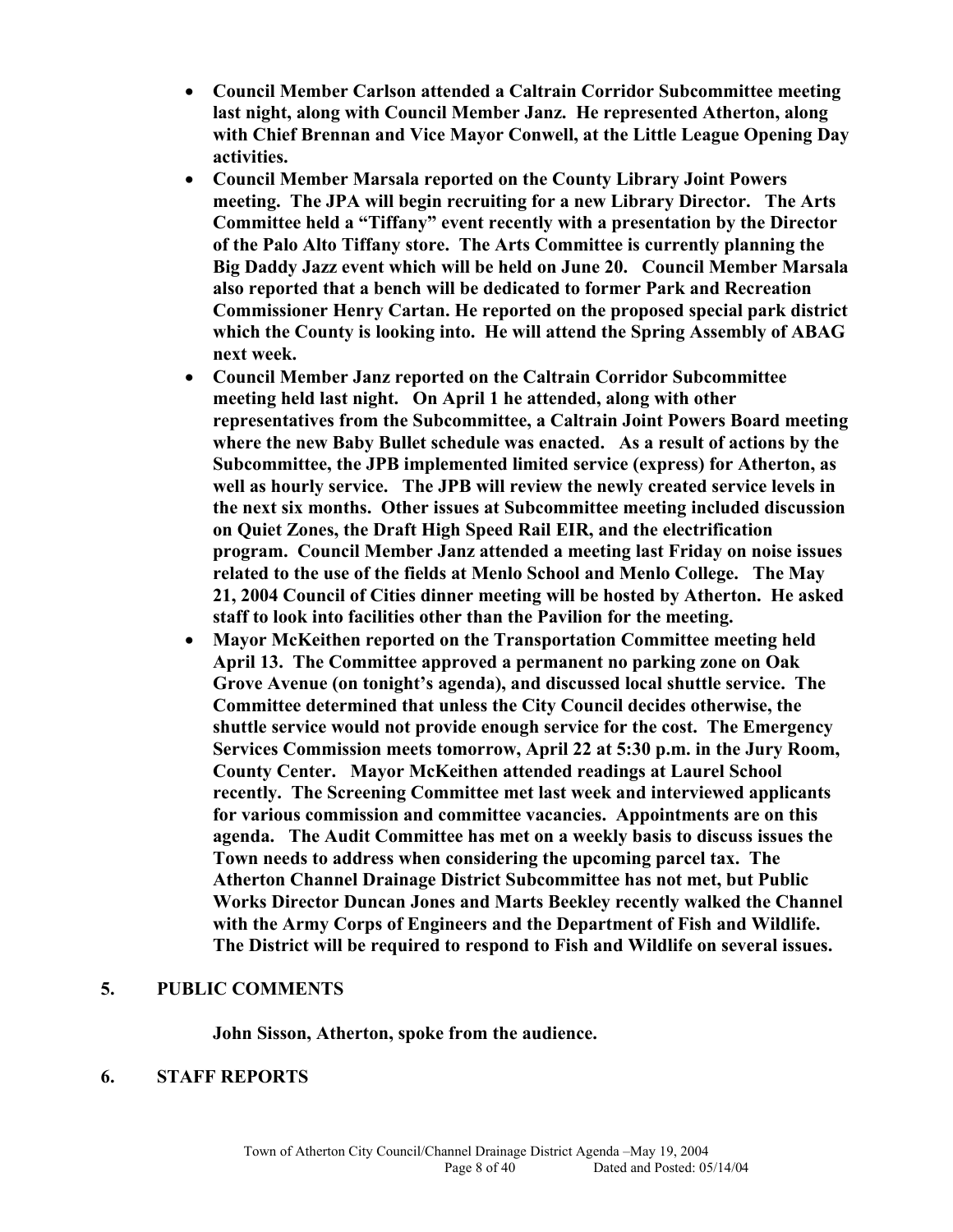- **City Manager Jim Robinson reported that Assistant to the City Manager Linda Kelly is out on maternity leave. He introduced Greg Sam, who will fill in for Linda as Interim Assistant to the City Manager. He also introduced Kathi Hamilton who will serve as Interim City Clerk upon the retirement of City Clerk Sharon Barker in June.**
- **The City Manager announced that the League ballot measure on the protection of local property taxes has qualified for the November ballot.**
- **City Attorney Marc Hynes reported out from the Closed Session held at 6:00 p.m.:** 
	- **A. CONFERENCE WITH LEGAL COUNSEL Existing Litigation Government Code Section 54956.9 (a)** 
		- **1. Richard T. LemMon v. Town of Atherton San Mateo County Superior Court, Case No. 433473**
		- **2. Teamsters Local 856 v. City of Atherton San Mateo County Superior Court, Case No. 429950**

**There was no reportable action on either item.** 

**B. CONFERENCE WITH LEGAL COUNSEL – Anticipated Litigation Initiation of litigation pursuant to Government Code Section 54956.9(c) 1 potential case.** 

**No reportable action.** 

**C. LIABILITY CLAIM - Government Code Section 54956.95** 

**Claimant: Maryann Bloomquist Agency Claimed Against: Town of Atherton** 

**The Council unanimously denied the claim.** 

# **7. COMMUNITY ORGANIZATION ROUNDTABLE REPORT**

**Atherton Civic Interest League President Bob Jenkins presented a six month Progress Report. He announced the 57th annual Town meeting which will be held on May 6. Jerry Carlson gave a brief report on the formation of the Selby Lane School Education Foundation. A carnival sponsored by the Foundation will be held May 1, 11:30 a.m. to 4:30 p.m. at the School.** 

## **CONSENT CALENDAR**

**Mayor McKeithen thanked Denise Kupperman and Joan Dolan for their offer to develop a Park Landscape Master Plan and announced the Charette which will be held on May 1. The City Manager noted a correction to Item 11 on the agenda face. The bid amount should read \$90,069.90.**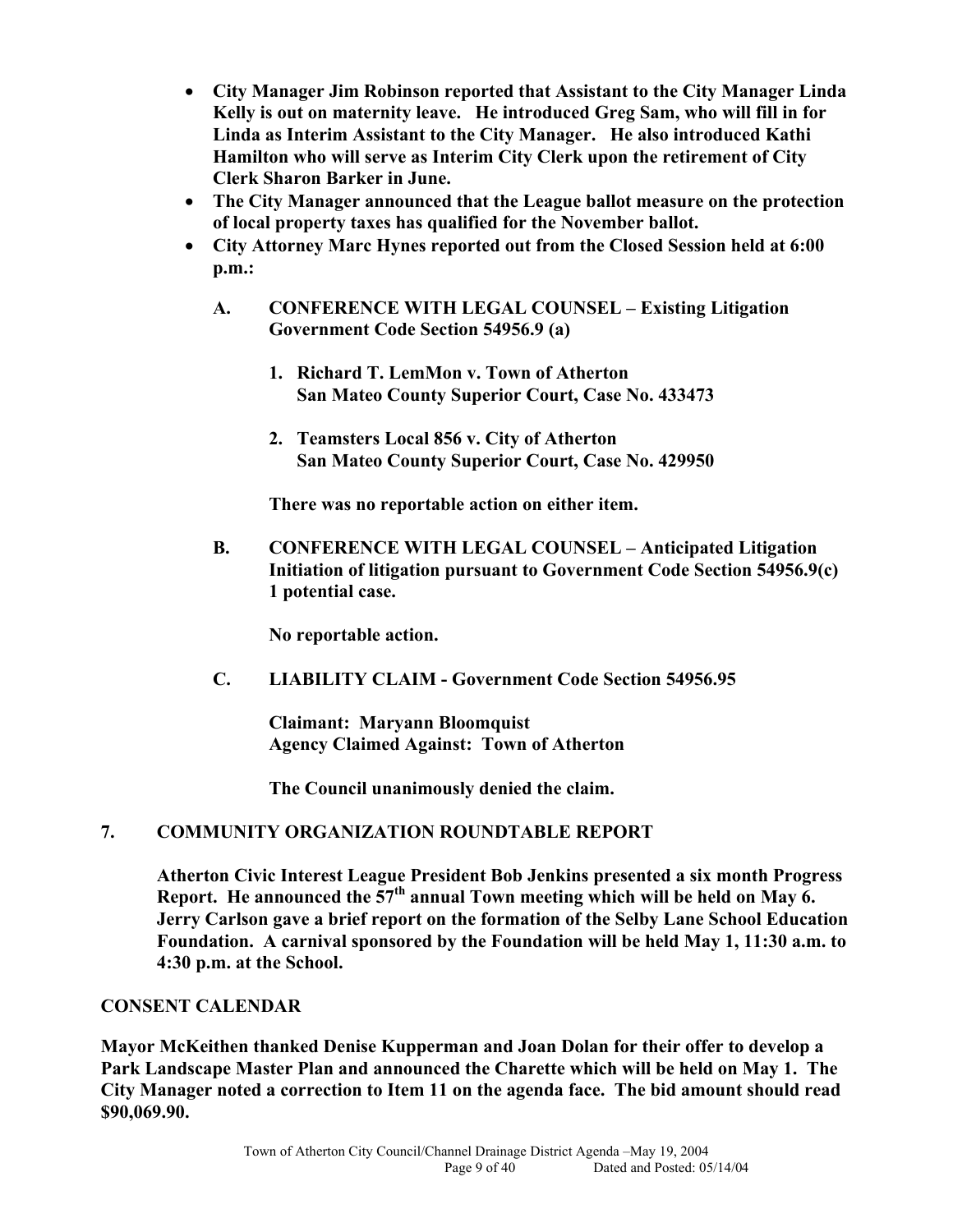**It was requested that Item 13 be removed from the Consent Agenda and placed on the Regular Agenda.** 

**MOTION – to approve the items on the Consent Agenda with the exception of Item 13 which was placed on the Regular Agenda.** 

**M/S Janz/Conwell Ayes: 5 Noes: 0 Absent: 0 Abstain: 0** 

- **8. APPROVED MINUTES OF SPECIAL MEETINGS OF MARCH 2, 2004 AND MARCH 17, 2004 AND REGULAR MEETING OF MARCH 17, 2004**
- **9. APPROVED BILLS AND CLAIMS FOR MARCH 2004 IN THE AMOUNT OF \$733,294**
- **10. ACCEPTED MONTHLY FINANCIAL REPORT FOR MARCH 2004**
- **11. AWARDED CONTRACT FOR THE HOLBROOK-PALMER PARK MAIN HOUSE WHEELCHAIR LIFT PROJECT NO. 03-009**

**Awarded the contract for the Holbrook-Palmer Park, Main House Wheelchair Lift Project, Project No. 03-009, to George Bianchi Construction, Inc., low bidder on the April 14, 2004 bids, in the amount of \$90,068.90, and rejected the bid from River City Construction due to bid irregularities.** 

**12. APPROVED THE AGREEMENT FOR LANDSCAPE DESIGN SERVICES BETWEEN THE TOWN OF ATHERTON AND JOAN K. DOLAN / DENISE KUPPERMAN FOR PREPARATION OF A LANDSCAPE MASTER PLAN FOR HOLBROOK-PALMER PARK** 

**Authorized the Mayor to execute an agreement with Joan K. Dolan and Denise Kupperman to provide landscape design services for the preparation of a Landscape Master Plan for Holbrook-Palmer Park.** 

- **13.** *Removed from Consent Agenda, See Regular Agenda.*  **APPROVAL OF PLANS AND SPECIFICATIONS AND AUTHORIZATION TO ADVERTISE PATCH, SEAL, AND OVERLAY PROJECT**
- **14. APPROVED PLANS AND SPECIFICATIONS AND AUTHORIZATION TO ADVERTISE 2005 STREET RECONSTRUCTION PROJECT**

**Approved the plans and specifications and authorized advertisement for bids for the 2005 Street Reconstruction Project, Project No. 03-011.** 

**15. ADOPTED RESOLUTION NO. 04-05 AUTHORIZING A PERMANENT NO PARKING ZONE ON OAK GROVE AVENUE**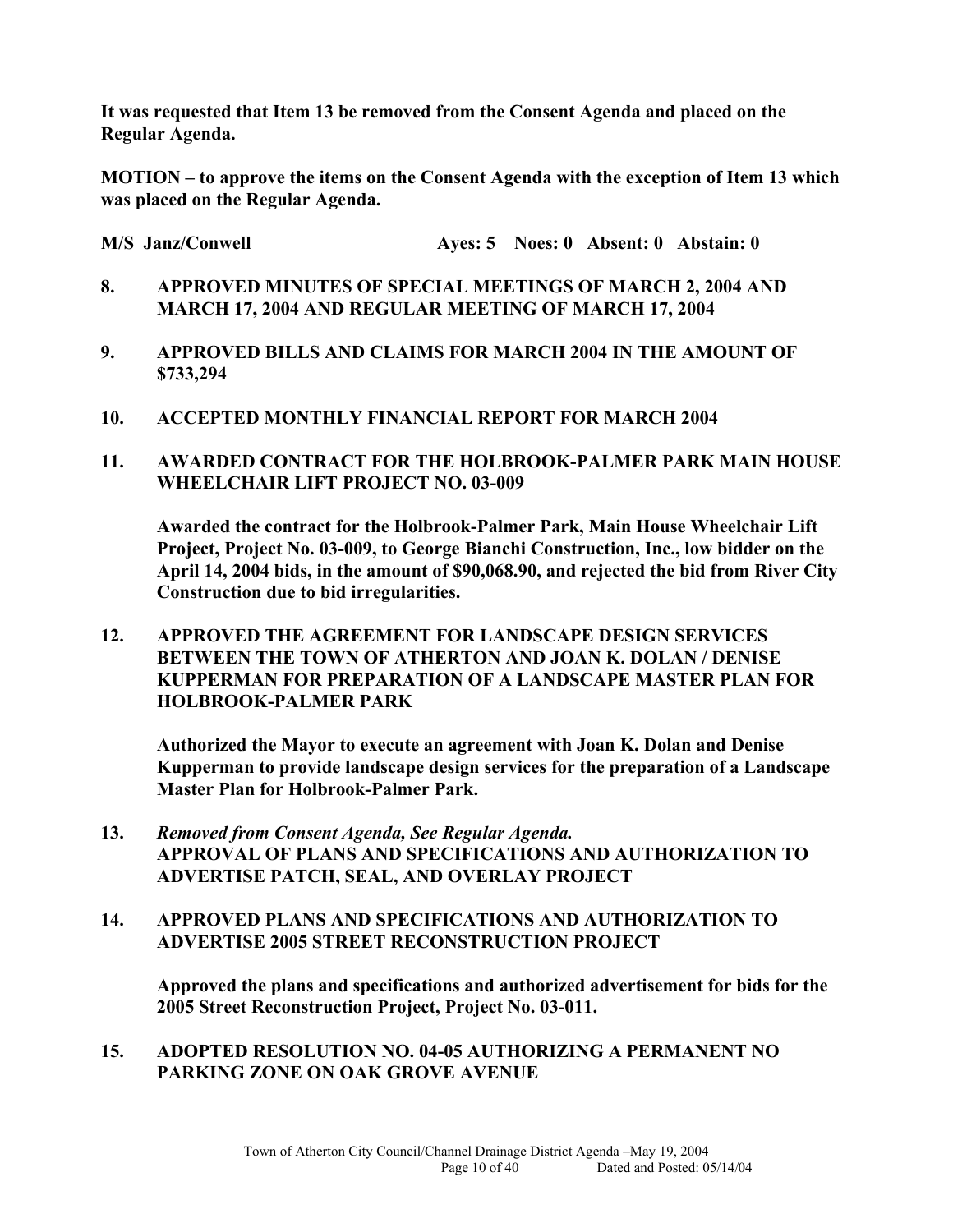**Adopted Resolution No. 04-05 establishing a permanent No Parking zone on both sides of Oak Grove Avenue between Oak Grove Avenue Cul-de-sac and Edge Road, excluding 261 Oak Grove Avenue, Monday through Friday between the hours of 7:30 a.m. and 3:00 p.m.** 

### **REGULAR AGENDA**

**Item 13 was removed from the Consent Agenda and considered on the Regular Agenda.** 

## **13. APPROVAL OF PLANS AND SPECIFICATIONS AND AUTHORIZATION TO ADVERTISE PATCH, SEAL, AND OVERLAY PROJECT**

**This item was removed from the Consent Agenda so certain streets could be considered separately. Mayor McKeithen and Council Member Janz stated they would like to abstain from voting on improvements to certain streets.** 

**MOTION – to approve the Plans and Specifications and authorize advertising the Patch, Seal, and Overlay Project No. 03-112, with the exception of Debell Drive.** 

**M/S Carlson/Janz Ayes: 4 Noes: 0 Abstain: 1 (McKeithen) Absent: 0** 

**MOTION – to approve the Plans and Specifications and authorize advertising the Patch, Seal, and Overlay Project No. 03-112, with the exception of Wilburn Avenue.** 

**M/S Conwell/McKeithen Ayes: 4 Noes: 0 Abstain: 1 (Janz) Absent: 0** 

**16. CONSIDER APPROVAL OF EXPANSION OF AUDIT COMMITTEE** 

**Mayor McKeithen explained that the Screening Committee has recommended that the Audit Committee be expanded from the current five resident members to six resident members. The Audit currently consists of five resident members and two Council Members who serve on the Finance Subcommittee.** 

**Council Member Carlson stated that if the membership on the committee is reduced in the future, the authorized number of members can be adjusted.** 

**MOTION – to approve the expansion of the Audit Committee on a temporary basis, to include six resident members, for a total of eight members.** 

**M/S Conwell/Carlson Ayes: 5 Noes: 0 Absent: 0 Abstain: 0** 

### **17. APPOINTMENT OF COMMISSION / COMMITTEE MEMBERS**

**Mayor McKeithen announced the recommendations of the Screening Committee for filling vacancies on various commissions and committees.**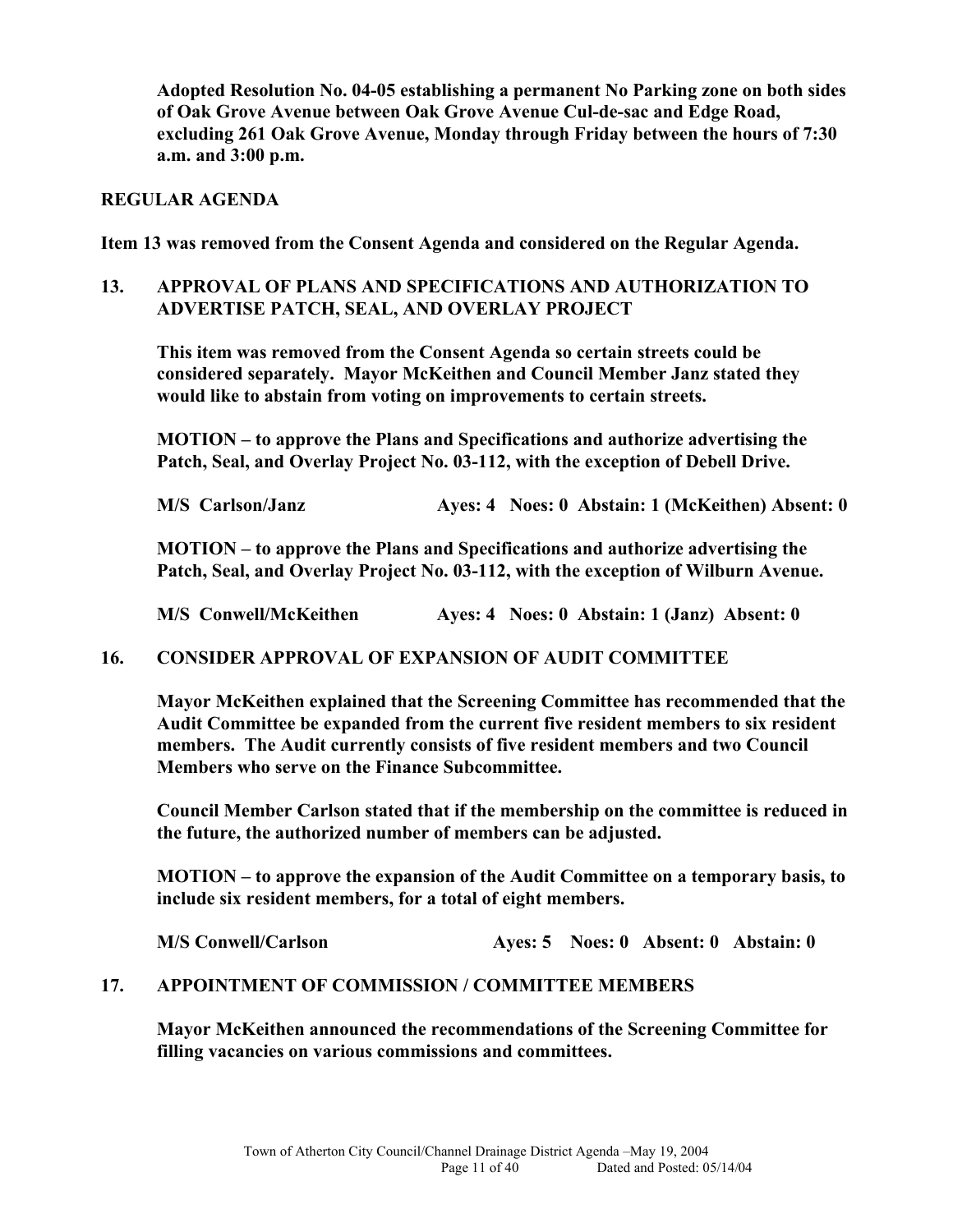**MOTION – to accept the recommendation of the Screening Committee to appoint the following residents:** 

| <b>Planning Commission:</b><br>(Four year terms)           | Kristi Waldron<br><b>James Dobbie</b>                               |
|------------------------------------------------------------|---------------------------------------------------------------------|
| <b>General Plan Committee:</b><br>(Two year term)          | <b>Phil Lively</b>                                                  |
| <b>Park and Recreation Commission:</b><br>(Four year term) | <b>Shirley Carlson (reappointment)</b>                              |
| <b>Audit Committee:</b><br>(Three year terms)              | <b>Mason Brutschy</b><br><b>Michael Barsotti</b><br>Dr. Sam Goodman |
| M/S Carlson/Janz                                           | Ayes: 5 Noes: 0 Absent: 0 Abstain: 0                                |

## **18. REPORT FROM ATHERTON AUDIT COMMITTEE ON THE OPTIONS RELATED TO A PARCEL TAX REAUTHORIZATION MEASURE**

**Marc Hebert, Atherton Audit Committee Chair, presented a report on the options related to a parcel tax reauthorization measure. He stated that the Audit Committee, at the direction of the City Council, has taken on this special project to review the options made available to the City Council at the February 18, 2004 meeting. The objectives of the report included: 1) assess whether the Finance Department's projections made in a report to the Council were reliable in view of the assumptions made and the analytic techniques employed, 2) evaluate at what level and duration a parcel tax reauthorization should be proposed on the November ballot, and 3) suggest certain cost savings and communication techniques and strategies that the Council should consider employing in providing information to the community. Chair Hebert explained that the report was approved by the Audit Committee on a 4 to 1 vote, with one member abstaining from the process.** 

**The Committee recommended that the parcel tax be increased at 50% of the level that the Finance Department determined is necessary to maintain current service levels. The recommendation would mean an average increase of 22% to the current parcel tax.** 

**Finance Director John Johns discussed possible methods of capturing additional revenues by changing administrative procedures utilized to collect business licenses. It was agreed that the Town's fee structure should be examined on a regular basis.** 

**The various assumptions used by the Audit Committee within the report were discussed including the County's reappraisal of property for tax purposes.** 

**Vice Mayor Conwell requested that dollar amounts be attached to the revenue enhancements and cost reductions proposed in the Audit Committee report.**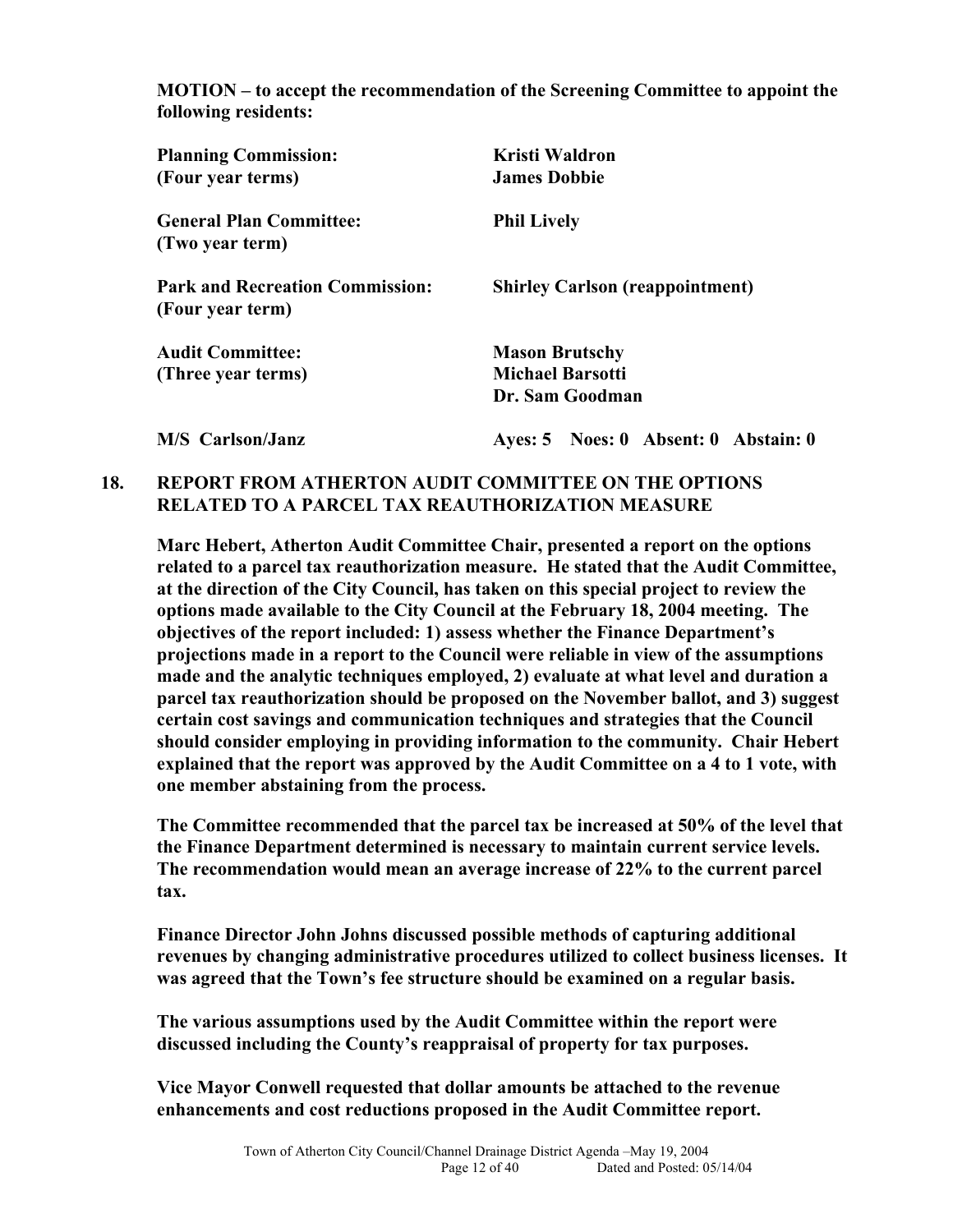**Mayor McKeithen asked staff to produce a list of all cost containments, including those funded by grants, that were enacted in the last four years.** 

**Discussion was held regarding how the Council will work through the process of placing the parcel tax on the ballot. It was agreed that this is the first step in the process and that a more detailed review will need to take place. Council Member Carlson suggested that a special joint study session be held with the City Council and the Audit committee to work on the process. He stated the need to develop a dollar amount for the parcel tax as well as a plan to accompany the dollar amount.** 

**Mayor McKeithen asked for public comments. John Ruggeiro, Arlan Kertz and Jerry Carlson spoke from the audience.** 

**The City Manager reported on the Menlo Park Fire Protection District proposal to have a special assessment mailed ballot as opposed to a parcel tax on in November.** 

**A Special Meeting for a Study Session was set for Wednesday, May 12 at 6:00 p.m. in the Council Chambers.** 

## **19. DISCUSSION AND POSSIBLE ACTION RELATED TO NOISE ISSUES / FIELD ACTIVITIES AT MENLO COLLEGE AND MENLO SCHOOL**

**City Manager Jim Robinson presented the staff report for this item. Staff members and Council Member Janz met with two residents of Brittany Meadows and representatives from Menlo College to discuss noise issues related to athletic events held at Menlo College and Menlo School. The primary concern was related to noise emanating from the batting cages and noise occurring during football practice. He reported that some progress had been made as a result of the meeting. Another meeting will be held April 27 at 10:00 a.m. at Menlo College with representatives of Menlo College, Menlo School, adjoining neighbors, the City Manager and Police Lieutenant. He reported that some progress had been made and that the College agreed to cooperate.** 

**Mayor McKeithen called for a short break at 9:45 p.m. The Council reconvened at 9:55 p.m.** 

## **20. DISCUSSION AND POSSIBLE ACTION REGARDING DISPOSITION OF HOLBROOK-PALMER PARK CHILDREN'S PLAYGROUND CAPITAL PROJECT FUNDS**

**Finance Director John Johns presented the staff report for this item. In May 2001, Ms. Michelle Dollinger and other residents raised funds to build a new children's playground at Holbrook-Palmer Park. Construction was completed in June 2003 but the remaining funds were held in reserve pending disposition of additional minor modifications to the playground. The staff report contained a table representing funds received that were in excess of the project expenses as well as three options for disbursement of the remaining funds.**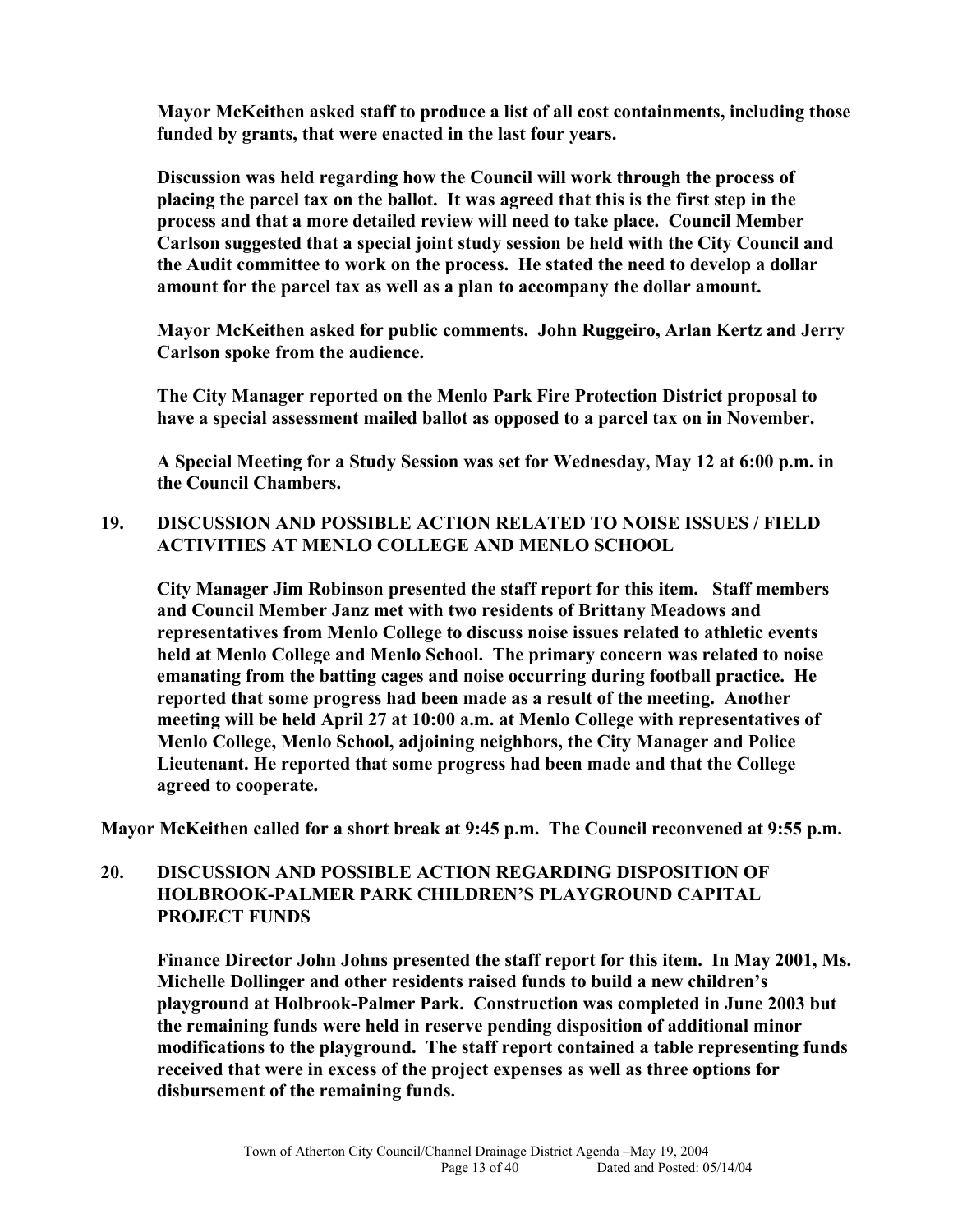**In response to Vice Mayor Conwell, Finance Director Johns stated there was no written contract between the Town and the project donors. City Manager Jim Robinson stated that a letter had been received by the Town from Michelle Dollinger regarding disposition of funds she had provided as seed money to get the project started. It was stated that there had been a verbal agreement between the former Interim City Manager and Michelle Dollinger to reimburse Ms. Dollinger once the project was completed.** 

**The City Manager stated that letters were sent to five or six people who donated later on asking them if they minded if surplus funds went toward maintenance of the Playground equipment. The Town has not received any responses.** 

**City Attorney Marc Hynes stated that questions to be considered include were there any legal conditions on the gift and if so, have the conditions been met?** 

**Council Member Janz read a letter from former council member Didi Fisher regarding the funds received from Michelle Dollinger.** 

**Michelle Dollinger, Atherton, spoke from the audience. She read a letter addressed to the City Council. She stated there was no agreement to provide maintenance costs with the surplus project monies.** 

**Allison Ross, Atherton, spoke from the audience.** 

**Council Member Carlson suggested having the City Attorney secure documentation to support the unwritten understanding.** 

**Dave Dollinger, Atherton, spoke from the audience.** 

**MOTION – to approve a refund to Michelle Dollinger in the amount of \$29,493, subject to the Town receiving a statement of conditional grant from Ms. Dollinger that meets with the City Attorney's requirements. Upon receipt of the approved statement, the City Manager would be authorized to release the funds.** 

**M/S Conwell/McKeithen Ayes: 5 Noes: 0 Absent: 0 Abstain: 0** 

## **21. CONSIDERATION OF GRANT REQUEST FROM SUSTAINABLE SAN MATEO COUNTY**

**City Manager Jim Robinson presented the staff report for this item. Sustainable San Mateo County is a non-profit public benefit public corporation seeking funding to help support production of an annual report entitled "Indicators for a Sustainable San Mateo County". The Town has received a request for a grant in the amount of \$1,500 to assist in the project.** 

**The Council agreed to take no action.**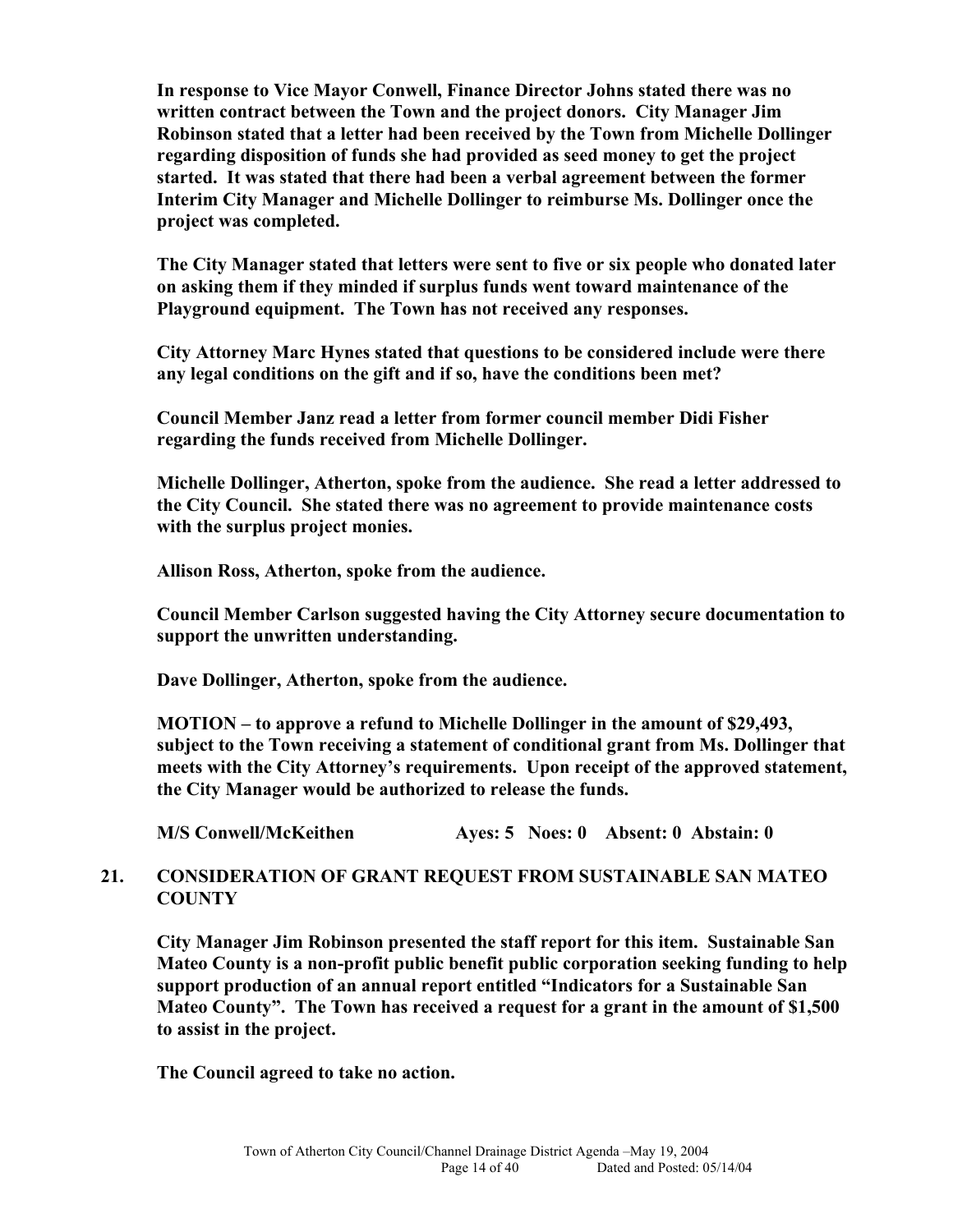## **22. PUBLIC COMMENTS**

**There were no public comments.** 

### **23. ADJOURNMENT**

**The meeting adjourned at 10:54 p.m.** 

**Respectfully submitted,** 

**Sharon Barker, City Clerk** 

**\_\_\_\_\_\_\_\_\_\_\_\_\_\_\_\_\_\_\_\_\_\_\_\_\_\_\_\_**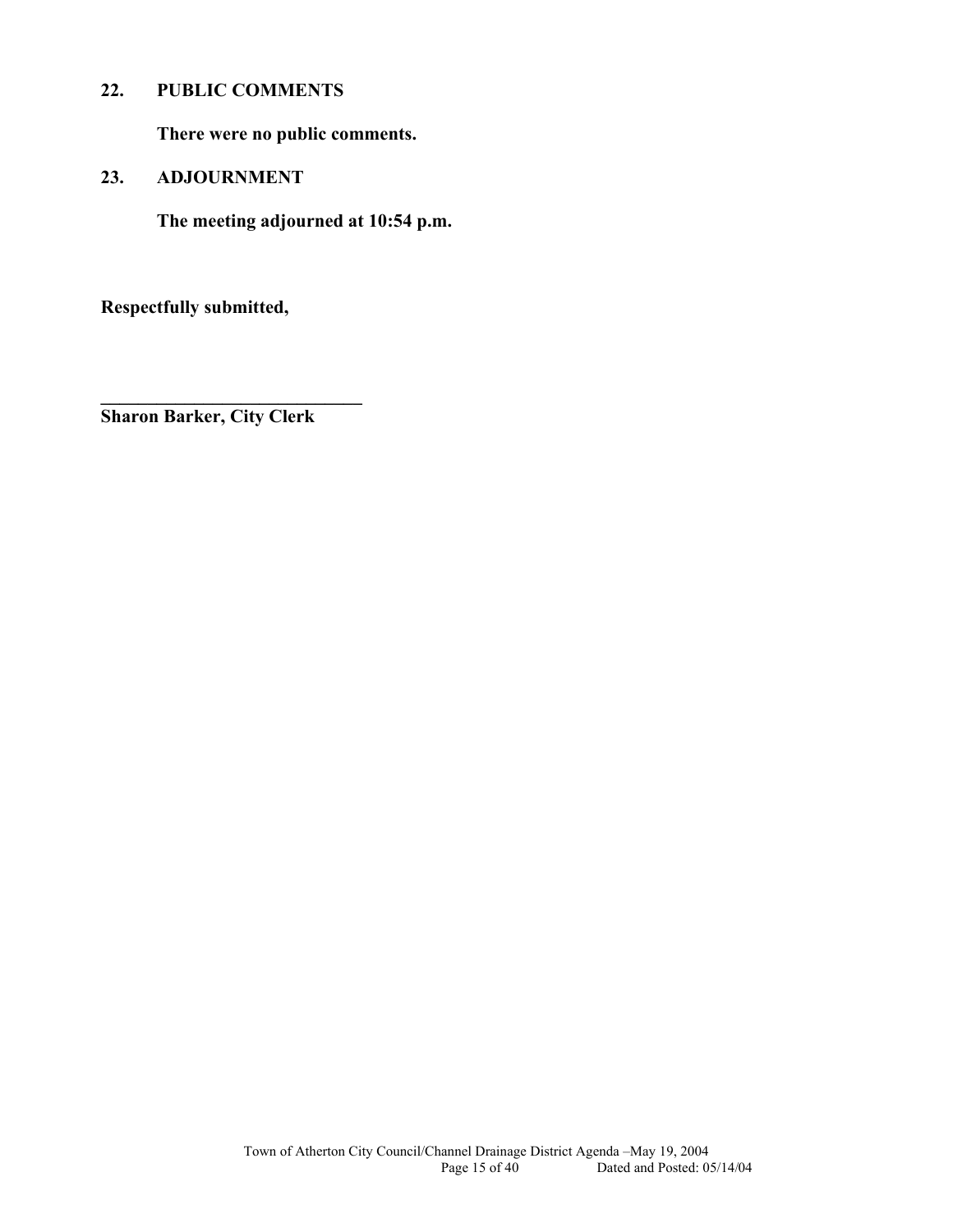**Item No. 9**

# **TOWN OF ATHERTON**

CLAIMS LIST April, 2004

Payroll Checks Electronic Transfers 3931 - 4085 \$ 44,823 A/P Checks 17333 - 17524 462,235

353,075

TOTAL \$ 860,134

I, James H. Robinson, City Manager of the Town of Atherton, do hereby certify under penalty of perjury that the demands listed above, check numbers 3931 - 4085 (payroll) and 17333 - 17524 (accounts payable), and electronic transfers for employees federal payroll taxes and fees, inclusive, amount to \$ 860,134; are true and correct, and that there are sufficient funds for payment**.** 

> James H. Robinson City Manager

 $\mathcal{L}_\text{max}$ 

The above claims, check numbers 3931 - 4085 (payroll) and 17333 - 17524 (accounts payable), and electronic transfers for employees federal payroll taxes and fees, inclusive, amount to \$ 860,134; are true and correct, and are authorized for payment.

\_\_\_\_\_\_\_\_\_\_\_\_\_\_\_\_\_\_\_\_\_\_\_\_\_\_\_\_\_\_\_ Kathy McKeithen Mayor, Town of Atherton **SOURCE OF FUNDS 101 105 201**  General Fund Tennis Fund Special Parcel Tax 672,420 15,534 **202** Transportation **203** Gas Tax Fund **210** Road Construction Impact Fees 104,325 **211** Park Grants Fund 224 **213** Library Special Revenue Fund 4,227 **401** General Capital Projects 5,800 **402** Storm Drainage **403** Atherton Channel District **404 406 610**  Park Playground Improvement Facilities Construction Vehicle Replacement 896 **611** Computer Maint. & Replacement 49,030 **612** Administrative Services 4,060 **614** Workers Compensation Insurance **715** Evans Estate 3,618 TOTAL 860,134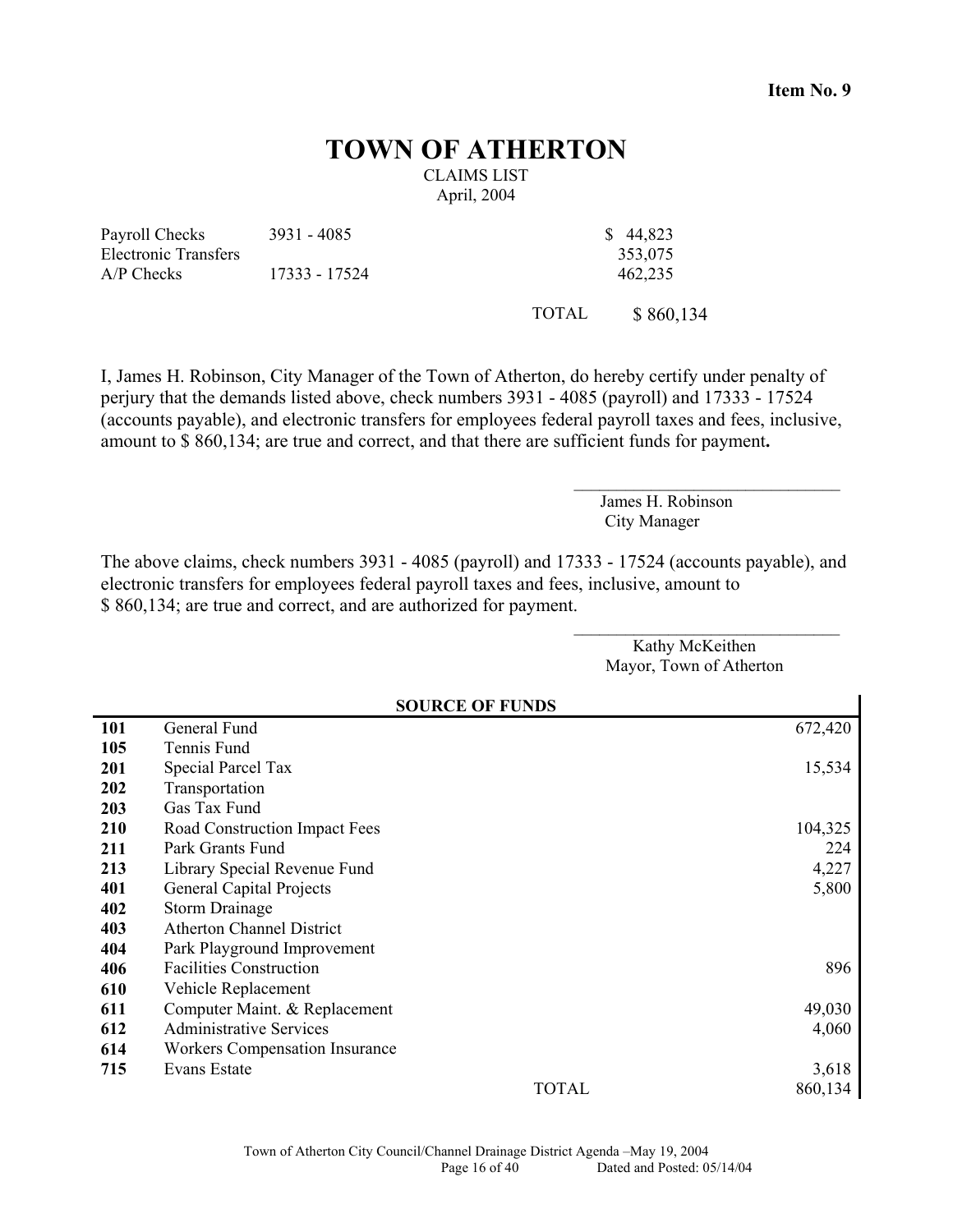**Item No. 10** 



# **Town of Atherton**

# **CITY COUNCIL STAFF REPORT**

# **TO: HONORABLE MAYOR AND CITY COUNCIL**

**FROM: JOHN P. JOHNS, FINANCE DIRECTOR** 

**DATE: FOR THE MEETING OF MAY 19, 2004** 

**SUBJECT: MONTHLY FINANCIAL REPORT, APRIL 2004** 

## **RECOMMENDATION:**

**Receive the Monthly Financial Report for April 2004.** 

## **INTRODUCTION:**

The attached schedules show revenues and expenditures and fund balance for all funds as of April  $30^{th}$ , 2004.

# **HIGHLIGHTS**

General Fund expenditures for the ten months ended April  $30<sup>th</sup>$ , 2004 have amounted to \$5,857,172 or 77% of the \$7,596,290 budgeted for the fiscal year. For the ten months ending April  $30<sup>th</sup>$ , 2004, General Fund revenues have amounted to \$6,266,156 or 80% of the \$7,841,362 estimated for the year. By comparison, General Fund expenditures amounted to 81% of budgeted expenditures for the first ten months of FY 2002-03. Additionally, General Fund revenues amounted to 81% of total budgeted revenues for the first ten months of FY 2002-03.

# **FISCAL IMPACT:**

None

Prepared by: Approved by: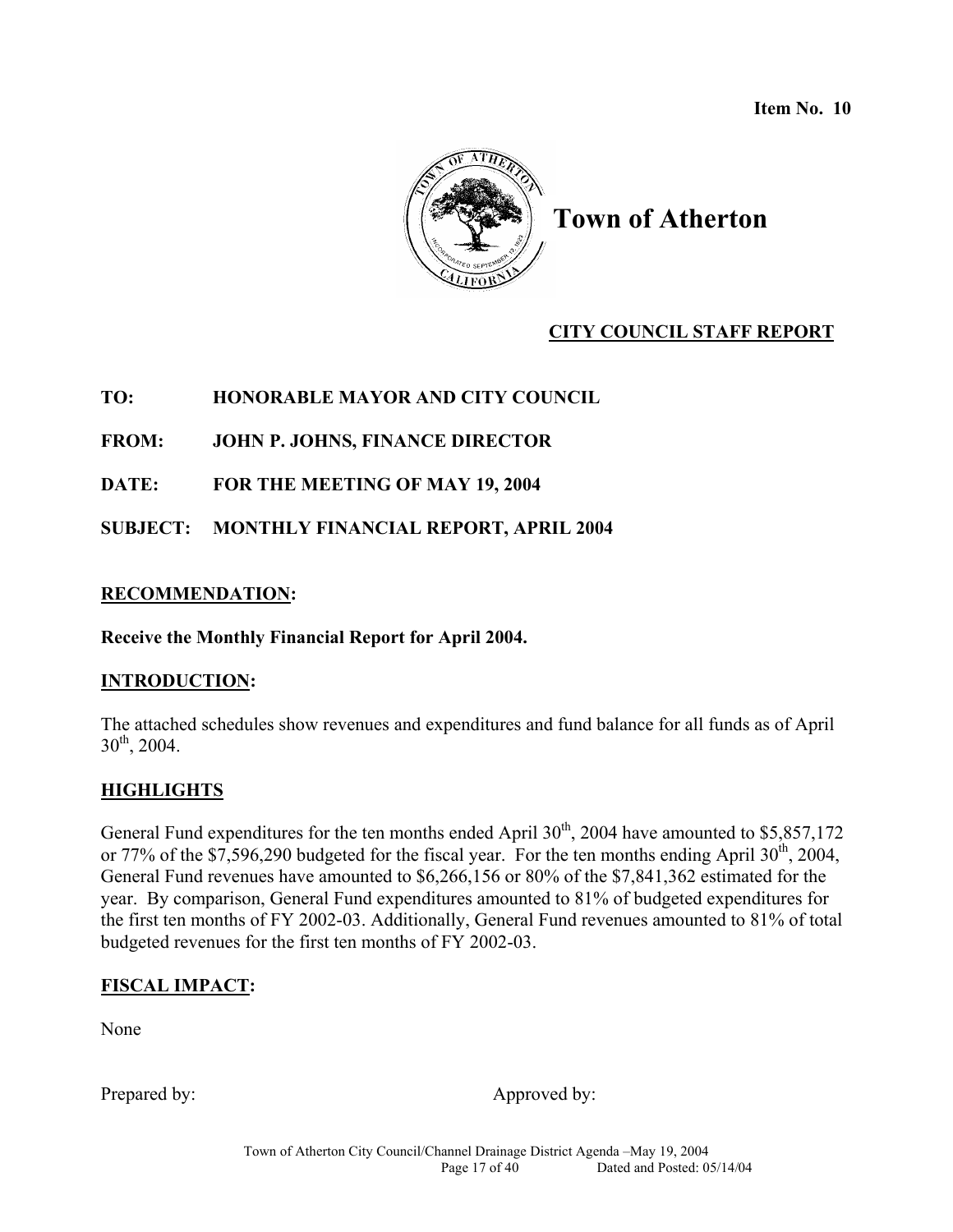*s/John P. Johns* \_\_\_\_\_\_\_\_\_\_\_ *s/James H. Robinson*\_\_\_\_\_\_ Finance Director

James H. Robinson<br>City Manager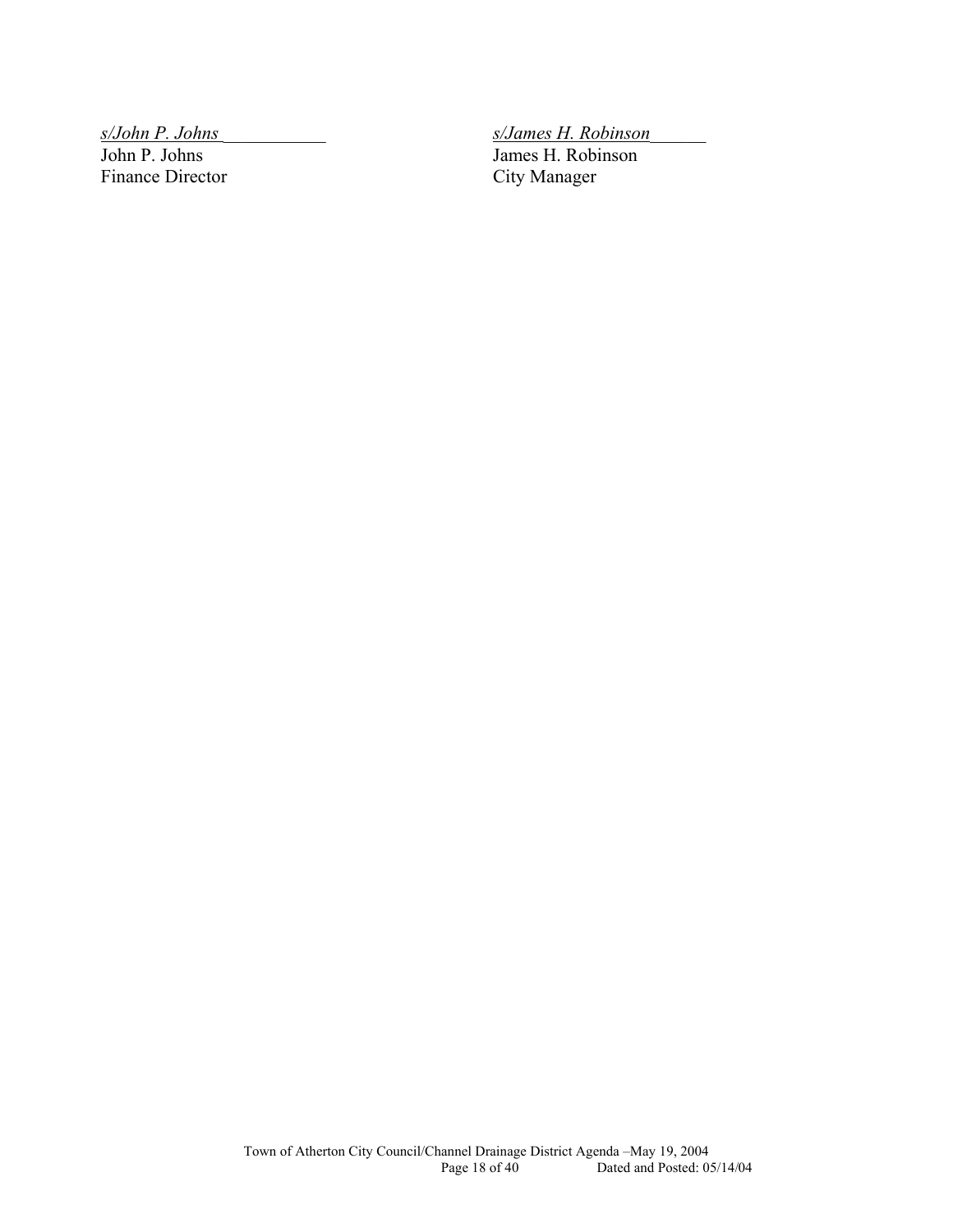# **TOWN OF ATHERTON Revenue Summary For the Month ended April 30th, 2004**

| Fund | <b>Revenue Source</b>              | 2003-04<br>Estimate    | <b>Current Period</b><br><b>Revenues</b> | <b>Year to Date</b><br><b>Revenues</b> | $\frac{0}{0}$<br><b>Received</b> |
|------|------------------------------------|------------------------|------------------------------------------|----------------------------------------|----------------------------------|
|      | Property Tax                       | \$<br>3,035,934        | 140,456                                  | \$<br>2,922,726                        | 96%                              |
|      | Sales and Use Tax                  | 200,640                | 4,615                                    | 121,888                                | 61%                              |
|      | Other Taxes                        | 882,115                | 100,372                                  | 699,291                                | 79%                              |
|      | Licenses & Permits                 | 1,541,673              | 227,777                                  | 1,340,658                              | 87%                              |
|      | Fines & Forfeitures                | 70,000                 | 5,200                                    | 57,356                                 | 82%                              |
|      | Revenue from Other Agencies        | 139,000                | 4,314                                    | 105,283                                | 76%                              |
|      | Charges for Services               | 472,700                | 13,034                                   | 262,830                                | 56%                              |
|      | Investment & Rental Income         | 347,300                | 5,359                                    | 165,430                                | 48%                              |
|      | Other Revenues                     | 3,000                  | 1,212                                    | 16,214                                 | 540%                             |
|      | <b>Total General Fund Revenues</b> | $\overline{6,692,362}$ | 502,338                                  | 5,691,676                              | 85%                              |
|      | Interfund (Operating) Transfers In | 1,149,000              | 574,480                                  | 574,480                                | 50%                              |
|      | 101 General Fund Total             | 7,841,362              | 1,076,818                                | 6,266,156                              | 80%                              |
|      | <b>Special Revenue Funds:</b>      |                        |                                          |                                        |                                  |
| 105  | Tennis                             | 9,000                  | 2,050                                    | 12,390                                 | 138%                             |
| 201  | Special Parcel Tax                 | 1,770,000              | 92,904                                   | 1,649,990                              | 93%                              |
| 202  | Transportation                     | 177,740                | 17,820                                   | 142,394                                | 80%                              |
| 203  | Street Improvement (Gas Tax)       | 149,309                | 23,237                                   | 128,564                                | 86%                              |
| 209  | Law Enforcement                    | 100,000                | ä,                                       | 100,416                                | 100%                             |
| 210  | Road Construction Impact Fees      | 340,000                | 74,444                                   | 379,963                                | 112%                             |
| 211  | <b>State Park Grants Fund</b>      | 93,040                 |                                          |                                        | $0\%$                            |
| 213  | Library                            | 200,000                |                                          | 92,550                                 | 46%                              |
|      | Total                              | 2,839,089              | 210,455                                  | 2,506,267                              | 88%                              |
|      | <b>Capital Project Funds:</b>      |                        |                                          |                                        |                                  |
| 401  | Capital Improvement                |                        |                                          |                                        |                                  |
| 402  | Storm Drainage                     |                        |                                          |                                        |                                  |
| 403  | Channel Drainage District          | 46,000                 | 1,983                                    | 40,188                                 | 87%                              |
| 404  | Park Playground Improvement        |                        | 2,850                                    | 1,500                                  | $0\%$                            |
| 405  | Middlefield Road Grants            |                        |                                          | 1,514                                  |                                  |
| 406  | <b>Facilities Construction</b>     |                        |                                          |                                        |                                  |
|      | Total                              | 46,000                 | 4,833                                    | 43,202                                 | 94%                              |
|      | <b>Internal Service Funds:</b>     |                        |                                          |                                        |                                  |
| 610  | Vehicle Replacement                |                        |                                          |                                        |                                  |
| 611  | <b>Information Technology</b>      | 96,043                 |                                          | 30,782                                 | 32%                              |
| 612  | <b>Administrative Services</b>     | 283,128                |                                          | 64,011                                 | 23%                              |
| 614  | Workers Compensation Insurance     |                        |                                          | 5,436                                  |                                  |
|      | Total                              | 379,171                | ÷,                                       | 100,229                                | 26%                              |
|      | <b>Trust and Agency Funds:</b>     |                        |                                          |                                        |                                  |
| 715  | <b>Evans Creative Design</b>       | 74,000                 | 1,429                                    | 27,170                                 | 37%                              |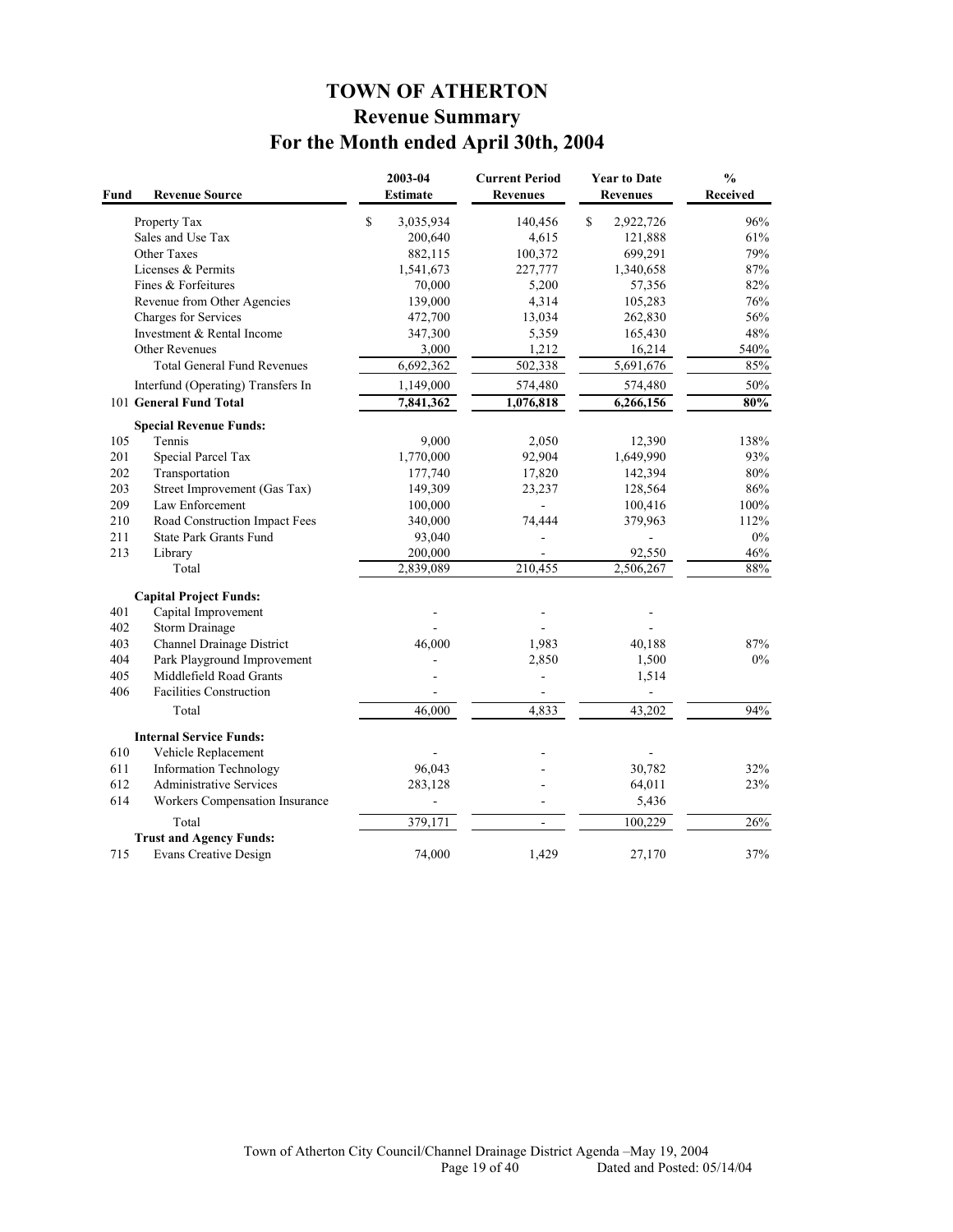# **TOWN OF ATHERTON Expenditure Summary For the Month Ended April 30th, 2004**

| Fund | <b>Description</b>                     | 2003-04          | <b>Current Period</b>              | <b>Year to Date</b>    | $\frac{0}{0}$            |
|------|----------------------------------------|------------------|------------------------------------|------------------------|--------------------------|
|      | <b>Department</b>                      | <b>Budget</b>    | <b>Expenditures</b>                | <b>Expenditures</b>    | <b>Spent</b>             |
| 101  | General Fund                           |                  |                                    |                        |                          |
|      | 11 City Council                        | \$<br>20,174     | \$<br>186                          | 10,326                 | 51%                      |
|      | 12 City Manager                        | 497,895          | 34,993                             | 421,451                | 85%                      |
|      | 16 City Attorney                       | 175,551          | 9,107                              | 88,435                 | 50%                      |
|      | 18 Finance                             | 434,137          | 24,858                             | 312,958                | 72%                      |
|      | 25 Building                            | 952,873          | 56,395                             | 646,319                | 68%                      |
|      | 40 Police                              | 3,629,233        | 260,461                            | 3,020,063              | 83%                      |
|      | 50 Public Works                        | 1,786,427        | 116,313                            | 1,348,878              | $76\%$                   |
|      | Contingency                            | 100,000          | 2,963                              | 8,742                  | $9\%$                    |
|      | <b>Total General Fund Expenditures</b> | 7,596,290        | 505,276                            | 5,857,172              | 77%                      |
|      | Interfund (Operating) Transfers Out    |                  |                                    |                        | $0\%$                    |
|      | 101 General Fund Total                 | 7,596,290        | 505,276<br>$\overline{\mathbf{s}}$ | 5,857,172<br>\$        | 77%                      |
|      | <b>Special Revenue Funds:</b>          |                  |                                    |                        |                          |
| 105  | Tennis                                 | 22,936           | 959                                | 12,062                 | 53%                      |
| 201  | Special Parcel Tax                     | 1,986,917        | 75,231                             | 1,052,691              | 53%                      |
| 202  | Transportation                         | 177,740          |                                    | 123,789                | 70%                      |
| 203  | Street Improvement (Gas Tax)           | 180,080          |                                    | 37,107                 | 21%                      |
| 209  | Law Enforcement                        | 100,000          | 9,272                              | 94,280                 | 94%                      |
| 210  | Road Impact Fees                       | 588,682          | 45,035                             | 453,353                | 77%                      |
| 211  | <b>State Park Grants</b>               | 81,660           |                                    | 6,653                  | $8\%$                    |
| 213  | Library Fund                           | 15,720           | 848                                | 35,082                 | 223%                     |
|      | Total                                  | 3,153,735        | 131,345                            | $\overline{1,815,017}$ | 58%                      |
|      | <b>Capital Project Funds:</b>          |                  |                                    |                        |                          |
| 401  | Capital Improvement                    | 284,451          |                                    | 43,892                 | 15%                      |
| 402  | <b>Storm Drainage</b>                  | 25,713           |                                    |                        | $0\%$                    |
| 403  | Channel Drainage District              | 411,554          | 112                                | 43,736                 | 11%                      |
| 404  | Park Playground Fund                   |                  | $\overline{a}$                     | 637                    | $\overline{\phantom{0}}$ |
| 405  | Middlefield Road Grants                |                  | $\overline{a}$                     | $\overline{a}$         |                          |
| 406  | <b>Facilities Construction</b>         | 287,267          | 713                                | 45,256                 | 16%                      |
|      | Total                                  | 1,008,985        | 825                                | 133,521                | 13%                      |
|      |                                        |                  |                                    |                        |                          |
|      | <b>Internal Service Funds:</b>         |                  |                                    |                        |                          |
| 610  | Vehicle Replacement                    | 10,000           |                                    | 73,249                 | 732%                     |
| 611  | <b>Information Technology</b>          | 107,500          | 9,175                              | 87,919                 | 82%                      |
| 612  | <b>Administrative Services</b>         | 328,151          | 12,454                             | 221,175                | 67%                      |
| 614  | Workers Compensation Insurance         |                  |                                    |                        |                          |
|      | Total                                  | 445,651          | 21,629                             | 382,343                | 86%                      |
|      | <b>Trust and Agency Funds:</b>         |                  |                                    |                        |                          |
| 715  | <b>Evans Creative Design</b><br>Total  | 62,100<br>62,100 | 3,911<br>3,911                     | 25,636                 | 41%<br>41%               |
|      |                                        |                  |                                    | 25,636                 |                          |
|      | <b>Total Expenditures</b>              | 12,266,761       | 662,986                            | 8,213,689              | 67%                      |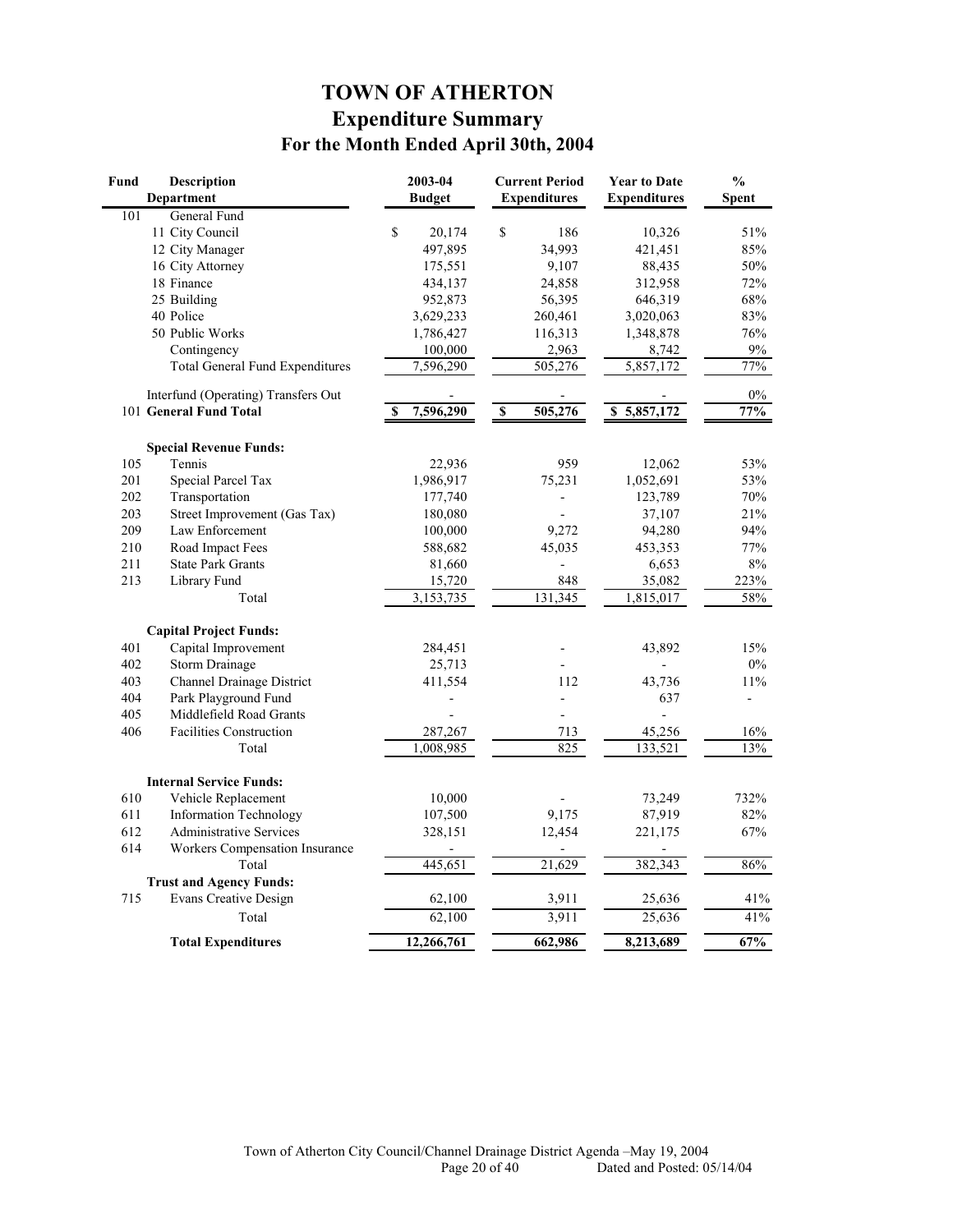# **As of April 30th, 2004 Fiscal Year 2003-04 Budget Summary TOWN OF ATHERTON**

| Fund | <b>Description</b>             | <b>Beginning</b><br><b>Fund Balance</b><br><b>July 1, 2003</b> | <b>Revenues</b><br>to Date | <b>Transfers</b><br>to Date  | <b>Expenditures</b><br><b>To Date</b> | Ending<br><b>Fund Balance</b><br>to Date |
|------|--------------------------------|----------------------------------------------------------------|----------------------------|------------------------------|---------------------------------------|------------------------------------------|
|      | 101 General Fund               | 5,284,633                                                      | 5,691,676                  | 574,480                      | 5,857,172                             | 5,693,617                                |
|      | <b>Special Revenue Funds:</b>  |                                                                |                            |                              |                                       |                                          |
| 105  | Tennis                         | 10,543                                                         | 12,390                     |                              | 12,062                                | 10,871                                   |
| 201  | Special Municipal Tax          | 895,443                                                        | 1,649,990                  |                              | 1,052,691                             | 1,492,742                                |
| 202  | Transportation                 | 14,728                                                         | 142,394                    |                              | 123,789                               | 33,333                                   |
| 203  | Street Improvement (Gas Tax)   | 126,605                                                        | 128,564                    |                              | 37,107                                | 218,062                                  |
| 209  | Law Enforcement                | 22,911                                                         | 100,416                    |                              | 94,280                                | 29,047                                   |
| 210  | Road Construction Impact Fees  | 650,346                                                        | 379,963                    |                              | 453,353                               | 576,956                                  |
| 213  | Library Special Revenue Fund   | 723,832                                                        |                            |                              | 35,082                                | 688,750                                  |
|      | Sub Total                      | 2,444,408                                                      | 2,413,717                  | $\overline{\phantom{a}}$     | 1,808,364                             | 3,049,761                                |
|      | <b>Capital Projects Funds:</b> |                                                                |                            |                              |                                       |                                          |
| 401  | Capital Improvement            | 358,152                                                        |                            |                              | 43,892                                | 314,260                                  |
| 402  | <b>Storm Drainage</b>          | 48,225                                                         |                            |                              |                                       | 48,225                                   |
| 403  | Channel Drainage District      | 405,865                                                        | 40,188                     |                              | 43,736                                | 402,317                                  |
| 404  | Park Playground Improvement    | 28,958                                                         | 1,500                      |                              | 637                                   | 29,821                                   |
| 405  | Middlefield Road Grants        |                                                                | 1,514                      |                              |                                       | 1,514                                    |
| 406  | <b>Facilities Construction</b> | 274,654                                                        |                            |                              | 45,256                                | 229,398                                  |
|      | Sub Total                      | 1,115,854                                                      | 43,202                     | $\overline{a}$               | 133,521                               | 1,025,535                                |
|      | <b>Internal Service Fund</b>   |                                                                |                            |                              |                                       |                                          |
| 610  | Vehicle Replacement            | 402,633                                                        |                            |                              | 73,249                                | 329,384                                  |
| 611  | <b>Information Technology</b>  | 78,723                                                         | 30,782                     |                              | 87,919                                | 21,586                                   |
| 612  | <b>Administrative Services</b> | 134,052                                                        | 64,011                     |                              | 221,175                               | (23, 112)                                |
| 614  | Workers Compensation Insurance |                                                                | 5,436                      |                              |                                       | 5,436                                    |
|      | Sub Total                      | 615,408                                                        | 100,229                    | $\qquad \qquad \blacksquare$ | 382,343                               | 333,294                                  |
|      | <b>Trust and Agency Funds</b>  |                                                                |                            |                              |                                       |                                          |
| 715  | <b>Evans Creative Design</b>   | 116,028                                                        | 27,170                     |                              | 25,636                                | 117,562                                  |
|      | Sub Total                      | 116,028                                                        | 27,170                     | $\frac{1}{2}$                | 25,636                                | 117,562                                  |
|      | <b>Grand Total</b>             | 9,576,331<br>$\mathbf{s}$                                      | \$<br>8,275,994            | \$<br>574,480                | 8,207,036<br>S                        | 10,219,769<br>\$                         |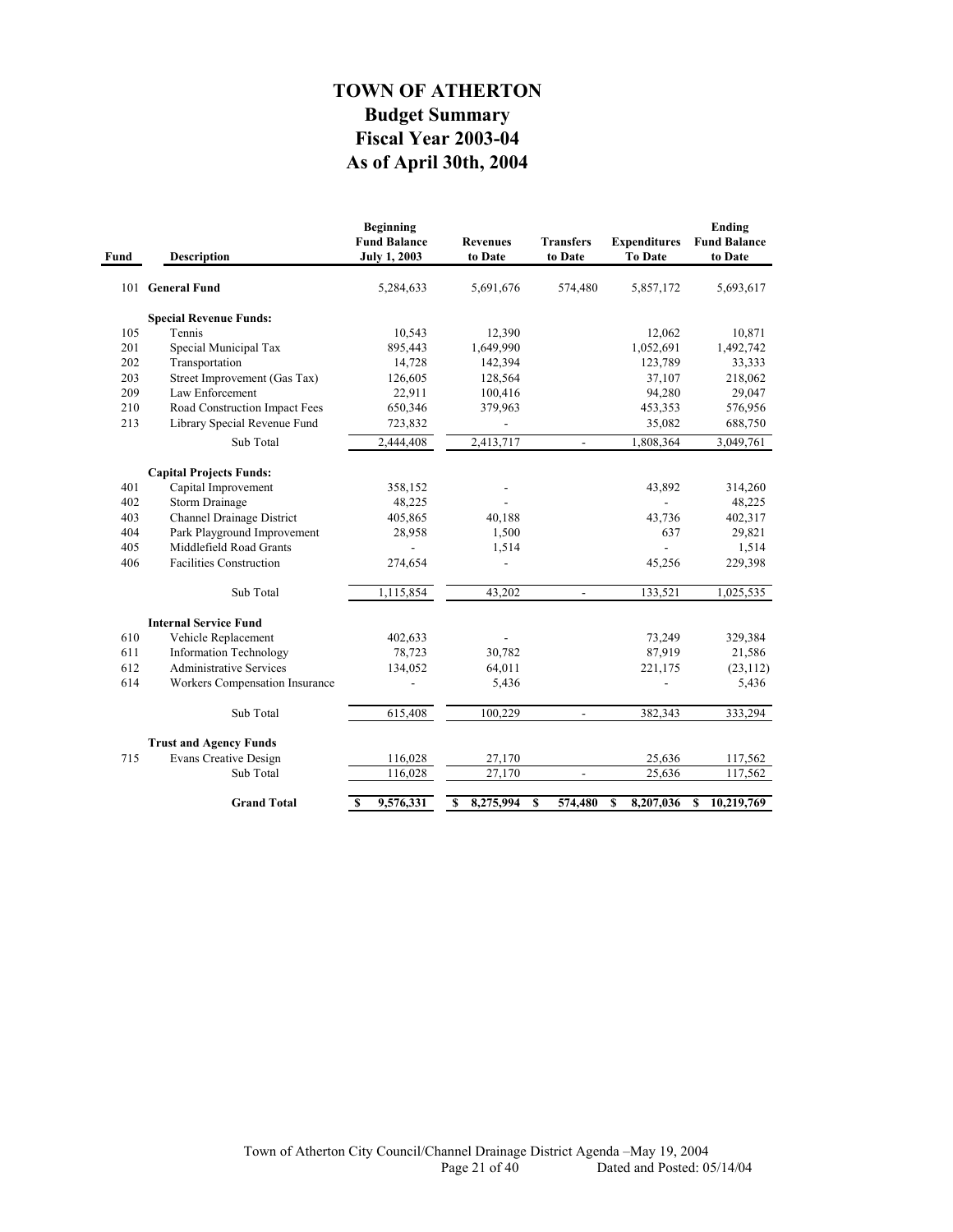

**Town of Atherton** 

# **CITY COUNCIL STAFF REPORT**

**TO: HONORABLE MAYOR AND CITY COUNCIL** 

**FROM: DUNCAN L. JONES, PUBLIC WORKS DIRECTOR** 

**DATE: FOR THE MEETING OF MAY 19, 2004** 

# **SUBJECT: AMEND CENTERLINE MARKING LIST**

## **RECOMMENDATION:**

Amend the Centerline Marking List to include a single stripe on Greenoaks Drive from Oak Grove Road to 170 Greenoaks Drive.

# **INTRODUCTION:**

At the request of a resident, the Lindenwood Homeowner's Association (LHA) discussed the need for a centerline stripe on the sharp curve adjacent to 163 Greenoaks Drive. The purpose of the stripe is to guide drivers to stay in the correct lane around the curve. Town Staff from Police and Public Works attended the LHA meeting. The LHA recommended to the Transportation Subcommittee that the stripe be added. Staff advised the Subcommittee that the Centerline Marking List would need to be amended in order to add the stripe. The Subcommittee discussed the item and recommends that the City Council amend the list to allow the stripe to be added. Adjoining property owners on Greenoaks have been notified of the proposed change.

## **ANALYSIS:**

The curve on Greenoaks Drive at 163 Greenoaks is a relatively sharp curve with limited sight distance. Drivers traveling eastbound sometimes cut across into the opposite lane around the curve. Adding a stripe will guide drivers to stay in the appropriate lane.

## **FISCAL IMPACT:**

Public Works crews will add the stripe with the Town striping machine. The cost of labor and paint will be minimal.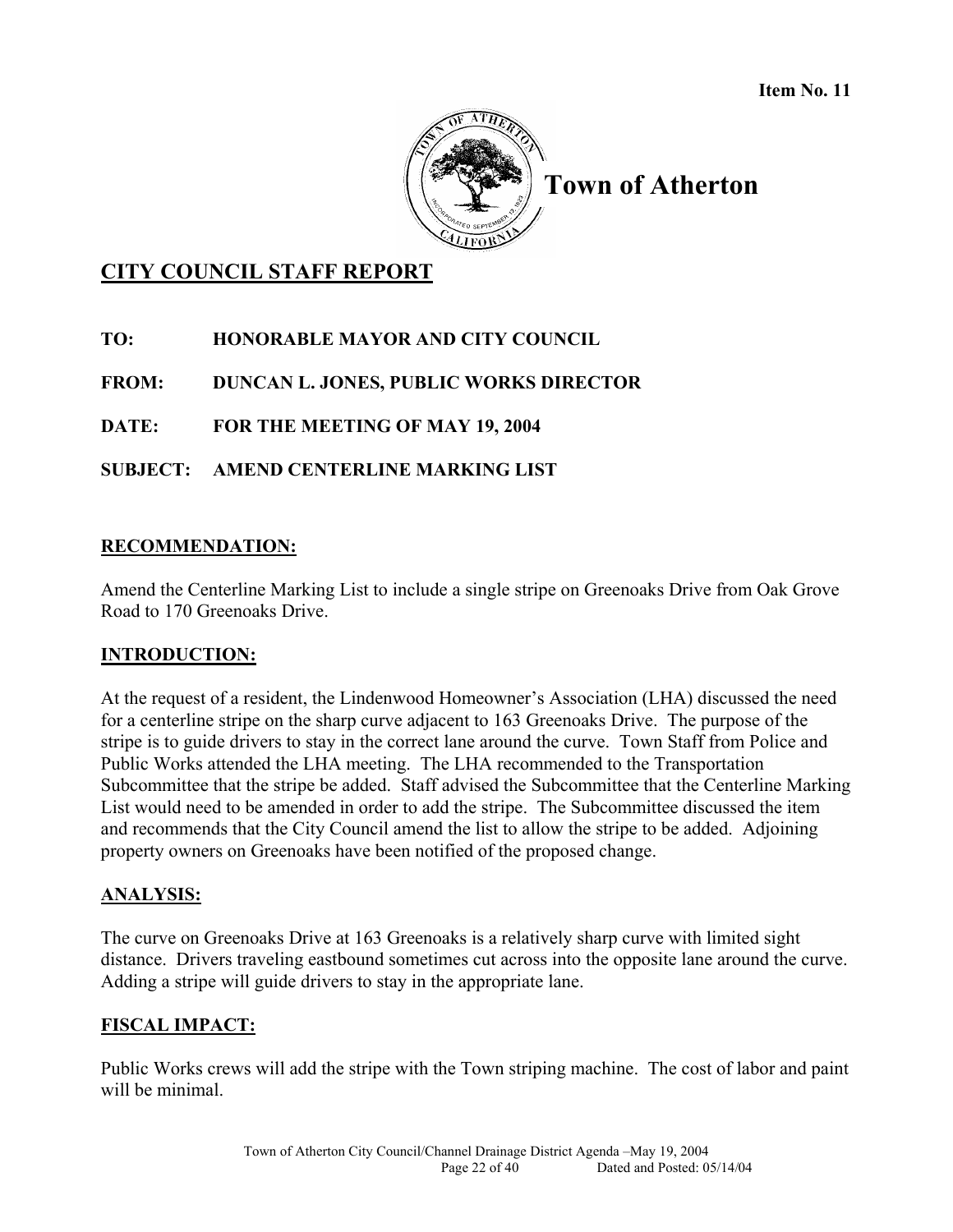Prepared By: Approved:

l

**Duncan L. Jones**<br>
Public Works Director<br>
City Manager Public Works Director

Attachments: Amended List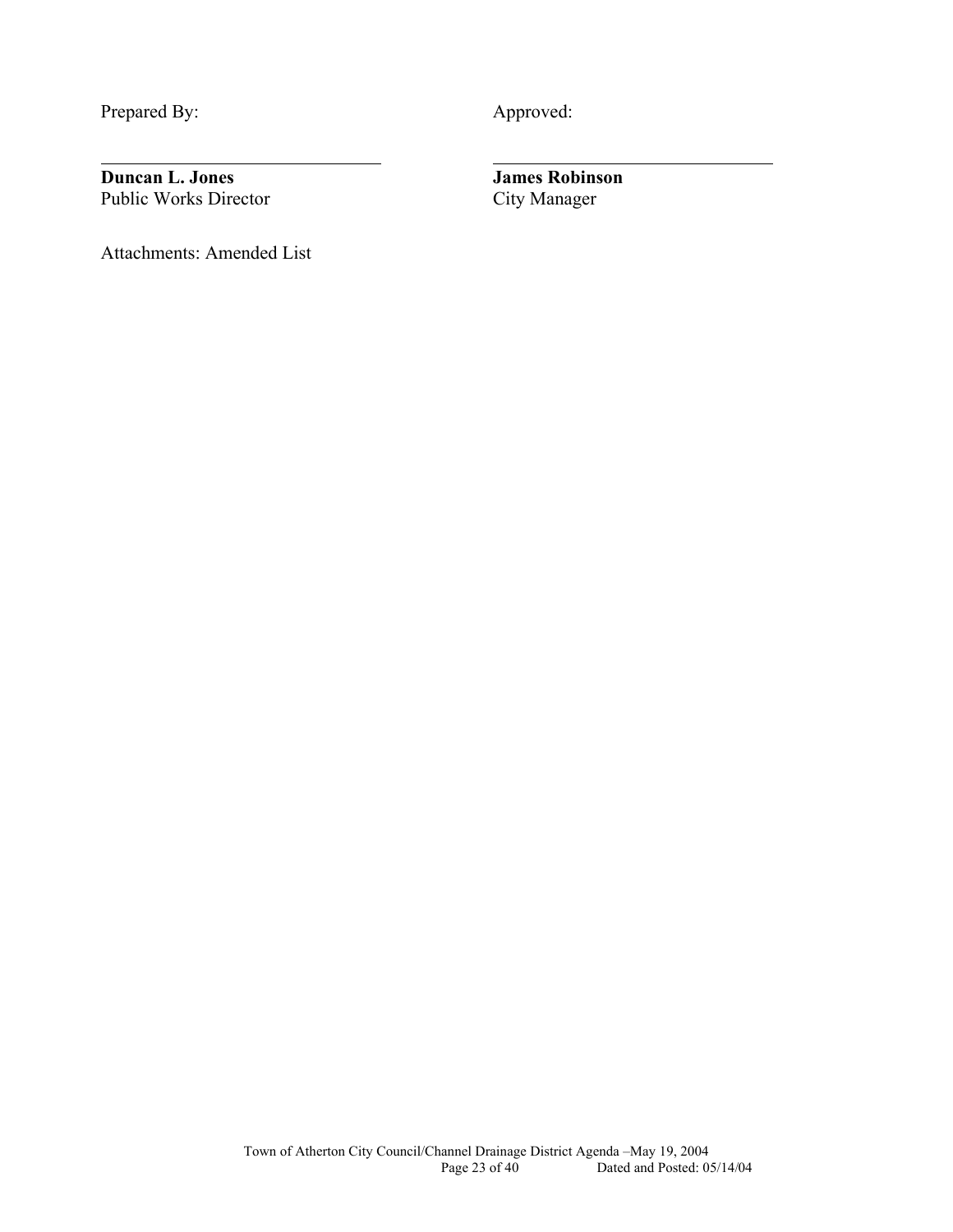# APPROVED CENTERLINE MARKING LIST

# Street centerlines within the Town of Atherton shall be marked only at the locations listed and shall be of the specific type indicated.

DOUBLE YELLOW STRIPES WITH REFLECTORS AT STANDARD 24' SPACING (\* = stripes done with combination of "bott dots" and reflectors)

Alameda de las Pulgas – all\*

Atherton Avenue - El Camino Real to 100 feet west of El Camino Real

Barry Lane – Atherton to Faxon, exclusive of areas with raised median barriers

Fair Oaks - Station Lane to east side of RR tracks

James Avenue - Middlefield to nearest Heather

Marsh Road - all within Town Limits

Middlefield Road – all\*

Oak Grove Avenue – Middlefield to High School Driveway

SPLIT DOUBLE YELLOW STRIPES WITH REFLECTORS AT STANDARD 24' SPACING (One yellow line on each side of raised median barrier)

Atherton Avenue - Inglewood to Mercedes

Barry Lane - at Atherton

Barry Lane - at Faxon

Elena Avenue - at Elena/Faxon

Fair Oaks Lane - at El Camino Real

Fair Oaks Lane - at Middlefield

#### DOUBLE YELLOW STRIPES WITHOUT REFLECTORS

Emilie Avenue - Park to Valparaiso - (School zone)

Encinal Avenue - All (School Zone)

Selby Lane - 190/196 Selby Lane Cul-de-sac to Serrano - (School zone)

Stockbridge - Alameda de las Pulgas to 50 feet west of Alameda de las Pulgas

Valparaiso - all (Shared responsibility with Menlo Park)

Walsh Road - Alameda de las Pulgas to 50 feet west of Alameda de las Pulgas

Watkins - El Camino Real to 100 feet east of El Camino Real

#### SINGLE YELLOW STRIPES WITHOUT REFLECTORS

Alta Vista Drive - Ridgeview to Fletcher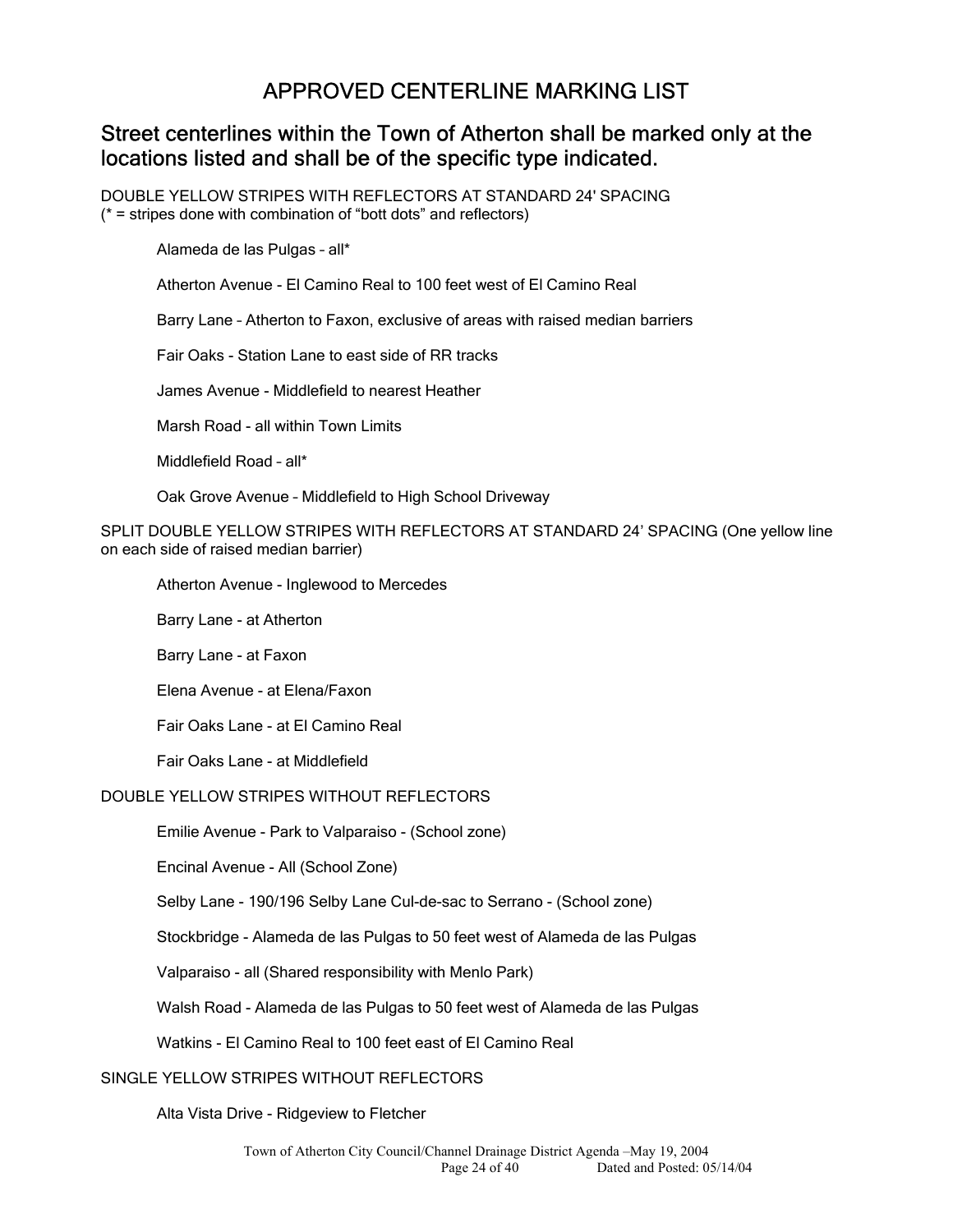Atherton Avenue - Alameda de las Pulgas to Inglewood and Mercedes to 100 feet west of El Camino Real

Britton Avenue - Across the frontages of numbers 131 through 191Britton - Also paint white stripes across private driveways forming triangle at hairpin turn. White stripes to be 8" wide, parallel to and 12 feet from the centerline.

Camino al Lago - Park Lane to west side of number 228, except in intersection

Elena Avenue - Atherton to Elena/Isabella and Elena/Faxon to Valparaiso, exclusive of areas with raised median barrier

Fair Oaks Lane - El Camino Real to Station Lane and east side of railroad tracks to Middlefield, exclusive of areas with raised median barrier

Fletcher Drive - Ridgeview to Alta Vista

Glenwood Avenue – Middlefield to Laurel

#### **Greenoaks Drive – Oak Grove Avenue to 170 Greenoaks Drive**

James Avenue - Heather closest to Middlefield to Lilac

Melanie Lane - Stockbridge to end

Oak Grove - High School Driveway to Greenoaks

Oak Grove - Middlefield to Menlo Park jurisdiction

Polhemus Avenue - Alameda de las Pulgas to Euclid

Ridgeview Drive - Fletcher to Alta Vista

Ridgeview Drive/Atherton Avenue - Number 7 Ridgeview through number 397 Atherton - Ridgeview/Atherton curve

Selby Lane - Atherton to E/W Selby

Selby Lane - N/S Selby to 190/196 Selby Lane Cul-de-sac and Serrano to El Camino Real

Stockbridge - Alameda de las Pulgas to El Camino Real

Walsh Road - 100 feet west of Reservoir to 50 feet east of Belbrook

Watkins - 100 feet west of El Camino Real to Middlefield

# POLICY REGARDING CHANGES TO APPROVED CENTERLINE MARKING LIST

This list shall be adopted by majority vote of the Atherton City Council

Additions, deletions and changes may be proposed or requested by members of the public, Town staff or members of the Transportation Committee or City Council, and shall be reviewed and reported upon by the Transportation Committee to the City Council, which shall have final authority to change the list.

The City Council may amend the list by a motion approved by a majority vote of its members.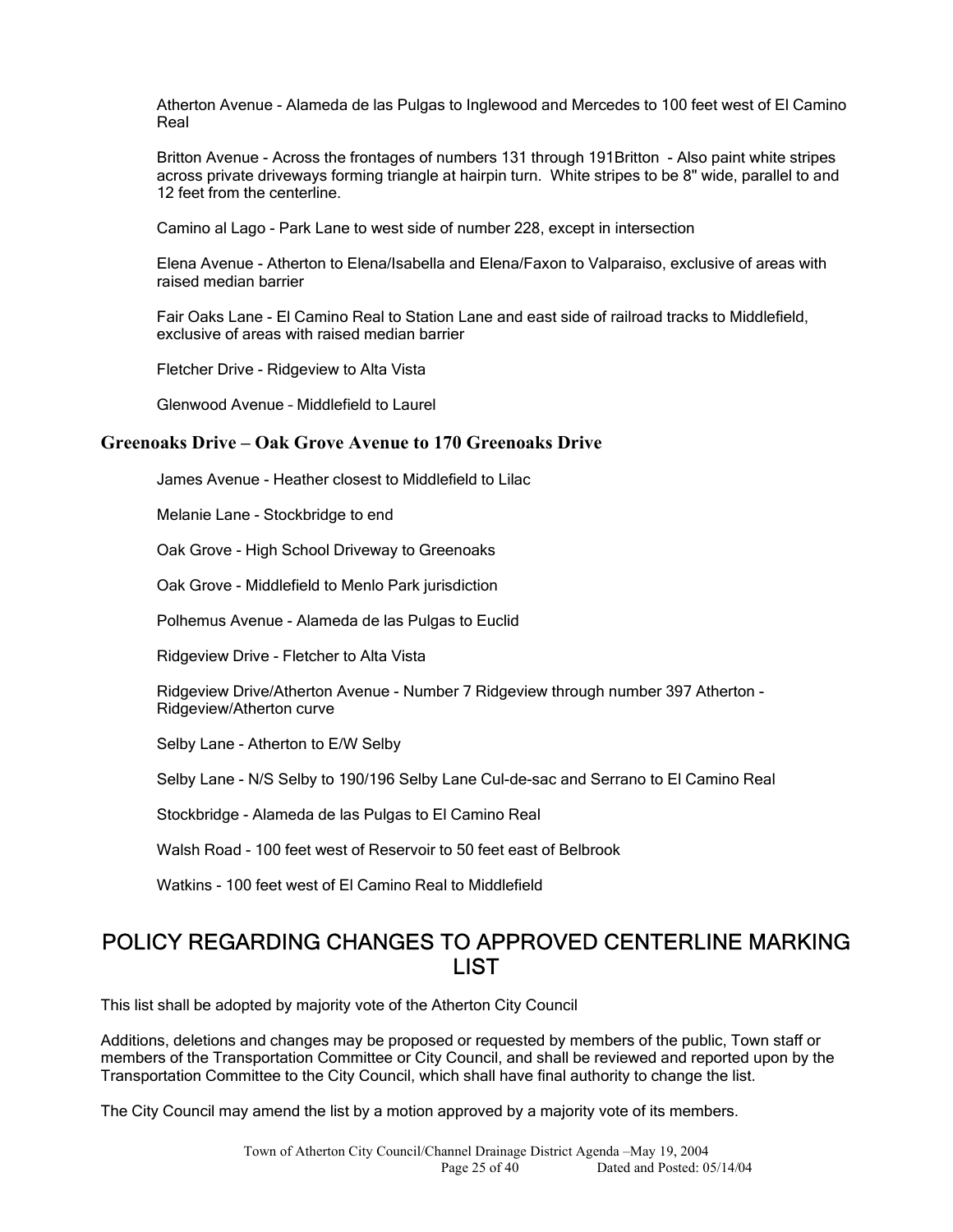**Amended May 19, 2004**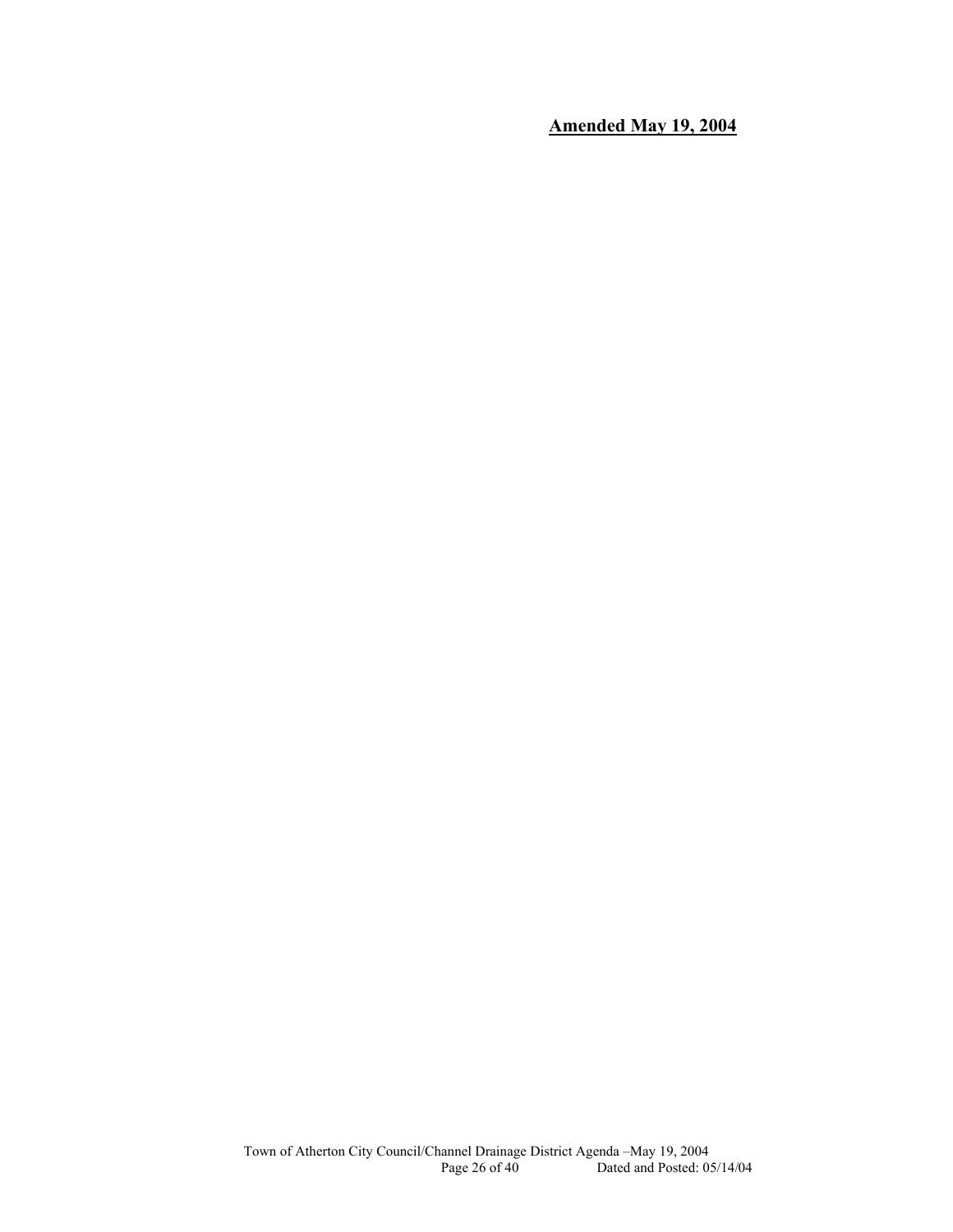**Item No. 12**



**Town of Atherton**

## **CITY COUNCIL STAFF REPORT**

## **TO: HONORABLE MAYOR AND CITY COUNCIL JAMES H. ROBINSON, CITY MANAGER**

- **FROM: DUNCAN JONES, PUBLIC WORKS DIRECTOR**
- **DATE: FOR THE COUNCIL MEETING OF MAY 19, 2004**
- **SUBJECT: RESOLUTION RECOMMENDING THAT THE SAN MATEO COUNTY FLOOD CONTROL DISTRICT IMPOSE CHARGES FOR FUNDING THE 2004/05 COUNTYWIDE NATIONAL POLLUTION DISCHARGE ELIMINATION SYSTEM (NPDES) GENERAL PROGRAM**

## **RECOMMENDATION**

Adopt a resolution recommending that the San Mateo County Flood Control District impose charges for funding the Fiscal Year 2004/05 Countywide National Pollution Discharge Elimination System (NPDES) General Program.

# **BACKGROUND**

The NPDES Program requires certain permit compliance activities be undertaken on a Countywide basis. The budget for these activities in FY 2004/05 is \$1,434,542. Each city is required to pay its proportionate share of the cost, based on a parcel charge approach. All but four cities in the County elect to pay their share of the cost by having the County collect the charge. The other four pay either from their general fund or have their own parcel tax that covers more than the County NPDES Program. Last year the fee was raised to \$6.0074 for a single family parcel, whether improved or vacant. The FY 2004/05 fee will increase to \$6.0125. In order to have the charge collected by the County, each year the Town must adopt a resolution requesting the County to do so.

# **FISCAL IMPACT**

There is no fiscal impact to the Town.

Respectfully submitted, Reviewed/Approved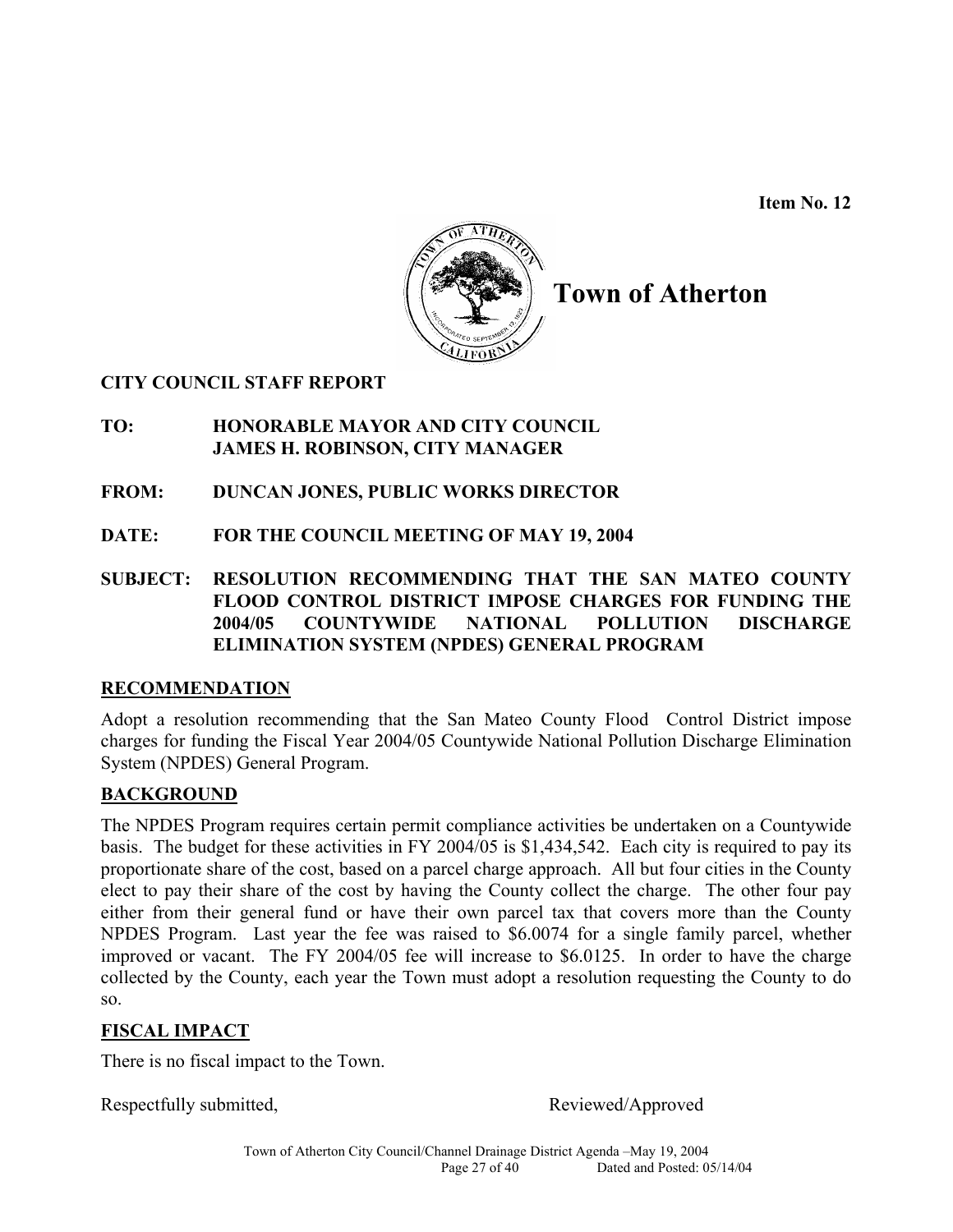**Duncan Jones** James H. Robinson Public Works Director City Manager

Attachment: Resolution

 $\_$  , and the contribution of the contribution of  $\mathcal{L}_\mathcal{A}$  , and the contribution of  $\mathcal{L}_\mathcal{A}$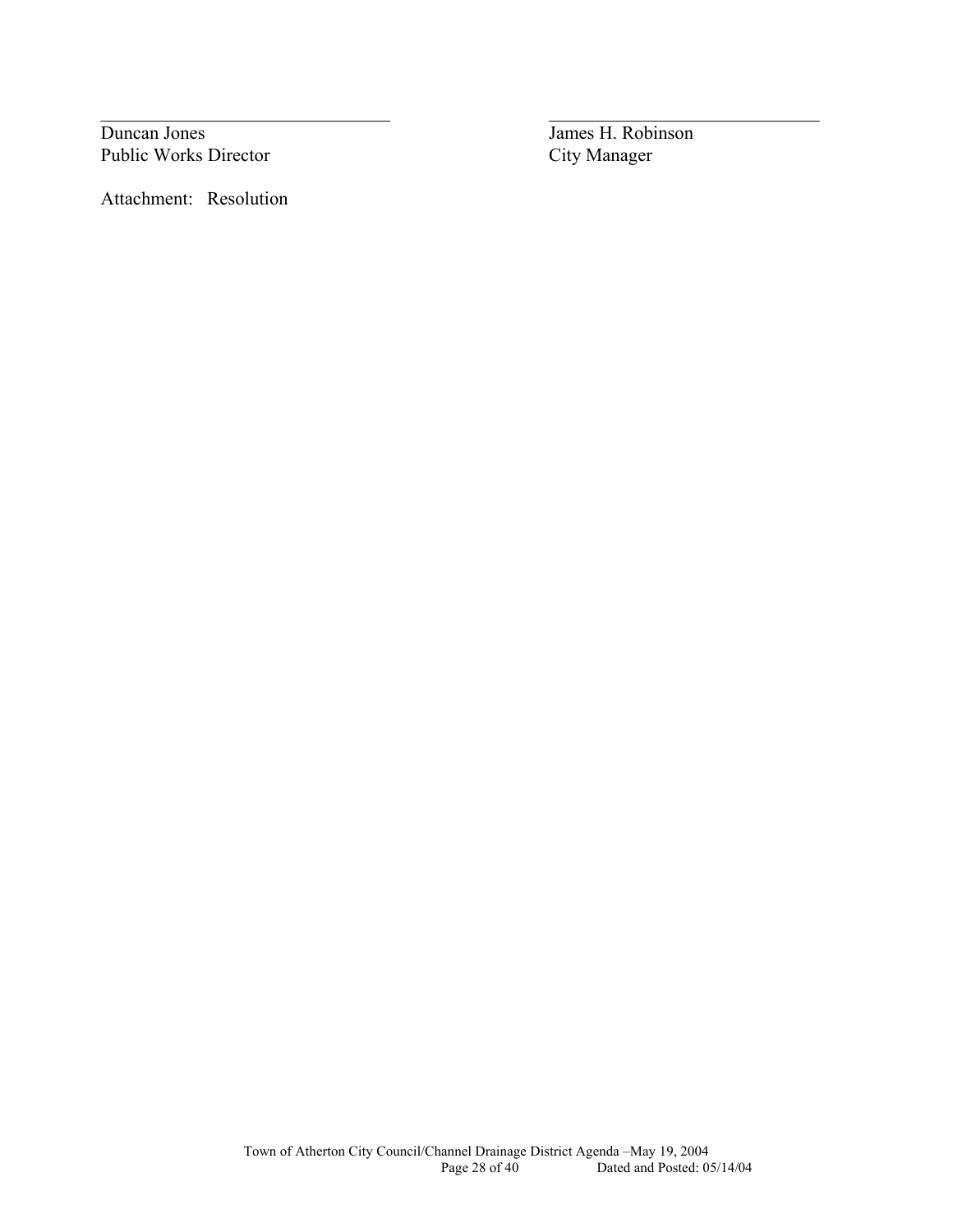#### **RESOLUTION NO. 04 -\_\_**

### **A RESOLUTION OF THE CITY COUNCIL OF THE TOWN OF ATHERTON RECOMMENDING THAT THE SAN MATEO COUNTY FLOOD CONTROL DISTRICT IMPOSE BASIC AND ADDITIONAL CHARGES FOR FUNDING THE EXPANDED SCOPE OF WORK FOR THE 2004/05 COUNTYWIDE NATIONAL POLLUTION DISCHARGE ELIMINATION SYSTEM (NPDES) GENERAL PROGRAM**

**WHEREAS,** The Environmental Protection Agency, under amendments to the 1987 Federal Clean Water Act, imposed regulations that mandate local governments to control and reduce the amount of stormwater pollutant runoff into receiving waters.

**WHEREAS,** under the authority of California Porter-Cologne Water Quality Act, the State Water Resources Control Board has delegated authority to its regional boards to invoke permitting requirements upon counties and cities.

**WHEREAS,** in July 1991, the San Francisco Bay Regional Water Quality Control Board notified San Mateo County of the requirement to submit an NPDES Permit Application by November 30, 1992.

**WHEREAS,** in furtherance of the NPDES Permit Process, San Mateo County in conjunction with all incorporated cities in San Mateo County has prepared a San Mateo Countywide Stormwater Management Plan which has a General Program as a fundamental component of the Management Plan.

**WHEREAS,** the San Mateo Countywide Stormwater Management Plan has been submitted to the San Francisco Bay Regional Water Quality Control Board and the Management Plan has been approved by the Board and made part of the NPDES Waste Discharge Permit CA 0029921, issued September 13, 1993 and remaining in effect through June 30, 1998.

**WHEREAS,** the San Mateo Countywide Stormwater Management Plan and NPDES Waste Discharge Permit CA 0029921 required that San Mateo County submit a renewal application by March 31, 1998 which shall include a Stormwater Management Plan for 1998 through 2003.

**WHEREAS,** the Town of Atherton has accepted, adopted and committed to implement the San Mateo Countywide Stormwater Management Plan for 1998-2003 and the renewal application and Plan was submitted to the San Francisco Regional Water Quality Control Board on March 18, 1998.

**WHEREAS,** the San Francisco Bay Regional Water Quality Control Board, after Public Hearing, approved the Renewed NPDES Permit CAS0029921, effective July 21, 1999 and which expires July 20, 2004.

**WHEREAS,** the San Francisco Bay Regional Water Quality Control Board opened the NPDES Permit CAS0029921 for the San Mateo Countywide Stormwater Pollution Prevention Program to Amend the Permit to add New and Redevelopment Language (Amendment of Order 99-059), and adopted the Amendment on February 19, 2003.

**WHEREAS,** the San Mateo County Flood Control District Act, as amended by the State Legislature in 1992 (Assembly Bill 2635), authorized the San Mateo County Flood Control District to impose charges to fund storm drainage programs such as the NPDES County-wide General Program.

**WHEREAS,** the Basic Annual Charges and Additional Annual Charges for fiscal year 2004/05, when adopted, would be necessary to fund a \$1,434,542 Budget for fiscal year 2004/2005 are as follows:

Basic Annual Charges; Single Family Residence: \$3.44/APN Miscellaneous, Agriculture, Vacant and Condominium: \$1.72/APN All Other Land Uses: \$3.44/APN for the first 11,000 square feet plus \$ 0.3127 per 1,000 square feet additional square feet of parcel area. Additional Annual Charge (Adjusted Annually by C.P.I.); Single Family Resident: \$2.5725/APN Miscellaneous, Agriculture, Vacant and Condominium: \$1.2863/APN All Other Land Uses: \$2.5725/APN for the first 11,000 square feet plus \$0.2320 per 1,000 additional square feet of parcel area.

**NOW, THEREFORE, BE IT RESOLVED** by the City Council of the Town of Atherton that: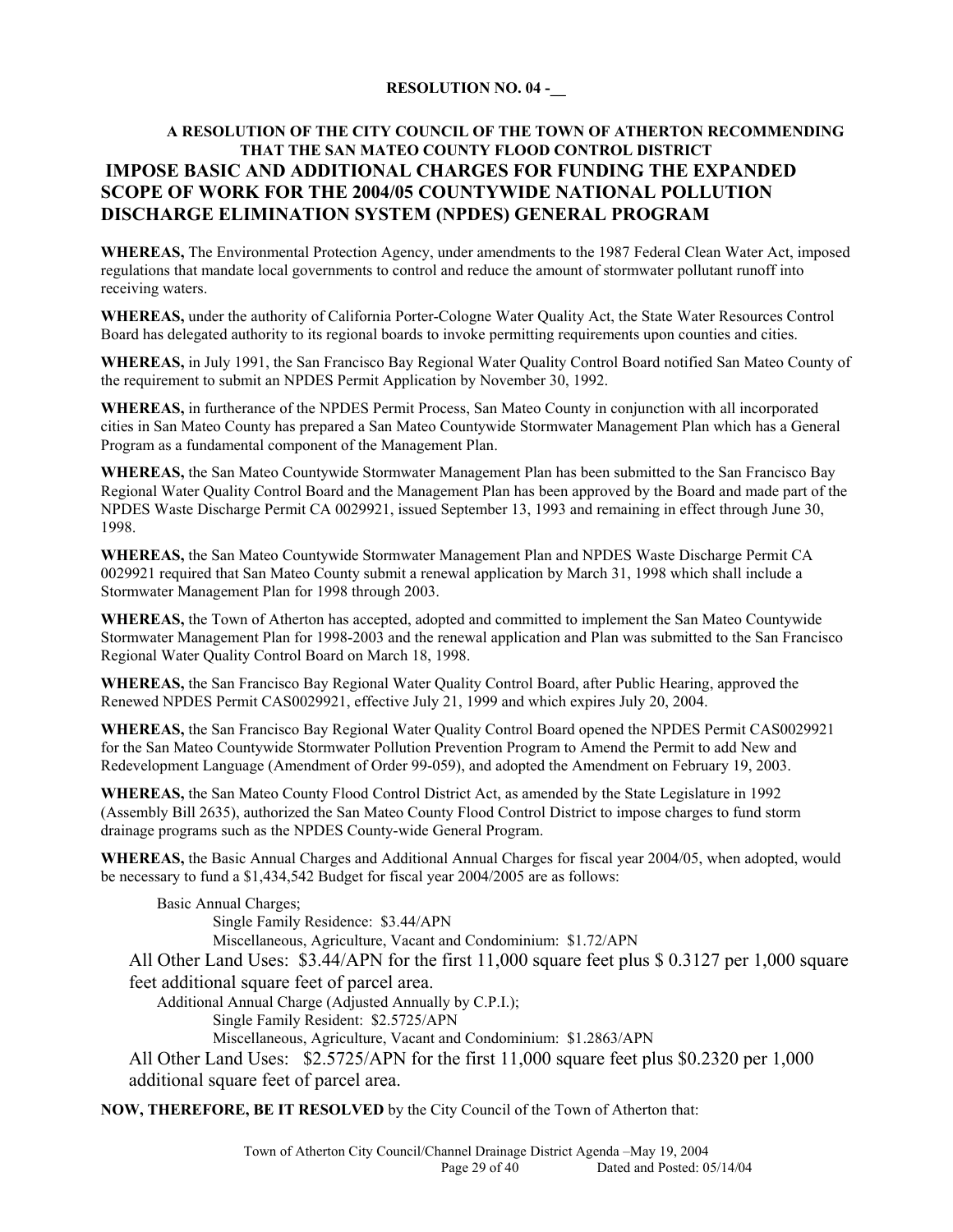1. The Town of Atherton approves the expanded Scope of Work imposed on the NPDES General Program and respectfully requests the San Mateo County Board of Supervisors, acting as the governing board of the San Mateo County Flood Control District, to impose those basic and additional charges necessary to fund the County-wide NPDES General Program; and

2. The Town of Atherton requests that all properties within the territorial limits of said Town be charged the basic and additional annual charges in accordance with said charges stated above; and

3. The City Clerk is hereby directed to forward a copy of this Resolution to the San Mateo County Board of Supervisors, the San Mateo County Flood Control District and to the NPDES Coordinator of C/CAG.

\* \* \* \* \* \* \* \* \* \* \* \* \* \*

*I hereby certify that the foregoing Resolution was duly and regularly passed and adopted by the City Council of the Town of Atherton at a regular meeting thereof held on this 19th day of May, 2004, by the following vote:* 

| AYES:           | <b>COUNCILMEMBERS:</b> |
|-----------------|------------------------|
| NOES:           | COUNCILMEMBERS:        |
| <i>ABSENT:</i>  | <b>COUNCILMEMBERS</b>  |
| <i>ABSTAIN:</i> | COUNCILMEMBERS:        |

 $\star$ 

ATTEST: Kathy McKeithen, Mayor Town of Atherton

Sharon Barker, City Clerk

APPROVED AS TO FORM:

Marc G. Hynes, City Attorney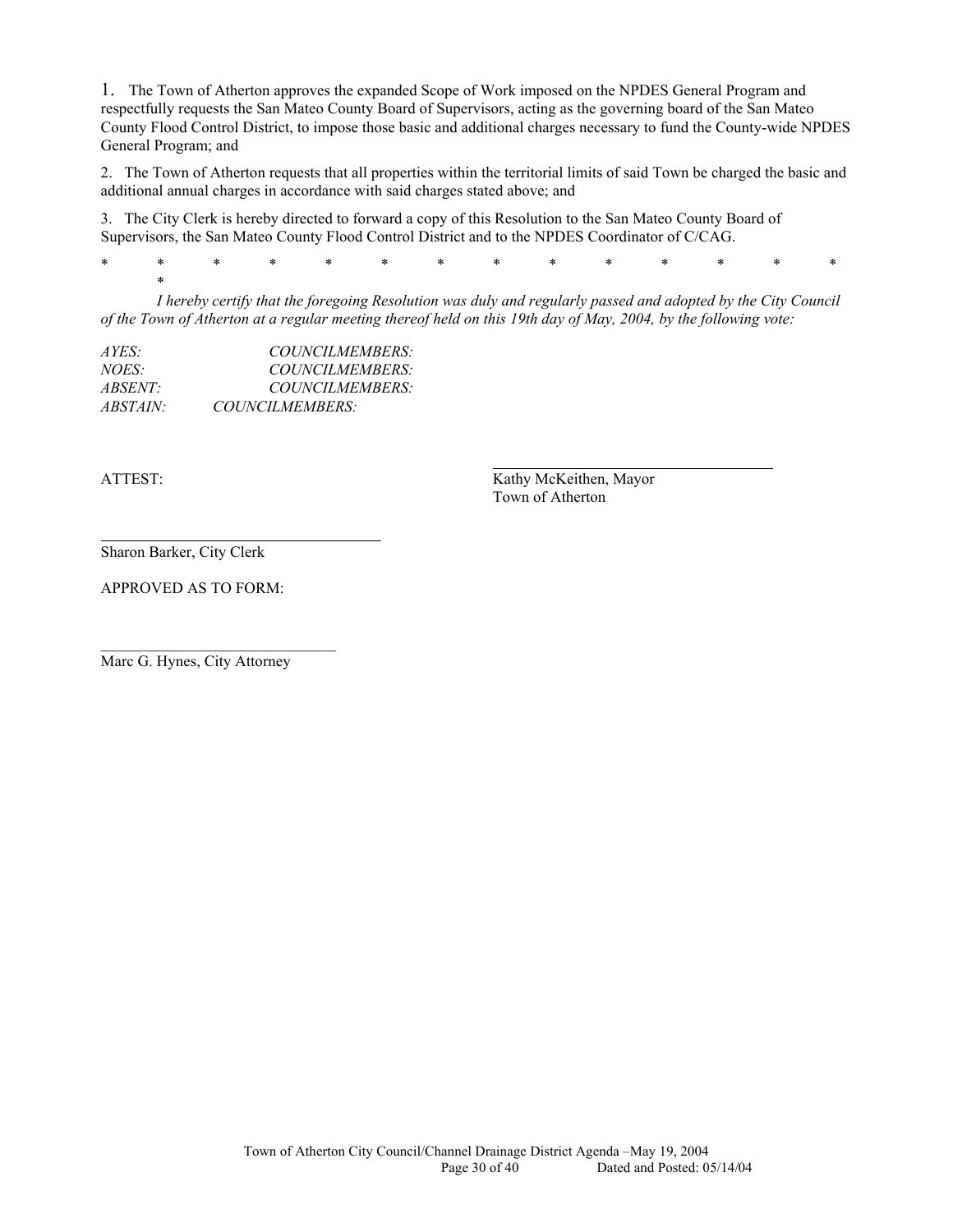

# **Town of Atherton**

# **CITY COUNCIL STAFF REPORT**

# **TO: HONORABLE MAYOR AND CITY COUNCIL**

## **FROM: DUNCAN L. JONES, PUBLIC WORKS DIRECTOR**

## **DATE: FOR THE MEETING OF MAY 19, 2004**

## **SUBJECT: RECORDATION AND REMOVAL OF THE OLD GAZEBO IN HOLBROOK-PALMER PARK**

### **RECOMMENDATION:**

Authorize Park staff to record by digital photography and remove the old gazebo in Holbrook-Palmer Park.

## **INTRODUCTION:**

Item N of the 2003 Action Plan Master List of the *Strategic Park and Recreation Plan* for Holbrook-Palmer Park calls for the old gazebo to be either remodeled or removed. Park staff has evaluated the gazebo and determined that the cost to remodel would exceed the cost to replace the gazebo with a new wood structure built to match the old structure.

## **ANALYSIS:**

The gazebo is no longer safe for use. The wood structure is rotted and not suitable for rehabilitation, so a remodel would require replacement of most of the wood parts of the gazebo. There is currently no funding source for reconstructing the gazebo. If funding becomes available in the future, the gazebo can be reconstructed from the photographs.

Staff recommended to the Park and Recreation Commission at their May 5, 2004, meeting that the gazebo be recorded and removed. The Commission unanimously agreed with the recommendation to record and to remove the gazebo.

# **FISCAL IMPACT:**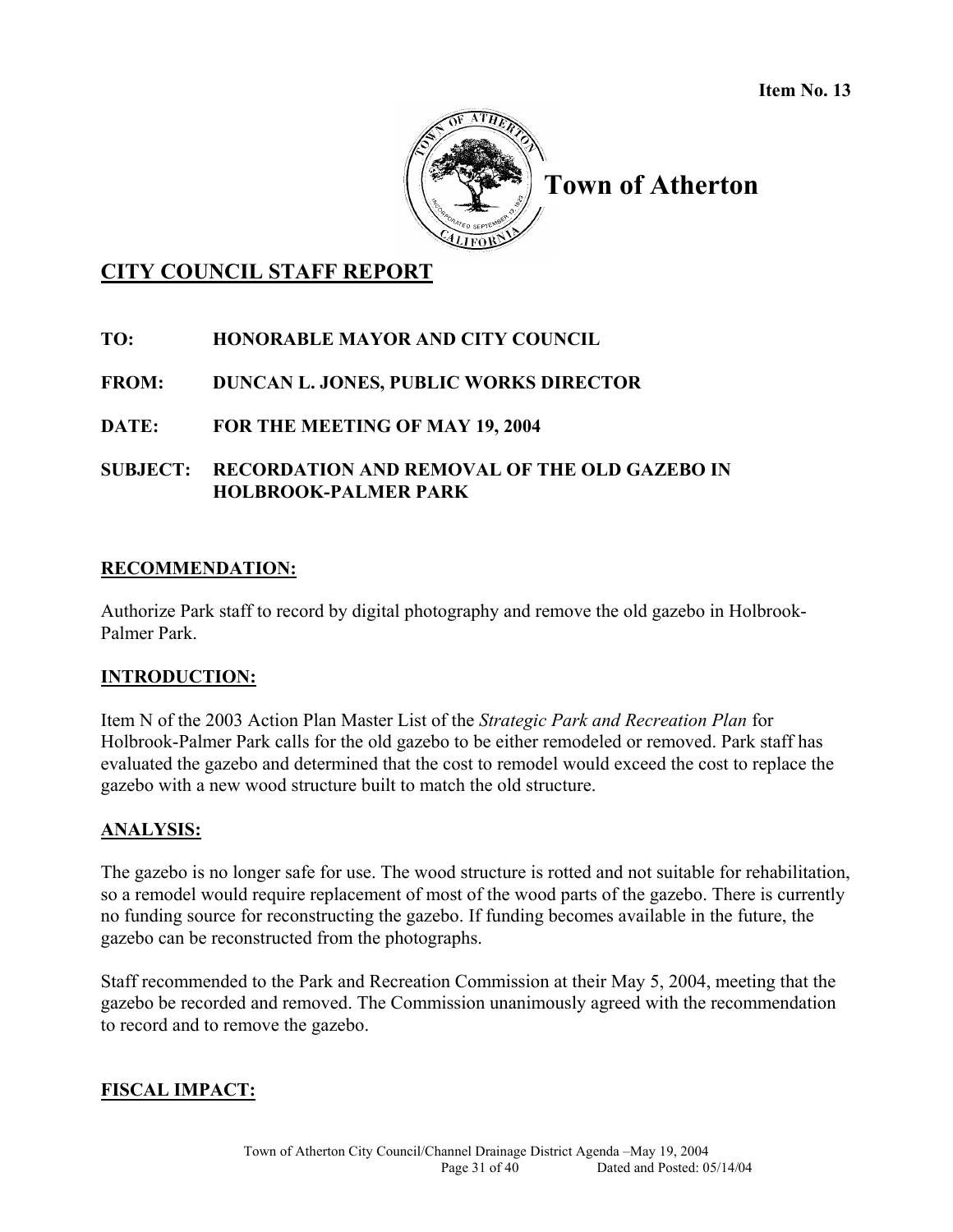Park staff can digitally photograph the gazebo using an existing digital camera. The photographs can be stored on a compact disc and on the Town's network server. Park staff can also remove the gazebo to a place in either a recycle or rubbish bin (depending on BFI's preference). Due to the condition of the gazebo, we estimate about five minutes to knock it down and approximately two hours to dispose of it. There would be no other costs involved.

Prepared By: Approved:

 $\overline{a}$ 

**Duncan L. Jones, P.E.** James Robinson Public Works Director City Manager

Attachments: Picture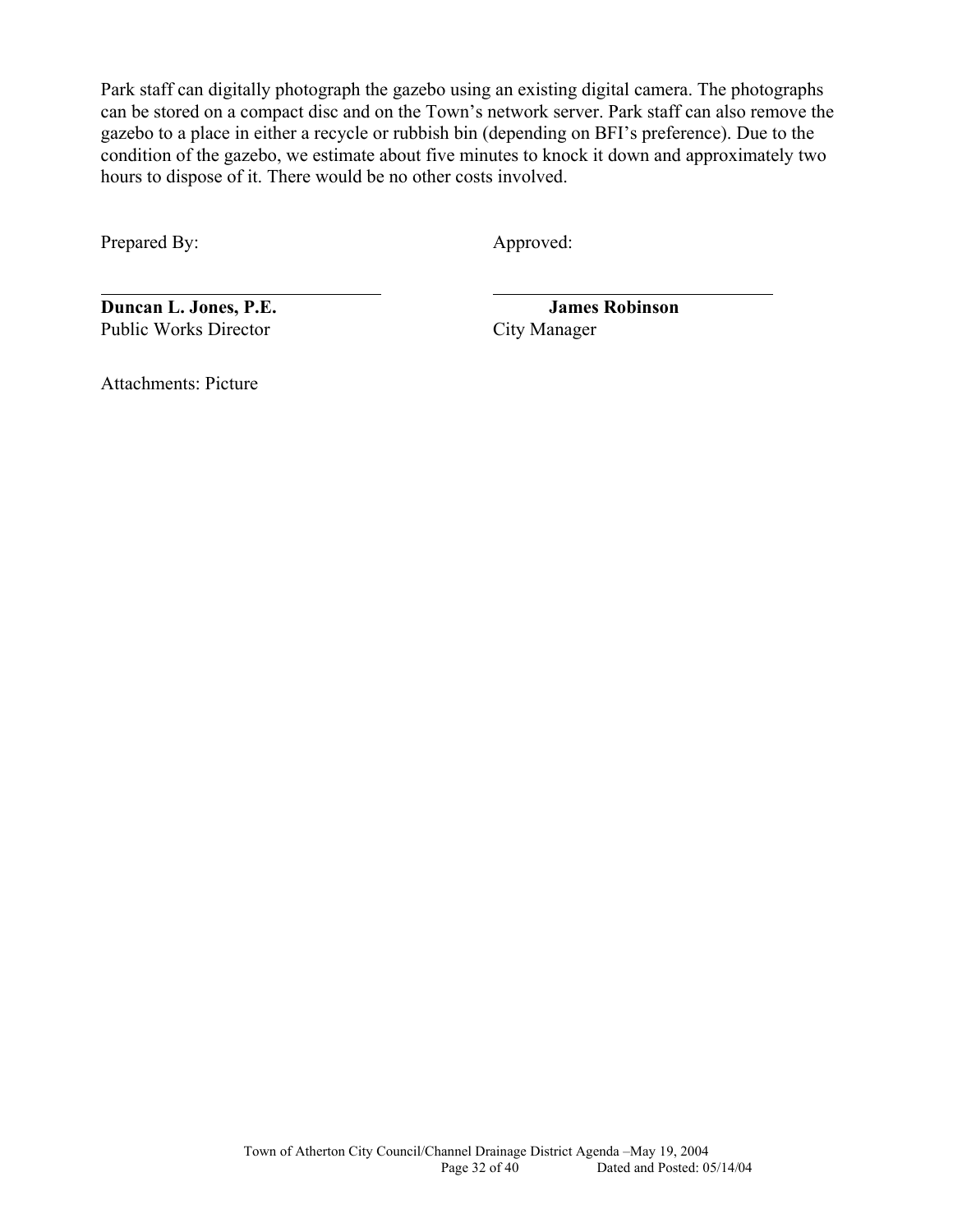

**Town of Atherton** 

# **CITY COUNCIL STAFF REPORT**

**TO: HONORABLE MAYOR AND CITY COUNCIL JAMES H. ROBINSON, CITY MANAGER** 

**FROM: CHIEF ROBERT BRENNAN** 

**DATE: FOR THE MEETING OF MAY 19, 2004** 

## **SUBJECT: PURCHASE OF TASER DEFENSIVE WEAPON**

## **RECOMMENDATION:**

Approve the authorization of funds to cover the 50% matching grant provided by ABAG for the purchase of 20 Taser defensive weapon stun guns.

## **INTRODUCTION:**

Police work is an inherently dangerous occupation. Over time, it has developed defensive weapons and tactics to render most situations that an officer may encounter safe, not only for himself or herself, but for the public as well. Police officers are issued tools carried on duty belts that not only diffuse a potentially combative situation, but are also there to match any offensive threat in what is known as an "escalation of force". These encounters can often become a physical hands-on encounter that can escalate in a deadly force option because police officers do not have at their disposal the necessary variety of force options to meet these situations. Some of the most common are encounters with the mentally disturbed and those under the influence of drugs. Physical encounters not only have the chance to injure the suspect permanently or long term, but also the officers. It is important to consider additional methods and tools that provide intervention below the option of deadly force or great bodily injury, even though those deadly force options may be within policy, State and Federal Law. There have been several incidents in the Bay Area that due to the limited options by police, have ended in deadly force. The decision by police to use deadly force always comes under great scrutiny with official internal and external processes. It is with a powerful voice the public is demanding other options.

## **ANALYSIS:**

The Taser is a defensive weapon that shoots nitrogen-charged darts that extend with wires carrying an electrical charge. The high voltage, low amperage, charge causes uncontrollable contractions of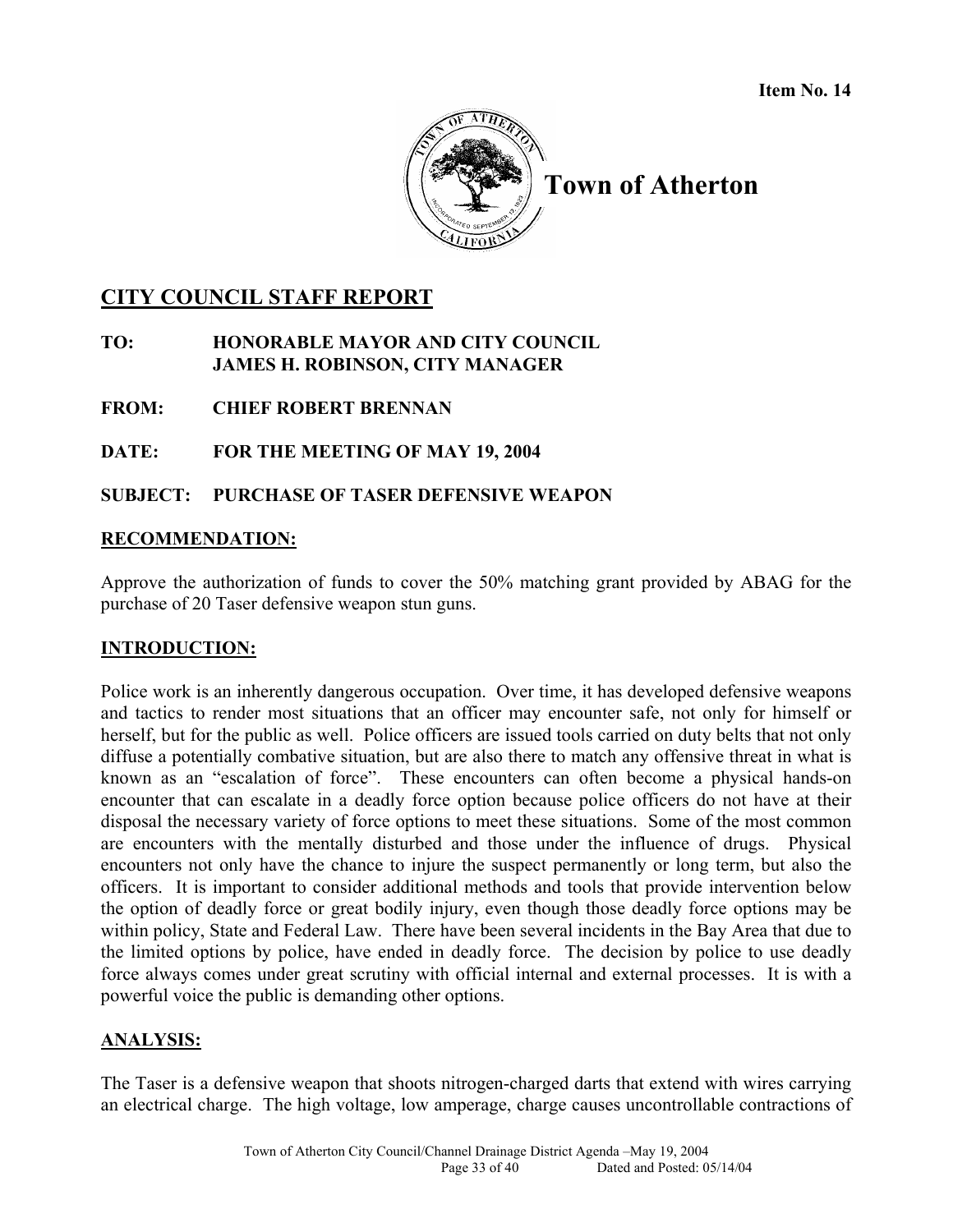the body's muscular tissue. It does not affect the heart or other organs in the body. Rendering the suspect incapable of a physical confrontation or eliminating his/her ability to access a weapon for a few seconds, gives the officer enough time to gain control of the situation.

The Taser is a hand held devise, deployed by a single officer. It is immediately available and allows an officer to maintain distance, temporarily incapacitates and is non-injurious as compared to impact weapons. Agencies that have deployed this weapon have seen fewer and less severe injuries to suspects and officers, reduced civil liability and complaints, reduced disability claims and retirements as well as an improved public image of the police department.

Taser International provides a lifetime guarantee on the product and carries a \$5,000,000 liability policy on their product. There is only one record of a suit involving the Taser that was the result of an inappropriate use of the weapon. The endorsement of the product through ABAG by providing grant funding is an endorsement of the reduced liability this product potentially has for all cities involved in the plan.

# **FISCAL IMPACT:**

ABAG has agreed to fund half of the cost of the unit up to \$10,000. The cost of each unit is \$1,000 dollars. Atherton can equip all of the sworn staff by purchasing 20 units. Cost to the Town is \$10,000 with potential saving in reduced liability claims being limitless. Replacement cartridges and training cartridges can be absorbed in the current budget.

Prepared By: Approved:

 $\overline{a}$ 

Robert J. Brennan, Police Chief James H. Robinson, City Manager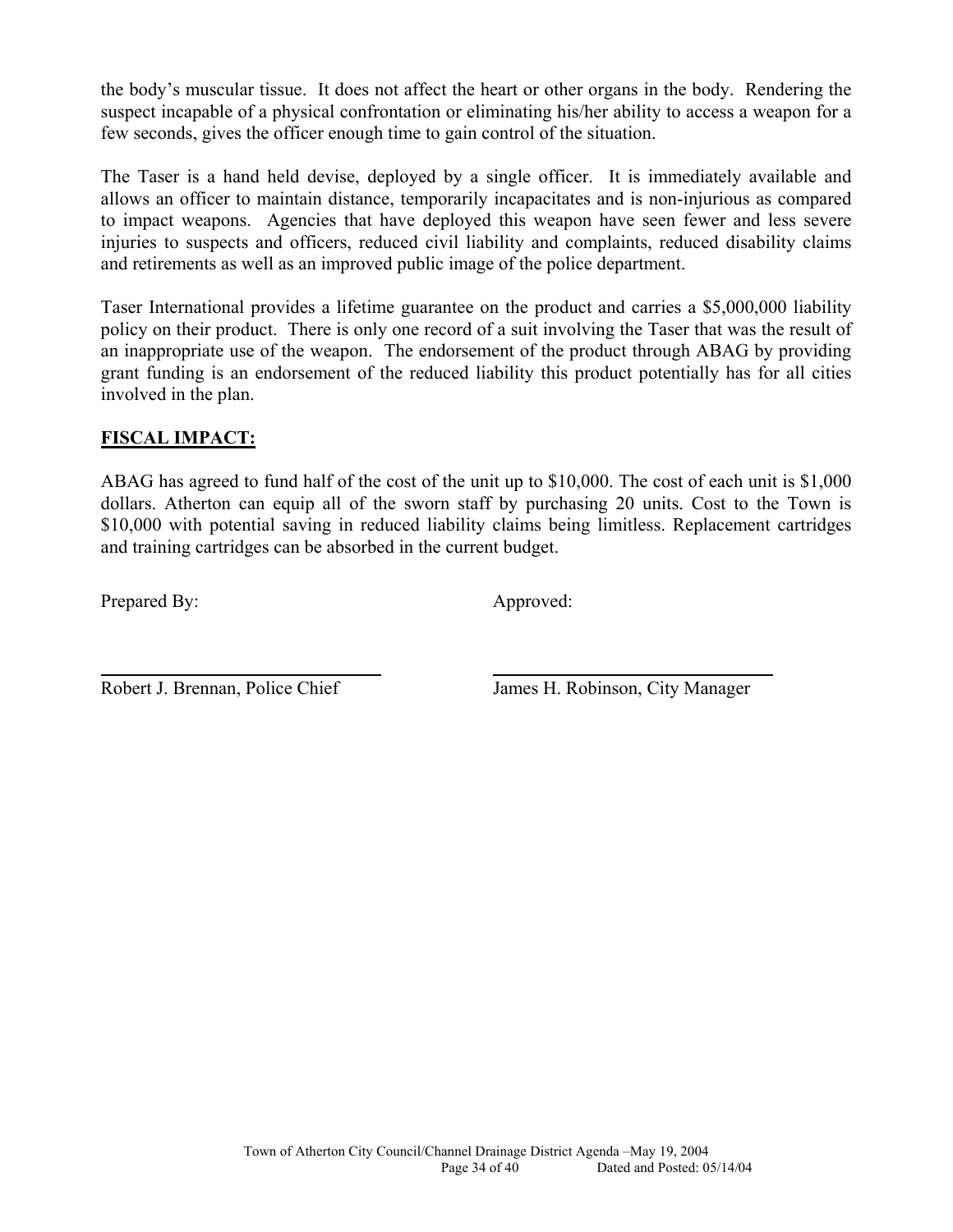

**Town of Atherton** 

# **CITY COUNCIL STAFF REPORT**

# **TO: HONORABLE MAYOR AND CITY COUNCIL**

# **FROM: DUNCAN JONES, PUBLIC WORKS DIRECTOR**

# **DATE: FOR THE MEETING OF MAY 19, 2004**

## **SUBJECT: APPROVAL OF PLANS AND SPECIFICATIONS BARRY LANE - ATHERTON CHANNEL BOX CULVERT REPLACEMENT**

# **RECOMMENDATION:**

Pass a motion to approve the plans and specifications for the Barry Lane – Atherton Channel Box Culvert Replacement, Project 03-006.

# **INTRODUCTION:**

The adopted Capital Improvement Program includes funds for designing and constructing enlarged replacements for existing box culverts at the Elena Avenue and Barry Lane street crossings of the Atherton Channel. The need for these replacements was made clear by waters overflowing both street crossings during the last El Nino winter and was confirmed to be very high priority in the Nolte study.

# **ANALYSIS**:

The Elena Avenue Atherton Channel box culvert is budgeted for construction in FY 2003-04, and the Barry Lane box culvert is budgeted for construction in FY 2004-05. The City Council approved the contract for design of both culverts at the August 21, 2002, City Council meeting. The Barry Lane box culvert plans and specifications are ready to be advertised for construction.

Permits for construction of the Barry Lane box culvert have been approved by the US Army Corps of Engineers, the California Department of Fish and Game, and the California Water Quality Control Board. Bids will be received in June for award at the July 21 City Council meeting. Construction will commence in late July.

# **FISCAL IMPACT:**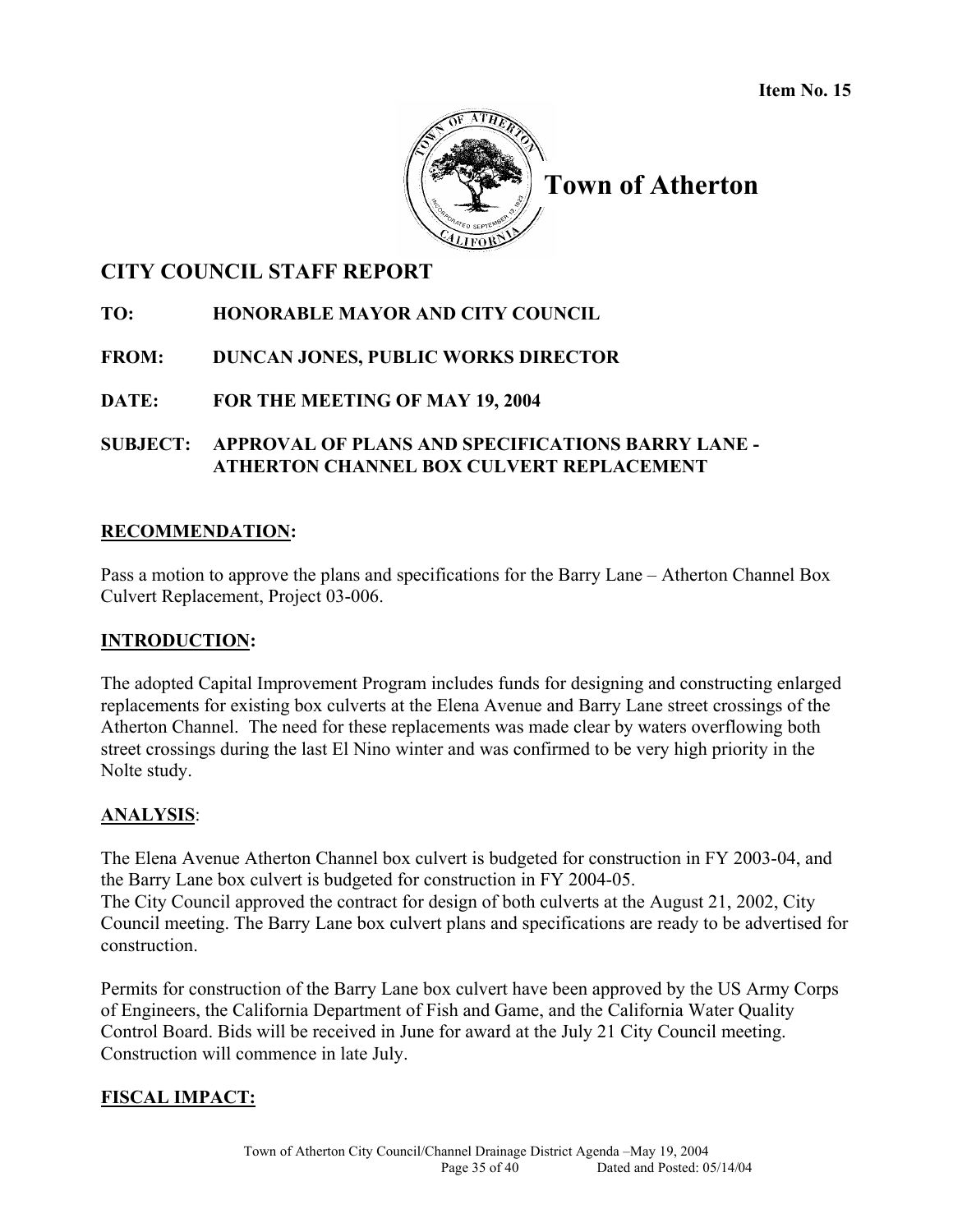The Engineer's Estimate for the Barry Lane - Atherton Channel box culvert project is \$188,381.50. In addition, a 10% construction contingency of \$18,838.15 would bring the total estimate to \$207,219.65, and \$210,000 from Parcel Tax funds will be budgeted for the project in the FY 2004- 05.

## **CONCLUSION**:

The plans for this project are consistent with the Capital Improvement Program and should be approved.

Prepared By: Approved:

l

Duncan L. Jones, PE James Robinson Public Works Director City Manager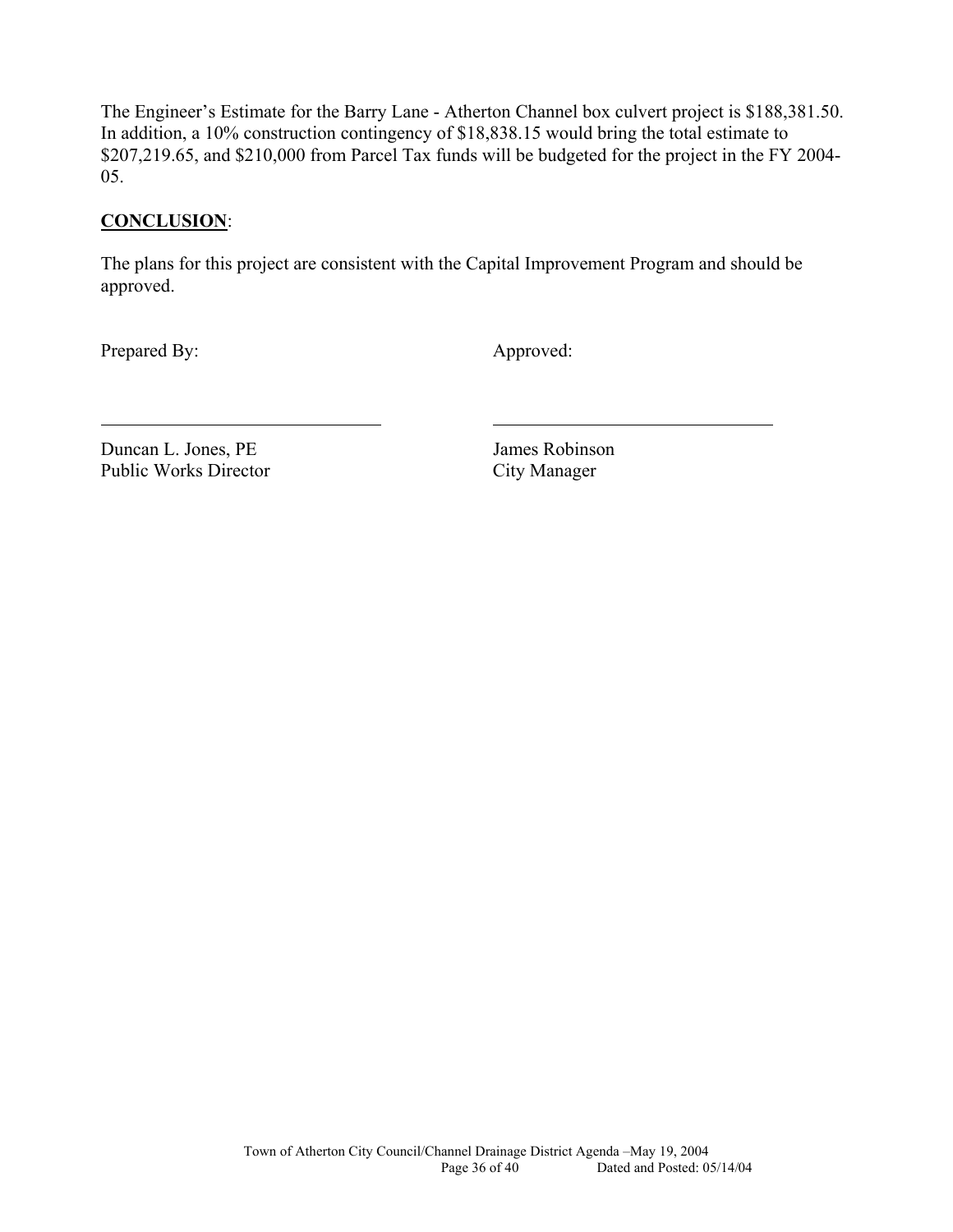

Town of Atherton

## **CITY COUNCIL STAFF REPORT**

#### **TO: HONORABLE MAYOR AND CITY COUNCIL**

#### **FROM: LISA COSTA SANDERS, DEPUTY TOWN PLANNER**

#### **DATE: FOR THE CITY COUNCIL MEETING OF MAY 19, 2004**

#### **SUBJECT: REQUEST TO REFER THE REVIEW OF THE SETBACK REQUIREMENTS FOR ACCESSORY STRUCTURES TO THE GENERAL PLAN COMMITTEE.**

#### **RECOMMENDATION**

Staff recommends that the City Council refer the review of the setback requirements for accessory structures to the General Plan Committee.

#### **BACKGROUND**

Atherton Municipal Code Section 17.36.050(D) currently requires a 30' setback for accessory structures when the rear property lines abut a street. On lots that do not have streets as abutting the rear property line, accessory structures are allowed to be constructed 10' from the rear property line.

#### **REQUEST**

An Atherton resident, Todd Beardsley, requests the City Council refer this item to the General Plan Committee for review. Mr. Beardsley further suggests that the above reference section should be modified to allow accessory structures to be located 10' from the rear property line on lots with rear property lines abutting the following streets; El Camino Real, Marsh Road, Middlefield Road, Valparaiso Avenue, Alameda de las Pulgas, and Bay Road. Mr. Beardsley recommends these roads as the code currently allows for the construction of an 8' tall fence along these property lines. The construction of an 8' tall fence would screen the view of an accessory structure from the public right-ofway.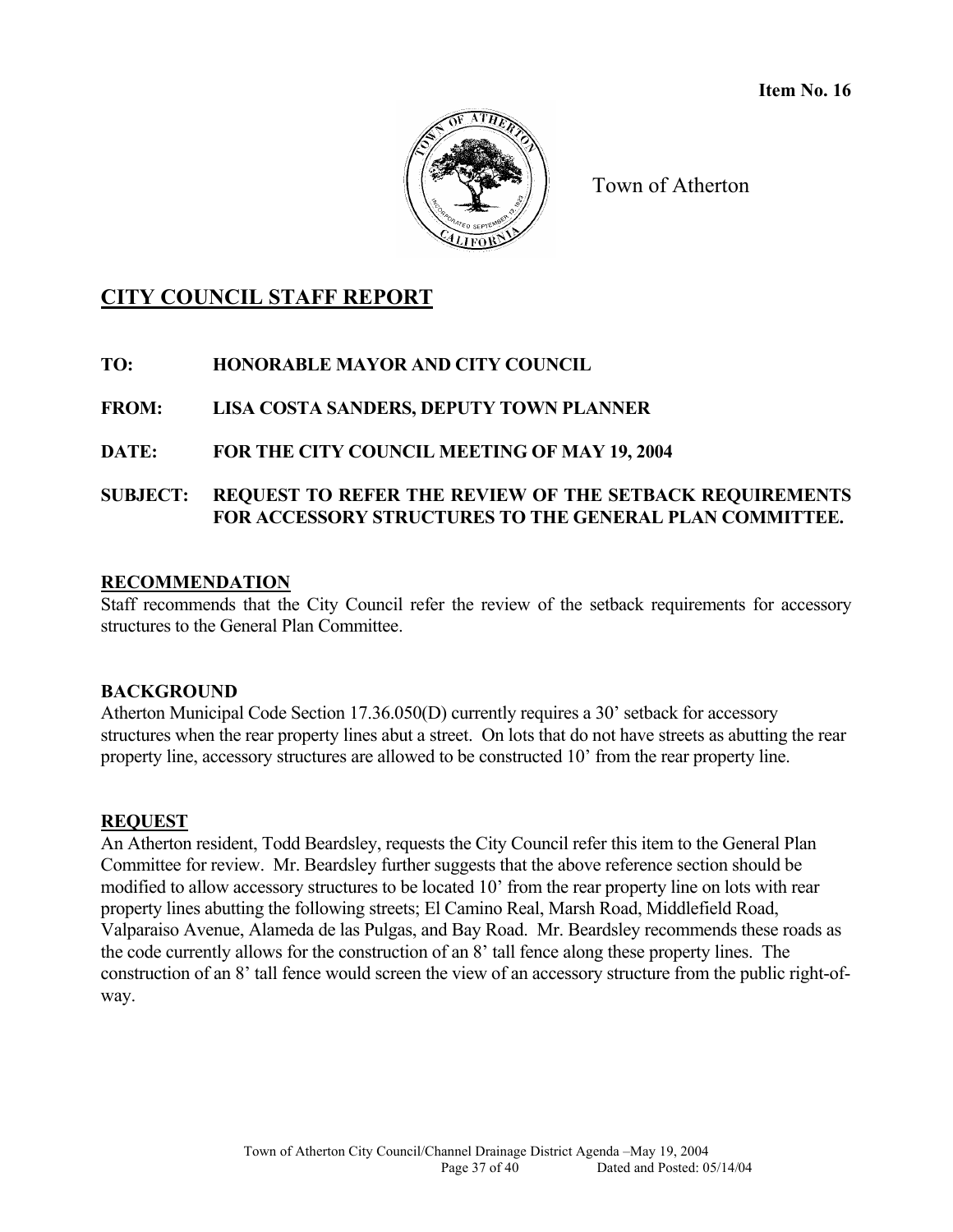Prepared By: Approved:

 $\overline{a}$ 

Lisa Costa Sanders James Robinson Deputy Town Planner City Manager

#### **Attachments:**

- 1. Letter of Request from Todd Beardsley dated April 29, 2004
- 2. Atherton Municipal Code Sections 17.36.050 and 17.36.150(B)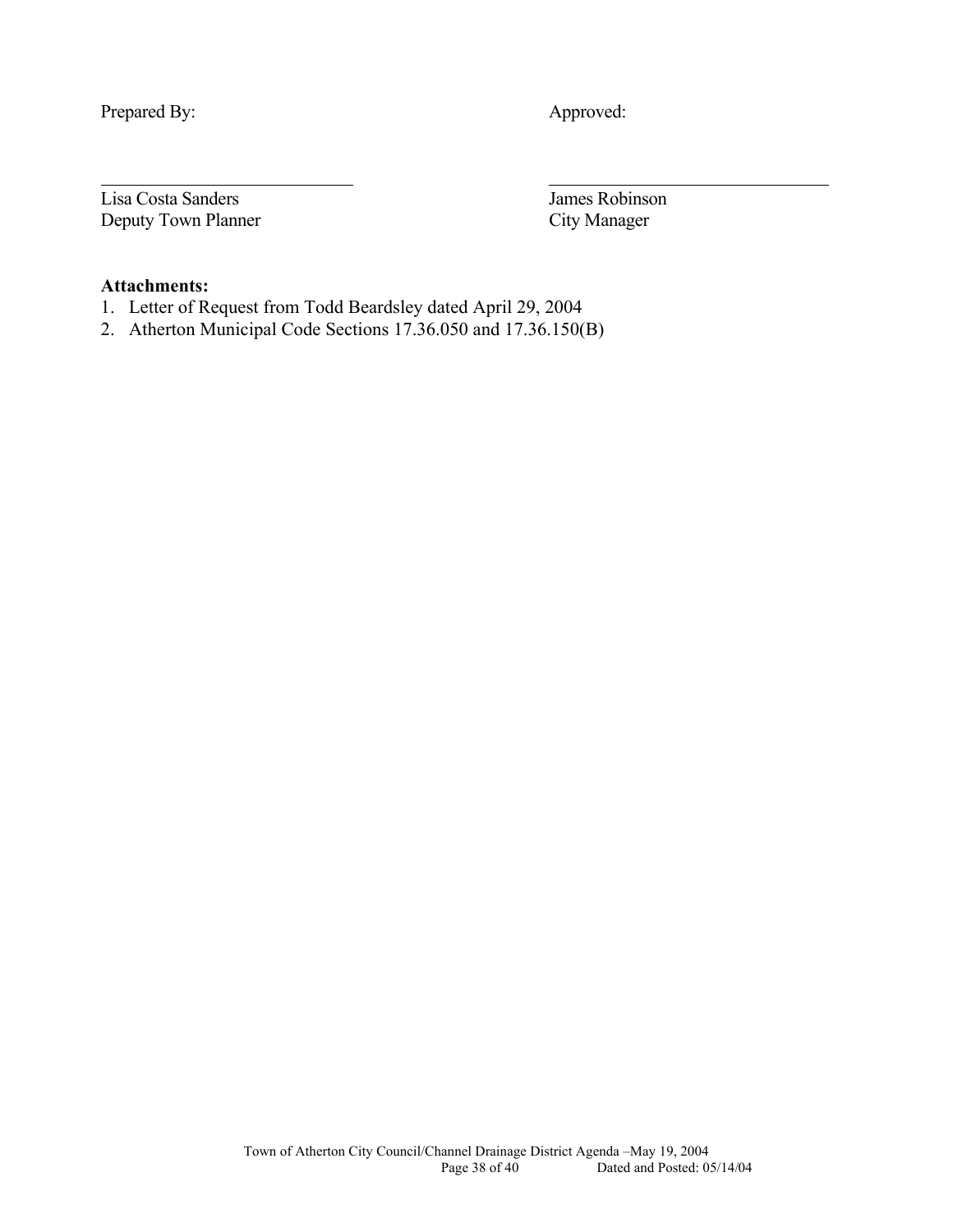#### **ATHERTON MUNICIPAL CODE:**

#### **17.36.050 Accessory structures—Yard requirements.**

Accessory structures may be located within required side or rear yard setbacks but shall not be closer than ten feet to any side or rear property line, except as provided below. In addition, the following yard requirements for accessory structures shall apply:

- A. Except as provided in Sections [17.36.070](http://nt5.scbbs.com/cgi-bin/om_isapi.dll?clientID=422411&infobase=atherton.nfo&jump=17.36.070&softpage=PL_frame) through [17.36.090](http://nt5.scbbs.com/cgi-bin/om_isapi.dll?clientID=422411&infobase=atherton.nfo&jump=17.36.090&softpage=PL_frame) of this chapter for pools, Section [17.36.140](http://nt5.scbbs.com/cgi-bin/om_isapi.dll?clientID=422411&infobase=atherton.nfo&jump=17.36.140&softpage=PL_frame) for athletic courts, and Section [17.36.165](http://nt5.scbbs.com/cgi-bin/om_isapi.dll?clientID=422411&infobase=atherton.nfo&jump=17.36.165&softpage=PL_frame) for arbors and trellises, accessory structures may be located as follows:
	- 1. At least thirty feet behind the front line of the main building or at least one hundred twenty feet from the front property line, whichever is closer to the front property line;
	- 2. Behind the rear line of the main building; and
	- 3. On flag lots, to the front yard setback of the main residence upon issuance of a conditional use permit
- B. All boundaries of accessory structures shall be located at least eight feet from any wall of the main dwelling.
- C. On corner lots and lots with three property lines abutting a street, accessory structures shall comply with side yard setback requirements for main buildings along any side yard and extension thereof into the rear yard where the side of the lot abuts a street
- D. On lots with both front and rear property lines abutting a street, accessory structures shall not be located within thirty feet of the rear property line
- E. Stables shall not be located within forty feet of any building intended or used for human habitation on the same lot, shall not be located within forty feet of any property line, and shall not be located within eighty feet of any building intended or used for human habitation on an adjoining lot. (Ord. 496 §1, 1997; Ord. 469 § 1(C), 1992; Ord. 454 § 1, 1990; Ord. 442 § 8, 1989; Ord. 407 § 5-2, 1985).

#### **17.36.150 Fence requirements.**

- A. Except as provided in subsection B of this section and in subsection 17.36.140(B) of this chapter, no fence or wall (other than a wall supporting a permitted structure) shall be over six feet in height from the natural grade on the property on which it stands. Notwithstanding the foregoing limitation, it is permissible to maintain a light, not exceeding eighteen inches in height, at the top of any entry or exit gate post.
- B. On those lots which have a boundary coincident with a town boundary, except where the boundary is a street, or on those lots adjoining a public or private school or the Southern Pacific right-of-way, a fence or wall may be constructed on such coincident boundary or on the boundary which borders such school or right-of-way, up to a height of eight feet above the elevation of the natural grade upon which it stands.
	- 1. On those lots adjoining any of the following streets:
		- a. El Camino Real,
		- b. Marsh Road,
		- c. Middlefield Road,
		- d. Valparaiso Avenue,
		- e. Alameda de la Pulgas,
		- f. Bay Road,
		- g. Ringwood Avenue

a fence or wall may be constructed on the boundary which borders such street, up to and including a height of six feet above the elevation of the natural grade upon which it stands or eight feet above the elevation of the center of the adjacent pavement or such boundary, whichever is higher.

- 2. A building permit for each such fence or wall must first be issued by the building official.
- 3. In considering whether to issue a permit for such a fence or wall, the building official shall determine the effect of the proposed structure on the neighborhood, with particular reference to the immediately adjoining properties, and shall ensure that it can meet each and all of the following criteria: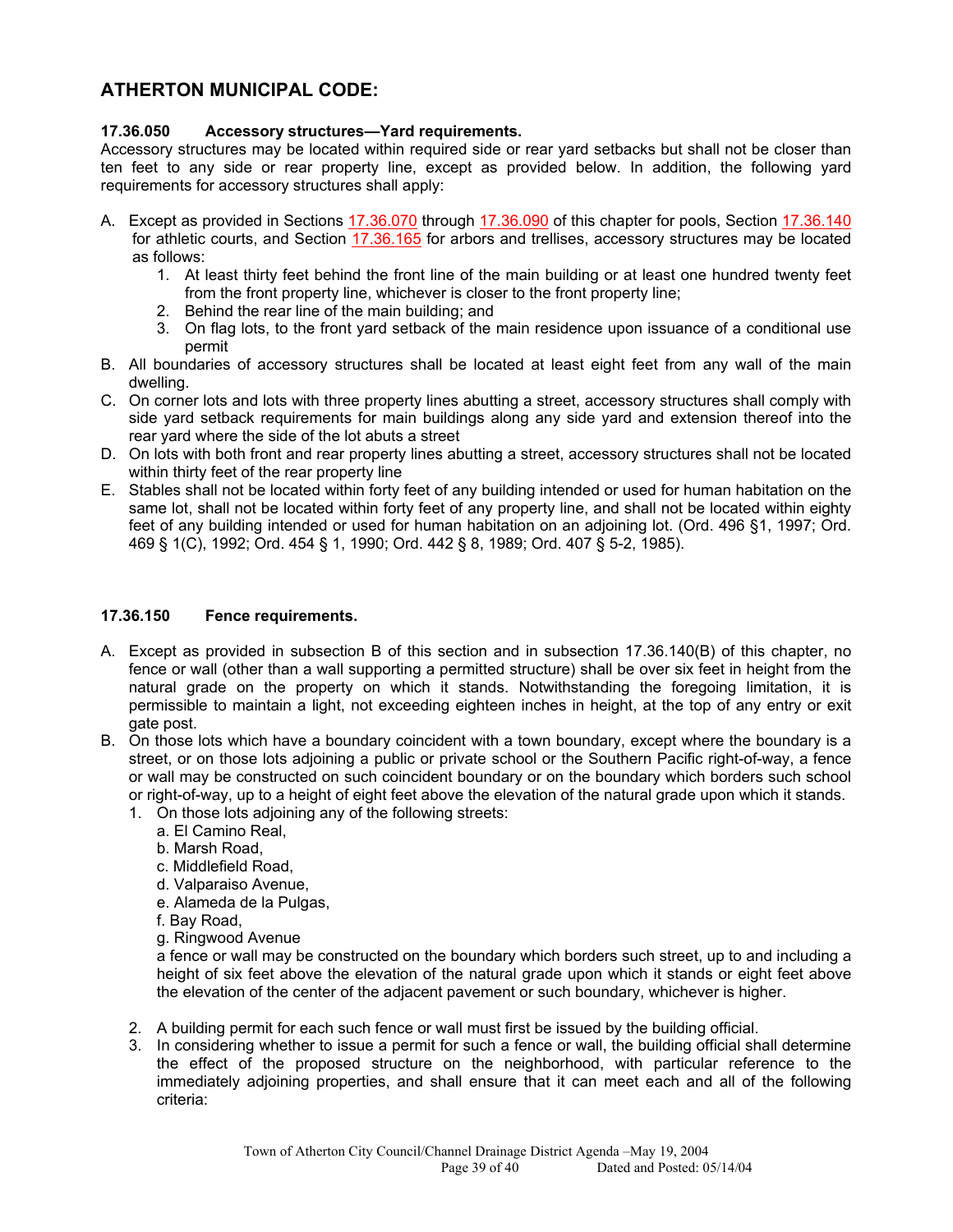- a. Except for the Lindenwood Wall along Middlefield Road and additions thereto, each such fence or wall shall be of unitary design and construction, shall be uniform in appearance and shall be constructed from ground level, unless it is added to an existing fence or wall in which case the addition shall be of the same design and material and color as the base, so that the resulting fence or wall shall appear to have been built as a single project.
- b. Each fence or wall greater than six feet in height shall be shielded from the public view by plants installed at the time of construction which will reach maturity within three years of planting, and the permit therefor shall require installation of an adequate irrigation system or proof of the availability of sufficient water from natural springs.
- c. Each application for a permit shall be accompanied by accurate and detailed plans showing elevations, cross sections and plot plan, together with specification of materials and colors to be used.
- 4. The building official shall review all fences and walls subject to the provisions of this subsection, and furnish an annual report on the status of such fences and walls to the planning commission and city council.
- C. No fence, wall or shrubbery within a triangular area bounded on two sides by street lines extending a distance of thirty feet from any street corner shall be over three feet in height measured from the level of the closest adjoining pavement to the top of the fence, wall or shrubbery. Within such triangular area, all trees shall be trimmed so that they shall not obstruct the vision of persons operating vehicles on adjoining streets.
- D. Prior to construction of any fence or wall within ten feet of a public street or right-of-way, the property owners must pay a fee as established by resolution of the city council and obtain a building permit.
- E. Each fence, wall, shrub or tree constructed or maintained in violation of any of the provisions of this section is declared to be a public nuisance, and subject to abatement as such.
- F. Each boundary line fence or wall shall be constructed on or immediately adjoining the property line, unless the building official requires that it be set back to allow room for planting. (Ord. 521 § 1, 2001; Ord. 463 § 1, 1991: Ord. 449 §§ 7, 8, 1989; Ord. 433 § 1, 1988; Ord. 423 § 1, 1986; Ord. 422 §§ 1, 2, 1986; Ord. 407 § 4-1, 1985)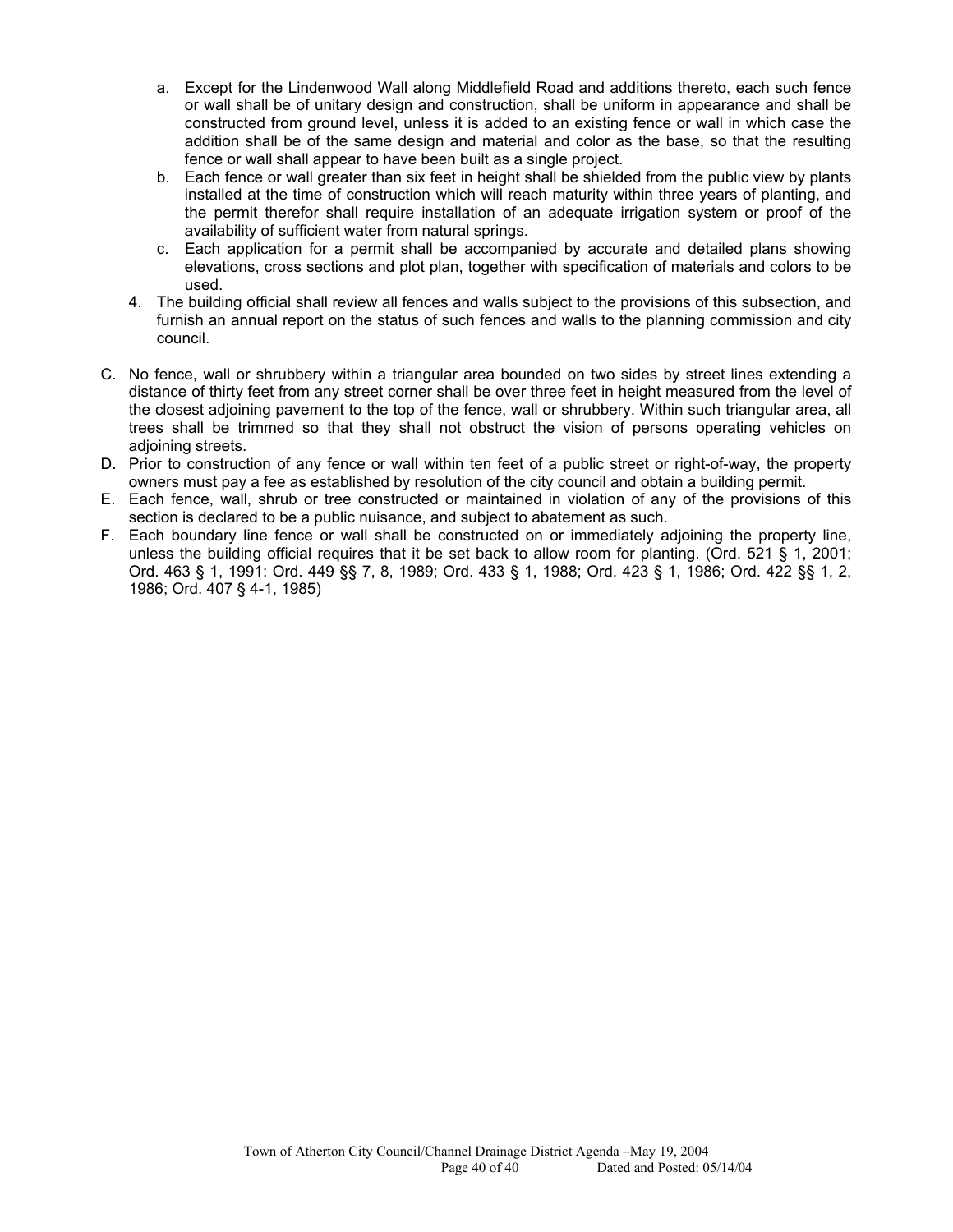**Item No. 17** 



# **Town of Atherton**

## **CITY COUNCIL STAFF REPORT**

**TO: HONORABLE MAYOR AND CITY COUNCIL** 

## **FROM: JAMES H. ROBINSON, CITY MANAGER**

## **DATE: FOR THE MEETING OF MAY 19, 2004**

#### **SUBJECT: APPROVAL OF THE DRAFT TRANSPORTATION EXPENDITURE PLAN FOR THE EXTENSION OF MEASURE A**

#### **RECOMMENDATION**

Staff recommends that the City Council adopt the resolution to approve the Draft Transportation Expenditure Plan, dated March 18, 2004, to extend Measure A for a 25-year term beginning January 1, 2009, in accordance with the statutory requirements under California Public Utilities Section 131055 *et seq.*,

## **BACKGROUND**

The enclosed Draft Transportation Expenditure Plan, dated March 18, 2004, recommends the extension of the Measure A half-cent sales tax for a 25-year term, beginning January 1, 2009, and defines the distribution of the extended tax revenues. The Draft Plan establishes a number of objectives including reducing commute corridor congestion, making regional connections, enhancing safety, meeting local mobility needs for seniors and people with disabilities and meeting the unique transportation needs of the cities and County. It provides for funding in six program areas, including transit, highways, local streets/transportation, grade separations, pedestrian and bicycle, and alternative congestion relief projects to meet these objectives. Funding is also provided for grade separation projects. Fair Oaks and Watkins Avenue are included as candidate projects.

The San Mateo County Transportation Authority (TA) prepared the Draft Transportation Expenditure Plan based upon a process that sought input from:

- A Countywide Technical Advisory Committee
- Public Workshops hosted by the TA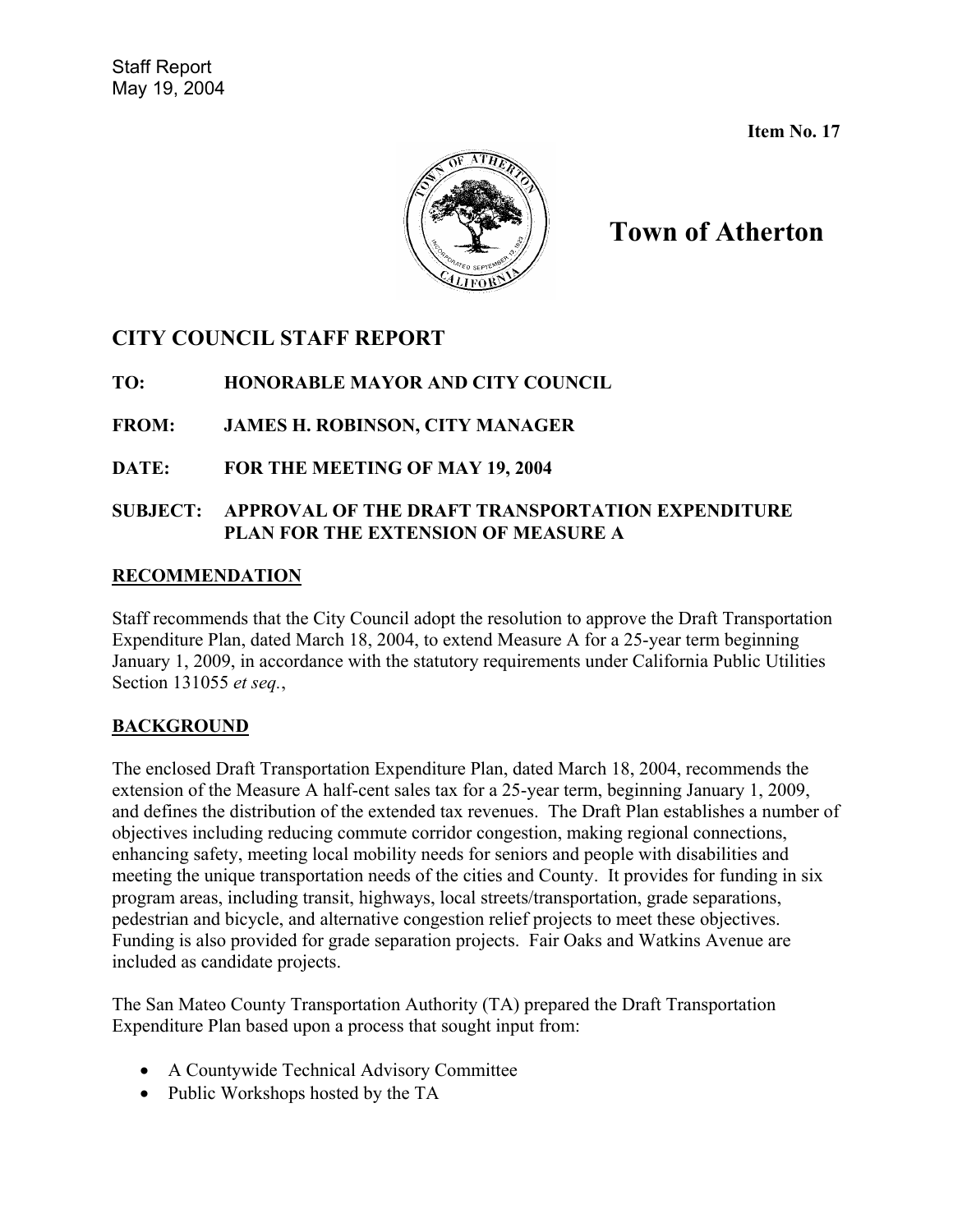- Comments from presentations to elected officials
- Available polling information
- Comments from the February 28, 2004 Public Hearing hosted by the TA and League of Women Voters

In accordance with California Public Utilities Code Section 131000 *et seq.*, TA has prepared this Draft Transportation Expenditure Plan at least one year prior to the date of the last general election in which the current measure will be in effect (2008) and held a public hearing on February 28, 2004. The City and County Association of Governments unanimously supported the extension of Measure A and approved an initial draft plan at their March 11, 2004 meeting. As a result of comments received during both the public comment period and the formal public hearing two substantive amendments were made to the plan, 1) changing the term of the extension from 20 to 25 years and 2) increasing the percentage distribution to the Local Streets and Transportation Program Category from 20% -22.5 %. The TA Board adopted the amended plan on March 18, 2004. On April 28, 2004, the Metropolitan Transportation Commission unanimously approved the plan.

In accordance with California Public Utilities Code Section 131055, the Draft Plan will be brought before each of the cities in San Mateo County for approval. The Draft Plan must be approved by a majority of cities representing the majority of the population of the incorporated area of the County by a majority vote of their respective councils. The Board of Supervisors currently scheduled to hear this item at their July 6, 2004 meeting also must approve it. At that time the Board of Supervisors will recommend whether or not the approved Plan and the extension of the local sales be placed on the ballot for voter approval in the next general election (November 2004).

Over the last year, TA staff has been soliciting input from multiple sources on the elements of the Draft Plan. Communities and agencies throughout the County were invited to identify projects and programs for inclusion in the Draft Plan. Interim progress reports were made to the Authority, C/CAG and CMAQ, which resulted in feedback from elected officials. The general public was also invited to provide input through a series of Authority- sponsored workshops throughout the County. Additional insight into voter perspectives has been obtained from available polls.

## **BUDGET IMPACT**

A 25-year extension of the half-cent sales tax is estimated to generate \$1.5 billion in current dollars, which would be distributed as described in the enclosed Draft Transportation Expenditure Plan. Twenty-two and a half percent or \$ 337.5 million dollars will be allocated to the cities and County to fund local transportation needs. Based on the current formula Atherton is projected to receive \$6,365,250 in (2004 dollars) over the life of the extended Measure.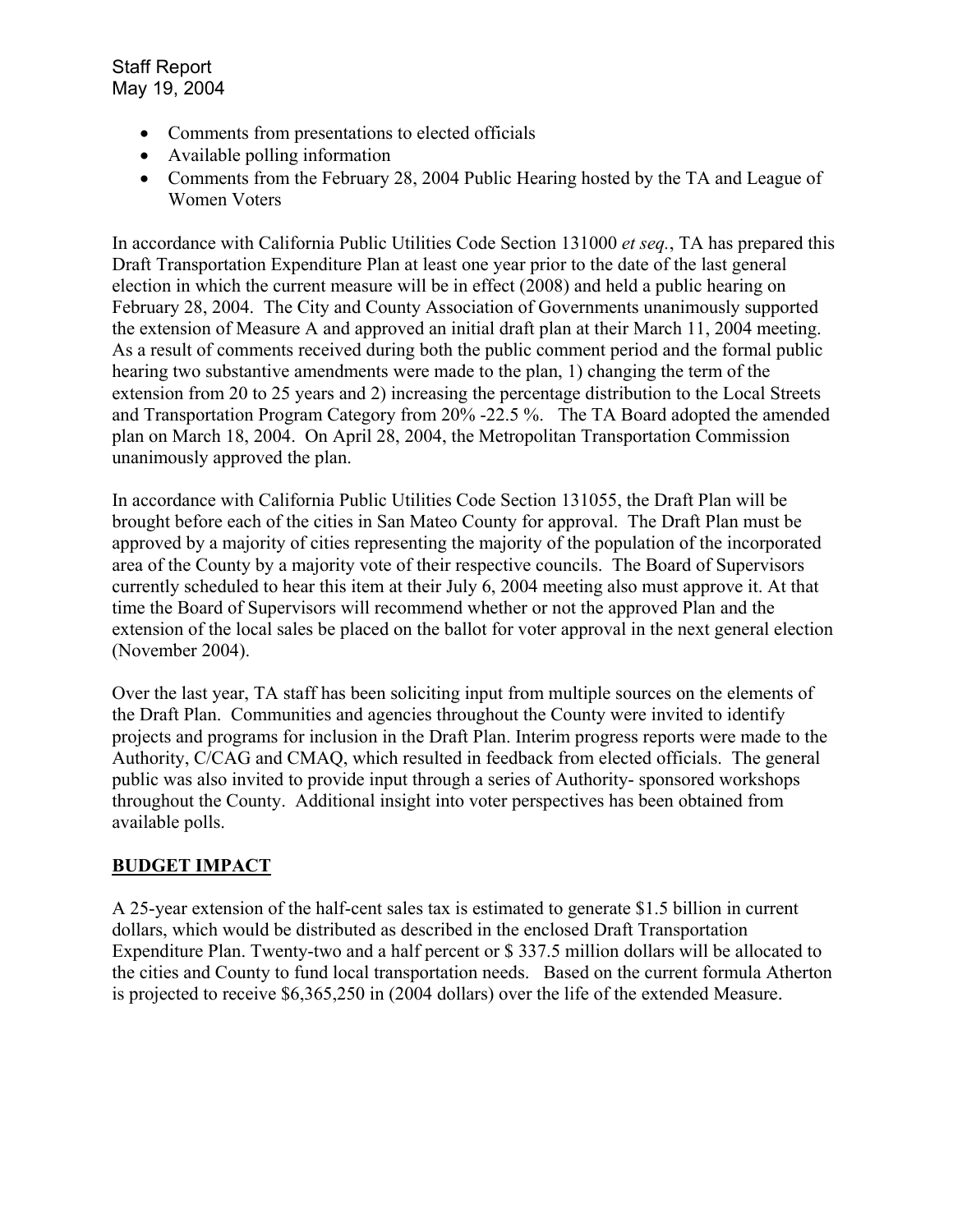#### **RESOLUTION NO. 04-**

#### **RESOLUTION OF THE CITY COUNCIL OF THE TOWN OF ATHERTON AUTHORIZING ADOPTION OF THE DRAFT TRANSPORTATION EXPENDITURE PLAN FOR THE EXTENSION OF MEASURE A**

**WHEREAS**, on June 7, 1988, the voters of San Mateo County approved a ballot measure known as "Measure A," which increased the local sales tax in San Mateo County by 1/2 percent with the tax revenues to be used for highway and transit improvements pursuant to the Transportation Expenditure Plan that included a provision for the creation of the San Mateo County Transportation Authority; and

**WHEREAS**, in order to extend the local sales tax, California Public Utilities Code Section 131000 *et seq.* requires the San Mateo County Transportation Authority to prepare a new Transportation Expenditure Plan at least one year prior to 2008, hold a public hearing on the Draft Transportation Expenditure Plan and then submit the Draft Plan to the Metropolitan Transportation Commission (MTC) for review and approval; and

**WHEREAS**, upon approval by MTC, the Draft Transportation Expenditure Plan must be submitted to the Cities and County of San Mateo for approval by a majority of the Board of Supervisors and by a majority vote of the respective City Councils of the majority of the Cities representing a majority of the population in the incorporated areas of the County prior to being ultimately submitted for voter approval at the next general election (November 2004); and

**WHEREAS**, in accordance with the statutory requirements, San Mateo County Transportation Authority prepared a Draft Transportation Expenditure Plan, reflecting a year long process that sought input from the public, elected officials and technical committees, that was presented at a public hearing on February 28, 2004; and

**WHEREAS**, the recommended Draft Transportation Expenditure Plan, dated March 18, 2004, attached as Exhibit A, provides for a balanced program of transportation projects and includes implementation guidelines to ensure flexibility to meet the current and future transportation needs of San Mateo County; and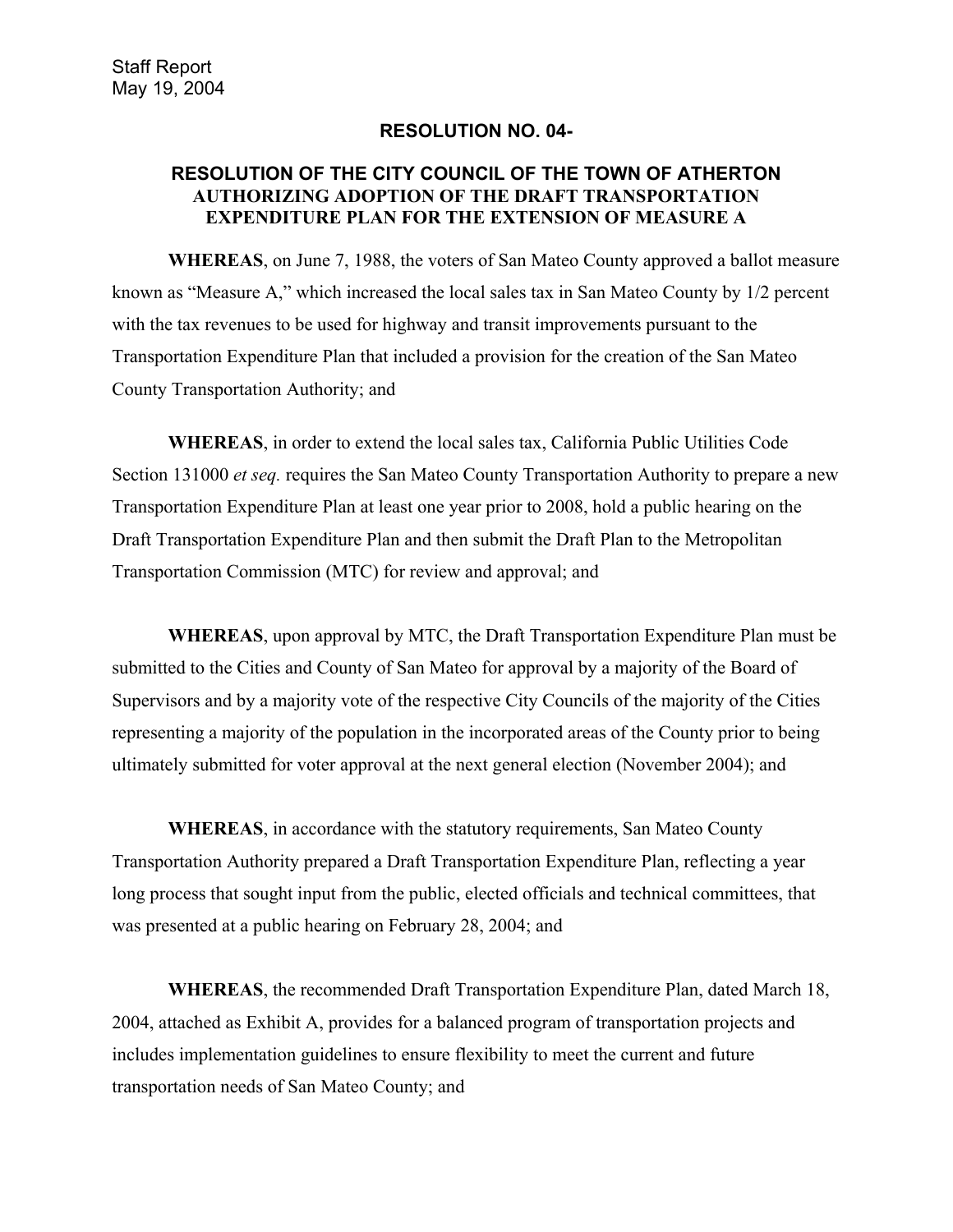**WHEREAS**, staff recommends that the City Council approve the Draft Transportation Expenditure Plan, dated March 18, 2004, attached as Exhibit A

**NOW, THEREFORE, BE IT RESOLVED** that the City Council of the Town of Atherton hereby adopts the Draft Transportation Expenditure Plan, dated March 18, 2004, attached as Exhibit A, for the extension of Measure A for a twenty-five year term beginning January 1, 2009; and

\* \* \* \* \* \* \* \* \* \* \*

*I hereby certify that the foregoing Resolution was duly and regularly passed and adopted by the City Council of the Town of Atherton at a regular meeting thereof held on this day of 2004, by the following vote:* 

| AYES:          | COUNCILMEMBERS: |
|----------------|-----------------|
| <i>NOES</i> :  | COUNCILMEMBERS: |
| <i>ABSENT:</i> | COUNCILMEMBERS: |

ATTEST: Kathy McKeithen, Mayor TOWN OF ATHERTON

Sharon Barker, City Clerk

 $\overline{a}$ 

APPROVED AS TO FORM:

Marc G. Hynes, City Attorney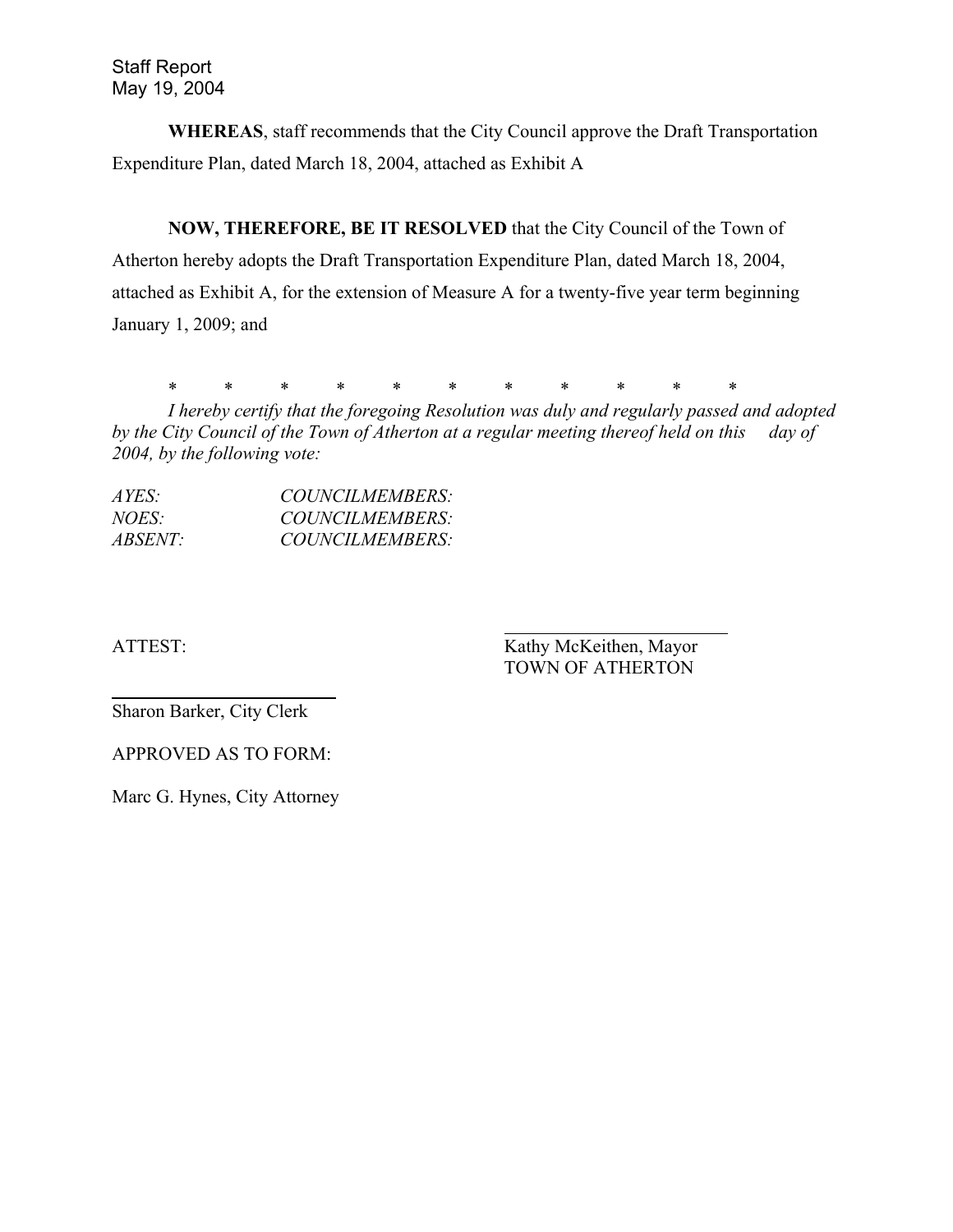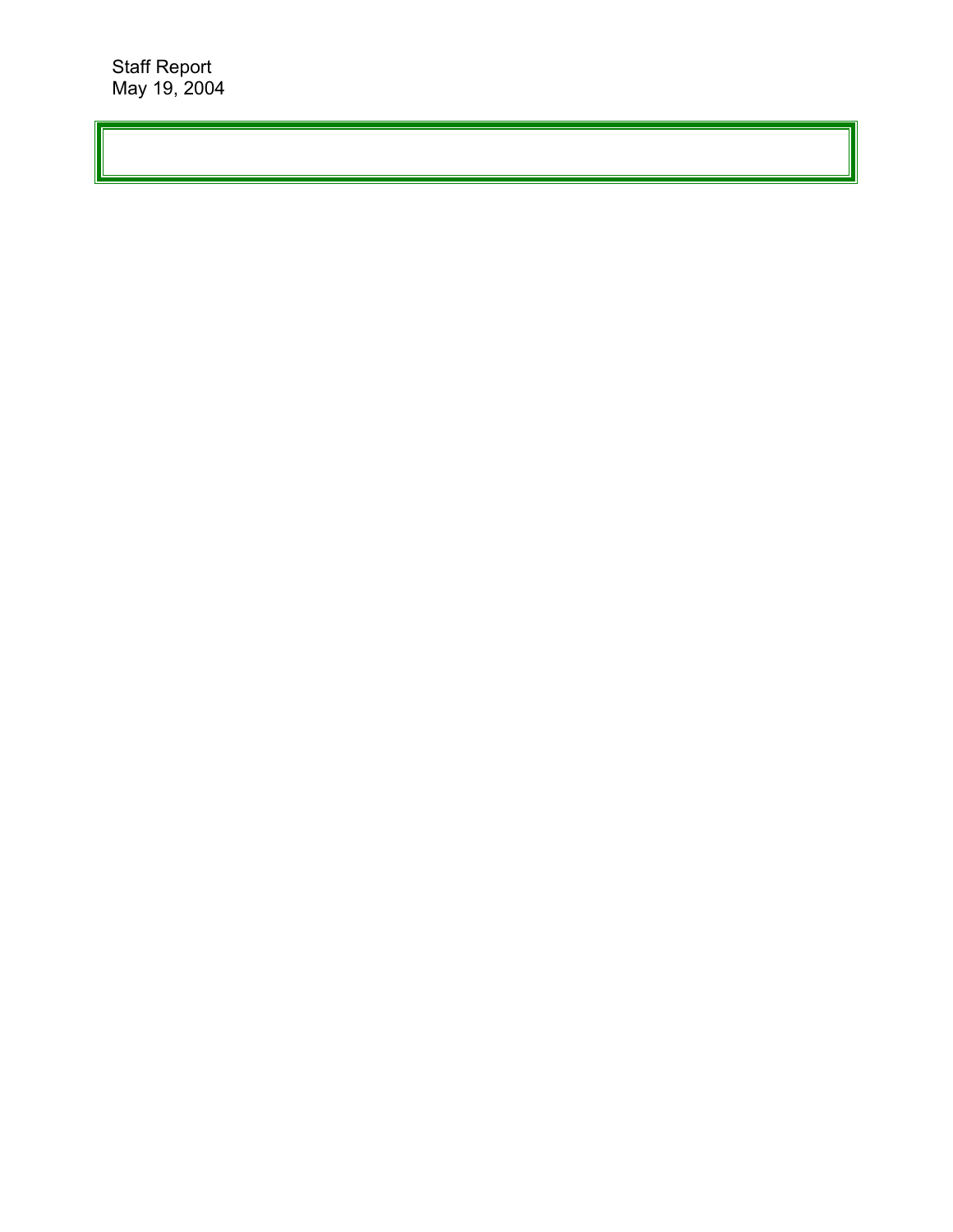# **DRAFT TRANSPORTATION EXPENDITURE PLAN**

# **TABLE OF CONTENTS**

|      |                                        | <u>Page</u> |
|------|----------------------------------------|-------------|
| I.   | Summary                                | 2           |
| П.   | Goals and Objectives                   | 5           |
| III. | Expenditure Plan Summary               | 7           |
|      | IV. Project Descriptions               | 10          |
| V.   | Governing Board/Organization Structure | 17          |
| VI.  | <b>Implementation Guidelines</b>       | 18          |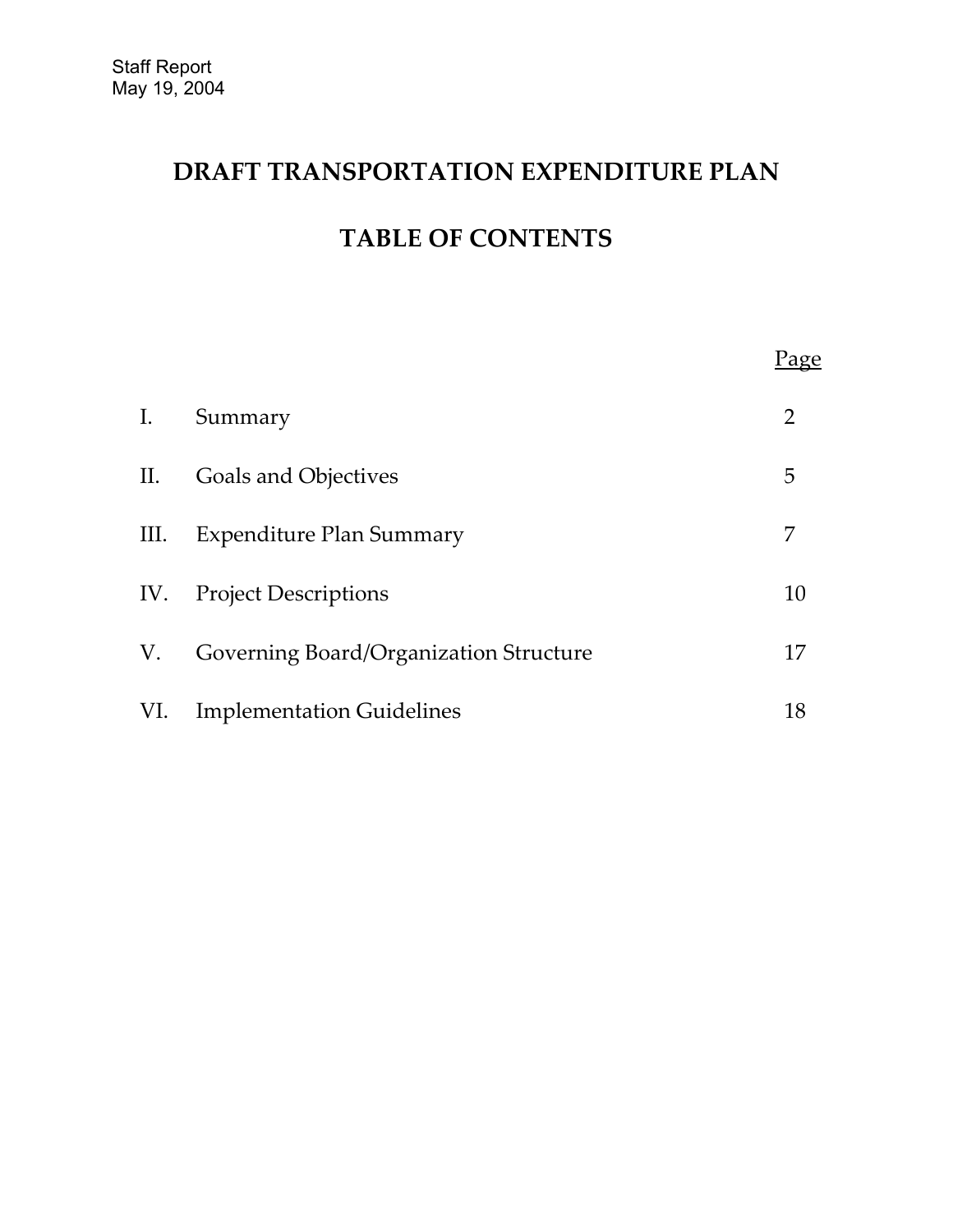## **I. SUMMARY**

## **Measure A: Effective and Essential**

The 1988 voter approval of Measure A, San Mateo County's half-cent transportation sales tax, adopted under provisions of the California Public Utilities Code commencing at Section 131000, has provided the County with a resource to meet its multi-faceted transportation challenges during the past 16 years. The measure also marked the development of the San Mateo County Transportation Authority (hereafter referred to as the TA), the agency created to administer the sales-tax funds. Because the measure ends in 2008, its extension is at the heart of the County's ability to continue meeting its growing transportation needs.

Growth in employment during the 1990s has increased traffic congestion along several highway segments in the County. Significant progress has been achieved in the County through investments in Caltrain and highway improvements; however, the task is not yet complete. As the economy rebounds and then continues to grow, we need to maintain our infrastructure to accommodate the accompanying traffic congestion in commute corridors and on local streets and roads.

Continuing traffic growth also has underscored the importance of additional safety measures, particularly grade separations along the Caltrain rail line and safe bicycle and pedestrian facilities. Local transit service, especially for the elderly and people with disabilities, has become increasingly important in communities throughout the County.

The extension of Measure A will provide San Mateo County with the resources to continue shaping the transportation program to best meet the needs of County residents. In nearly 20 years since the drafting of the current Transportation Expenditure Plan, the County has seen the emergence of a new set of challenges, which must be met if the quality of life in the County is to be preserved.

## **Developing the Next Transportation Expenditure Plan**

The draft Transportation Expenditure Plan for the extension of Measure A began with a blank sheet of paper and was assembled through a process which embraced the many and varied constituencies that make up San Mateo County. Beginning in the Spring of 2003, we embarked on a process that included melding technical evaluations with the feedback from the public and elected officials throughout the County.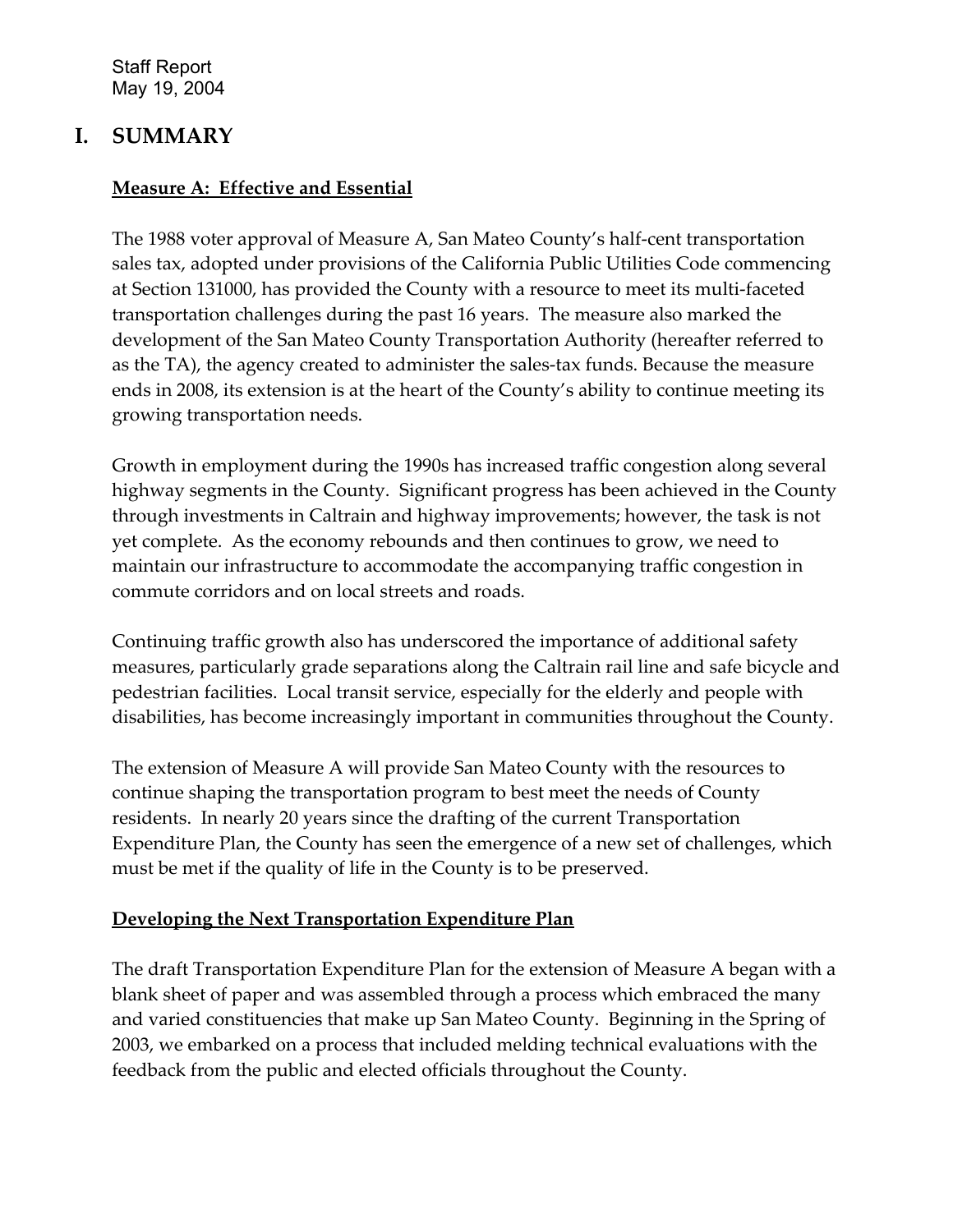The TA provided an important forum for public input into the draft Transportation Expenditure Plan by sponsoring focus groups, three public workshops and hosting more than 30 outreach events to civic organizations, service groups and neighborhood associations. Through this public process, the TA gained perspectives of residents representing both the general public and groups with special needs. The opinions and suggestions heard at these public outreach events were evaluated by professional staff from the TA, cities and local agencies who worked together to recommend a program which addresses both current and anticipated congestion needs.

While all projects were considered for the draft Transportation Expenditure Plan, not every project could be included because the total estimated cost of all the suggested projects was more than the current estimated income of an extended Measure A.

The draft Transportation Expenditure Plan reflects programs and projects identified by cities and local agencies plus additions from public workshops.

When creating the draft Transportation Expenditure Plan, the TA focused on building a balanced plan, consistent with the Countywide Transportation Plan, reflecting the wants and needs of the public combined with the recommendations of engineers and the support of elected officials.

## **Plan Vision**

Through this multi-party process, a strategy has emerged.

- Target key, congested corridors for highway and transit improvements
- Continue to improve connections with regional transportation facilities
- Enhance safety in all aspects of the transportation system.
- Meet local mobility needs, especially those of seniors and people with disabilities
- Meet the Cities' and County's unique local transportation needs
- Leverage local, state and federal funds
- Encourage transportation projects that support transit-oriented development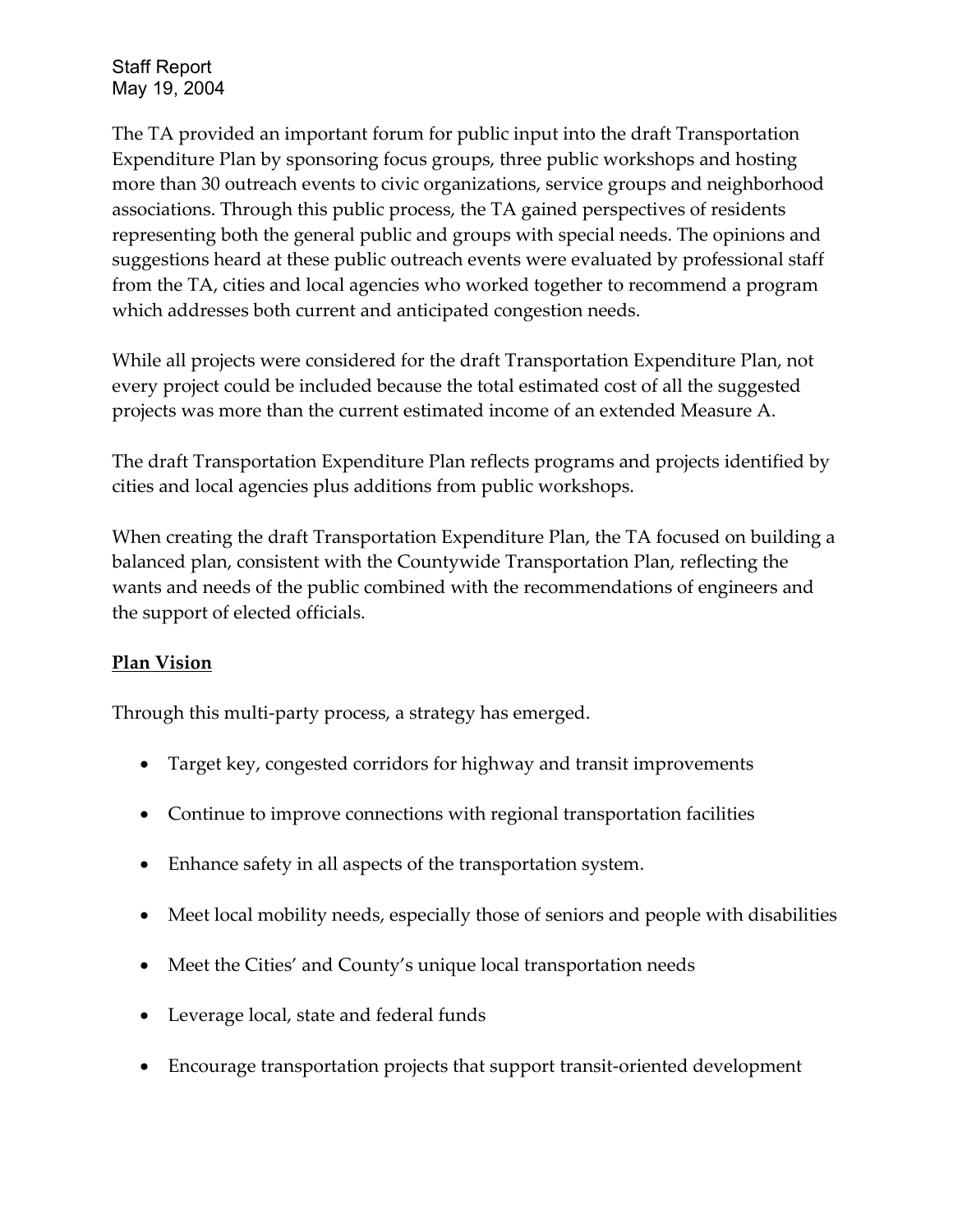These broad themes have been translated into a balanced plan which provides for the multi-faceted needs of San Mateo County. Specific programs and projects have emerged as components in a countywide strategy.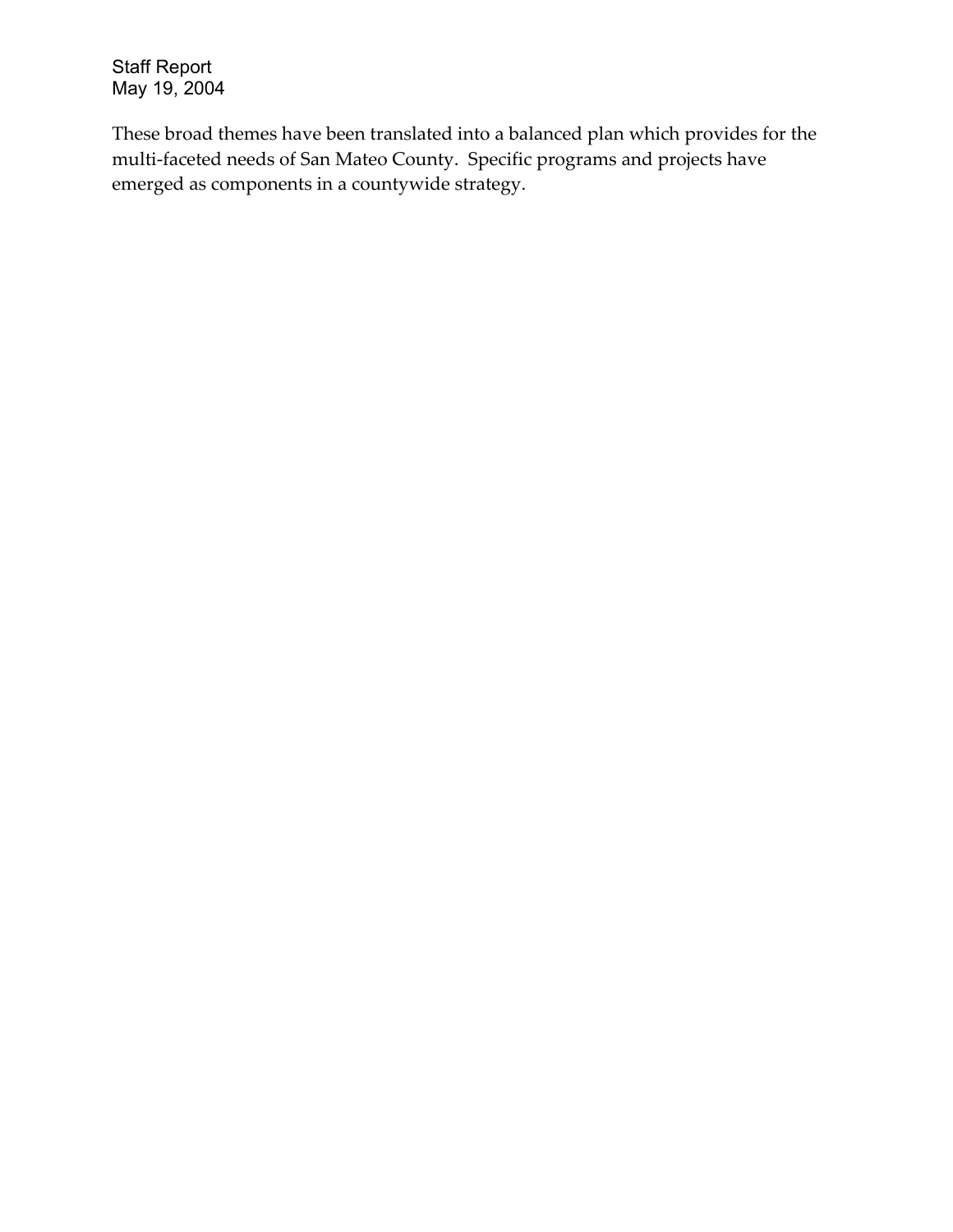## **Draft Transportation Expenditure Plan Program Categories**

The draft Transportation Expenditure Plan provides for investment in six program categories. Each program category receives a percentage share of sales tax revenues, currently estimated at \$1.5 billion (in 2004 dollars) over a 25-year period.

|    | <b>Program Category</b>                       | <b>Percent Share</b> | 25-Year Estimated     |
|----|-----------------------------------------------|----------------------|-----------------------|
|    |                                               |                      | Revenue               |
| 1. | Transit                                       | 30%                  | Million<br>\$450      |
| 2. | Highways                                      | 27.5%                | \$412.5 Million       |
| 3. | Local Streets/Transportation                  | 22.5%                | \$337.5 Million       |
| 4. | <b>Grade Separations</b>                      | 15%                  | Million<br>\$225      |
| 5. | Pedestrian and Bicycle                        | 3%                   | Million<br>45<br>\$.  |
| 6. | <b>Alternative Congestion Relief Programs</b> | $1\%$                | Million<br>\$.<br>-15 |

Up to one percent of the revenues is allocated for TA staff salaries and benefits.

Further detail on the specific program within each category is provided in the Transportation Expenditure Plan Summary and Project Description sections of this plan.

## **Oversight and Administration**

The implementation of the Transportation Expenditure Plan will be the continuing responsibility of the current San Mateo County Transportation Authority. The TA is composed of seven elected officials representing the Cities in the County, the County of San Mateo and the San Mateo County Transit District.

The TA will be responsible for developing and updating a strategic plan to guide allocation decisions. The TA will develop the initial strategic plan by December 31, 2008, and prepare and update it at least every five years during the term of the Measure.

The Citizens Advisory Committee established under the original Measure A will continue to advise the TA. The TA also will work closely and cooperatively with the California Department of Transportation (Caltrans), the Metropolitan Transportation Commission (MTC) and the San Mateo City and County Association of Governments (C/CAG) on the programming of grant funding for Transportation Expenditure Plan programs and projects.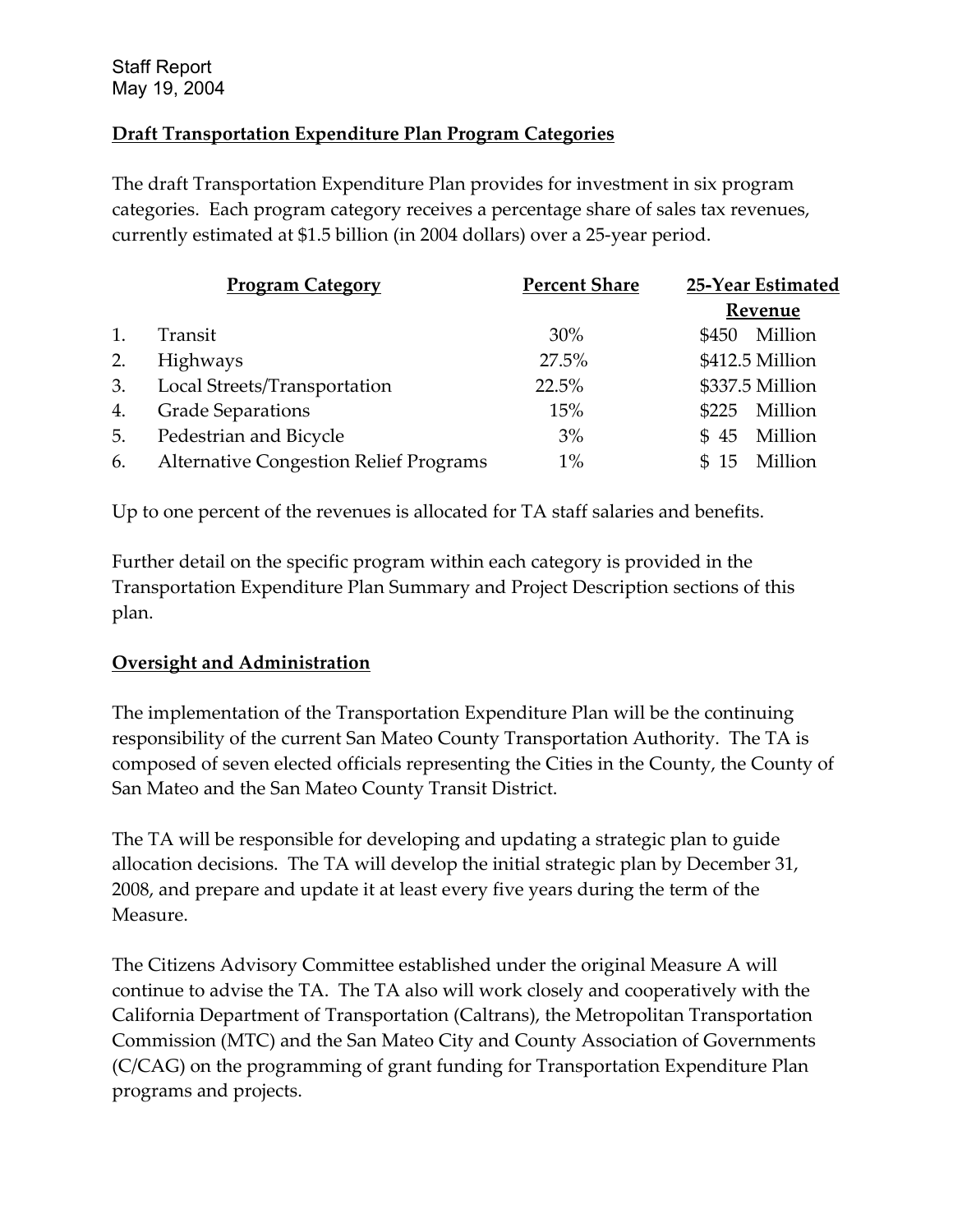# **II. GOALS AND OBJECTIVES**

The programs and projects contained in the draft Transportation Expenditure Plan are based upon the Countywide Transportation Plan and are essential to meeting the mobility requirements of San Mateo County. Four broad goals for the plan are supported by 15 more specific objectives, many of which are reflective of public feedback heard in workshops and at outreach events. Taken together, these Goals and Objectives are the strategy through which San Mateo County can shape its transportation future.

## **Goal 1. Reduce Commute Corridor Congestion**

- A. Improve mass transit serving the County through investments in Caltrain, BART, ferries and local shuttle services.
- B. Construct key highway projects which remove bottlenecks in the most congested commute corridors as indicated by engineers and confirmed by public opinion.
- C. Provide funding for supplemental countywide highway projects determined to be critical for congestion reduction.
- D. Implement information technologies to optimize the efficiency of the transportation system.
- E. Provide incentives for employers to continue and expand their financial support for commute alternatives.

## **Goal 2. Make Regional Connections**

- A. Improve Caltrain's Baby Bullet service as an alternative to driving on Highway 101 along the Peninsula.
- B. Provide San Mateo County's station and route improvements for the Dumbarton rail line connection with Alameda County.
- C. Provide financial assistance as SamTrans' local match for capital investments and operating expenditures associated with the existing San Mateo County/SFO BART Extension.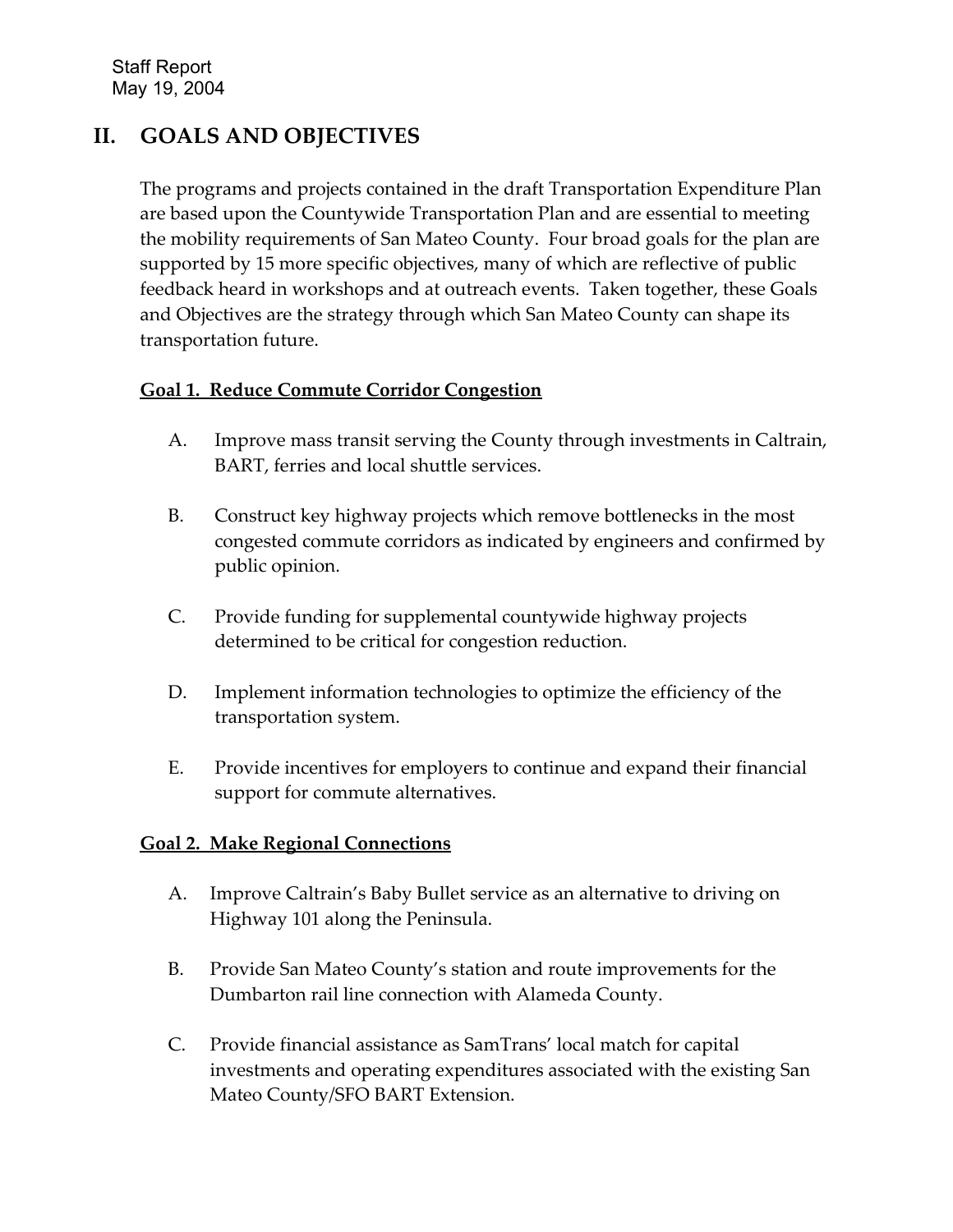D. Provide financial assistance as local match funds for cost-effective ferry service to South San Francisco and Redwood City.

## **Goal 3. Enhance Safety**

- A. Construct roadway under and overcrossings (grade separations) along the Caltrain and Dumbarton rail lines in San Mateo County.
- B. Provide safe paths for bicyclists and pedestrians.
- C. Improve or maintain local streets, roads and other transportation facilities.

## **Goal 4. Meet Local Mobility Needs**

- A. Provide adequate paratransit service for eligible seniors and people with disabilities through the Redi-Wheels and other accessible services administered by SamTrans.
- B. Improve local shuttle services to provide a viable option to the private automobile for local trips, and to meet the needs of transit dependents.
- C. Provide an assured source of funding to Cities and the County for local street and road improvement and maintenance and to meet the unique transportation needs of each community.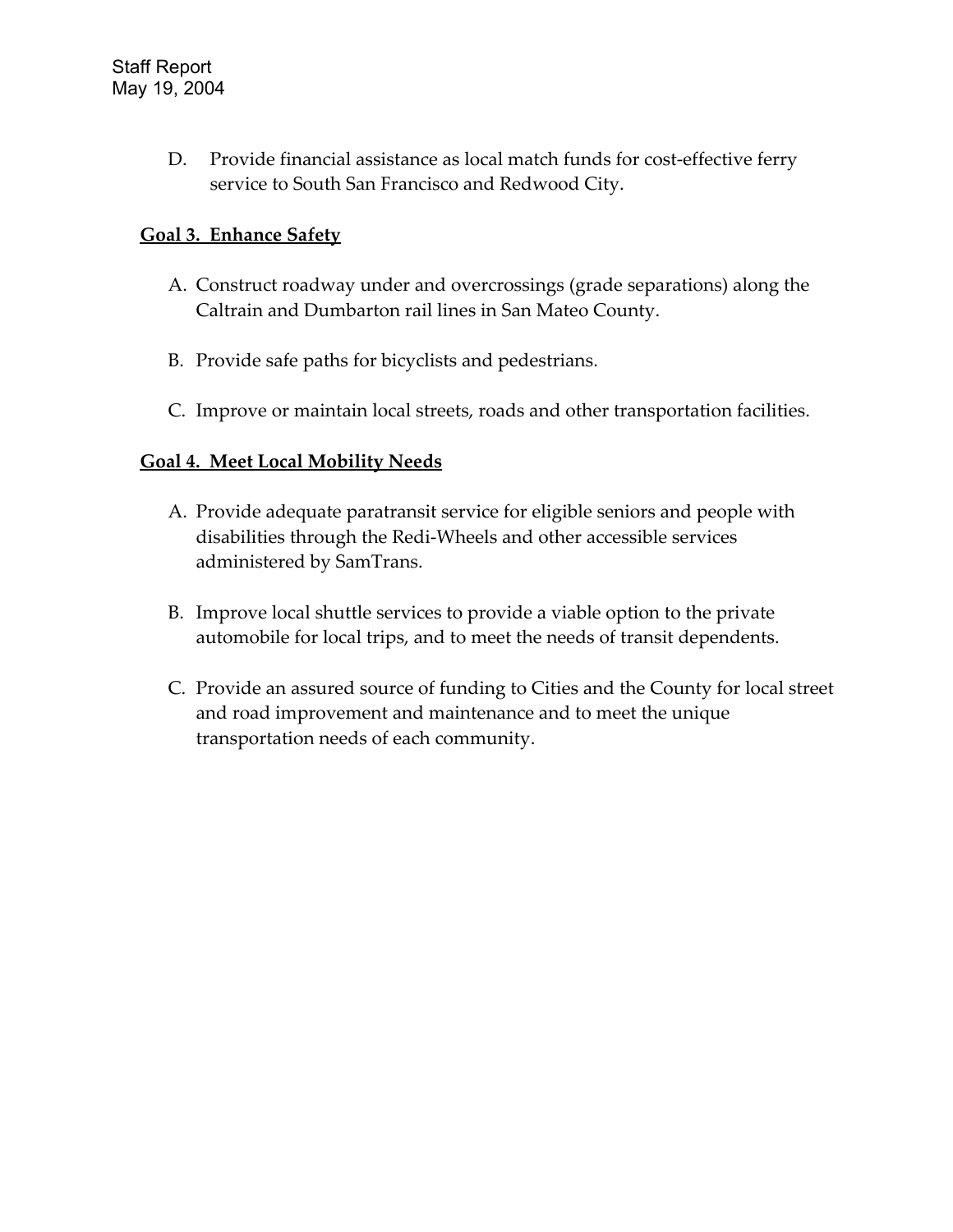## **III. TRANSPORTATION EXPENDITURE PLAN SUMMARY**

The draft Transportation Expenditure Plan contains six transportation program categories providing a balanced approach to meeting the mobility needs of San Mateo County. This summary lists the six program categories along with the major projects within each category. The percentage distribution of Measure A sales tax funding for each program category and project is listed along with the estimated dollars of Measure A, other funding and total cost. All dollar estimates are in 2004 dollars.

|    |                |                                                                                                                                                                                  | Percent<br><b>Share</b> | Estimated<br><b>Measure A</b><br>Funding | <b>Estimated</b><br>Other<br>Funding | Estimated<br><b>Total</b><br>Cost |
|----|----------------|----------------------------------------------------------------------------------------------------------------------------------------------------------------------------------|-------------------------|------------------------------------------|--------------------------------------|-----------------------------------|
| A. | <b>Transit</b> |                                                                                                                                                                                  |                         |                                          |                                      |                                   |
|    | 1.             | Improve Caltrain service through a<br>combination of capital investments and<br>operational expenditures.                                                                        | 16%                     | \$240M                                   | \$250M                               | \$490M                            |
|    | 2.             | Provide local shuttle services to meet<br>local mobility needs and access to<br>regional transit services.                                                                       | 4%                      | \$60M                                    | \$60M                                | \$120M                            |
|    | 3.             | Annually, 4 percent of the total revenue<br>will be allocated to meet the special<br>mobility needs of county residents<br>through paratransit and other accessible<br>services. | $4\%$                   | \$60M                                    | \$228M                               | \$288M                            |
|    | 4.             | Provide financial assistance as local<br>match funds for cost-effective ferry<br>service to South San Francisco and<br>Redwood City.                                             | $2\%$                   | \$30M                                    | \$92M                                | \$122M                            |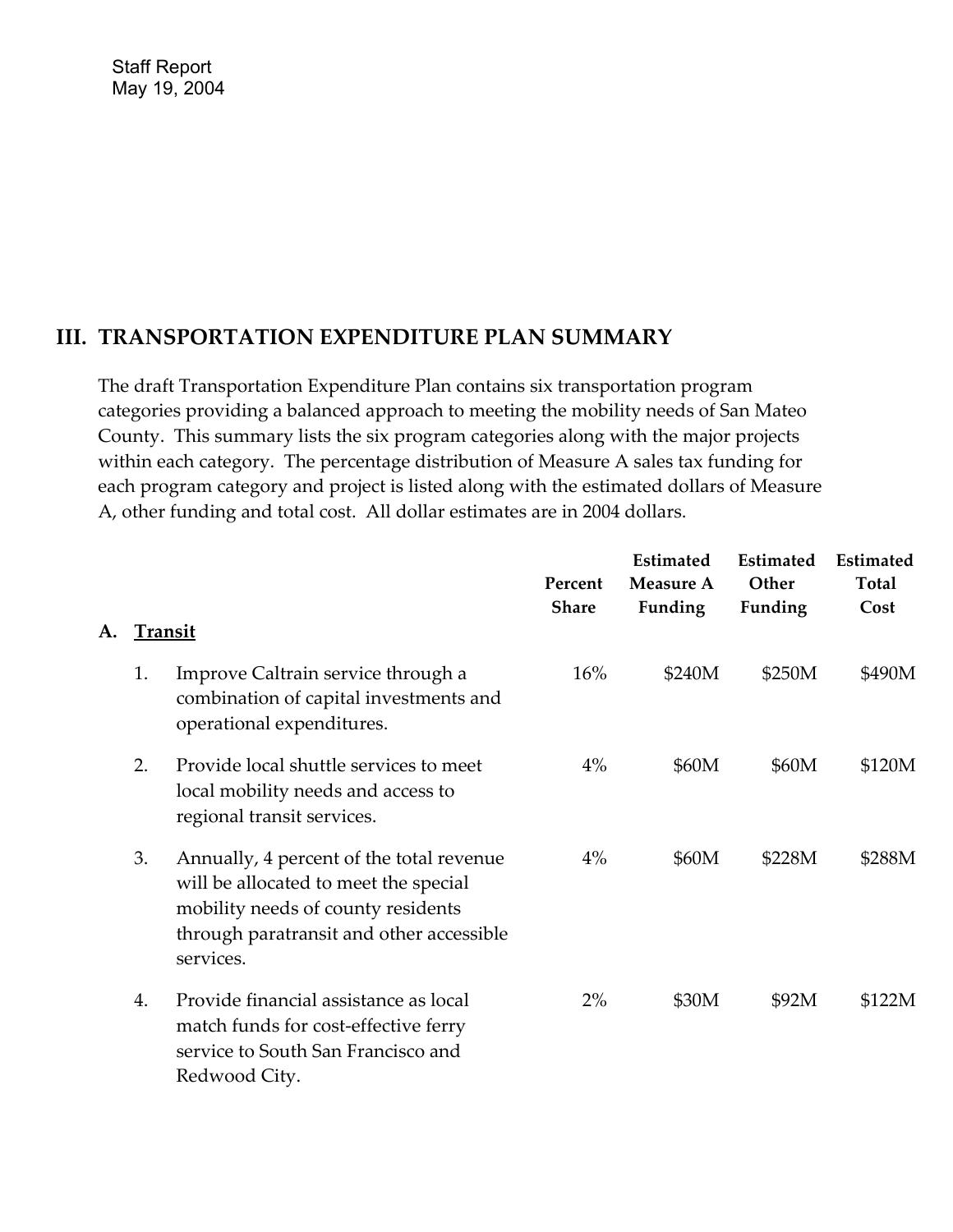|    | 5. | Provide financial assistance as SamTrans'<br>local match for capital investments and<br>operating expenditures associated with<br>the existing San Mateo County/SFO<br><b>BART</b> Extension.          |                         | 2%<br>\$30M                                     | \$120M                               | \$150M                                   |
|----|----|--------------------------------------------------------------------------------------------------------------------------------------------------------------------------------------------------------|-------------------------|-------------------------------------------------|--------------------------------------|------------------------------------------|
|    | 6. | Provide station facilities and<br>enhancements for the Dumbarton rail<br>corridor through East Palo Alto, Menlo<br>Park and Redwood City.                                                              |                         | 2%<br>\$30M                                     | \$415M                               | \$445M                                   |
|    |    | <b>Transit Total</b>                                                                                                                                                                                   |                         | 30%<br>\$450M                                   | \$1,165M                             | \$1,615M                                 |
| В. |    | <b>Highways</b>                                                                                                                                                                                        | Percent<br><b>Share</b> | <b>Estimated</b><br><b>Measure A</b><br>Funding | <b>Estimated</b><br>Other<br>Funding | <b>Estimated</b><br><b>Total</b><br>Cost |
|    | 1. | Funding for projects in key<br>congested corridors throughout<br>the County.                                                                                                                           | 17.3%                   | \$260M                                          | \$260M                               | \$520M                                   |
|    | 2. | Funding for supplemental<br>roadway projects throughout the<br>County.                                                                                                                                 | 10.2%                   | \$153M                                          | \$65M                                | \$218M                                   |
|    |    | <b>Highway Total</b>                                                                                                                                                                                   | 27.5%                   | \$413M                                          | \$325M                               | \$738M                                   |
| C. |    | <b>Local Streets/Transportation</b>                                                                                                                                                                    |                         |                                                 |                                      |                                          |
|    | 1. | Annually, 22.5 percent of the total<br>revenue will be allocated to the 20<br>Cities and the County for the<br>improvement and maintenance of<br>local transportation, including<br>streets and roads. | $22.5\%$                | \$338M                                          | \$527M                               | \$865M                                   |
| D. |    | <b>Grade Separations</b>                                                                                                                                                                               |                         |                                                 |                                      |                                          |
|    | 1. | Construction or upgrade of<br>underpasses or overpasses at key                                                                                                                                         | 15%                     | \$225M                                          | \$125M                               | \$350M                                   |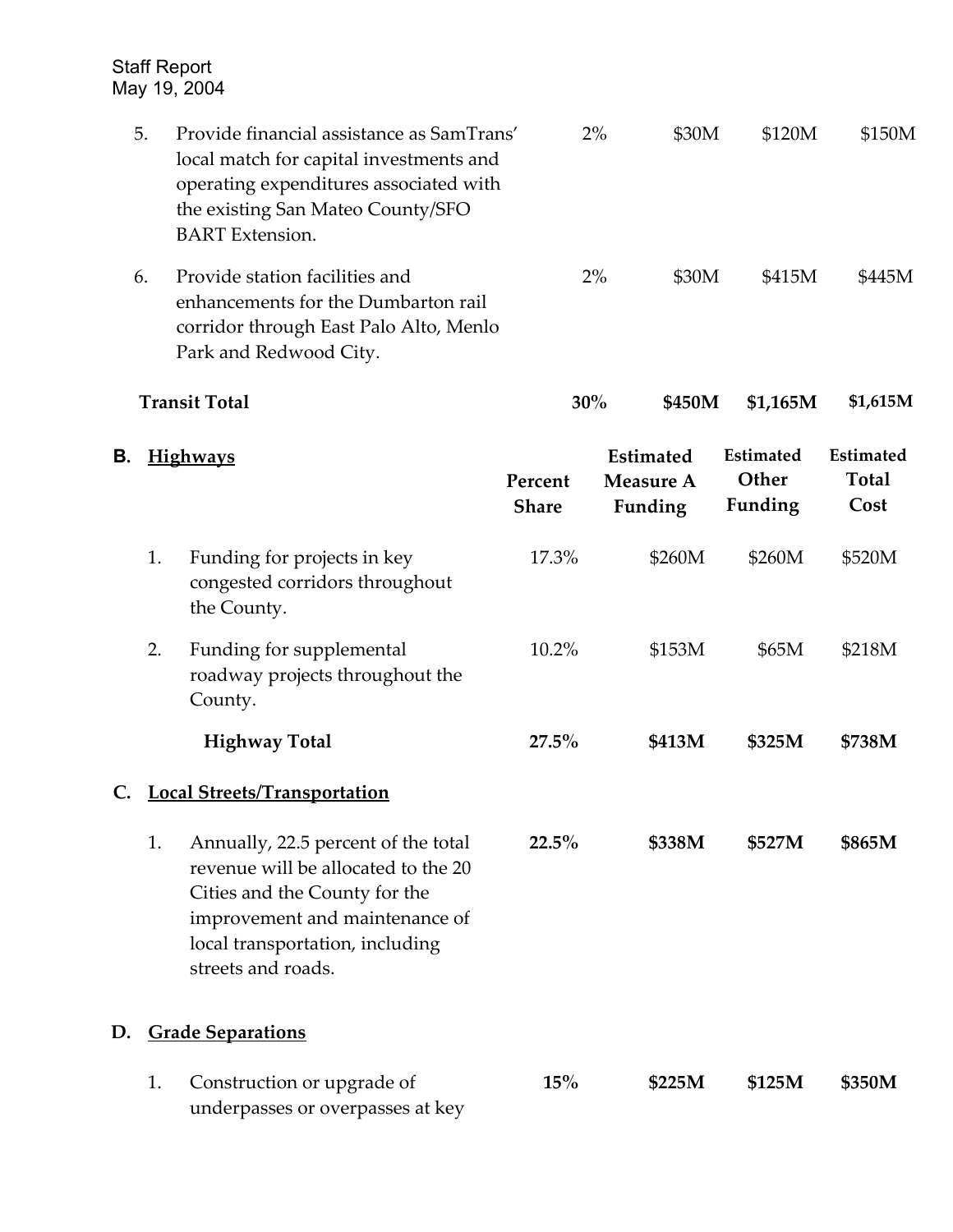road crossings along the Caltrain and Dumbarton rail lines.

#### **E. Pedestrian and Bicycle**

|    | 1. | Provide safe paths for bicyclists<br>and pedestrians.                                                                                    | $3\%$ | \$45M        | \$25M        | \$70M    |
|----|----|------------------------------------------------------------------------------------------------------------------------------------------|-------|--------------|--------------|----------|
| F. |    | <b>Alternative Congestion Relief</b><br>Programs                                                                                         |       |              |              |          |
|    | 1. | One percent of the total revenue<br>will be allocated to fund traffic<br>management projects and creative<br>congestion relief programs. | $1\%$ | <b>\$15M</b> | <b>\$15M</b> | \$30M    |
|    |    |                                                                                                                                          | ТОТАІ | \$1,486M     | \$2,182M     | \$3,668M |

Although the draft Transportation Expenditure Plan contains projects with inter-county implications, seeking the support of adjacent counties, as outlined in Section 131051(i) of the California Public Utilities Code, is unnecessary because Alameda, San Francisco and Santa Clara counties all have approved Transportation Expenditure Plans, which have been coordinated with San Mateo County.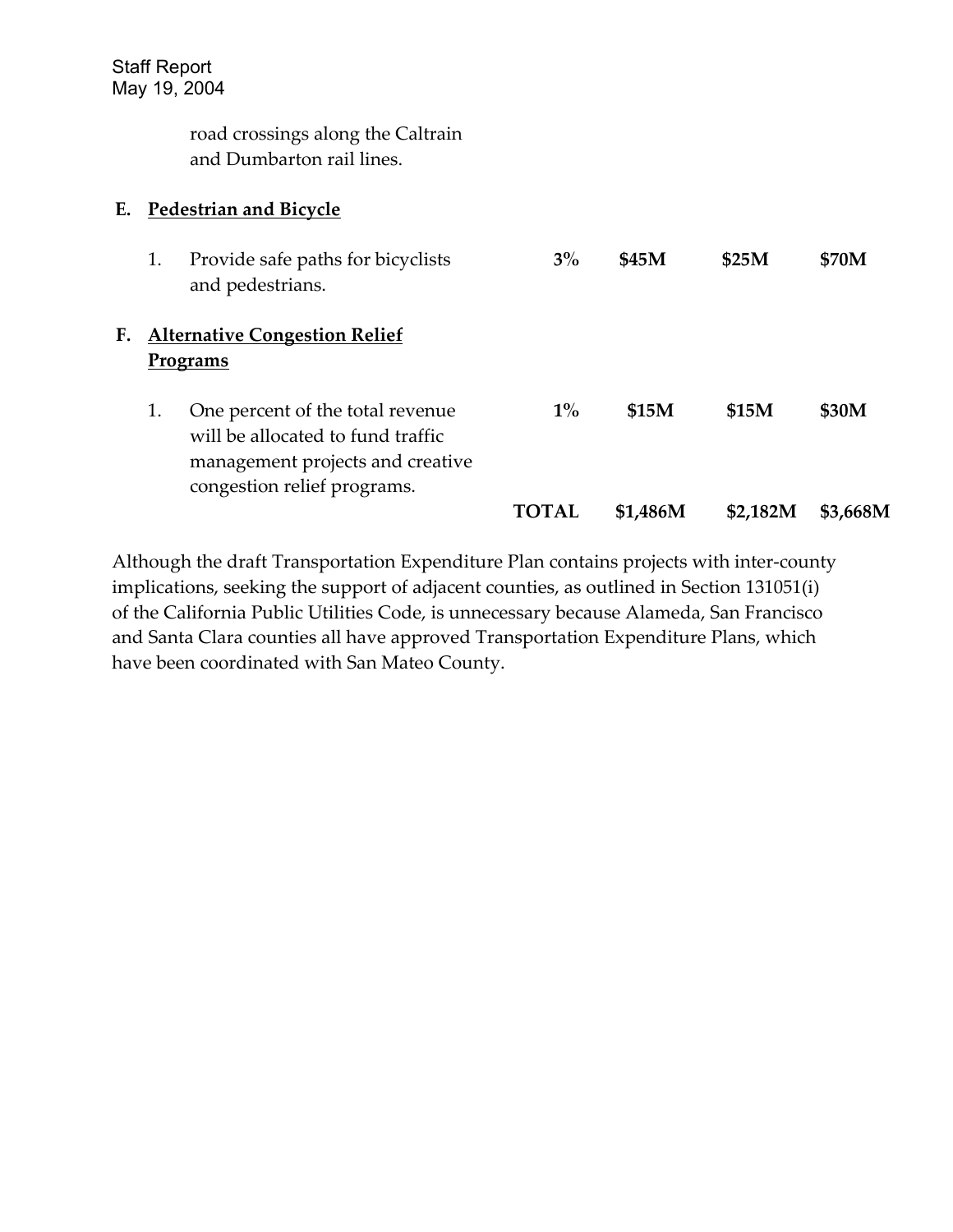# **IV. PROJECT DESCRIPTIONS**

**A. Transit** Each of these projects is deemed to be of equal importance and they are not expressed in any priority order.

| Project:     | 1. Caltrain Improvements                                                                                                                                                                                                                                                                                                                                                                                                                   |
|--------------|--------------------------------------------------------------------------------------------------------------------------------------------------------------------------------------------------------------------------------------------------------------------------------------------------------------------------------------------------------------------------------------------------------------------------------------------|
| Cost:        | \$490 million. Sales tax contribution estimated at \$240 million, Federal                                                                                                                                                                                                                                                                                                                                                                  |
|              | \$125-million and State \$125-million.                                                                                                                                                                                                                                                                                                                                                                                                     |
| Sponsor:     | SamTrans, Peninsula Corridor Joint Powers Board                                                                                                                                                                                                                                                                                                                                                                                            |
| Description: | Continue the current program to rebuild and upgrade Caltrain.<br>Funding would be provided for San Mateo County's share of the<br>capital cost of system wide improvements, including conversion of the<br>line from diesel to electric operation. Funding would also be provided<br>for existing stations upgrades, including expanded parking. Up to<br>one-half of the available funding may be utilized to support operating<br>costs. |
| Project:     | 2. Local Shuttle Service                                                                                                                                                                                                                                                                                                                                                                                                                   |
| Cost:        | \$120 million. Sales tax contribution estimated at \$60 million. Other<br>public and private \$60 million.                                                                                                                                                                                                                                                                                                                                 |
| Sponsor:     | SamTrans                                                                                                                                                                                                                                                                                                                                                                                                                                   |
| Description: | This project sponsored by SamTrans would provide matching funding<br>for the operation of local shuttle services.                                                                                                                                                                                                                                                                                                                          |
|              | Priority will be given to shuttle services which include a portion of the<br>funding from businesses, employers and other private sector sources.<br>Priority shall also be given to local services which connect with<br>Caltrain, BART and future Ferry Terminals.                                                                                                                                                                       |
| Project:     | 3. Accessible Services for Eligible Seniors and People with<br><b>Disabilities</b>                                                                                                                                                                                                                                                                                                                                                         |
| Cost:        | \$288 million. Sales tax contribution estimated at \$60 million. Other<br>funding of \$228 million from existing sources and fare revenues.                                                                                                                                                                                                                                                                                                |
| Sponsor:     | SamTrans                                                                                                                                                                                                                                                                                                                                                                                                                                   |
| Description: | Annually, 4% of the tax revenue will be allocated to support the<br>operating and capital needs of providing paratransit or other<br>accessible services to eligible seniors and people with disabilities.                                                                                                                                                                                                                                 |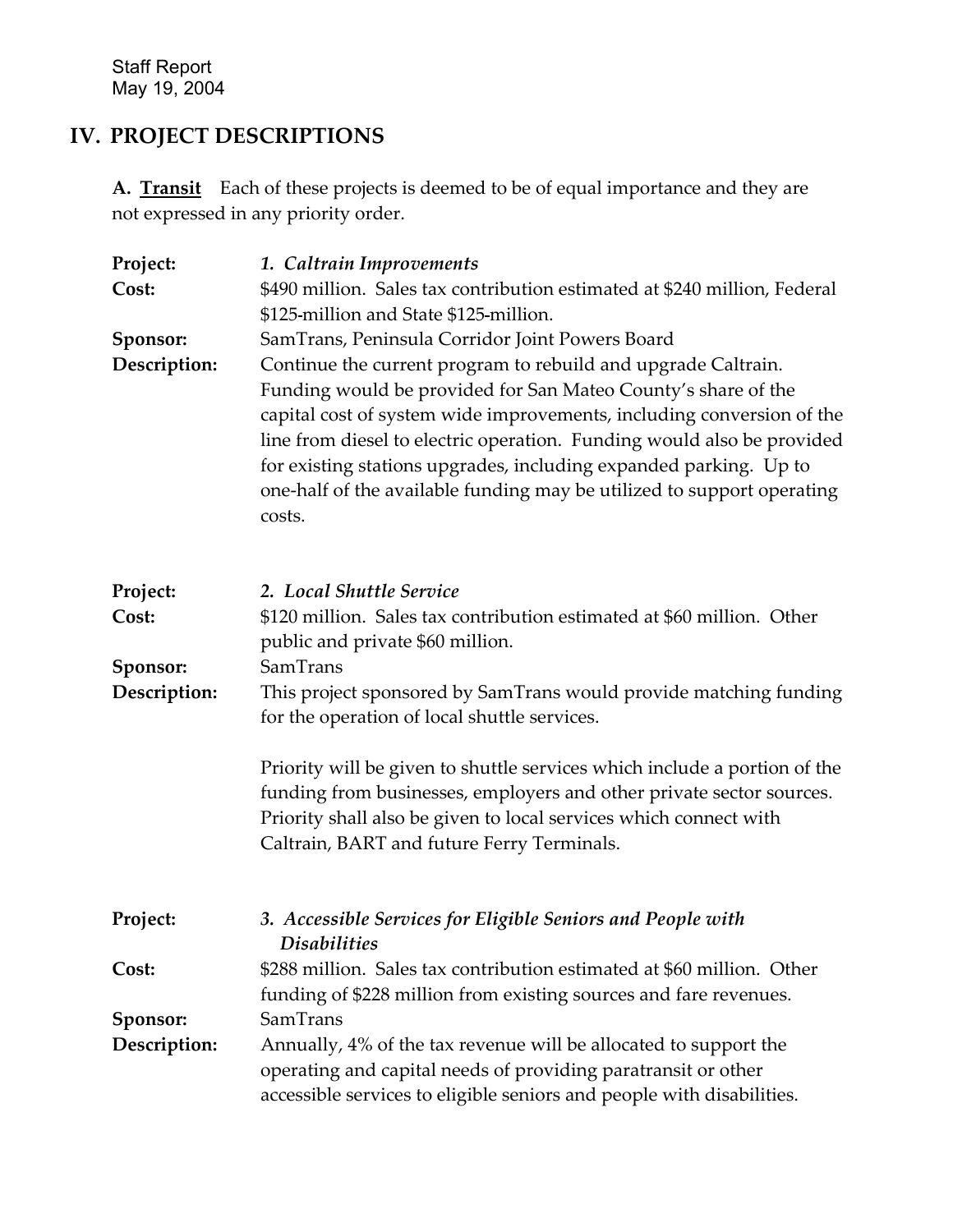| Project:                                                                       | 4. San Mateo County Ferry Service                                                                                                                                                                                                                                                                                                 |
|--------------------------------------------------------------------------------|-----------------------------------------------------------------------------------------------------------------------------------------------------------------------------------------------------------------------------------------------------------------------------------------------------------------------------------|
| Cost:<br>\$122 million. Sales tax contribution estimated at \$30 million, \$91 |                                                                                                                                                                                                                                                                                                                                   |
|                                                                                | million from bridge tolls, \$1 million from federal grants.                                                                                                                                                                                                                                                                       |
| Sponsors:                                                                      | South San Francisco and Redwood City                                                                                                                                                                                                                                                                                              |
| Description:                                                                   | Provide financial assistance as local match funds for cost-effective                                                                                                                                                                                                                                                              |
|                                                                                | ferry service to South San Francisco and Redwood City.                                                                                                                                                                                                                                                                            |
| Project:                                                                       | 5. Existing San Mateo County/SFO BART Extension                                                                                                                                                                                                                                                                                   |
| Cost:                                                                          | \$150 million. Sales tax contribution estimated \$30 million, \$120                                                                                                                                                                                                                                                               |
| Sponsor:                                                                       | million from federal grants.<br>SamTrans                                                                                                                                                                                                                                                                                          |
| Description:                                                                   | Provide financial assistance as SamTrans' local match for capital                                                                                                                                                                                                                                                                 |
|                                                                                | investments and operating expenditures associated with the existing<br>San Mateo County/SFO BART Extension.                                                                                                                                                                                                                       |
| Project:                                                                       | 6. Dumbarton Rail Corridor                                                                                                                                                                                                                                                                                                        |
| Cost:                                                                          | \$445 million. Sale tax contribution estimated at \$30 million, \$415                                                                                                                                                                                                                                                             |
|                                                                                | million from bridge tolls and existing sales tax funding in Alameda,                                                                                                                                                                                                                                                              |
|                                                                                | San Mateo and Santa Clara counties.                                                                                                                                                                                                                                                                                               |
| Sponsor:                                                                       | SamTrans                                                                                                                                                                                                                                                                                                                          |
| Description:                                                                   | Funding provided for station facilities and rail corridor improvements<br>in the communities of Redwood City, Menlo Park and East Palo Alto<br>in conjunction with the Dumbarton Rail Corridor.                                                                                                                                   |
| B. Highways                                                                    | The Highway Program is divided into two components; funding for<br>highway projects in key congested areas as designated by city, county<br>and TA engineers and confirmed by public input; and funding for<br>supplemental projects for all types of roadways (local-collector-<br>arterial-state route) anywhere in the County. |
|                                                                                | 1. Key Congested Areas Each of these projects is deemed to be of                                                                                                                                                                                                                                                                  |
| Project:                                                                       | equal importance and they are not expressed in any priority order<br>a. Highway 280 North Improvements                                                                                                                                                                                                                            |
| Cost:                                                                          | \$154 million. Sales tax contribution estimated at \$77 million. State \$77                                                                                                                                                                                                                                                       |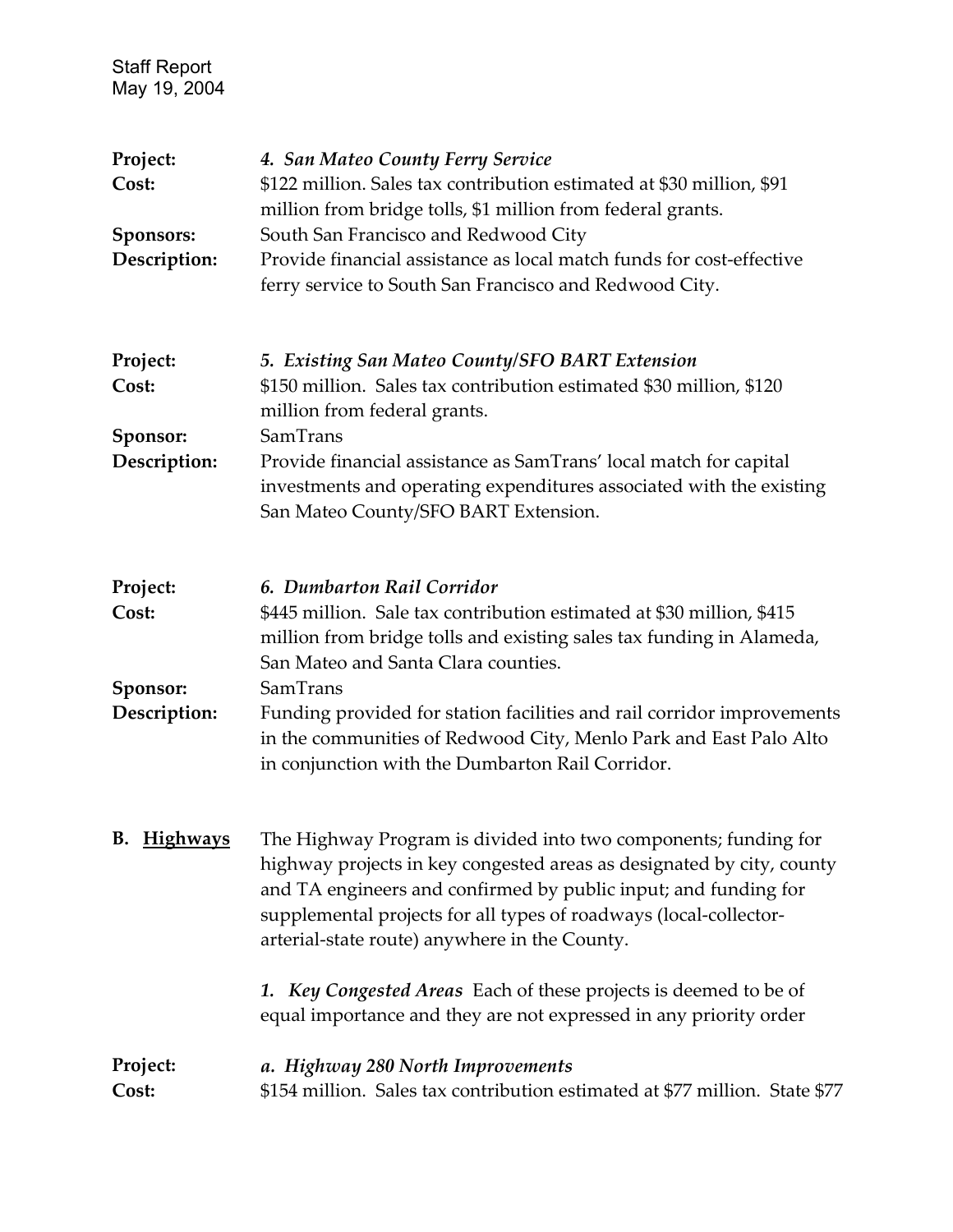|              | million.                                                                                                                                                                                                    |
|--------------|-------------------------------------------------------------------------------------------------------------------------------------------------------------------------------------------------------------|
| Sponsor:     | Caltrans, Daly City                                                                                                                                                                                         |
| Description: | 1) Reconstruct I-280/Route 1 Interchange;                                                                                                                                                                   |
|              | 2) Construct Auxiliary Lanes between I-380 and Hickey Blvd.;                                                                                                                                                |
| Project:     | b. Coastside Highway Improvements                                                                                                                                                                           |
| Cost:        | \$48 million. Sales tax contribution estimated at \$24 million. State \$24<br>million.                                                                                                                      |
| Sponsors:    | Pacifica, Caltrans, Half Moon Bay                                                                                                                                                                           |
| Description: | 1) Route 1 / San Pedro Creek Bridge Replacement;                                                                                                                                                            |
|              | 2) Route 1/ Manor Drive overcrossing improvement and widening;<br>3) Route 1 and 92 safety and operational improvements within and in<br>the proximity of Half Moon Bay                                     |
| Project:     | c. Highway 92 Improvements                                                                                                                                                                                  |
| Cost:        | \$100 million. Sales tax contribution estimated at \$50 million. State \$50<br>million.                                                                                                                     |
| Sponsors:    | City of San Mateo, Caltrans, Foster City                                                                                                                                                                    |
| Description: | Auxiliary lanes and interchange improvements between I-280 and the<br>San Mateo Hayward Bridge.                                                                                                             |
| Project:     | d. Highway 101 Mid-County Improvements                                                                                                                                                                      |
| Cost:        | \$98 million. Sales tax contribution estimated at \$49 million. State \$49<br>million.                                                                                                                      |
| Sponsors:    | Caltrans, Burlingame, San Mateo                                                                                                                                                                             |
| Description: | 1) Reconstruction of the Highway 101-Broadway Interchange;<br>2) Modification of the Highway 101/Peninsula Avenue Interchange;<br>3) Operational improvements on Highway 101 from Hillsdale to<br>Route 92. |
| Project:     | e. Highway 101 South Improvements                                                                                                                                                                           |
| Cost:        | \$120 million. Sales tax contribution estimated at \$60 million. State \$60<br>million.                                                                                                                     |
| Sponsor:     | Caltrans                                                                                                                                                                                                    |
| Description: | 1) Reconstruct the Highway 101/Woodside Road Interchange;<br>2) Highway 101 improvements between Highway 84 and the Santa<br>Clara county line and access improvements to the Dumbarton Bridge.             |
| Project:     | 2. County-wide Supplemental Roadway Projects                                                                                                                                                                |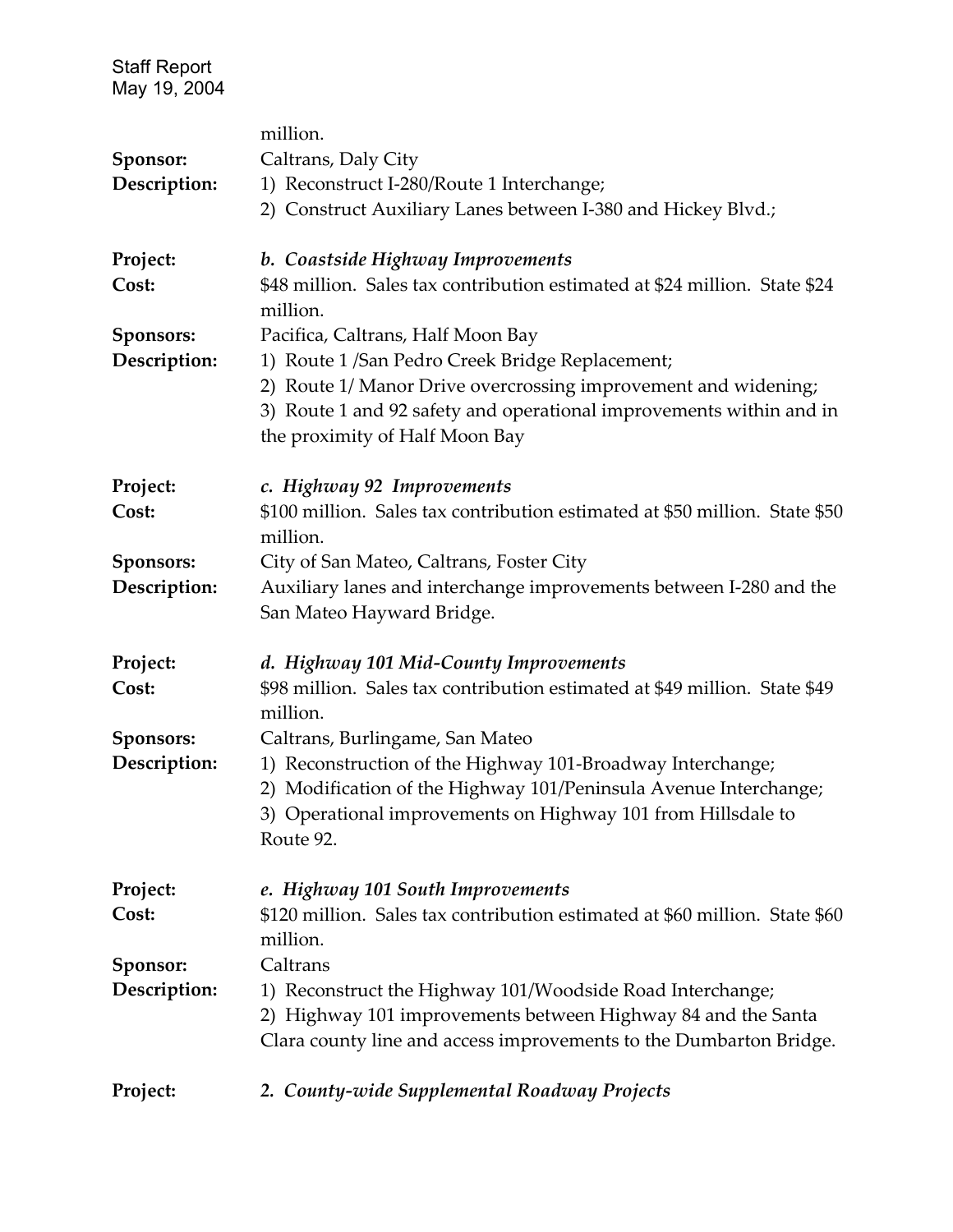| Cost:        | \$218 million. Sales tax contribution estimated at \$153 million. State  |
|--------------|--------------------------------------------------------------------------|
|              | \$65 million.                                                            |
| Sponsors:    | Caltrans, Cities and San Mateo County                                    |
| Description: | This project provides funding for supplemental roadway projects          |
|              | critical for congestion reduction in addition to those identified in the |
|              | key congested areas. Supplemental roadway projects may include any       |
|              | type of roadway (local-collector-arterial-state route) anywhere in the   |
|              | County. A partial list of Candidate Projects is included below.          |
|              | Additional Candidate Projects may be submitted to the TA for             |
|              | consideration to account for changing needs during the 25-year term.     |
|              | Funds will not be adequate to construct all Candidate Projects. The      |
|              | TA will determine Candidate Project selection criteria and               |
|              | prioritization in the Strategic Plan as provided in the Implementation   |
|              | Guidelines.                                                              |

## **PARTIAL LIST OF CANDIDATE SUPPLEMENTAL ROADWAY PROJECTS**

Route 35 (I-280-Sneath Lane) widening US 101/Produce Avenue Interchange Route 92 (I-280-Route 35) truck climbing lane Willow Road adaptive signal control system US 101 (Sierra Point Parkway – SF/SM County Line) auxiliary lanes Geneva Avenue extension I-280/John Daly Boulevard Overcrossing (north side) widening Junipero Serra Boulevard Improvements in Daly City, Colma and South San Francisco US 101/Candlestick Point Interchange US 101 (Sierra Point Parkway – San Bruno Avenue) auxiliary lanes I-280/I-380 local access improvement Highway 101/Sierra Point Pkwy Interchange replacement and Lagoon Way extension Triton Drive widening (Foster City) Sand Hill Road signal coordination Woodside Road Widening (US 101-El Camino Real)

#### **C. Local Streets/Transportation**

| Project:  | 1. Local Streets/Transportation                                         |
|-----------|-------------------------------------------------------------------------|
| Cost:     | \$865 million. Sales tax contribution estimated at \$338-million, Local |
|           | and State sources \$527 million.                                        |
| Sponsors: | Cities and County of San Mateo                                          |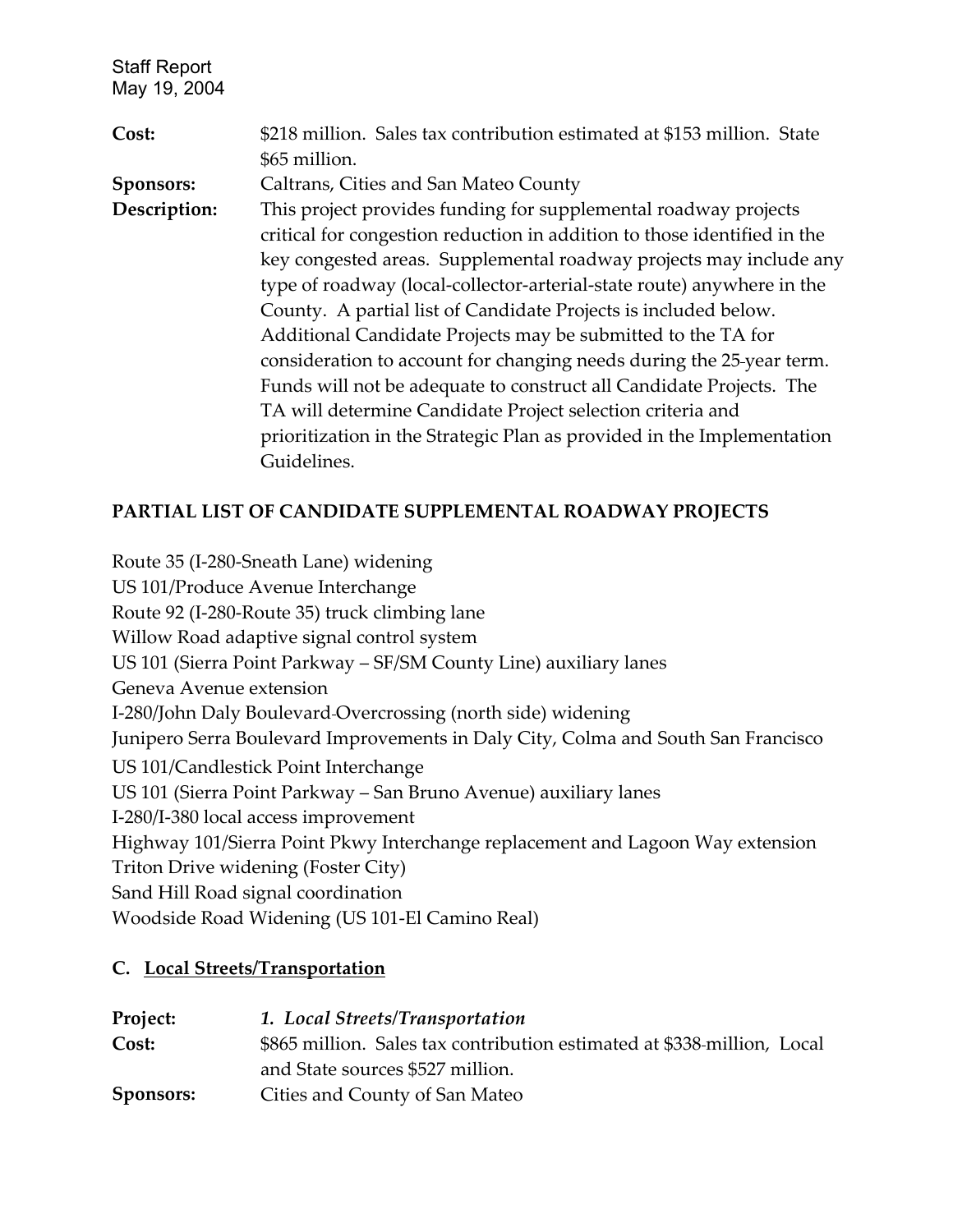**Description:** Annually, 22.5% of the tax revenue will be allocated to Cities and the County to fund the improvement or maintenance of local transportation, including streets and roads. The County and Cities may use funding to: maintain or improve local streets and roads by paving streets and sidewalks and repairing potholes; promote or operate alternative modes of transportation, which may include funding shuttles or sponsoring carpools, bicycling and pedestrian programs, and develop and implement traffic operations and safety projects including signal coordination, bike/pedestrian safety projects, eliminating hazardous conditions or acquiring right-of-way.

> The annual distribution shall be based 50% on population and 50% on road miles, which will be adjusted annually.

> Estimated annual distribution percentage (based on 2004) and dollars to each City and the County are shown below:

|                     | <b>Allocation Percentage</b> | <b>Estimated Funding</b> |
|---------------------|------------------------------|--------------------------|
| Atherton            | 1.886                        | \$<br>6,365,250          |
| Belmont             | 3.543                        | \$<br>11,957,625         |
| <b>Brisbane</b>     | 0.818                        | \$<br>2,760,750          |
| Burlingame          | 4.206                        | 14,195,250<br>\$         |
| Colma               | 0.299                        | \$<br>1,009,125          |
| Daly City           | 10.413                       | 35,143,875<br>\$         |
| East Palo Alto      | 3.215                        | 10,850,625<br>\$         |
| Foster City         | 3.364                        | 11,353,500<br>\$         |
| Half Moon Bay       | 1.596                        | \$<br>5,386,500          |
| Hillsborough        | 3.000                        | 10,125,000<br>\$         |
| Menlo Park          | 4.851                        | 16,372,125<br>\$         |
| Millbrae            | 2.917                        | \$<br>9,844,875          |
| Pacifica            | 5.174                        | 17,462,250<br>\$         |
| Portola Valley      | 1.488                        | \$<br>5,022,000          |
| Redwood City        | 9.612                        | 32,440,500<br>\$         |
| San Bruno           | 5.034                        | 16,989,750<br>\$         |
| San Carlos          | 4.271                        | 14,414,625<br>\$         |
| San Mateo           | 11.797                       | 39,814,875<br>\$         |
| South San Francisco | 7.649                        | 25,815,375<br>\$         |
| Woodside            | 1.683                        | 5,680,125<br>\$          |
| County of San Mateo | 13.184                       | 44,496,000<br>\$         |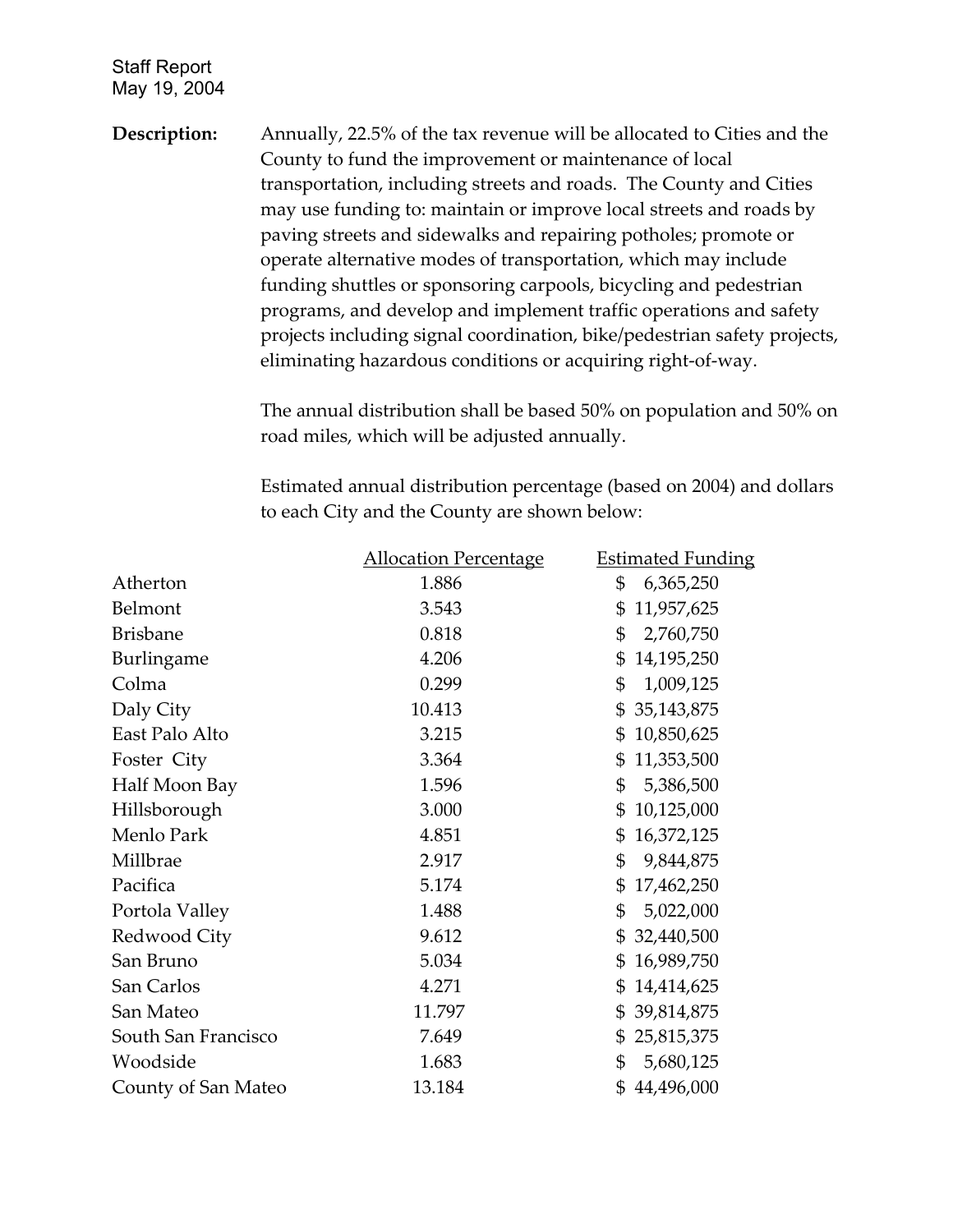## **County Total 100.000 \$337,500,000**

| D. Grade Separations |                                                                         |
|----------------------|-------------------------------------------------------------------------|
| Project:             | 1. Rail Grade Separations                                               |
| Cost:                | \$350 million. Sales tax contribution estimated at \$225 million, State |
|                      | \$125 million.                                                          |
| Sponsors:            | SamTrans, San Mateo County, Cities and Peninsula Corridor Joint         |
|                      | Powers Board                                                            |
| Description:         | This project provides funding for the construction or upgrade of        |
|                      | overpasses and underpasses (grade separations) along the Caltrain       |
|                      | and Dumbarton rail lines. The Candidate Projects are listed below.      |
|                      | Funds will not be adequate to construct or upgrade all Candidate        |
|                      | Projects. The TA will determine Candidate Project selection and         |
|                      | prioritization in conjunction with the project sponsors, based upon     |
|                      | the California Public Utilities Commission formula and the desire of    |
|                      | the City involved.                                                      |

| City                | <b>Street</b>           | City         | <b>Street</b>          |
|---------------------|-------------------------|--------------|------------------------|
| South San Francisco | Linden Avenue           | San Mateo    | $25th$ Avenue          |
| San Bruno           | <b>Scott Street</b>     | Redwood City | Whipple Avenue         |
| San Bruno           | San Bruno Avenue        | Redwood City | <b>Brewster Avenue</b> |
| San Bruno           | San Mateo Avenue        | Redwood City | <b>Broadway</b>        |
| San Bruno           | Angus Avenue            | Redwood City | Maple Street           |
| Millbrae            | <b>Center Street</b>    | Redwood City | <b>Main Street</b>     |
| Burlingame          | Broadway                | Redwood City | <b>Chestnut Street</b> |
| Burlingame          | Oak Grove Avenue        | Redwood City | Middlefield Road       |
| Burlingame          | North Lane              | Redwood City | 2 <sup>nd</sup> Avenue |
| Burlingame          | South Lane              | Redwood City | 5 <sup>th</sup> Avenue |
| Burlingame          | <b>Howard Avenue</b>    | Atherton     | Fair Oaks Lane         |
| Burlingame          | <b>Bayswater Avenue</b> | Atherton     | <b>Watkins Avenue</b>  |
| Burlingame          | Peninsula Avenue        | Menlo Park   | <b>Encinal Avenue</b>  |
| San Mateo           | Villa Terrace           | Menlo Park   | Glenwood Avenue        |
| San Mateo           | <b>Bellevue Avenue</b>  | Menlo Park   | Oak Grove Avenue       |
| San Mateo           | 1 <sup>st</sup> Avenue  | Menlo Park   | Ravenswood             |
| San Mateo           | 2 <sup>nd</sup> Avenue  | Menlo Park   | Marsh Road             |
| San Mateo           | 3 <sup>rd</sup> Avenue  | Menlo Park   | Chilco Street          |

## **CANDIDATE GRADE SEPARATION PROJECTS**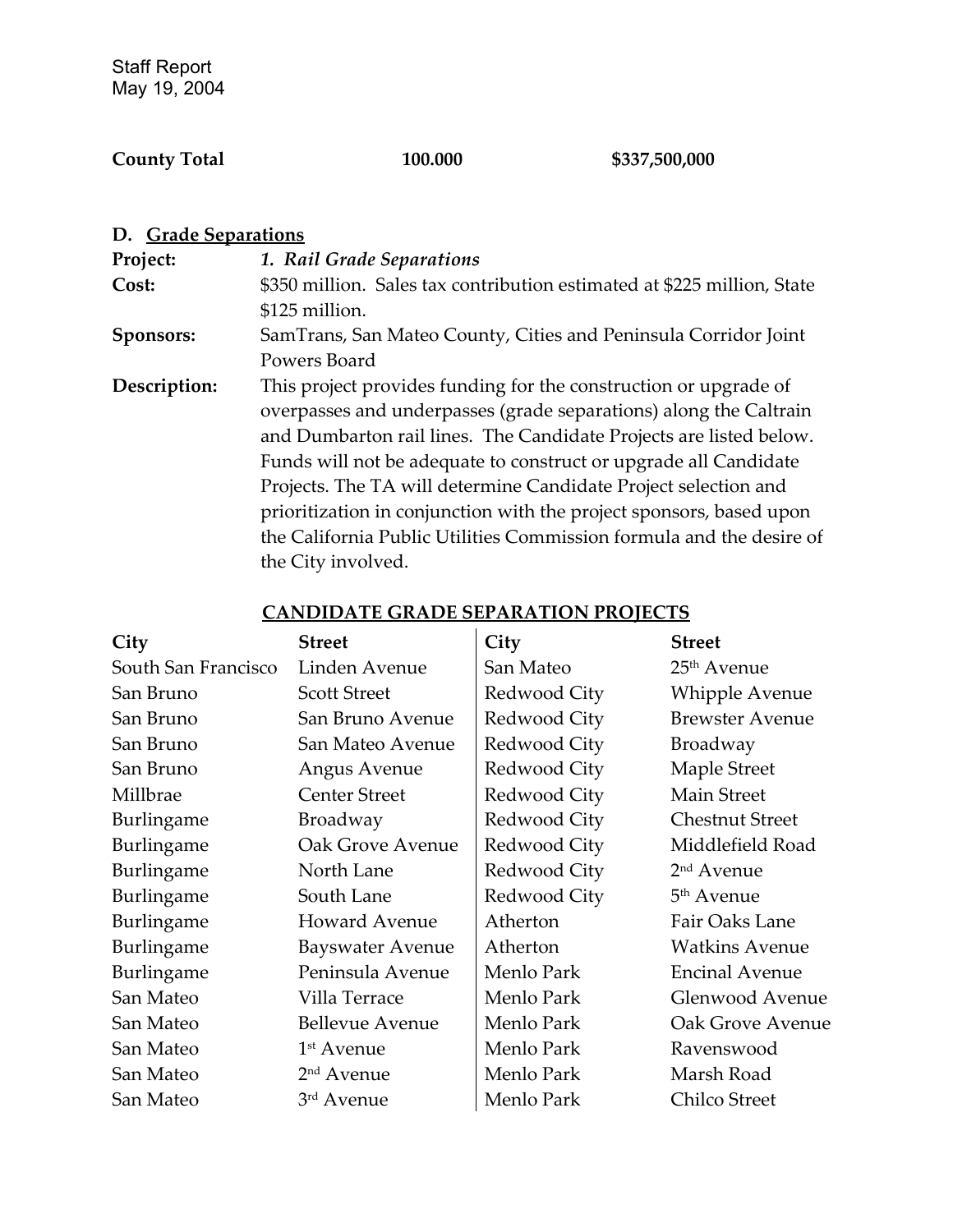| San Mateo | 4 <sup>th</sup> Avenue | Menlo Park     | Willow Road SR 84 |
|-----------|------------------------|----------------|-------------------|
| San Mateo | 5 <sup>th</sup> Avenue | East Palo Alto | University Avenue |
| San Mateo | 9 <sup>th</sup> Avenue |                |                   |

#### **CANDIDATE UPGRADE OF EXISTING GRADE SEPARATION PROJECTS**

| San Mateo | Poplar Avenue     | San Mateo  | Mt. Diablo Ave. |
|-----------|-------------------|------------|-----------------|
| San Mateo | Santa Inez Avenue | San Mateo  | Tilton Avenue   |
|           |                   | Menlo Park | Highway 101     |

#### **E. Pedestrian and Bicycle**

| Project:     | 1. Pedestrian and Bicycle Facilities                                       |
|--------------|----------------------------------------------------------------------------|
| Cost:        | \$70 million. Sales tax contribution estimated at \$45 million. State \$25 |
|              | million.                                                                   |
| Sponsors:    | Cities and County of San Mateo                                             |
| Description: | This project provides funding for the construction of facilities for       |
|              | bicyclists and pedestrians. Eligible projects include paths, trails and    |
|              | bridges over roads and highways. A partial list of Candidate Projects      |
|              | is included below. Additional Candidate Projects may be submitted          |
|              | to the TA for consideration to account for changing needs during the       |
|              | 25-year term. Funds will not be adequate to construct all Candidate        |
|              | Projects. The TA will determine Candidate Project selection criteria       |
|              | and prioritization in the Strategic Plan as provided in the                |
|              | <b>Implementation Guidelines.</b>                                          |

## **PARTIAL LIST OF CANDIDATE BICYCLE AND PEDESTRIAN PROJECTS**

Route 1/Santa Rosa Avenue Pedestrian Overcrossing Route 1 pedestrian/bike trail from Montara through Half Moon Bay Route 35/Route 1pedestrian/bike overcrossing Millbrae Avenue/US 101 pedestrian/bike overcrossing Hillcrest Blvd./US 101 pedestrian/bike overcrossing to Bay Trail US 101 near Hillsdale pedestrian/bike overcrossing Ralston Avenue/US 101 pedestrian/bike overcrossing Willow Road/BayfrontExpressway pedestrian/bike tunnel upgrade Willow Road/US 101 pedestrian/bike overcrossing Portola Road pedestrian/bike path paving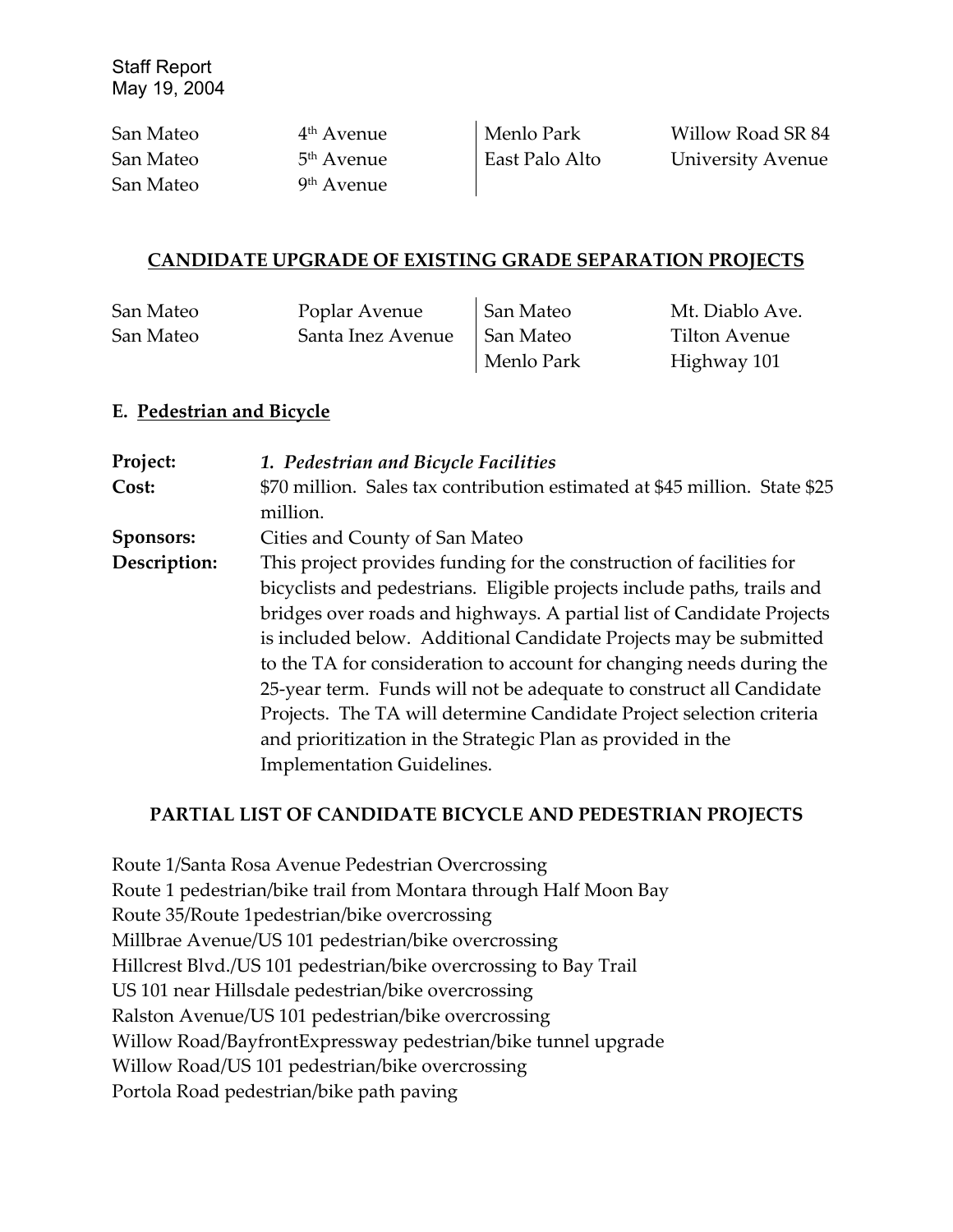# **F. Alternative Congestion Relief**

| Project:     | 1. Alternative Congestion Relief Projects                              |
|--------------|------------------------------------------------------------------------|
| Cost:        | \$30 million. Sales tax contribution estimated at \$15 million. \$15   |
|              | million from local sources.                                            |
| Sponsors:    | Cities and San Mateo County                                            |
| Description: | This program category provides 0.8 percent of the tax revenue to       |
|              | encourage efficient use of the transportation network through ride     |
|              | sharing, flexible work hours and other commute alternatives. It also   |
|              | provides 0.2 percent of the tax revenue for the planning and design of |
|              | information systems and Intelligent Transportation Systems, which      |
|              | facilitate more efficient use of available highway and transit         |
|              | capacities.                                                            |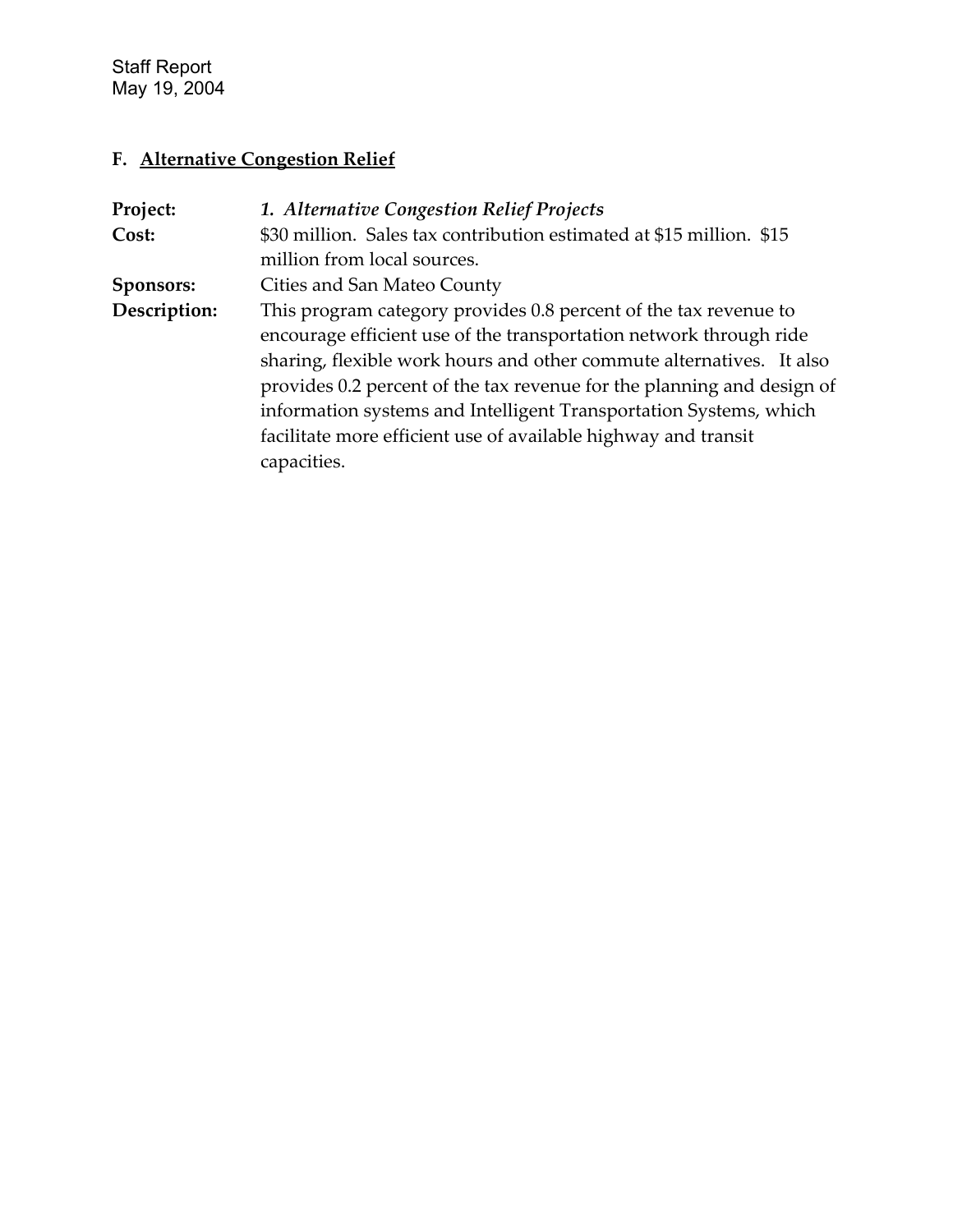## **V. GOVERNING BOARD/ORGANIZATIONAL STRUCTURE**

The Transportation Expenditure Plan recommends:

A. That the voters authorize the Transportation Authority to continue administering the funds. The make up of the Transportation Authority shall continue to be as follows:

Two members of the County Board of Supervisors.

Four representatives selected by the City Selection Committee (one representative from each Judicial Division and one at-large representative).

One member of SamTrans (elected city official) selected by SamTrans prior to City Selection Committee selections.

All representatives shall be elected officials.

- B. That the Transportation Authority be authorized to continue to contract its administrative duties to SamTrans or to the County, MTC, or other qualified agency.
- C. That the Citizens Advisory Committee shall continue to advise the Transportation Authority on the administration of the Transportation Expenditure Plan. The membership of this committee will reflect a broad spectrum of interests and geographic areas of the County.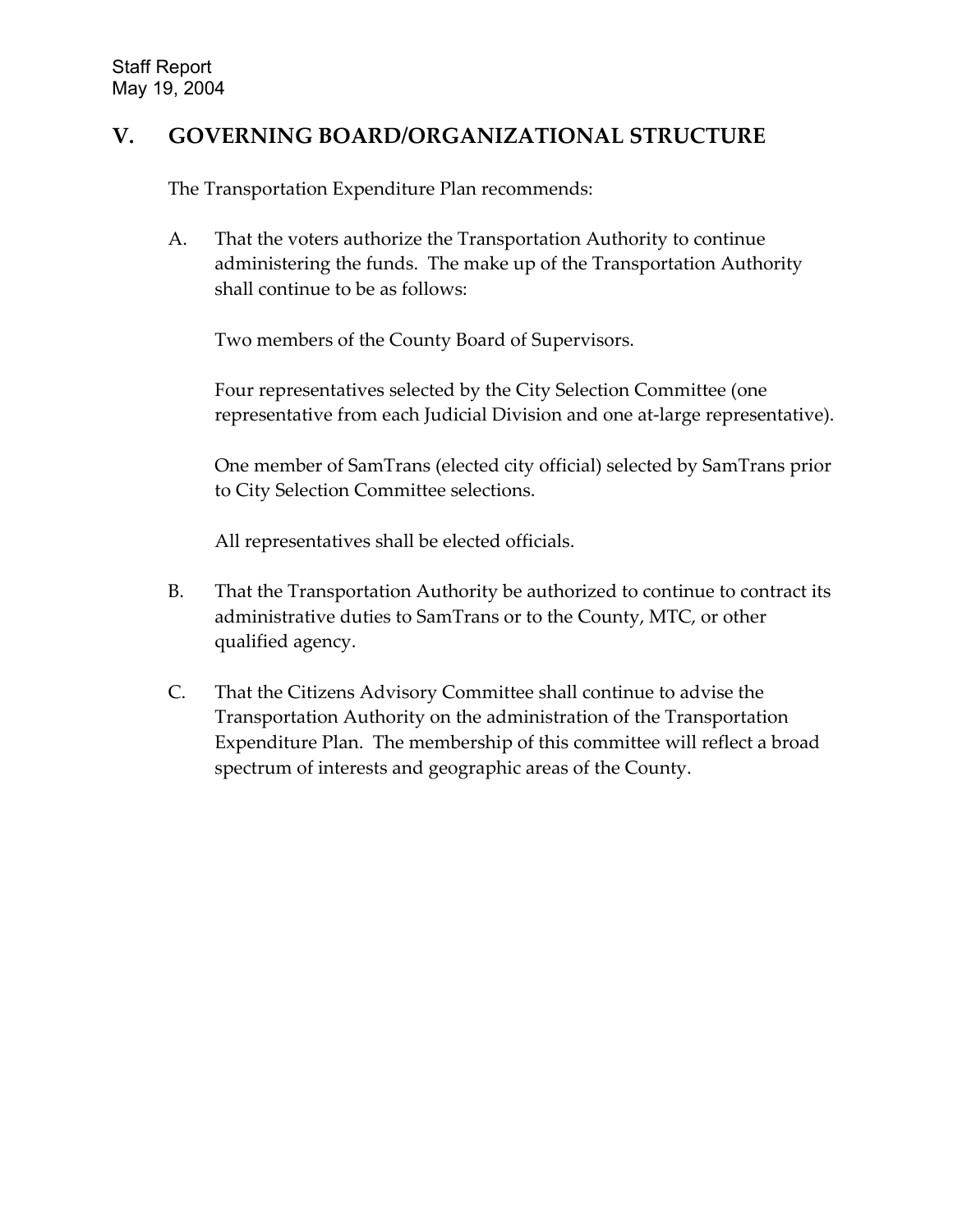## **VI. IMPLEMENTATION GUIDELINES**

- A. The duration of the tax will be 25 years, beginning on January 1, 2009 and expiring on December 31, 2034.
- B. Environmental reporting, review and approval procedures as provided for under the National Environmental Policy Act, the California Environmental Quality Act, or other applicable laws will be adhered to as a prerequisite to the implementation of any project.
- C. Upon expiration of the 1988 Measure A tax, the Transportation Authority will bear responsibility for any outstanding debt incurred under the 1988 Measure A program and all remaining assets under that program will remain assets of the Transportation Authority to be administered under this Transportation Expenditure Plan. In the event that any funds from the 1988 Measure A program remain unexpended as of the expiration of the 1988 Measure A tax, the Transportation Authority will reallocate such funds to complete any project that was commenced under any category in the 1988 Measure A program. If any funds remain unexpended after reallocation to complete projects under the 1988 Measure A program, the funds will be allocated in accordance with the percentage distributions to the Program Categories contained in this Transportation Expenditure Plan.
- D. Use of the retail transactions and use tax under this Transportation Expenditure Plan will be subject to the following restrictions:
	- 1. The tax proceeds must be spent for the purposes of funding the transportation programs and projects as allowed in this Transportation Expenditure Plan and may not be used for other purposes.
	- 2. In accordance with California Public Utilities Code Section 131100, the tax proceeds will be used to supplement, and may not be used to replace, existing local property tax or other local revenues used for transportation purposes.
	- 3. The tax proceeds will be expended in San Mateo County, except that any expenditure for the Caltrain Improvement Project under the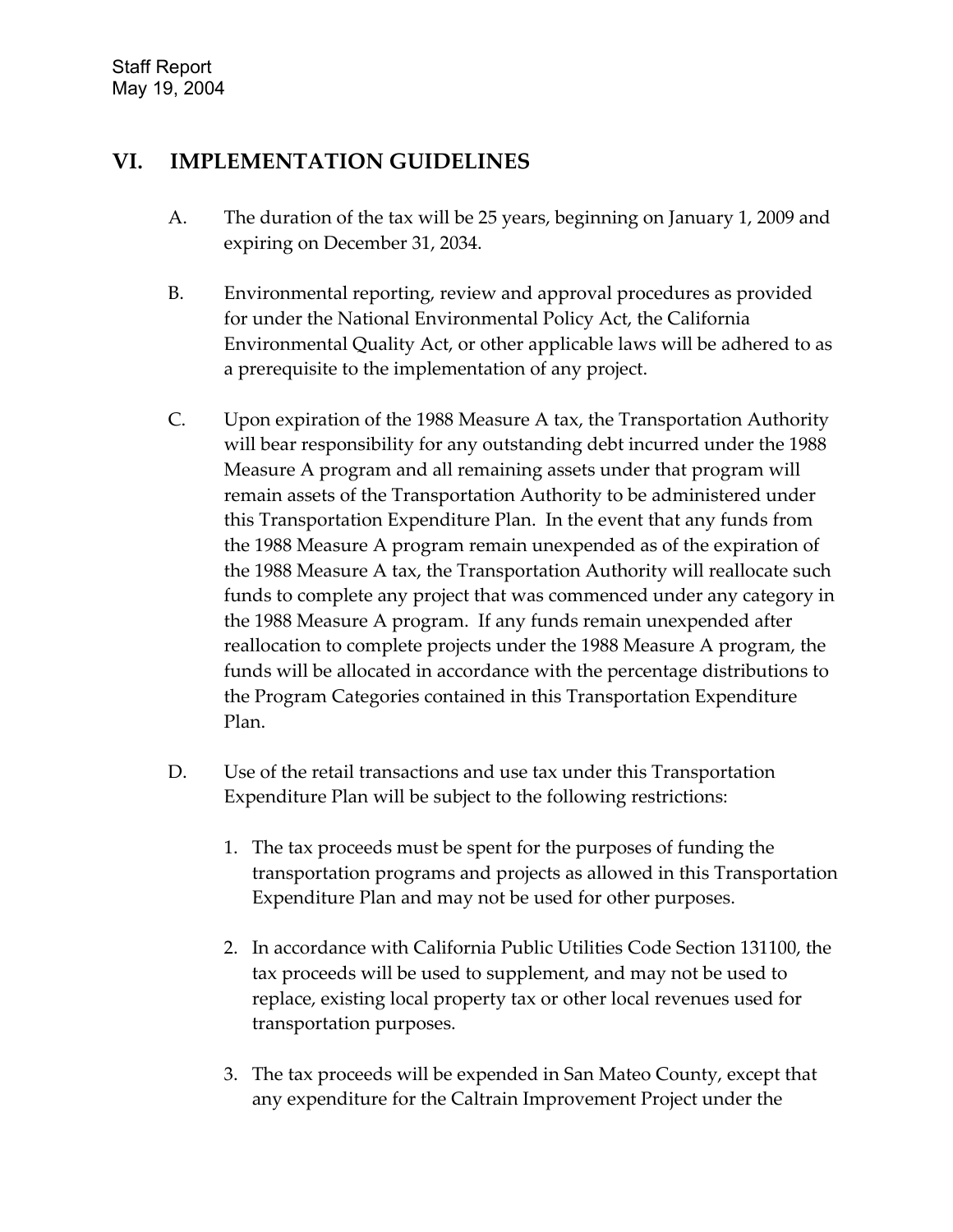Transit Program Category may be made for systemwide costs and expenditures for the Highway Program Category may be made for projects that reasonably include project costs that minimally extend into adjacent counties.

- 4. The Transportation Authority is charged with a fiduciary duty in administering the tax proceeds in accordance with the applicable laws and this Transportation Expenditure Plan. Receipt of tax proceeds may be subject to appropriate terms and conditions as determined by the Transportation Authority in its reasonable discretion, including, but not limited to, the right to require recipients to execute funding agreements and the right to audit recipients' use of the tax proceeds.
- E. Actual tax proceeds may be higher or lower than estimated in this Transportation Expenditure Plan over the 25-year term. This Transportation Expenditure Plan is based on the percentage distributions to each Program Category and Project and the dollar values included are estimates only. Actual tax proceeds will be programmed annually in accordance with the percentage distributions in this Transportation Expenditure Plan.
- F. The Transportation Authority will prepare a Strategic Plan prior to January 1, 2009, which will identify funding prioritization criteria consistent with the goals and objectives of the Countywide Transportation Plan and this Transportation Expenditure Plan. The Strategic Plan will include general procedures for project sponsors to initiate a project and identify an implementation schedule and the programming of funds for each listed project. Criteria will include priority for transportation projects which support transit-oriented development. For those projects which include a list of Candidate Projects (the County-wide Supplemental Project under the Highway Program Category, the Grade Separation Program Category, and the Pedestrian and Bicycle Program Category), the Strategic Plan will also include the evaluation criteria and prioritization for selection of Candidate Projects. Once a Candidate Project is selected, it will become a listed project in the Strategic Plan. Lastly, the Strategic Plan will include the evaluation criteria for reallocation of tax proceeds that become available pursuant to Section VI.G below. The Strategic Plan will be updated at least every five years during the term of the Measure.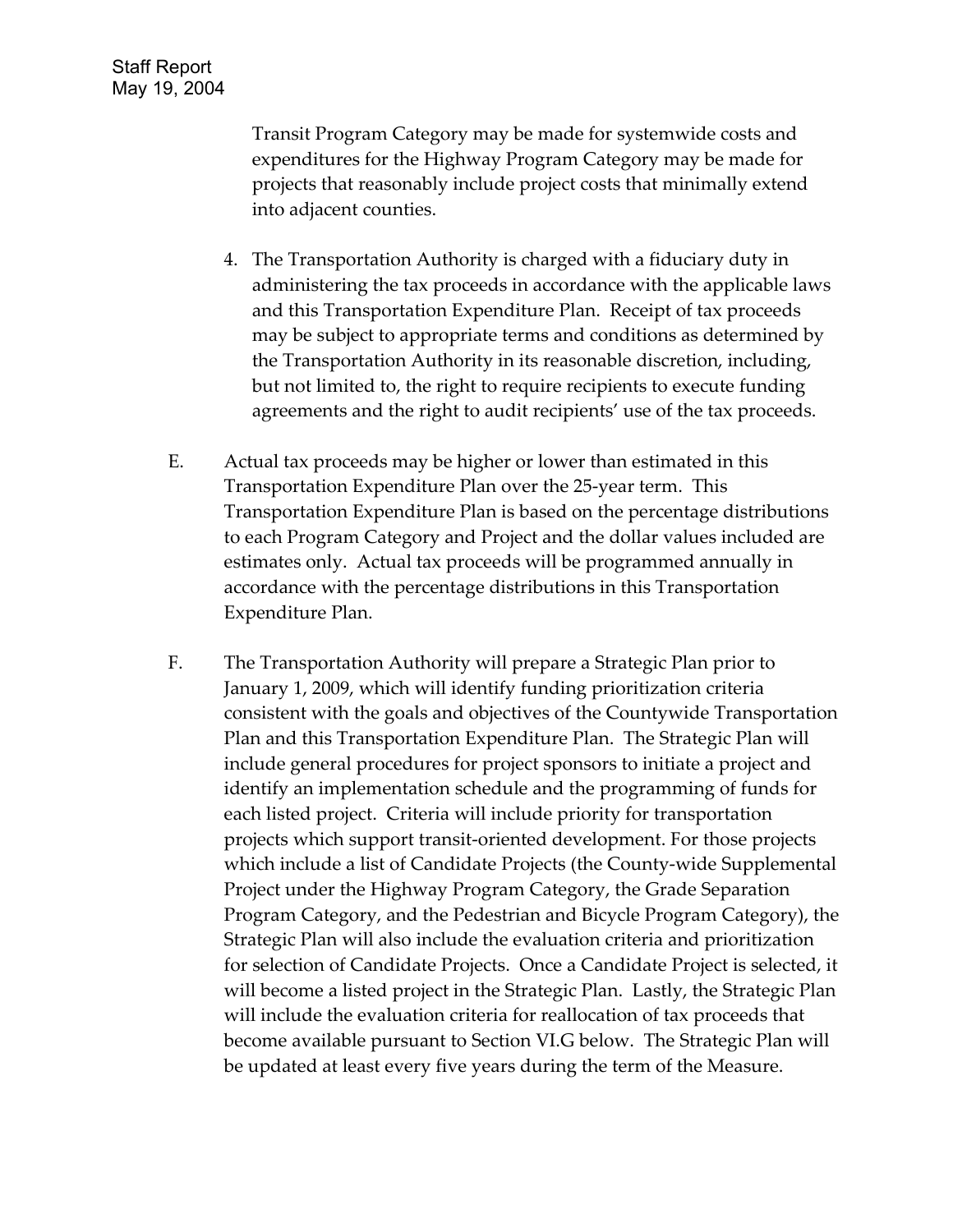- G. The ability to fully fund or complete all programs or projects in this Transportation Expenditure Plan may be impacted by changing circumstances over the duration of the tax. Tax proceeds originally allocated to a listed project may become available for reallocation due to any of the following reasons:
	- 1. a listed project is completed under budget;
	- 2. a listed project is partially or fully funded by funding sources other than tax proceeds;
	- 3. a Project Sponsor requests deletion of a listed project because of unavailability of matching funds;
	- 4. a listed project cannot be completed due to an infeasible design, construction limitation or substantial failure to meet specified implementation milestones;

Upon a finding that tax proceeds are available for reallocation due to one of the conditions above, the Transportation Authority may reallocate such tax proceeds subject to the following guidelines:

- 1. Available tax proceeds can be reallocated only to project(s) within the same Program Category as the original listed project.
- 2. Reallocation of tax proceeds within a Program Category will be based on criteria specified in the Strategic Plan, which may include impact on congestion, cost-effectiveness, availability of matching funds, project readiness and schedule adherence as determined by the Transportation Authority; provided, however, that in the case of the Highway Program, proceeds made available from any County-wide Supplemental listed project must be reallocated within the County-wide Supplemental component and may not be reallocated to the listed projects in the Key Congested Areas component of the Highway Program Category.
- 3. Reallocation of tax proceeds within the Transit Program Category only will also require the approval of a majority of the County Board of Supervisors and a majority of the cities representing a majority of the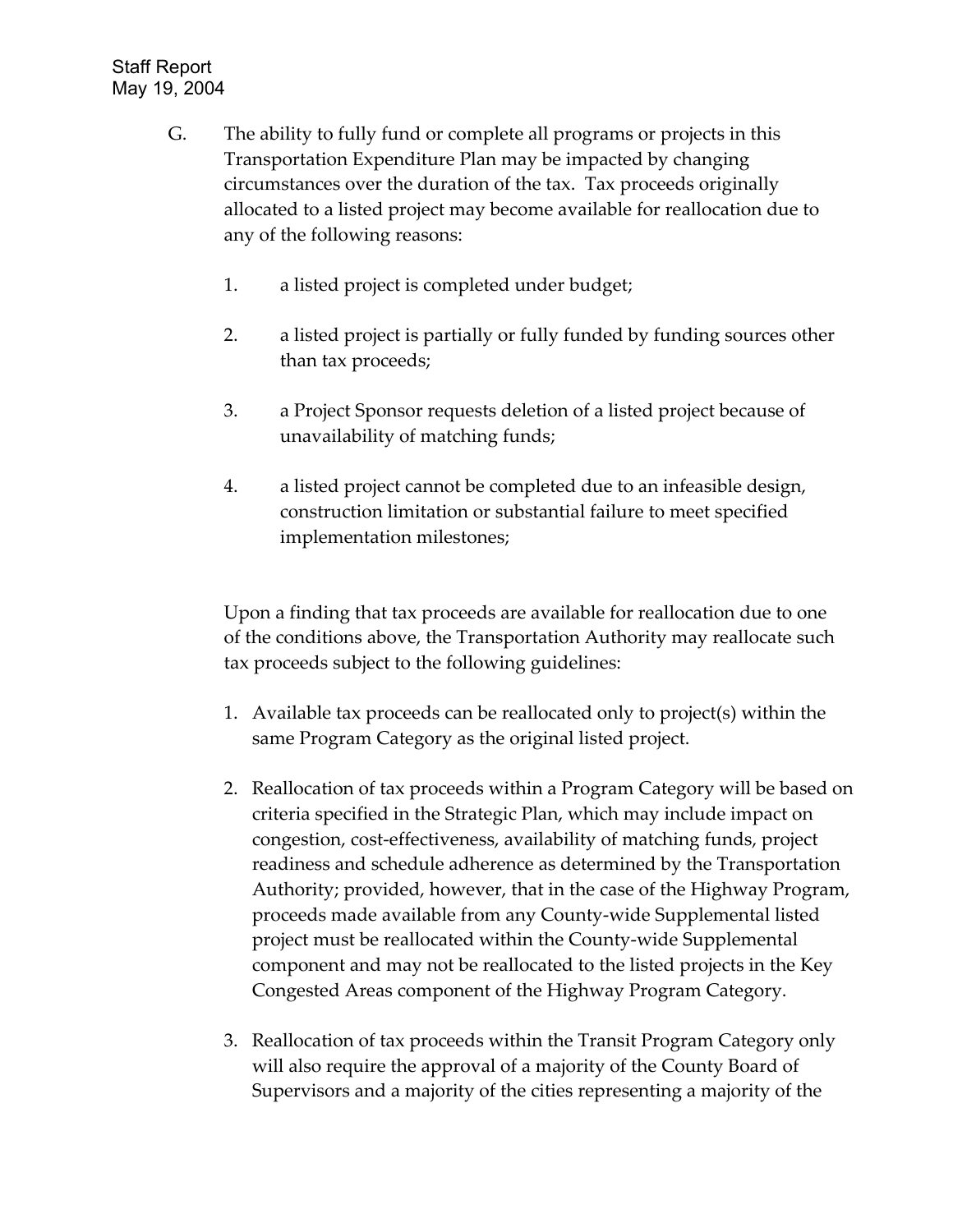population in the incorporated area of the County by a majority vote of their respective City Councils.

- H. The Transportation Authority may take the following actions administratively in accordance with these Implementation Guidelines and such actions will not be considered an amendment to the Transportation Expenditure Plan, which adds or deletes a project or is of major significance under California Public Utilities Code Section 131304:
	- 1. The reallocation of tax proceeds.
	- 2. The addition of a new project to the list of Candidate Projects in the County-wide Supplemental Roadway project or Pedestrian and Bicycle Program Category.
- I. The Transportation Authority is authorized to bond for the purposes of advancing the commencement of or expediting the delivery of transportation programs or projects. The Transportation Authority may issue limited tax bonds, from time to time, to finance any program or project in this Transportation Expenditure Plan as allowed by applicable law and as approved by the Transportation Authority, and the maximum bonded indebtedness shall not exceed the total amount of proceeds of this retail transactions and use tax, estimated to be \$1.5 Billion in 2004 dollars. Such bonds will be payable solely from the proceeds of the retail transactions and use tax and may be issued prior to the collection of such taxes beginning January 1, 2009.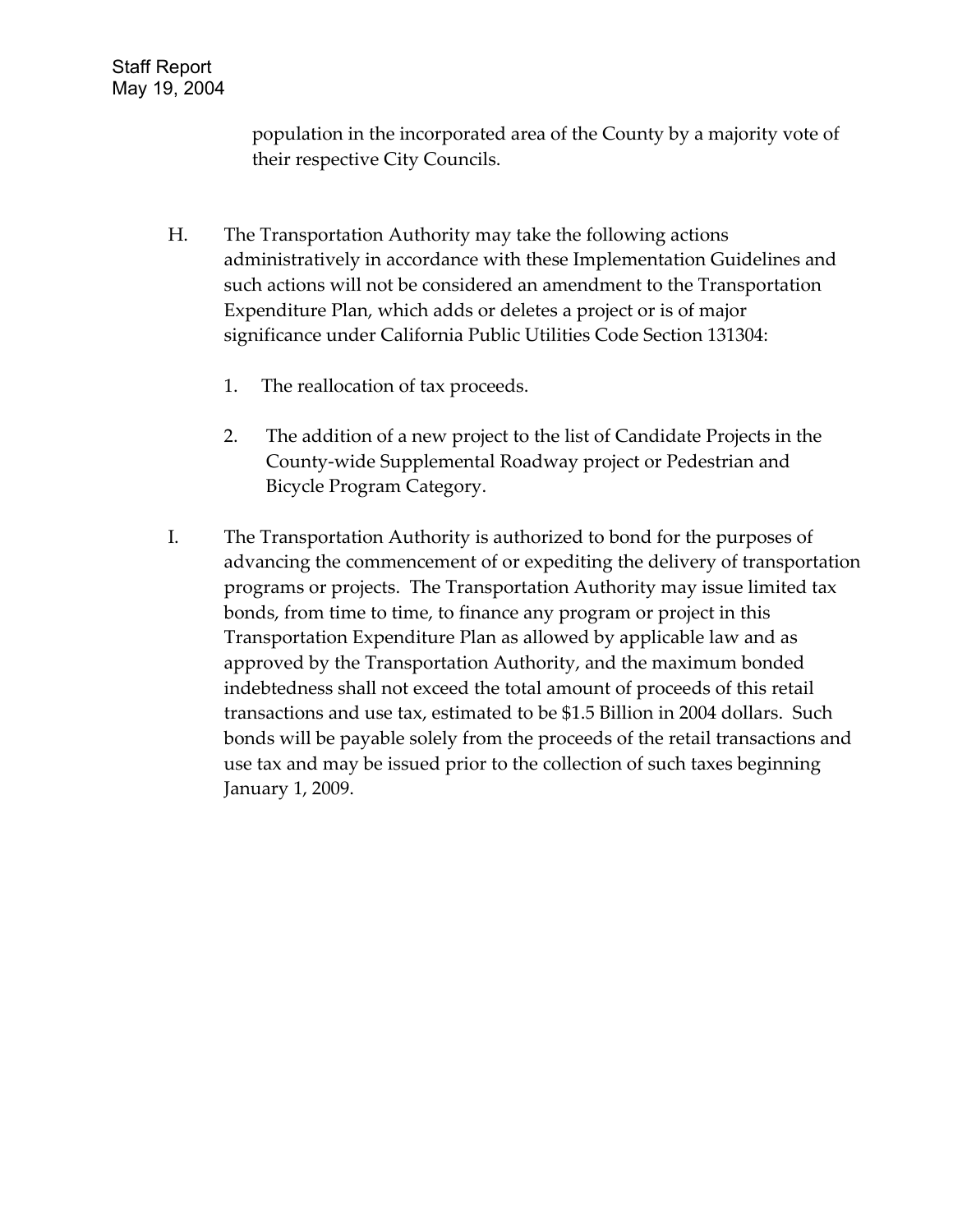**Item No. 18** 



**Town of Atherton**

## **CITY COUNCIL STAFF REPORT**

**TO: HONORABLE MAYOR AND CITY COUNCIL** 

- **FROM: JOHN P. JOHNS, FINANCE DIRECTOR**
- **DATE: FOR THE SPECIAL MEETING OF MAY 19, 2004**
- **SUBJECT: SCHEDULE OF EVENTS FOR THE PARCEL TAX REAUTHORIZATION**

**SET PUBLIC HEARING DATE FOR ORDINANCE AUTHORIZING A SPECIAL MUNICIPAL TAX (PARCEL TAX)** 

## **RECOMMENDATION:**

Establish a date of June  $16<sup>th</sup>$ , 2004 as the public hearing date for an ordinance to authorize a proposed parcel tax measure on the November 2, 2004 ballot.

## **DISCUSSION**

As indicated in the attached schedule of events, the recommended date by which a public hearing to consider an ordinance to establish a special parcel tax is June, 2004. Although it is conceivable that a public hearing date could be held at a later time, staff believes that it would be prudent for the Council to take action during the regularly scheduled meeting in June in order to avoid having to compress the schedule of subsequent events that are required.

Prior to establishing a parcel tax the City Council has also asked a number of questions regarding the feasibility and fiscal impact of various revenue enhancement and cost savings opportunities identified by the Audit Committee, these included:

• Ascertaining whether other municipalities assess business taxes on real estate firms based upon the firm's level of gross receipts;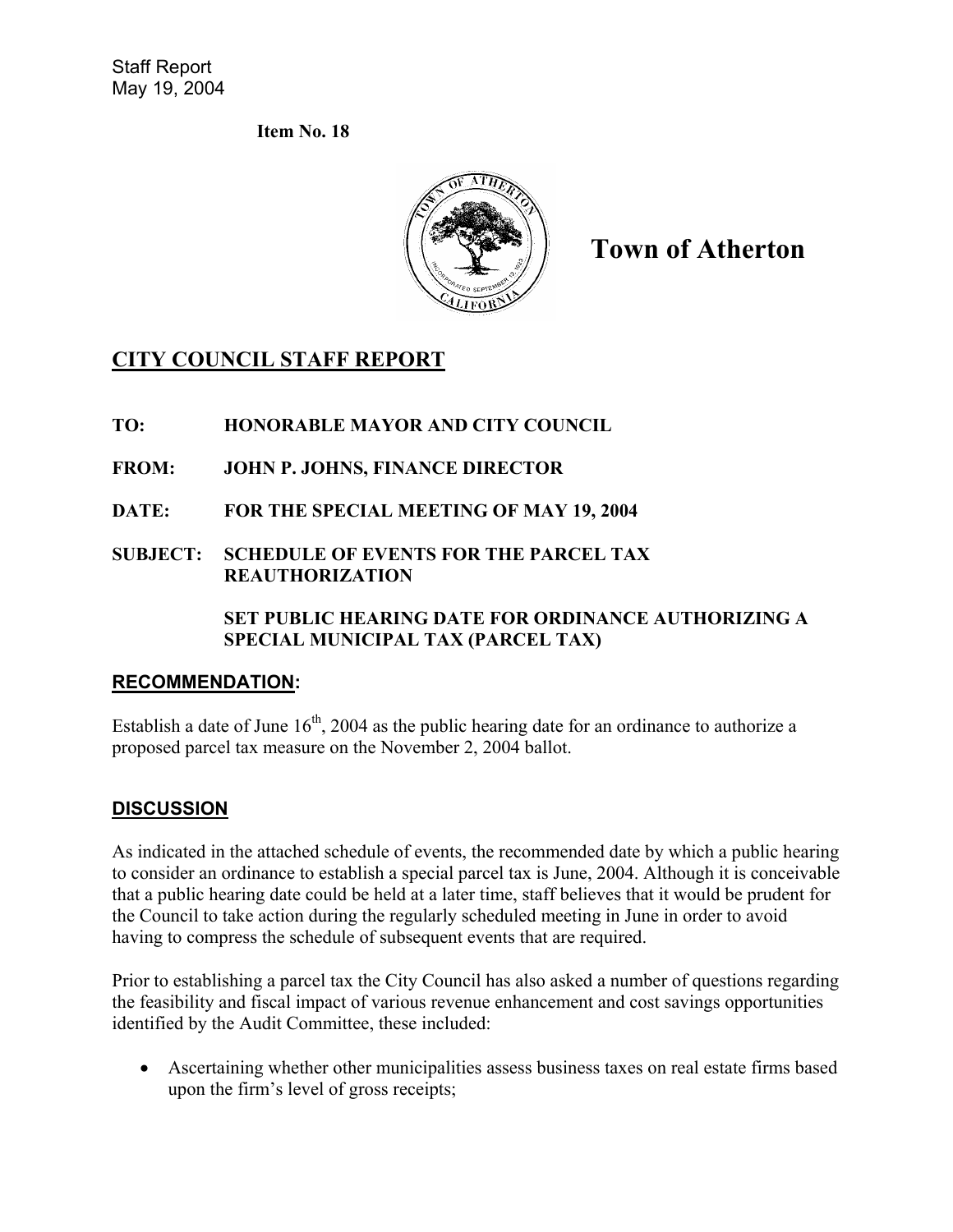- Determining whether other municipalities differentiate the business taxes assessed against various enterprises according to category of enterprise;
- Determining the prospective costs of contracting with another governmental agency for police dispatch services;
- Determining the relative costs of police officer retirement benefits.

The Finance Department is currently researching these issues and will be prepared to issue a verbal report at the City Council meeting of May 19<sup>th</sup>.

#### **FISCAL IMPACT:**

There is no direct fiscal impact from acceptance of staff's recommendation.

Prepared by: Approved by:

Finance Director City Manager

\_\_\_\_\_\_\_\_\_\_\_\_\_\_\_\_\_\_\_\_\_\_\_\_ *s/James H. Robinson*\_\_\_\_\_\_\_\_

John P. Johns James H. Robinson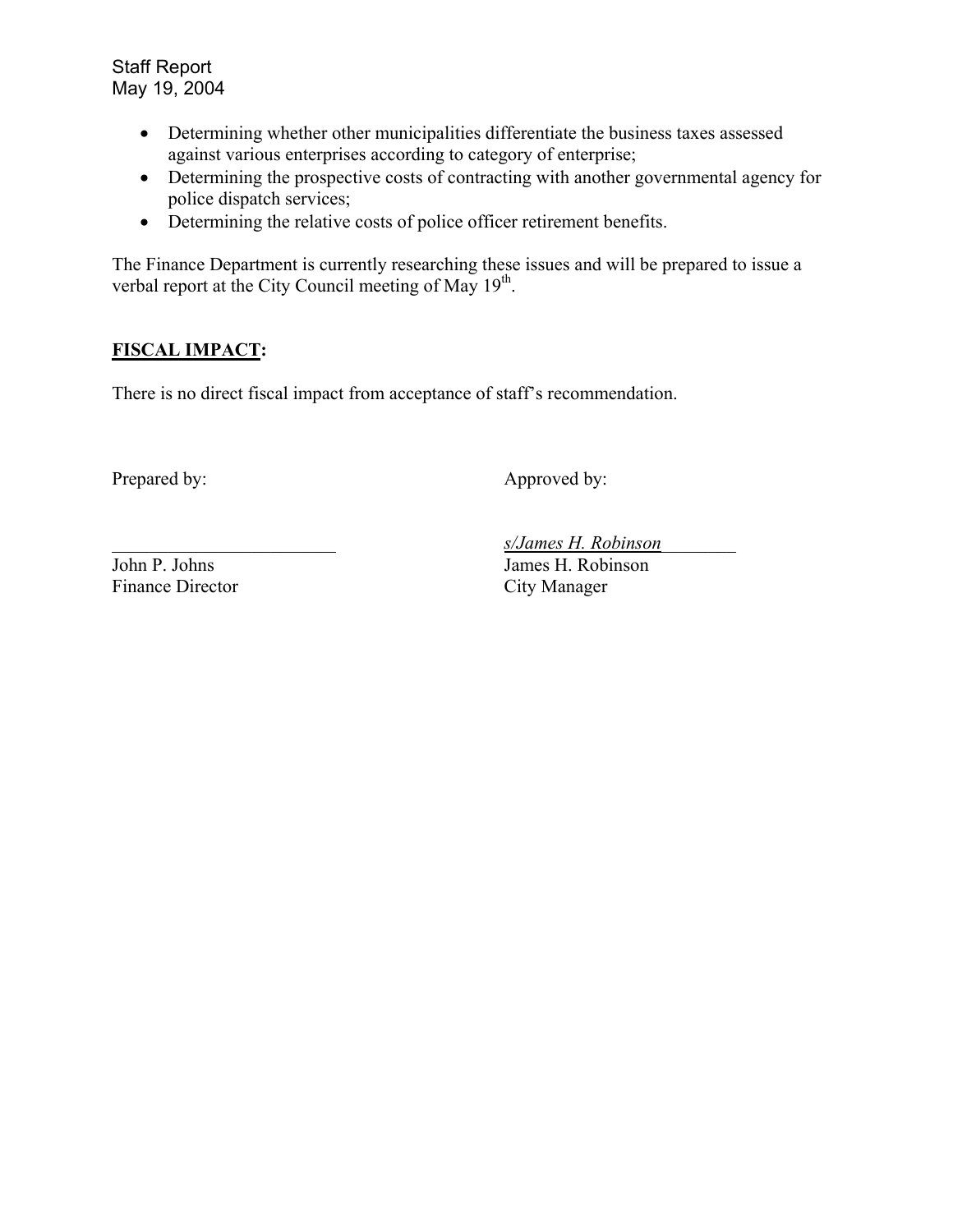**Item No. 19** 



**Town of Atherton**

#### **TO: HONORABLE MAYOR AND CITY COUNCIL**

#### **FROM: JAMES H. ROBINSON, CITY MANAGER**

**DATE: FOR THE MEETING OF MAY 19, 2004** 

#### **SUBJECT: CONSIDER ADOPTION OF A RESOLUTION APPROVING THE FIRST RESTATED JOINT POWERS AGREEMENT FOR LIBRARY SERVICES AND AUTHORIZE THE MAYOR TO SIGN AND EXECUTE THE AGREEMENT ON BEHALF OF THE TOWN OF ATHERTON**

#### **RECOMMENDATION**

It is recommended that the Council approve the proposed amendments to the original San Mateo County Library Joint Powers Authority Agreement in the form of the new First Restated Joint Powers Agreement, adopt the attached resolution approving the new Agreement and authorize the Mayor to sign and execute the Agreement on behalf of the Town.

#### **BACKGROUND**

In April 2003, the San Mateo County Library Joint Powers Authority (JPA) hired Management Partners, Inc. to conduct a study on the administration and operation of the JPA. It had been determined that in order to improve library operations, certain changes would be needed to clarify roles and responsibilities and address any issues that might lead to disagreement among the members. After a year long process, Management Partners prepared the attached report on their findings and recommendations, which resulted in proposed amendments to the original JPA Agreement. The amendments were subsequently approved by the Library Governing Board at their meeting of April 5, 2004. Councilmember Marsala has been the Town's representative on the Board. The JPA members are now being asked to consider and approve the amendments.

Following adoption of the new Agreement, the Library JPA and County plan to execute a separate agreement relating to library staff and services (please see attached).

## **ANALYSIS**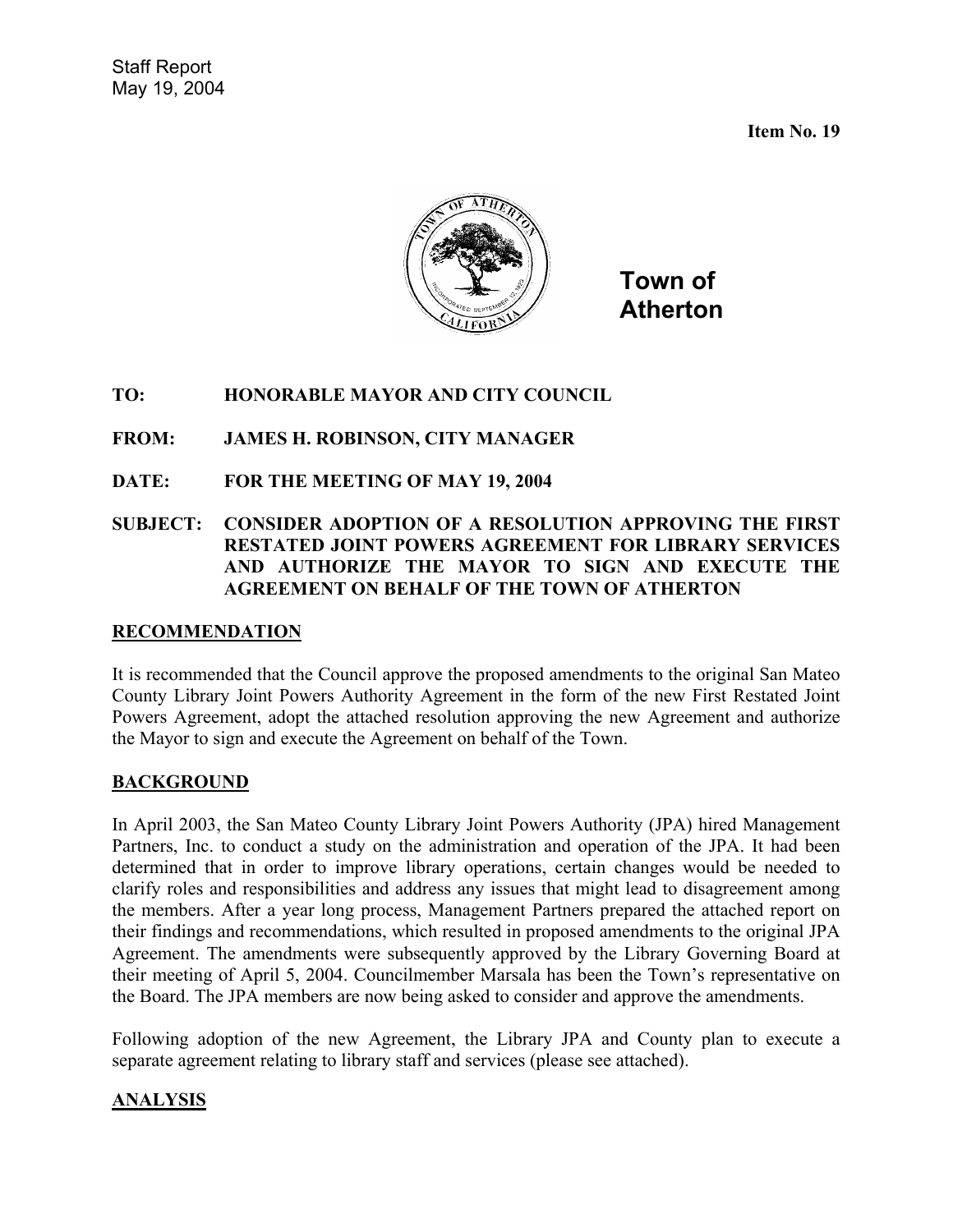The proposed amendments to the JPA Agreement incorporate the consultant's recommendations to address six (6) primary issues. The amendments are as follows:

- 1) Clarify the role of the Governing Board as related to the policies of the Library;
- 2) Specify the relationship of the Library Director to the Board for policy direction and to the County for administrative direction;
- 3) Require a Staffing Services Agreement between the Library JPA and the County for staff and administrative procedures;
- 4) Clarify the Library budget process and the role of the Governing Board;
- 5) Clarify the County General Fund and unincorporated tax proceeds contributions to the JPA; and
- 6) Specify that the County Treasurer and Auditor/Controller will perform the functions legally required by the Government Code.

Please see the attached report for details on each issue and amendment.

The Governing Board is asking members to adopt the new Agreement in order to implement the recommended changes. Approval of the Agreement by May 30, 2004, will insure Atherton's continuance as a Library JPA member, and will replace the existing agreement approved in 1999.

Attached is a letter from the South San Mateo County League of Women Voters urging support of the Agreement.

If the Town does not wish to adopt the new Agreement, this would have the effect of indicating our withdrawal from the JPA. The Town would be forced to operate its library using its own resources. We would lose the benefits of delivering services under economies of scale, use of County Library property tax from the unincorporated areas to help support library operations in the cities and access to specialized services that would not otherwise be available to us.

# **FISCAL IMPACT**

There is no direct fiscal impact to the Town. Under the current financial arrangement, the portion of the Town's property tax collected for library services is given to the JPA as our member contribution. The new Agreement will not change this relationship.

In addition, the Town of Atherton will retain its "Donor" City status when the library service revenue exceeds the amount required to maintain the minimum library service. Excess funds are remitted directly to the Town each year for facility maintenance, remodeling, expansion or increased service hours.

Attachments: 1) Management Partners Executive Summary Report titled: "Recommendations for

 Approval of First Restated Joint Powers Authority for the San Mateo County Library System."

2) First Restated JPA Agreement titled: "First Restated Joint Powers Agreement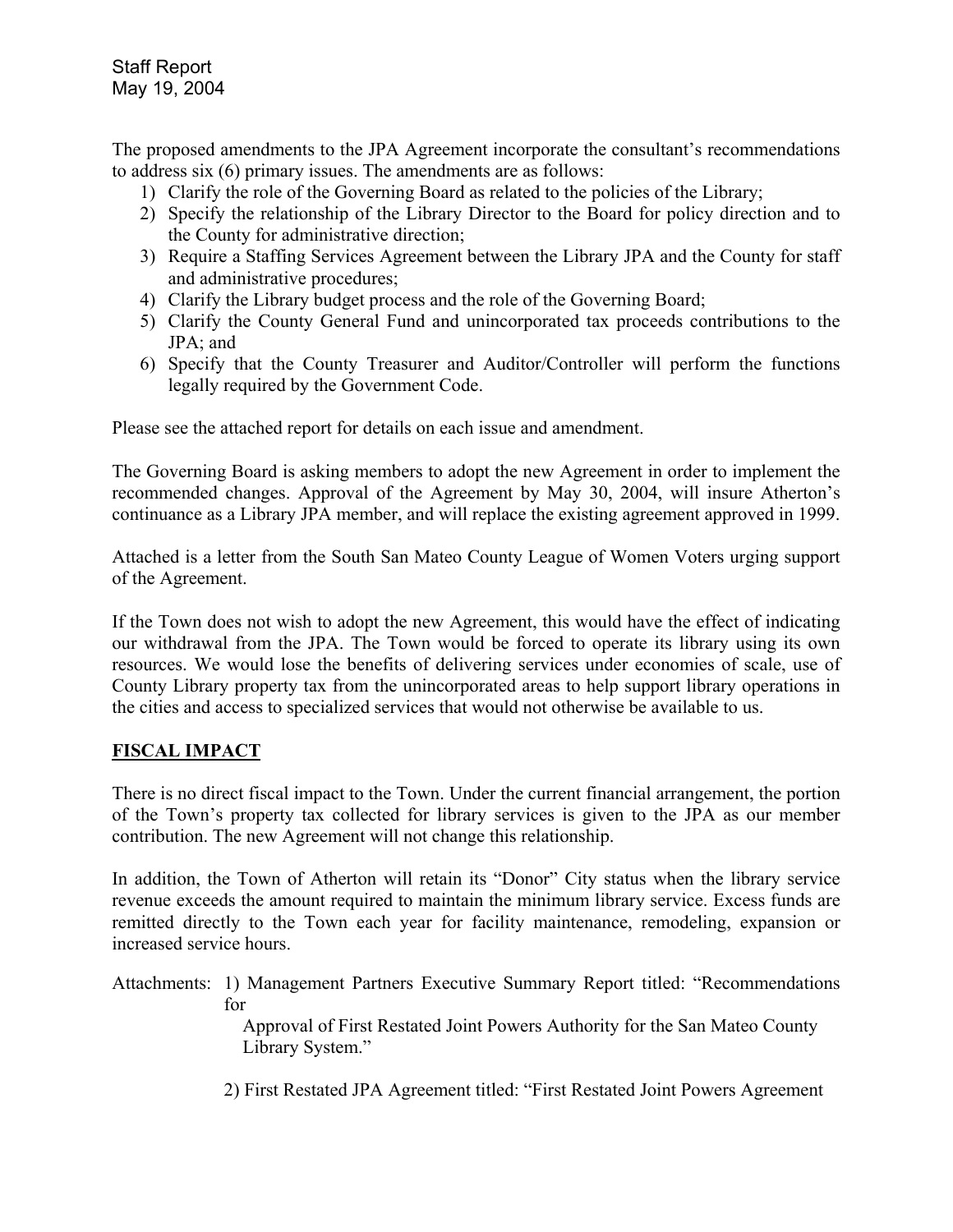Between the County of San Mateo and the Cities of Atherton, Belmont, Brisbane,

 East Palo Alto, Foster City, Half Moon Bay, Millbrae, Pacifica, Portola Valley, San Carlos, and Woodside Relating to Library Services."

3) Staff and Services Agreement titled: "Agreement Between the County of San Mateo and the San Mateo County Library Joint Powers Authority for Staff and Services."

4) Letter dated April 15, 2004, from the South San Mateo County League of Women

Voters

5) Proposed Resolution.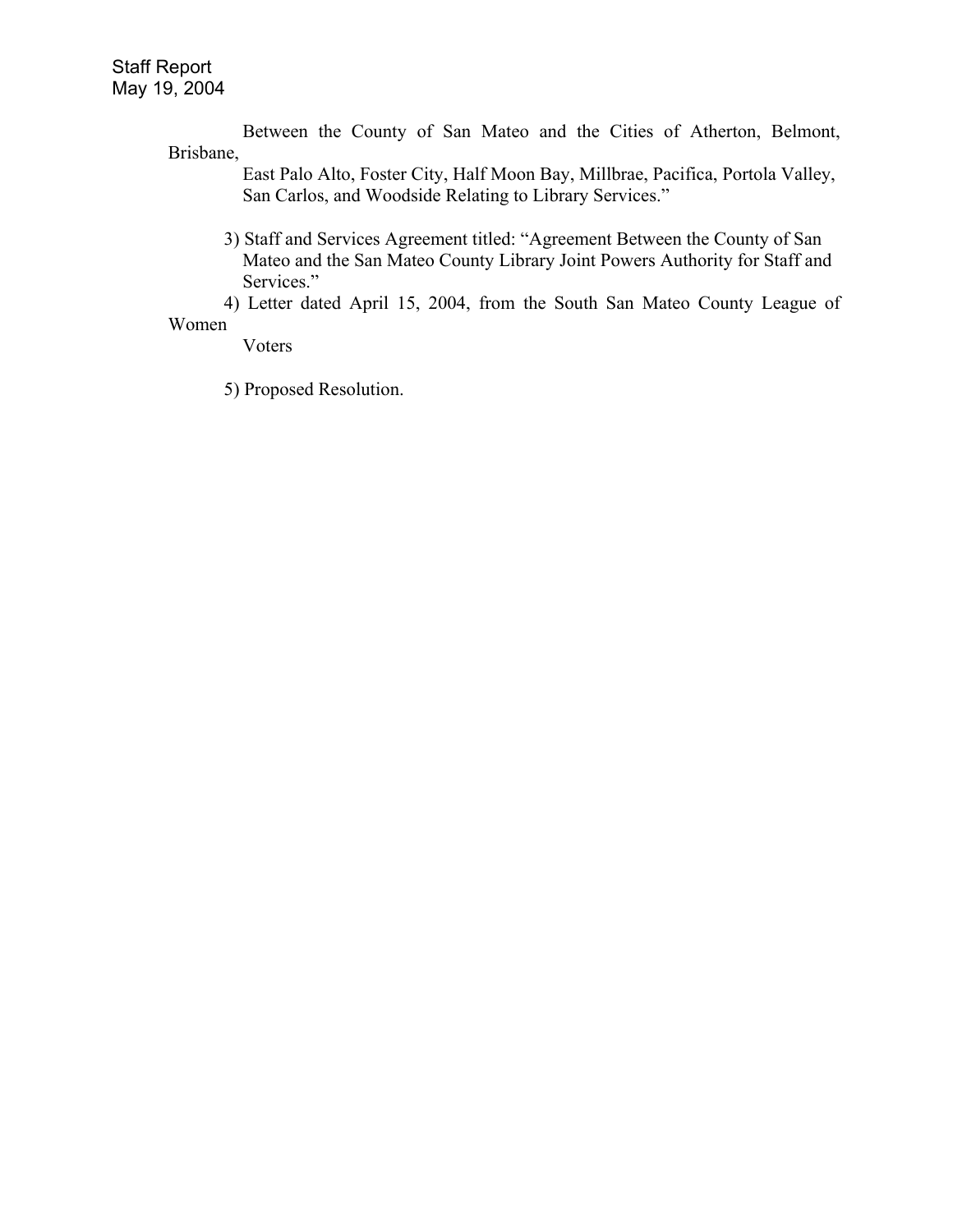### **RESOLUTION NO. 04-\_\_\_\_**

### **RESOLUTION OF THE CITY COUNCIL OF THE TOWN OF ATHERTON APPROVING THE FIRST RESTATED JOINT POWERS AGREEMENT FOR LIBRARY SERVICES BETWEEN THE COUNTY OF SAN MATEO AND THE CITIES OF ATHERTON, BELMONT, BRISBANE, EAST PALO ALTO, FOSTER CITY, HALF MOON BAY, MILLBRAE, PACIFICA, PORTOLA VALLEY, SAN CARLOS AND WOODSIDE, RELATING TO LIBRARY SERVICES**

**WHEREAS**, a Joint Powers Agreement for library services between the above parties was approved in 1999; and

**WHEREAS**, in November 2003, the Library Joint Powers Governing Board recommended that certain changes be made in the original Joint Powers Agreement to clarify the roles and responsibilities of the Governing Board and to make other changes to the nature of the agreement between the parties, as defined in the Joint Powers Agreement; and

**WHEREAS**, in April 2004, the Library Governing Board approved the proposed amendments to the original Joint Powers Agreement, and is asking all members to adopt the amendments; and

**WHEREAS,** this First Restated Joint Powers Agreement will replace the original Agreement approved in 1999; and

**NOW, THEREFORE, BE IT RESOLVED** that the City Council of the Town of Atherton does hereby approve the First Restated Joint Powers Agreement for Library Services and authorizes the Mayor to sign and execute the Agreement on behalf of the Town.

\* \* \* \* \* \* \* \* \* \*

*I hereby certify that the foregoing Resolution was duly and regularly passed and adopted by the City Council of the Town of Atherton at a regular meeting thereof held on the \_\_\_\_ day of \_\_\_\_\_\_\_\_\_\_\_\_\_, 2004, by the following vote:* 

| AYES:           | Councilmembers: |
|-----------------|-----------------|
| <i>NOES:</i>    | Councilmembers: |
| <i>ABSENT:</i>  | Councilmembers: |
| <i>ABSTAIN:</i> | Councilmembers: |

ATTEST: Kathy McKeithen, Mayor Town of Atherton

Sharon Barker, City Clerk

APPROVED AS TO FORM:

 $\overline{\phantom{a}}$  , where  $\overline{\phantom{a}}$  , where  $\overline{\phantom{a}}$  , where  $\overline{\phantom{a}}$ 

 $\mathcal{L}_\text{max}$ 

Marc Hynes, City Attorney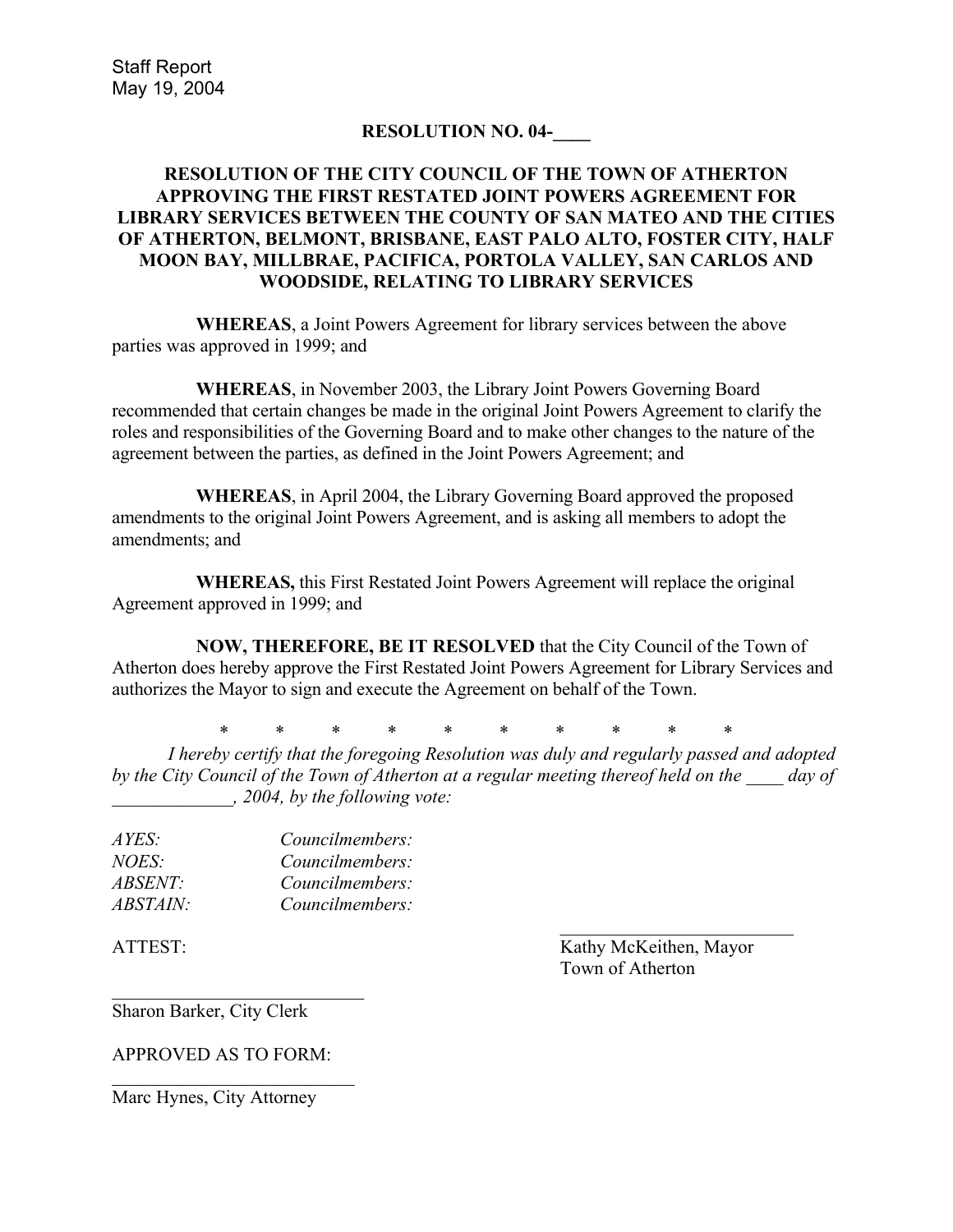**Item No. 20** 



**Town of Atherton**

# **CITY COUNCIL STAFF REPORT**

### **TO: HONORABLE MAYOR AND CITY COUNCIL**

- **FROM: JAMES H. ROBINSON, CITY MANAGER**
- **DATE: FOR THE MEETING OF MAY 19, 2004**
- **SUBJECT: CONSIDER RECOMMENDATION FROM PARKS AND RECREATION COMMISSION AND THE ADOPTION OF A RESOLUTION TO SUPPORT ENABLING LEGISLATION FOR COUNTYWIDE SPECIAL PARK DISTRICT**

### **RECOMMENDATION:**

It is recommended that the City Council consider the recommendation of the Atherton Park and Recreation Commission regarding support of legislation enabling the creation of a countywide special park district. It is also recommended that the City Council consider adoption of the attached Resolution supporting the enabling legislation for a countywide special park district.

### **BACKGROUND:**

San Mateo County supporters of parks are seeking approval of enabling legislation that would allow San Mateo County voters the opportunity to vote on the formation of a special park district to provide additional support to the County and City park systems. The District, if approved by the voters, would have the ability to develop a variety of funding mechanisms for operations, maintenance and additions to local park systems.

This proposal was considered by the Atherton Parks and Recreation Commission at its May 5, 2004 meeting. The Commission received a presentation from Linda Liebes of Atherton, who is supporting this effort, and the Commission unanimously endorsed the idea of placing this enabling legislation before the voters. If the state legislation is approved, elected officials and park stakeholders would develop the exact language for the ballot measure that would be submitted to the voters. The attached summary of the proposal to create a countywide special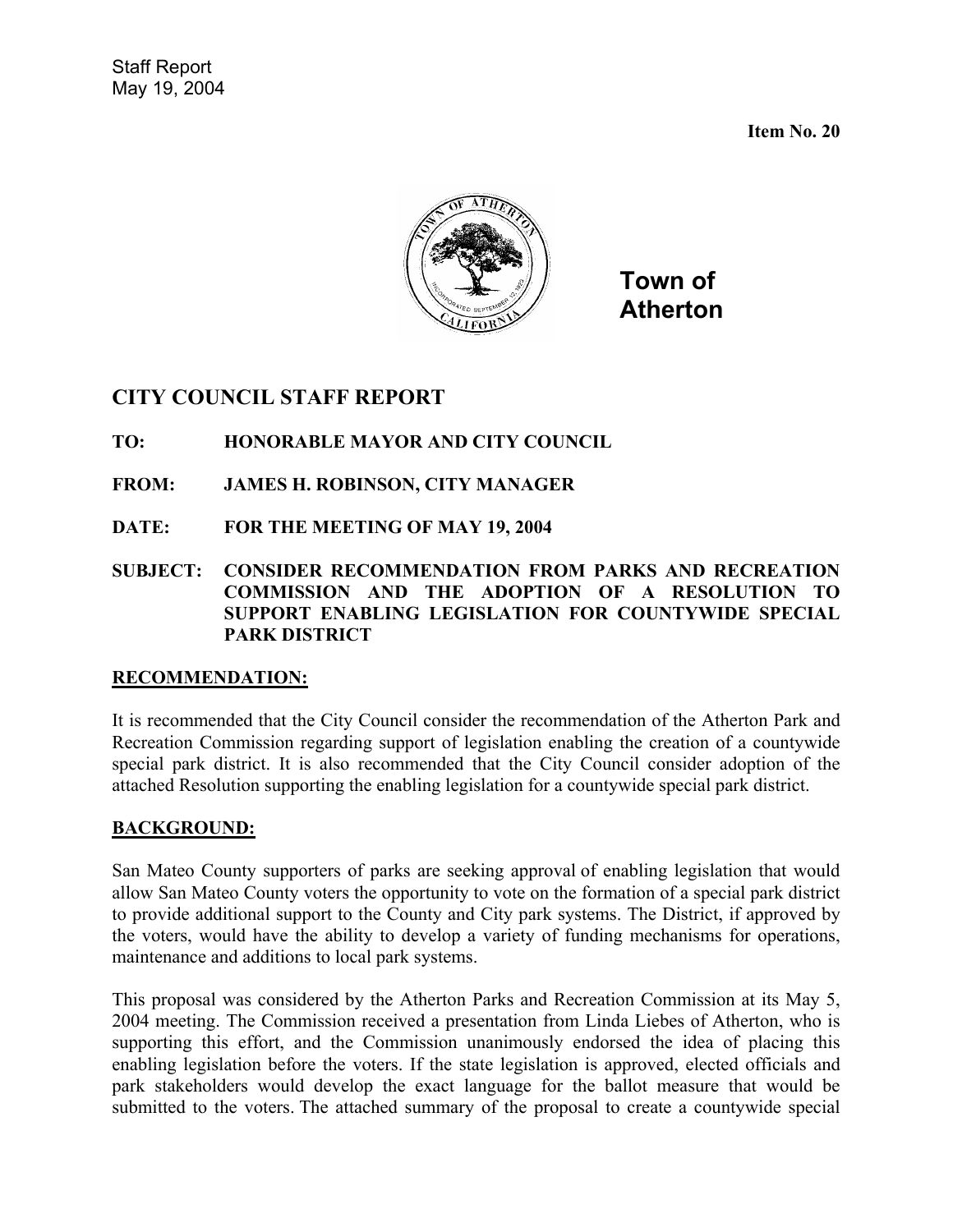park district is attached for your review. Also, Ms. Liebes will be in attendance at the Council meeting to answer any questions.

To date, the following San Mateo County Cities have voted to support the idea of proposed enabling legislation: Belmont, Daly City, Pacifica, San Carlos and Woodside.

### **FISCAL IMPACT**:

Placing this enabling legislation before the voters would have no direct financial impact on the Town of Atherton. If approved by the voters to create a special district, there is the potential of financial mechanisms being created that would represent an assessment or tax against properties within the Town of Atherton. Additional funding mechanisms would require voter approval.

Attachment: 1) Proposal dated March 2, 2004, from the San Mateo County Parks and Recreation Division entitled "PROPOSAL TO CREATE A COUNTYWIDE SPECIAL PARK DISTRICT COMMITTEE."

2) Proposed Resolution.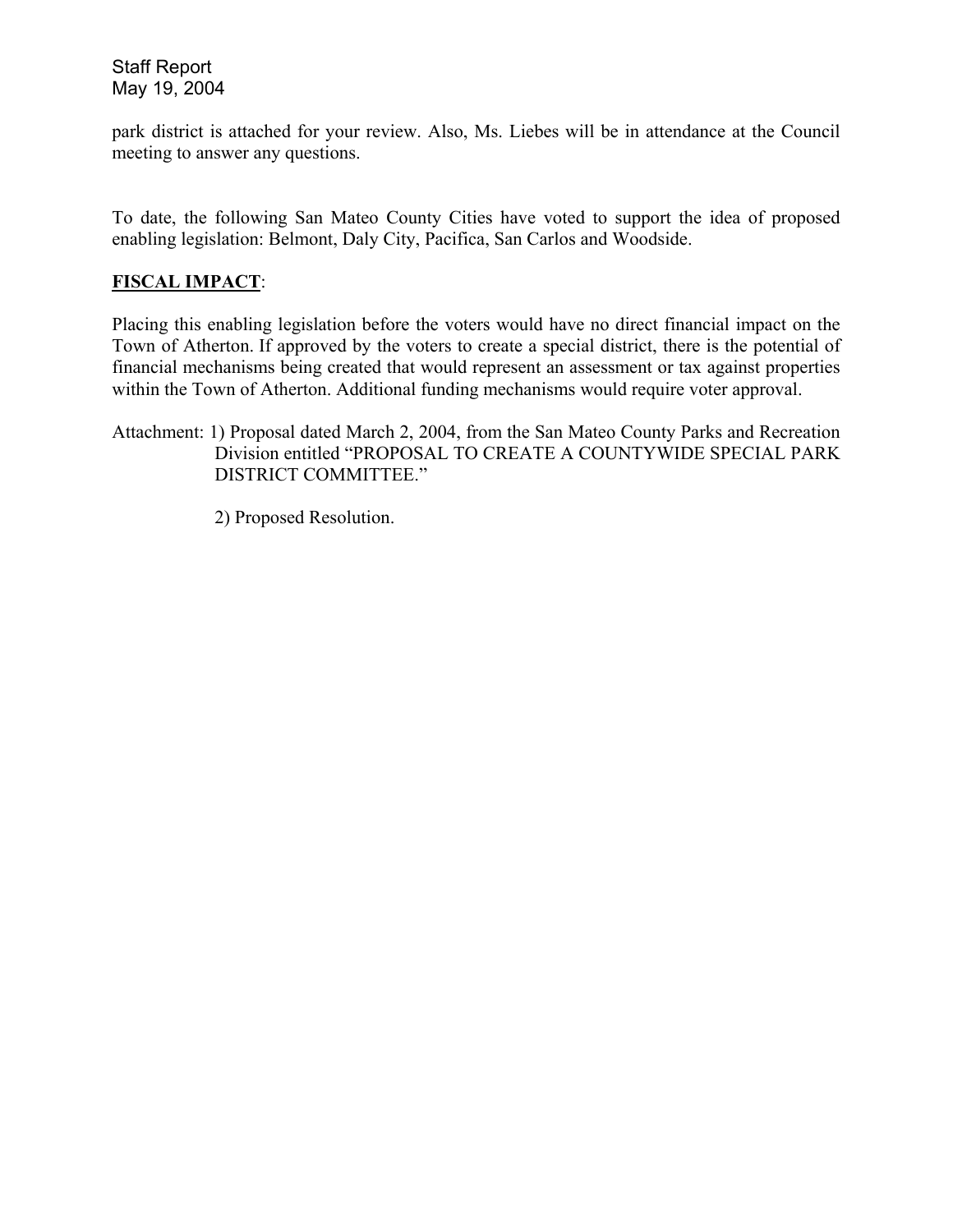### **RESOLUTION NO. 04-\_\_\_\_**

### **RESOLUTION OF THE CITY COUNCIL OF THE TOWN OF ATHERTON SUPPORTING ENABLING LEGISLATION FOR A COUNTYWIDE SPECIAL PARK DISTRICT**

**WHEREAS**, decreased revenues are significantly impacting the Town's ability to provide parks and recreation services; and

**WHEREAS**, establishment of a countywide special park district would provide the ability to develop a variety of local funding mechanisms for operations, maintenance and additions to our local parks and recreations systems, as well as provide a mechanism to support collaboration on projects; and

**WHEREAS**, the funding is meant to supplement and not replace existing funding sources for the parks; and

**WHEREAS,** the establishment of a countywide special park district will require a vote of the citizens of San Mateo County; and

**WHEREAS,** a broad-based participatory process is being established to develop the ballot measure to be placed before the citizens of San Mateo County; and

**WHEREAS,** Senator Byron Sher is willing to introduce enabling legislation for the creation of a countywide special park district to serve the cities and County of San Mateo.

**NOW, THEREFORE, BE IT RESOLVED** that the City Council of the Town of Atherton does hereby support enabling legislation to create a countywide special park district.

\* \* \* \* \* \* \* \* \* \*

*I hereby certify that the foregoing Resolution was duly and regularly passed and adopted by the City Council of the Town of Atherton at a regular meeting thereof held on the \_\_\_\_ day of \_\_\_\_\_\_\_\_\_\_\_\_\_, 2004, by the following vote.* 

| Councilmembers: |
|-----------------|
| Councilmembers: |
| Councilmembers: |
| Councilmembers: |
|                 |

 Kathy McKeithen, Mayor Town of Atherton

ATTEST: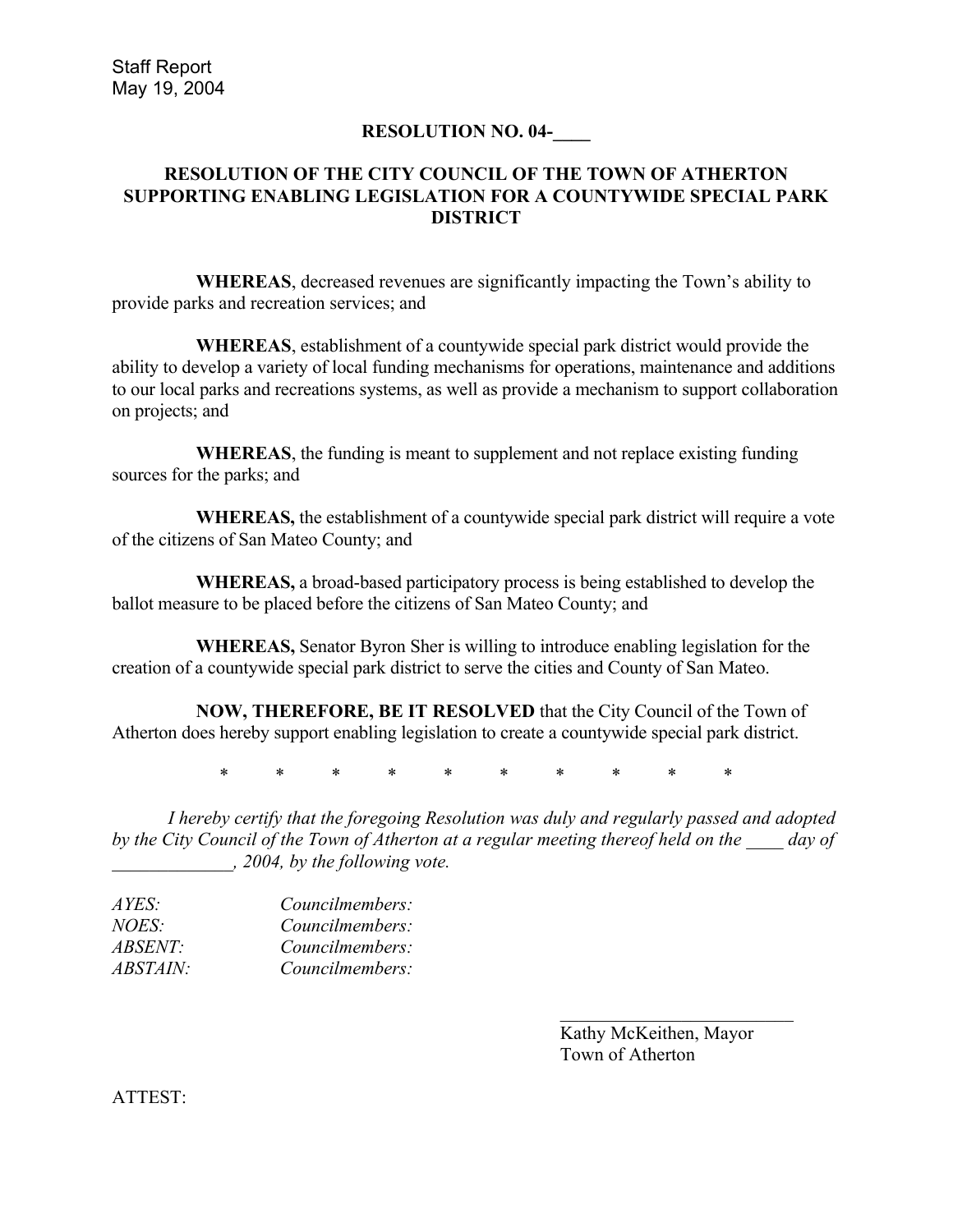Sharon Barker, City Clerk

APPROVED AS TO FORM:

*\_\_\_\_\_\_\_\_\_\_\_\_\_\_\_\_\_\_\_\_\_\_\_\_\_\_* 

 $\mathcal{L}_\text{max}$ 

Marc Hynes, City Attorney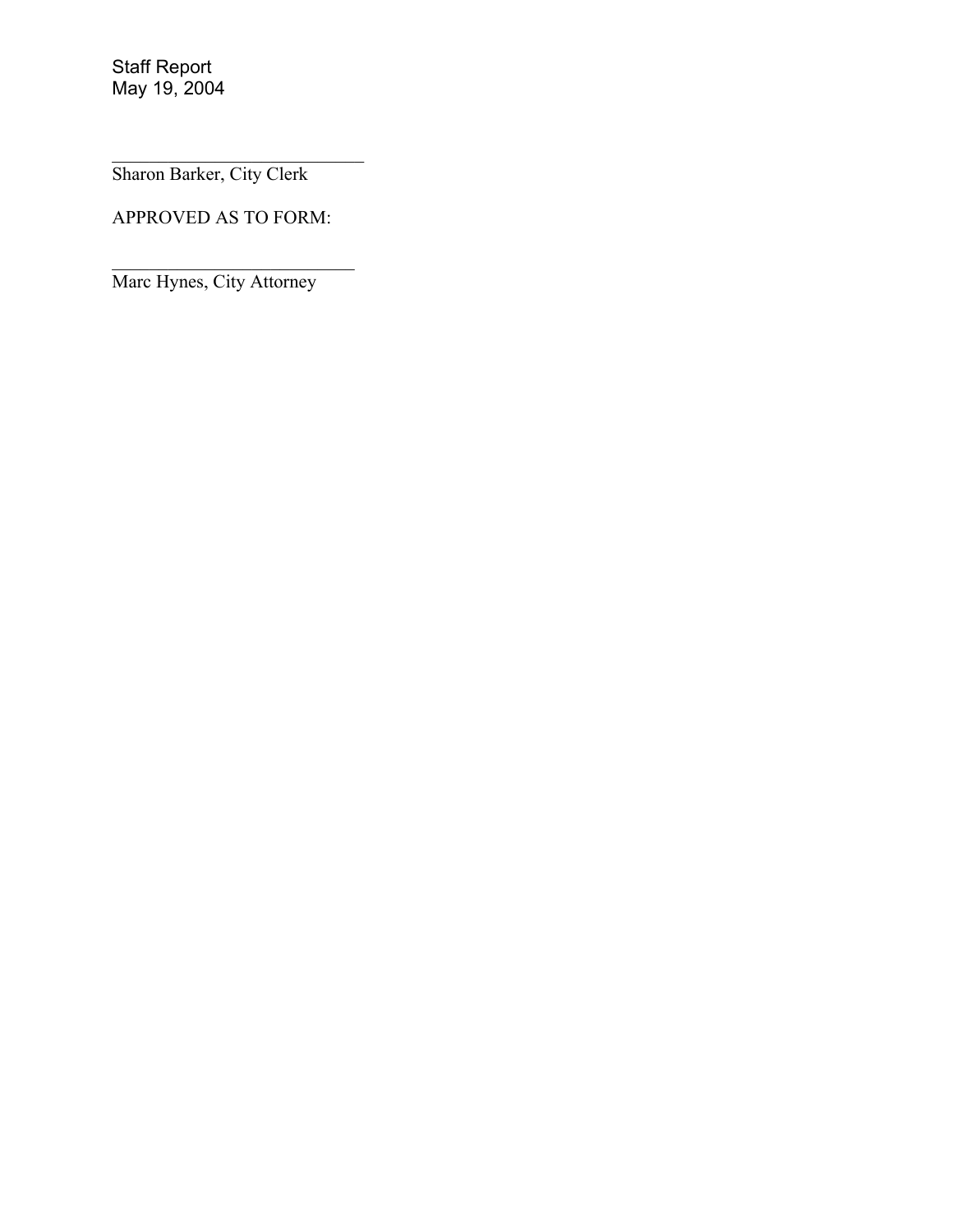**Item No. 21** 



**Town of Atherton**

# **CITY COUNCIL STAFF REPORT**

- **TO: HONORABLE MAYOR AND CITY COUNCIL JAMES H. ROBINSON, CITY MANAGER**
- **FROM: GREGORY L. SAM, INTERIM ASSISTANT TO THE CITY MANAGER**
- **DATE: FOR THE MEETING OF MAY 19, 2004**

### **SUBJECT: CONSIDERATION OF REQUEST FOR MEMBERSHIP IN THE PENINSULA POLICY PARTNERSHIP**

### **RECOMMENDATION:**

Consider the request of the Peninsula Policy Partnership  $(P^3)$  to join membership at the dues rate of \$2,000, and provide direction to staff.

### **BACKGROUND:**

The Peninsula Policy Partnership, known as  $P<sup>3</sup>$ , has submitted a request to the Town to join membership at the dues rate of \$2,000.  $P^3$  is an organization in San Mateo County that is designed to bring agencies together to "find mutual solutions to our many interdependent issues: economic vitality, housing, transportation, water and energy, just to name a few. . ." (please see attached letter).

 $P<sup>3</sup>$  recently led the effort to attract a newly created airline, Virgin USA, to locate and build their headquarters in San Mateo County. They have also worked on a number of other projects in the County including Measure "A" Campaign; BART to SFO, South San Francisco, San Bruno and Millbrae; and the Caltrain Baby Bullet train. Their next project is to employ their newly created team of local City and business leaders to attract and retain businesses on the Peninsula.

Last year, P3 made a similar request to the Town to join membership at the cost of \$2,000, which was declined. Should the City Council wish to join the Peninsula Policy Partnership this year,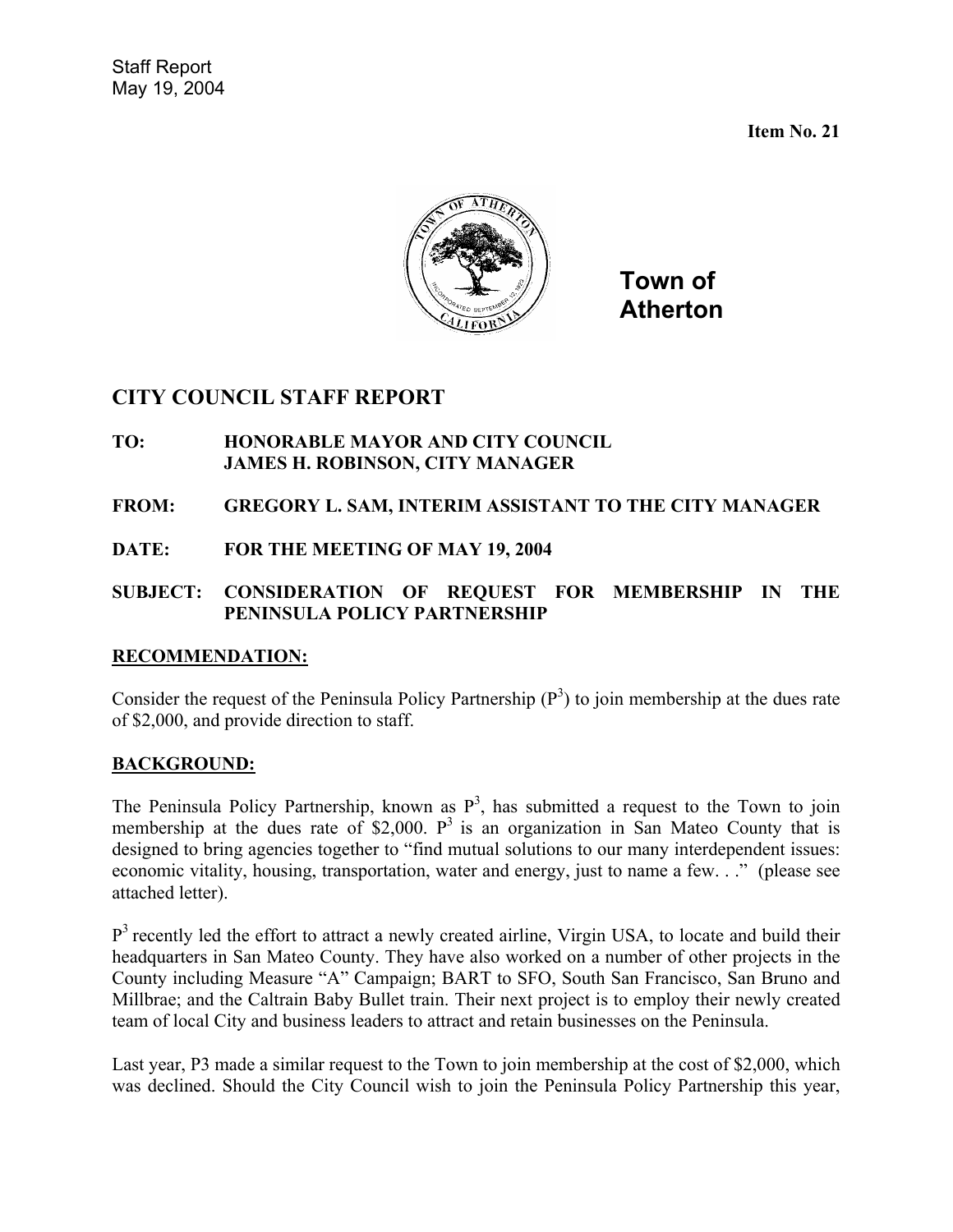funding for the membership dues of \$2,000 would need to be added to the FY 2004-05 Town Budget, as this is not a budgeted item.

Staff is requesting Council direction on whether to fund the membership request from  $P<sup>3</sup>$ . Prepared by: Approved by:

 $\mathcal{L}_\text{max}$  , and the contract of the contract of the contract of the contract of the contract of the contract of

Gregory L. Sam James H. Robinson Interim Assistant to the City Manager City Manager

Attachment: 1) Letter dated April 13, 2004, and invoice dated April 9, 2004, from Peninsula Policy Partnership to Mayor Kathy McKeithen regarding membership in P<sup>3</sup>.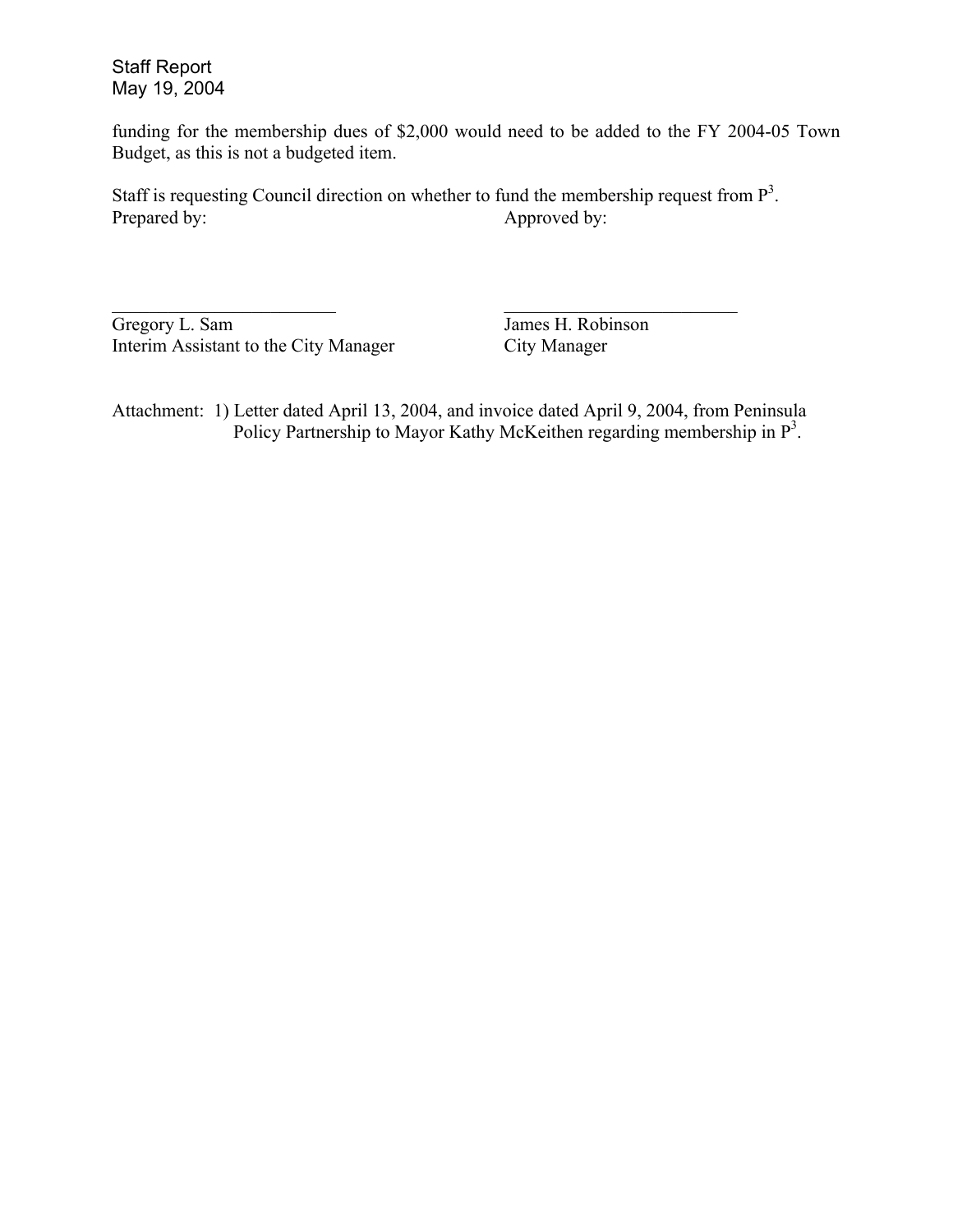**Item No. 22**



**Town of Atherton**

# **CITY COUNCIL STAFF REPORT**

**TO: HONORABLE MAYOR AND CITY COUNCIL** 

**FROM: DUNCAN JONES, PUBLIC WORKS DIRECTOR** 

**DATE: FOR THE MEETING OF MAY 19, 2004** 

**SUBJECT: RESPONSE TO CALTRAIN ELECTRIFICATION DEA/EIR** 

### **RECOMMENDATION:**

Approve a response to the Caltrain Electrification Draft Environmental Assessment/Environmental Impact Report (DEA/EIR).

# **ANALYSIS:**

Five issues were discussed at the May 4, 2004 Caltrain Subcommittee meeting:

1. Impact on existing signal system – the environmental document states that the constant warning system is the signal system that would need to be changed. The new system for the CTX project does not upgrade the constant warning system. The new CTX signaling system is a computerized tracking system that allows precise location and control of the trains so headways can be reduced. The existing constant warning system uses the rails as an electrical circuit to operate the crossing gates when a train is coming so the gates will come down in time. The electrified system uses the rails as the ground for the trains. The two systems are not compatible, so a new constant warning system will be needed.

2. Traction power stations – the EIR shows where each station is located. They are spaced 29 to 37 miles apart, with none inside the City Limits of Atherton. North of Atherton the first traction power station is a switching station at the wye with the Dumbarton rail line, which lines up with Buckingham Avenue in North Fair Oaks. South of Atherton the first traction power station is a paralleling station at San Antonio Road in Mountain View.

3. Coordination with High Speed Rail – the electrification system is designed to be compatible with the High Speed Rail electrification with no significant overhaul of the electrification system. Additional overhead contact wires and poles would be required for the high speed rail in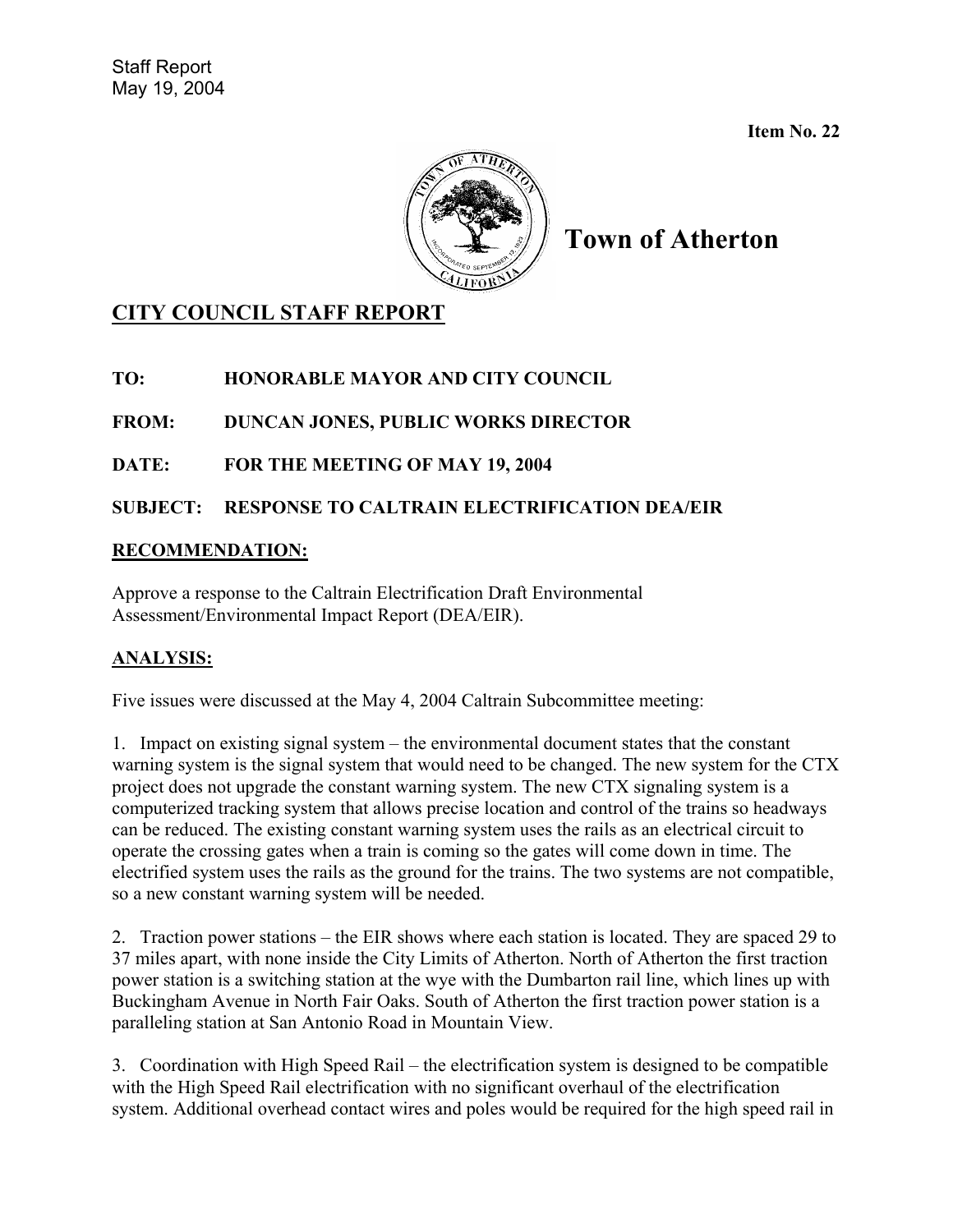those areas where Caltrain is still only two tracks, and many of the Caltrain poles will need to be relocated when the rails are moved to make room for the additional High Speed Rail tracks.

4. Catenary visual impact – the EIR shows the appearance of the catenary wires on a number of plates. Figure 3.1-5 shows the Atherton Station area from the parking lot. It does not show any support poles and minimizes the wire impact. The text states that the support poles would be largely obscured by the existing landscaping. It states "There would be only a minor visual effect." However, the view to the corridor from the residences along the corridor, from Holbrook-Palmer Park and from the Town Center complex will be dramatically and significantly impacted by the addition of the poles and wires.

The document goes on to state that measures to mitigate visual impacts will be incorporated into the project design, but it also states that screening landscaping may need to be removed, and that additional landscaping may not be possible due to safety clearances form the wires. It therefore appears that it is not possible to mitigate the visual impacts of this system. The impact is therefore significant and not able to be mitigated to a less than significant level.

5. Heritage or significant trees – page 3-17 states that no adverse impacts are anticipated to heritage or significant trees. Page 3-36, in section 3.4.1.4 states that some trees and mature screening may encroach into vertical and horizontal clearances for installation and safe operation of electrical wires. Section 3.4.2.2 states that a certified arborist assessed the corridor, that overhanging branches would need to be trimmed and further states that this information would be available to assist property owners to comply with PUC requirements. These PUC requirements only come into effect because of the construction of this project; therefore the impacts of these requirements are impacts of this project and should be identified in detail.

There are a considerable number of mature trees along the corridor, especially in the Town of Atherton, that will be impacted by the project. The project needs to identify these impacts. The impact to trees also relates to the visual impact. The visual impact section states that existing screening will minimize the impact. But the tree section states that some of the screening trees will need to be removed. This is a contradiction and creates a significant impact that is not able to be mitigated to a less than significant level.

The arborists report referenced in the DEA/EIR was obtained from Caltrain and shows 80 trees (of 306 surveyed) to be removed in Atherton and 1,727 trees (of 19,250 surveyed) to be removed by the project, but the DEA/EIR shows that this is "No Impact". The impact needs to be recognized, and specific avoidance or mitigation proposals need to be included in the project.

Additional Comments were received from Subcommittee Members and developed by staff to include in the revised response to Caltrain.

Prepared By: Approved:

 $\overline{a}$ Duncan L. Jones, P.E. James Robinson Public Works Director City Manager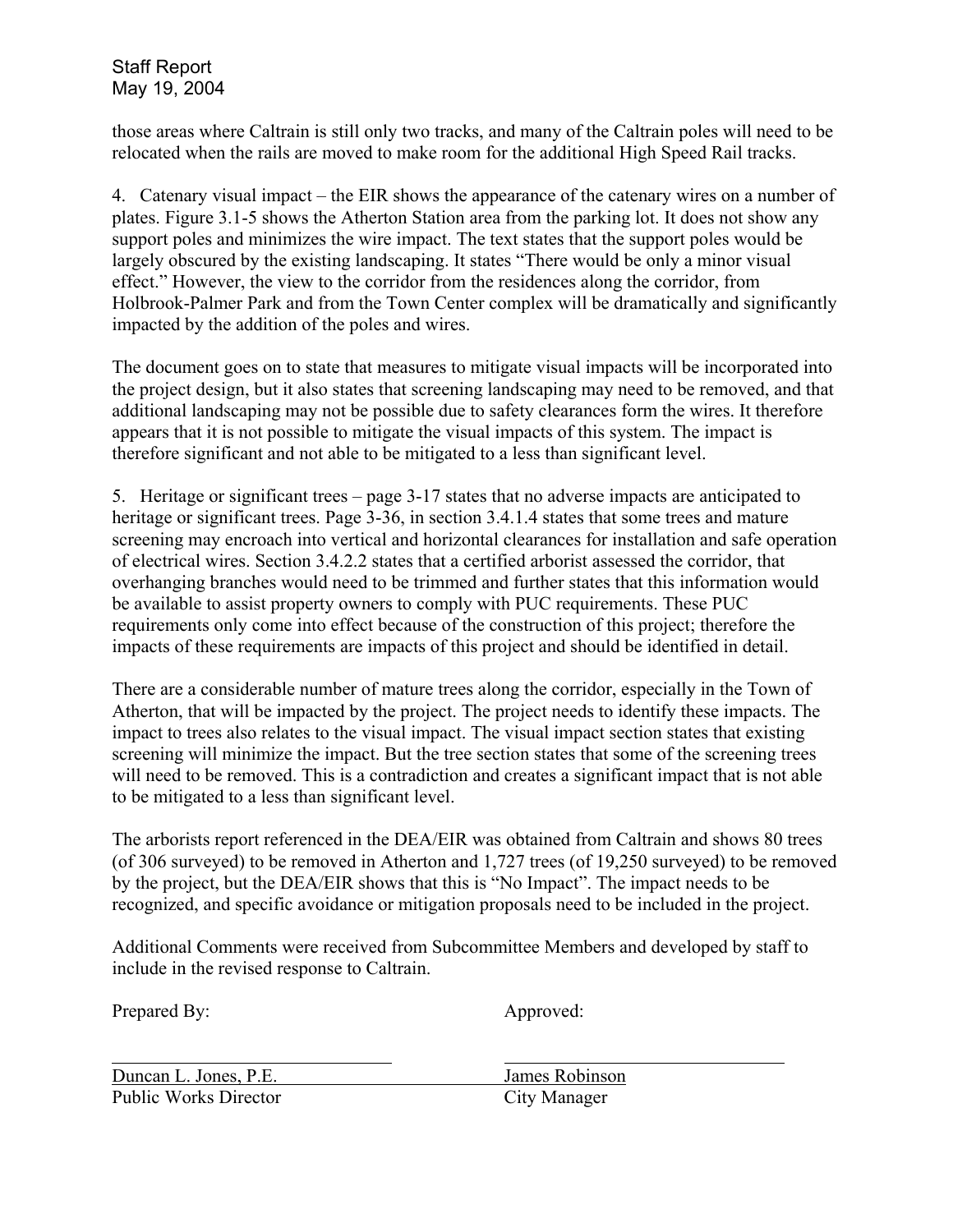Attachments: Draft Response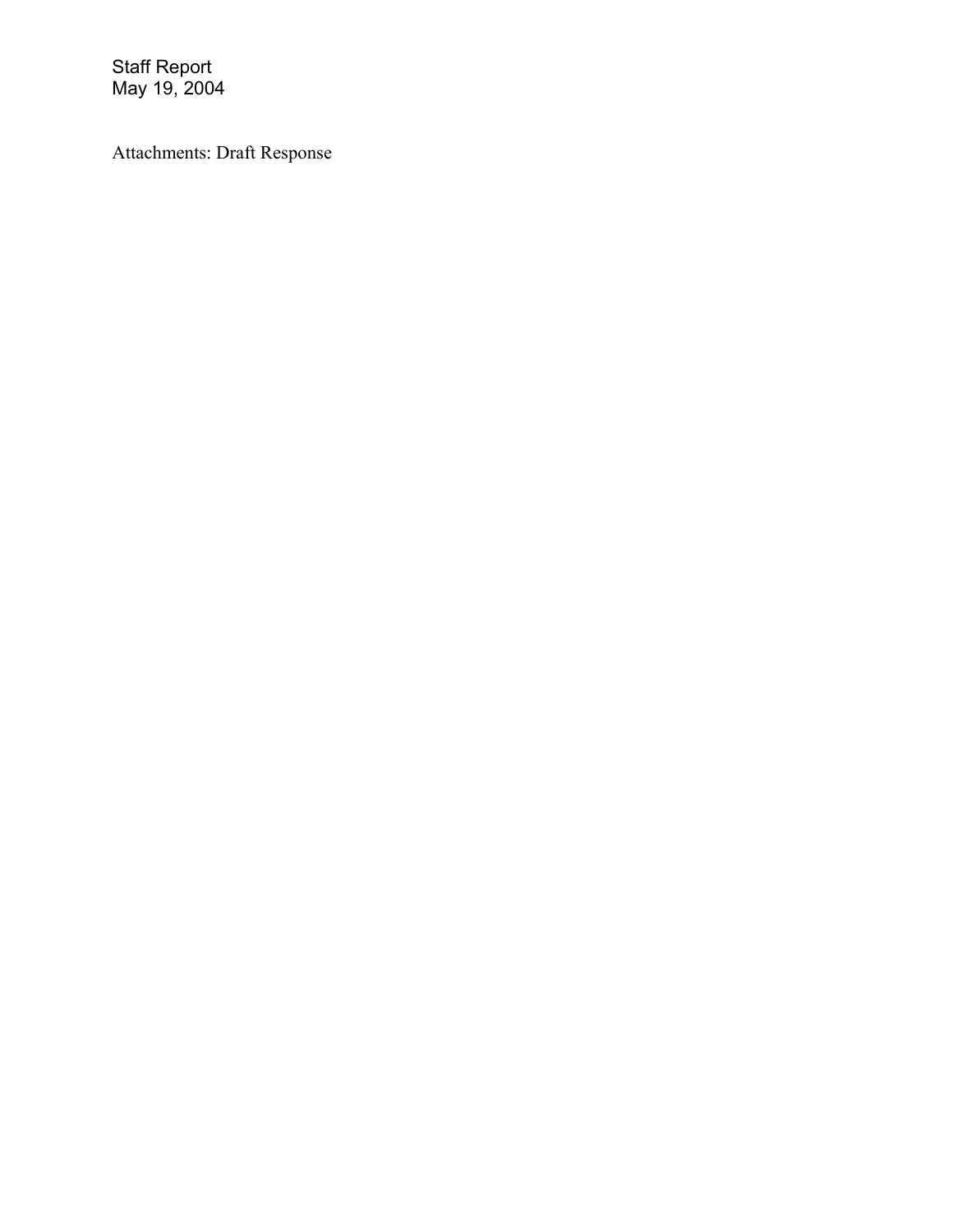May 20, 2004

Erik Olafsson, Senior Planner San Mateo County Transit District 1250 San Carlos Avenue P.O. Box 3006 San Carlos, CA 94070-1306

Subject: Comments on Electrification EA/EIR

Dear Mr. Olafsson:

The Town of Atherton has reviewed the Draft EA/EIR for the Caltrain Electrification Program. Our staff, our Caltrain Subcommittee and our City Council have the following comments:

#### Catenary visual impact

To quote an Atherton resident: "Overhead wires are ugly". Considerable funds have been expended in this Town and in many Cities along the corridor to underground overhead utility wires to rid the cities of the blight created by the proliferation of overhead wires. Adding these Caltrain electrification wires would be a major step backwards from a visual standpoint.

The EIR shows the appearance of the catenary wires on a number of plates. Figure 3.1-5 shows the Atherton Station area from the parking lot. It does not show any support poles and minimizes the wire impact. The text states that the support poles would be largely obscured by the existing landscaping. It states "There would be only a minor visual effect." However, the view to the corridor from the residences along the corridor, from Holbrook-Palmer Park and from the Town Center complex will be dramatically and significantly impacted by the addition of the poles and wires. The view used for the rendering is not representative of the view from the Town center, and is certainly not representative of the view after extensive vegetation removal.

The document goes on to state that measures to mitigate visual impacts will be incorporated into the project design, but it also states that screening landscaping may need to be removed, and that additional landscaping may not be possible due to safety clearances form the wires. It therefore appears that it is not possible to mitigate the visual impacts of this system. This impact is therefore significant and not able to be mitigated to a less than significant level.

#### Heritage or significant trees

Page 3-17 states that no adverse impacts are anticipated to heritage or significant trees. Page 3- 36, in section 3.4.1.4 states that some trees and mature screening may encroach into vertical and horizontal clearances for installation and safe operation of electrical wires. Section 3.4.2.2 states that a certified arborist assessed the corridor, that overhanging branches would need to be trimmed and further states that this information would be available to assist property owners to comply with PUC requirements. These PUC requirements only come into effect because of the construction of this project; therefore the impacts of these requirements are impacts of this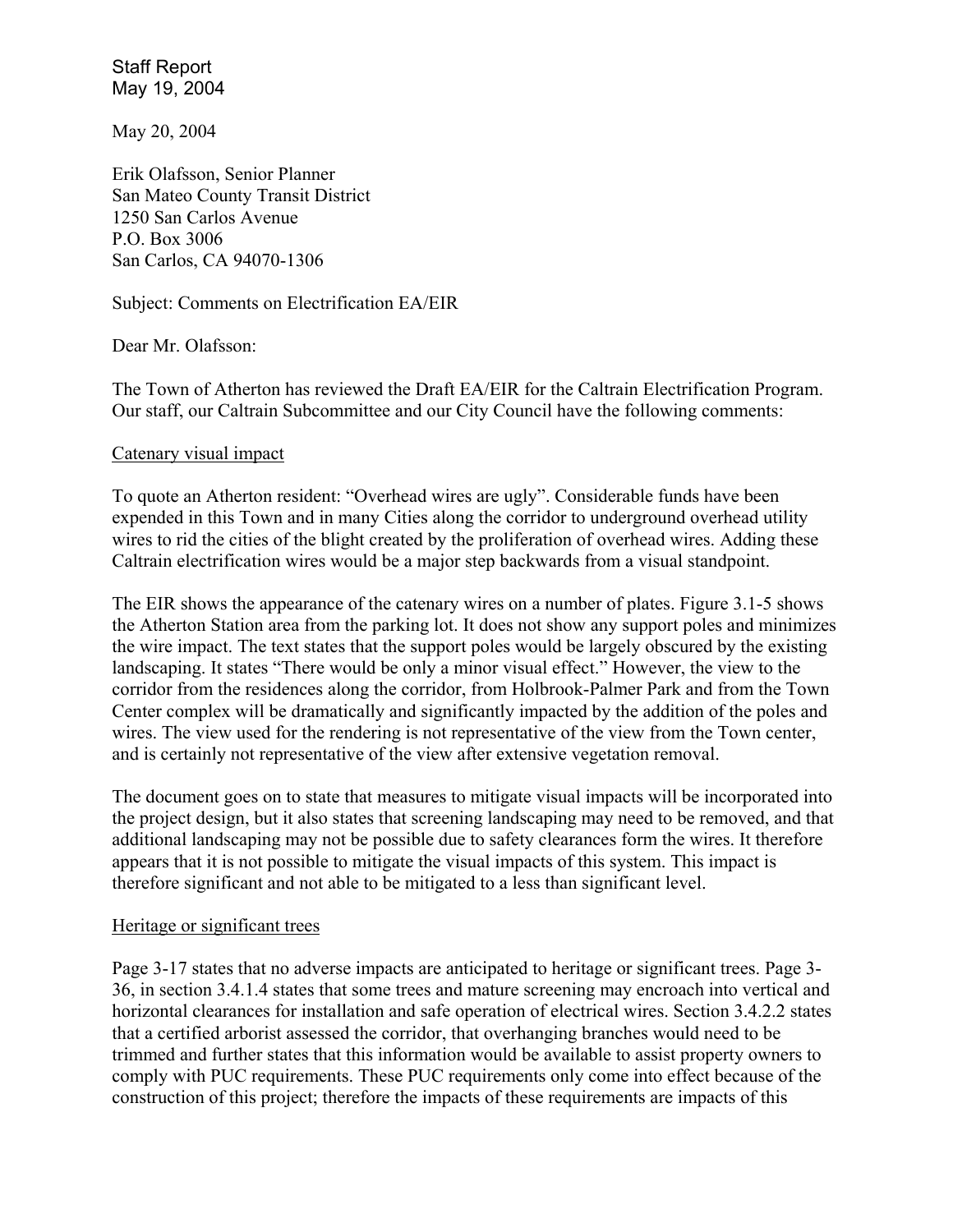project and should be identified in detail. The specific clearance requirements and the distance that the trees would need to be removed needs to be shown in the document.

There are a considerable number of mature trees along the corridor, especially in the Town of Atherton, that will be impacted by the project. The project needs to identify these impacts. The impact to trees also relates to the visual impact. The visual impact section states that existing screening will minimize the impact. But the tree section states that some of the screening trees will need to be removed. This is a contradiction and creates a significant impact that is not able to be mitigated to a less than significant level.

In addition, the Town of Atherton has a tree protection ordinance and permit requirements for removal of trees. Table 1.5-1 states "No permitting requirements identified." for the Town of Atherton and the Environmental Checklist, page A-3, under item IV (e), regarding conflict with local policies or ordinances shows "No Impact". However, the project arborist consulted with the Town Arborist and determined that permits would be required for removal or extensive pruning of heritage trees, and that removal or extensive pruning (greater than 25%) of heritage trees conflicts with Atherton tree protection policies.

On page 3-36, Section 3.4.1.4 states that "Potential project impacts on such vegetation were therefore considered.", but the significant impact of removal of 80 trees within Atherton, and of 1,727 trees in total, some of them heritage oak trees, was considered to be "No Impact". It is not possible that the removal of this many trees is "No Impact", especially within the Town of Atherton where 26% of the screening trees are being removed, and a larger undisclosed percentage are being pruned, possibly drastically pruned.

Finally, regarding tree removal and pruning, the DEA/EIR implies on page 3-37 that property owners will be required to remove or prune their trees to comply with PUC requirements, and that the JPB "will coordinate with the property owners if the need arises." This is a totally unacceptable means to deal with this significant project impact. When the JPB constructs a project that will impact private trees, many which have been overhanging the tracks for decades, the JPB needs to include in the project all tree work required, and include the impacts of this work as a project impact.

### Historic Resources

The addition of poles within 40 feet of the historic Atherton train station, and multiple wires within a few feet of the station would have a direct and adverse impact on the historic train station's site. Note also that 1913 is when the station was restored, but the original station was constructed in 1866.

The test is not whether the structure itself must be modified, but whether the site and context of the station is modified. The test is also not whether it is adverse, but whether the adverse impact is significant. This impact needs to be appropriately addressed, with its significance determined in accordance with standard historical guidelines.

#### Public Services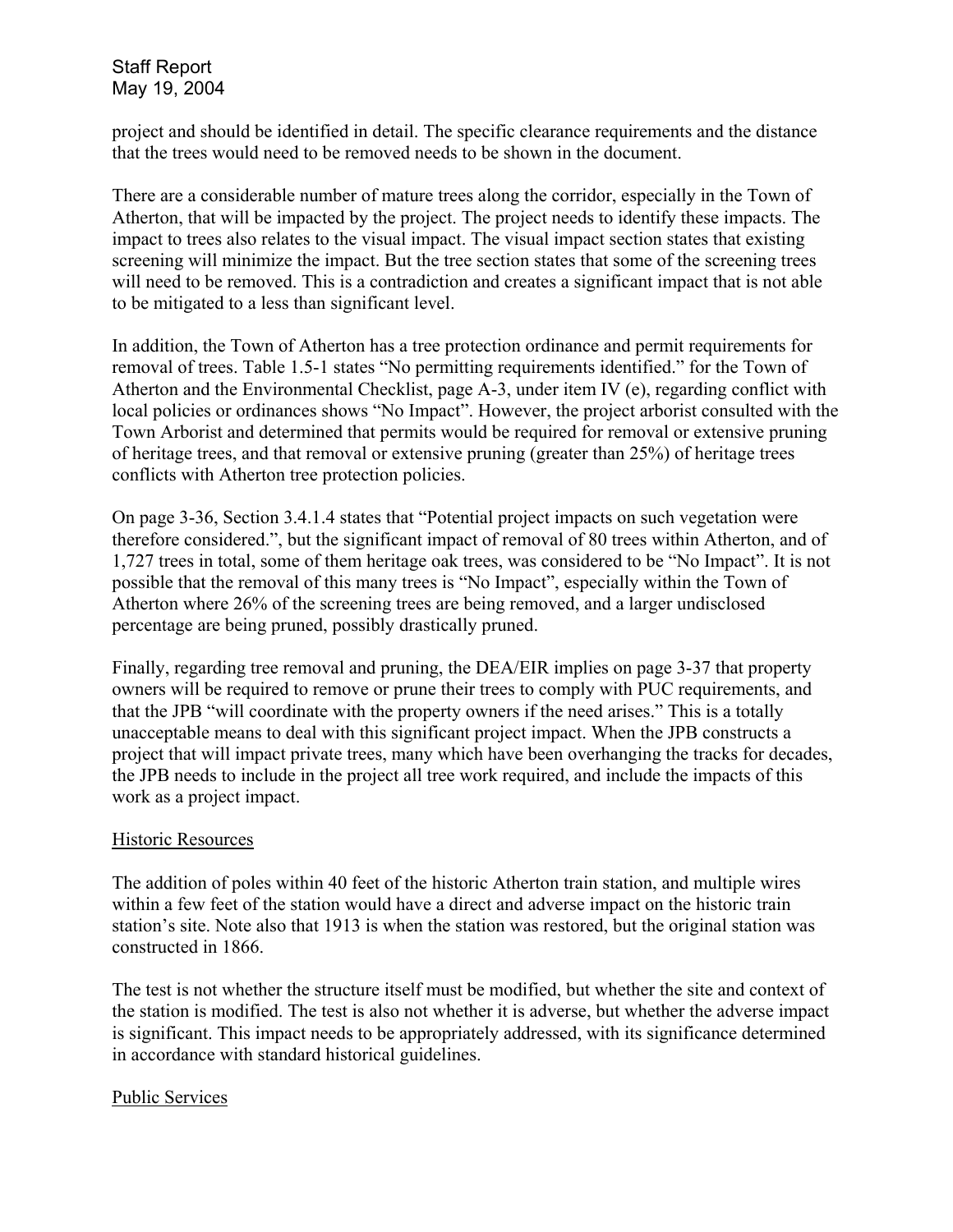The DEA/EIR makes no mention of the Town of Atherton City Hall complex immediately adjacent to the Caltrain tracks. This complex includes the Police Station, City Hall, Post Office, Library, Permit Center and Public Works Corporation Yard. Please include these Town of Atherton facilities in the report. The report should also address the potential interference of the electrified wires on emergency radio reception from the Atherton Police Dispatch center, and others along the corridor.

### Recreational Facilities

The DEA/EIR states that there would be "no proximity impacts on public parks and recreation areas." It is not clear what a proximity impact is, but the poles and wires, and the removal and trimming of screening trees will have a significant impact on Holbrook-Palmer Park, which abuts the Caltrain right of way. This impact needs to be appropriately addressed.

### Bus Transit

Section 3.15.1 should note that the Atherton station is served by shuttle buses for several local schools.

### Avoidance or Mitigation

The DEA/EIR should address what alternatives have been considered to avoid or mitigate the anticipated significant impacts as noted above and in the report. One alternative that could reduce some of these impacts would be to move the two tracks through Atherton and other communities as close to the center of right of way as possible, such that the required clearances will remove less trees, and reduce the pruning impacts to many others.

Another alternative is to delay electrification until the corridor is grade separated, either by Caltrain or by the High Speed Rail project, then use third rail electrification instead of overhead catenary, avoiding both the visual impact and the tree trimming impacts. It is possible to have trains pick up their power from both overhead and third rail, allowing grade separated portions of the corridor to use third rail, while at-grade portions use catenary. This would mitigate the dual impacts of grade separation and overhead wires, which could result in poles extending 60 feet high. It would also provide an incentive for at-grade portions to grade separate. Note also that this delay will save significant costs, because not only is the third rail less costly to construct and maintain than the catenary system, but costs to shoofly the electrified system would be considerable.

Please address the above comments in your Final EA/EIR, and advise us of what action you propose to avoid or mitigate the dramatic visual and tree impacts to our area. If these impacts can be neither avoided nor mitigated, the JPB should make a finding of overriding considerations before proceeding with the project. Thank you for your consideration.

Sincerely, Town of Atherton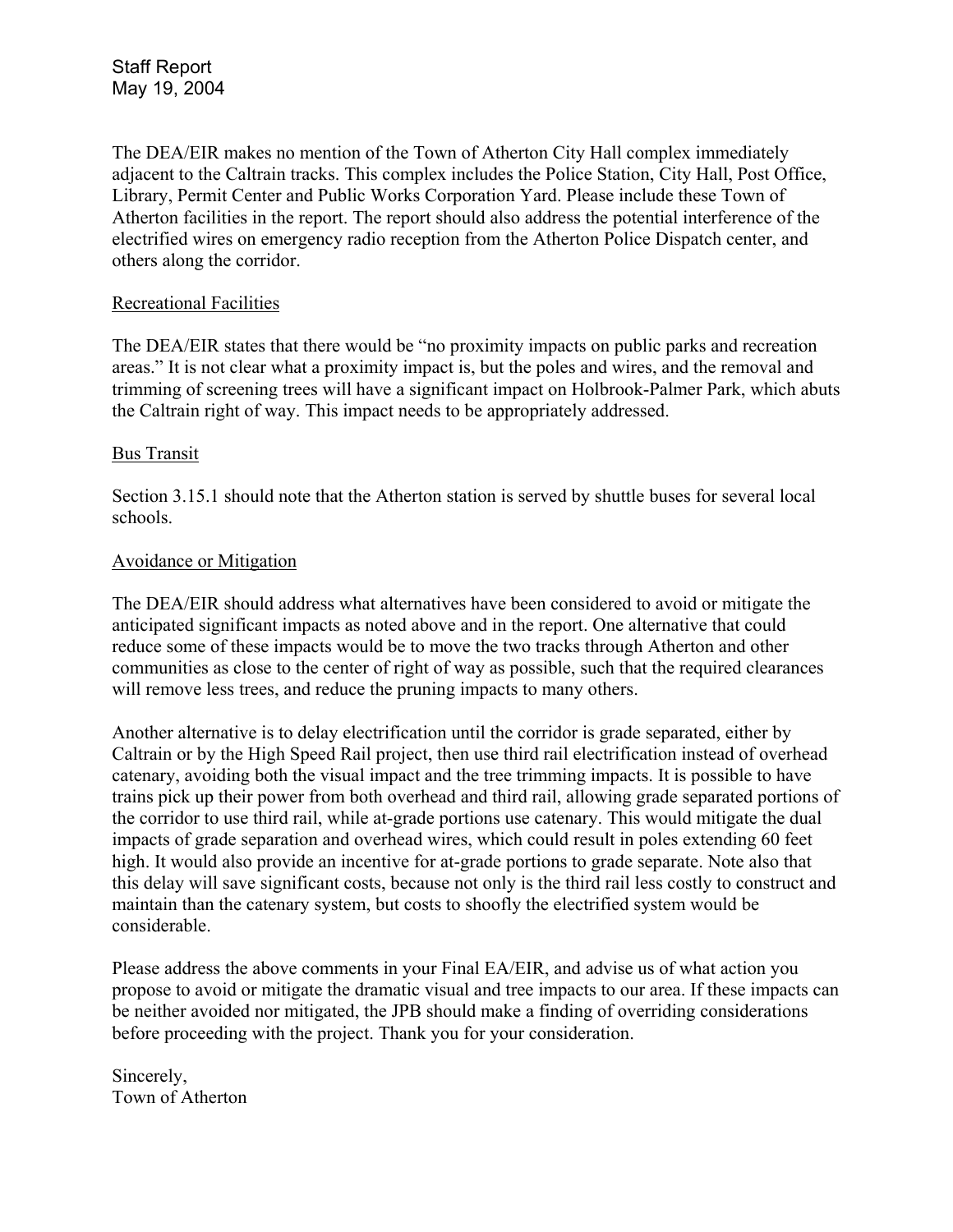Kathy McKeithen Mayor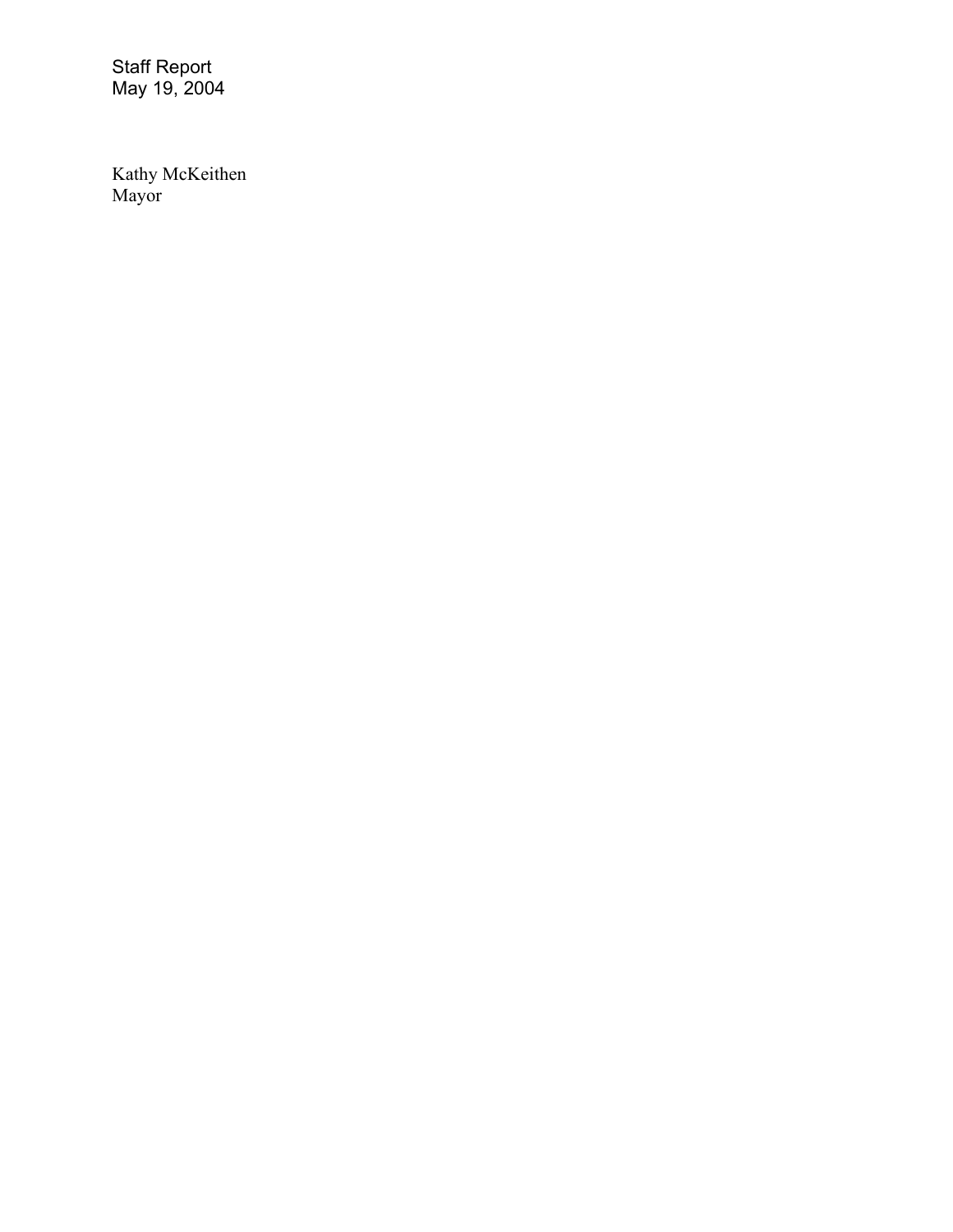**Item No. 23** 



Town of Atherton

# **CITY COUNCIL STAFF REPORT**

- **TO: HONORABLE MAYOR AND CITY COUNCIL**
- **FROM: LISA COSTA SANDERS, DEPUTY TOWN PLANNER**
- **DATE: FOR THE CITY COUNCIL MEETING OF MAY 19, 2004**

### **SUBJECT: REQUEST TO REFER THE REVIEW OF BUILDING PERMIT REQUIREMENTS TO INCLUDE PAVING PROJECTS TO THE GENERAL PLAN COMMITTEE**

### **RECOMMENDATION**

Staff recommends that the City Council review the request and provide direction to staff as appropriate.

# BACKGROUND

The Uniform Building Code defines a structure as greater than 18" above grade. The Code further requires the issuance of a Building Permit for the construction of structures. Work that is less than 18" above grade does not trigger a Building Permit requirement but must meet other code requirements. These requirements include compliance with the heritage tree ordinance, noise ordinance and construction and demolition recycling ordinance.

# **REQUEST**

An Atherton resident, Marion Oster, requests the City Council refer this item to the General Plan Committee for review. Ms. Oster references a recent project that involved the removal of a large circular driveway, pool decking, and a heritage tree. As indicated above, this type of work does not require a Building Permit, but the work must be conducted within allowed construction hours, the material must be recycled, and all heritage trees shall be protected. Ms. Oster notes a lack of compliance by the contractor to the Town's code requirements. The non-compliance is enforceable by the Police Department and Building Department even though a Building Permit is not issued.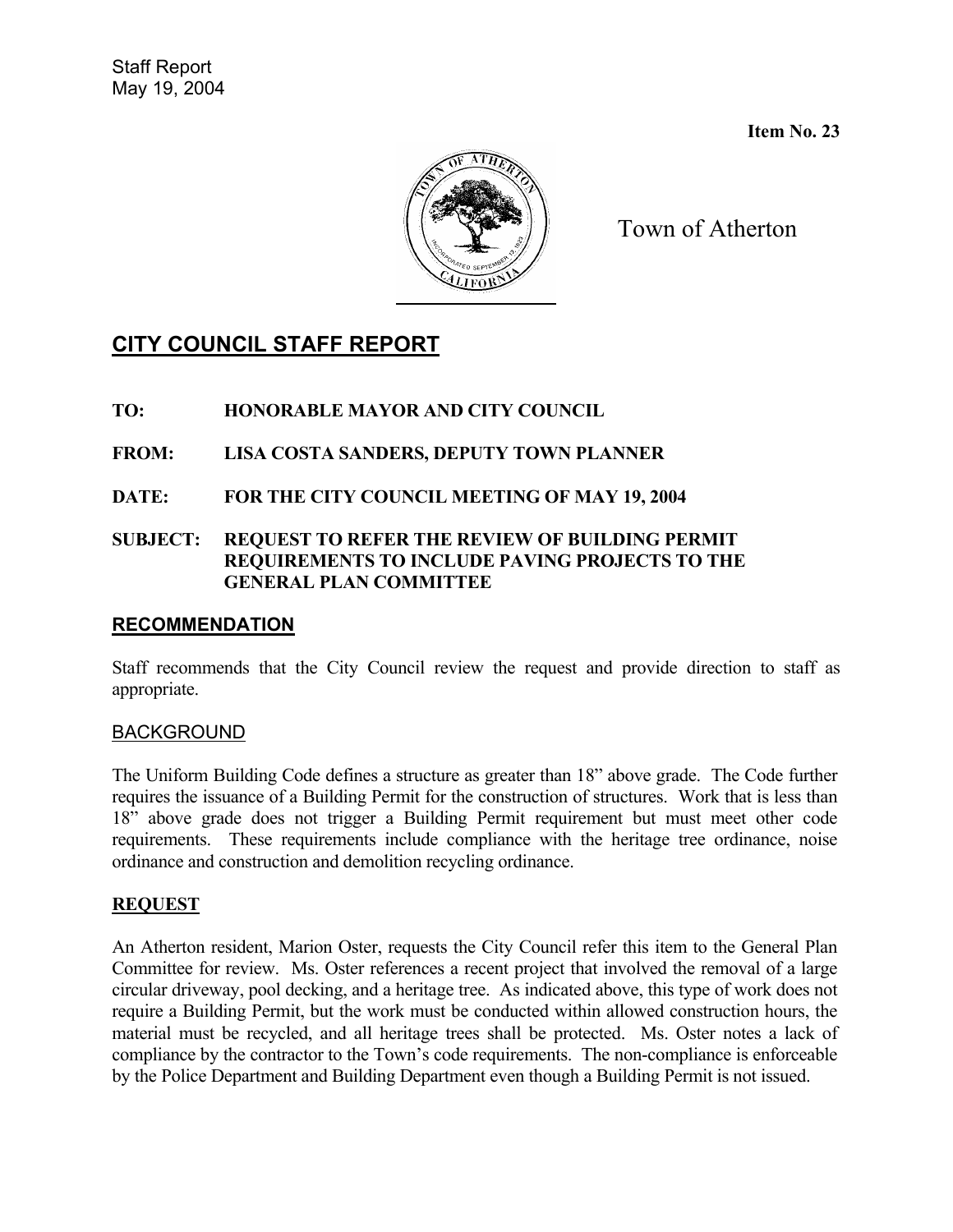Based on the attached memo from the City Attorney, the areas of concern raised in the letter are currently covered by Town Ordinances or Federal Regulations.

Prepared By: Approved:

 $\overline{a}$ 

Deputy Town Planner

Lisa Costa Sanders James H. Robinson, City Manager

#### **Attachments:**

- 1. Letter of Request from Marion Oster dated April 28, 2004
- 2. Memo prepared by Marc Hynes dated May 14, 2004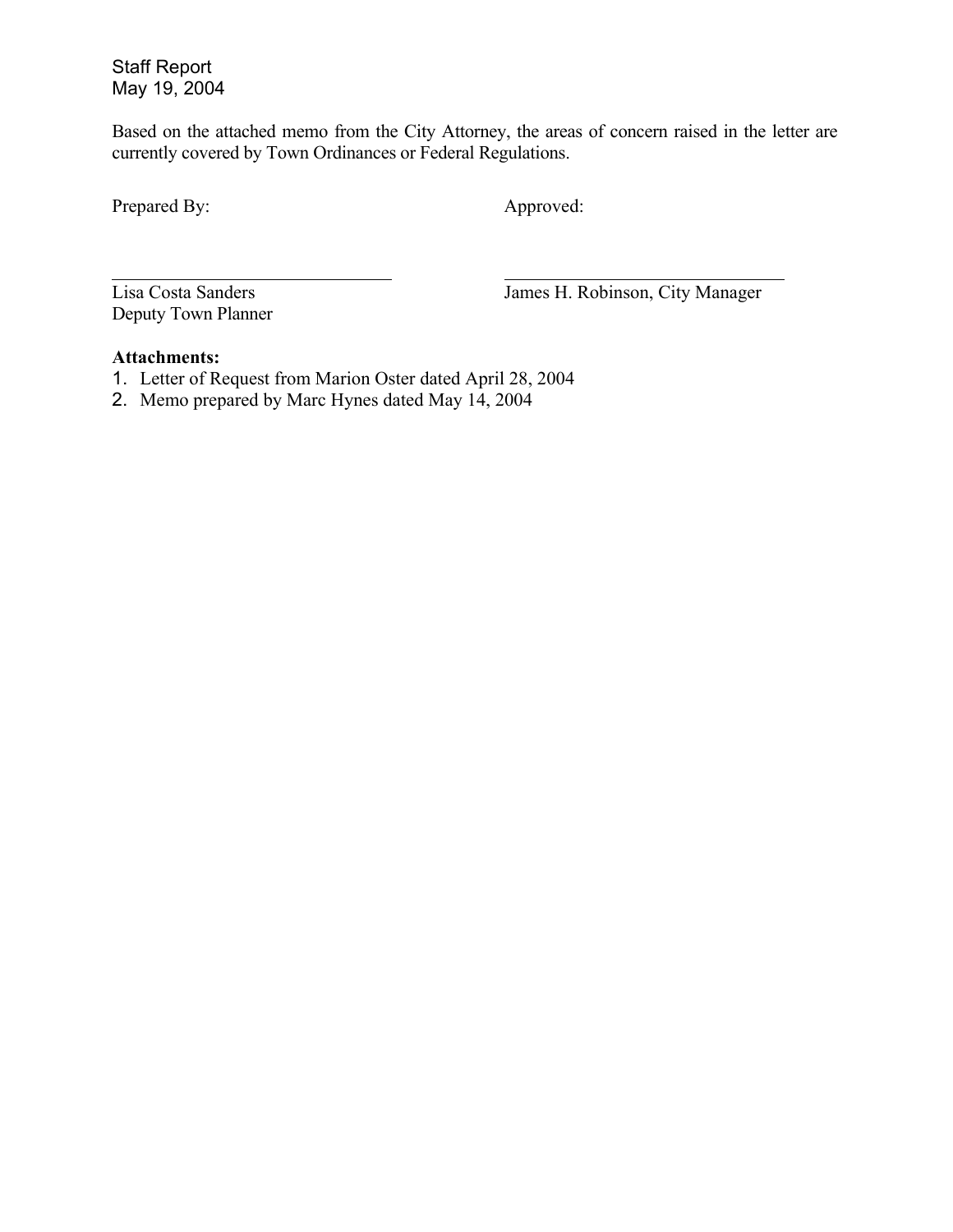#### **ATKINSON** <sup>z</sup> **FARASYN, LLP**

ATTORNEYS AT LAW

LEONARD J. SIEGAL HAROLD S. TOPPEL STEVEN G. BAIRD MARC G. HYNES

660 WEST DANA STREET P.O. BOX 279 MOUNTAIN VIEW, CALIFORNIA 94042 TELEPHONE (650) 967-6941 FACSIMILE (650) 967-1395

J.M. ATKINSON (1892-1982) L.M. FARASYN (1915-1979)

### **MEMORANDUM**

| TO:   | Honorable Mayor and City Councilmembers, Town of Atherton |
|-------|-----------------------------------------------------------|
| FROM: | Marc G. Hynes, City Attorney                              |
| RE:   | Paving Project Concerns                                   |
| DATE: | May 14, 2004                                              |
|       |                                                           |

The Deputy Town Planner Report includes a copy of a letter of request from Marion E. Oster, dated April 28, 2004, suggesting possible changes to building ordinances. The letter outlines a number of problems related to work on properties which does not require building permits. Examples include the remodeling of driveways and pool decking. Existing provisions of the Atherton Municipal Code appear to address most all of these issues:

- 1. Workers on properties not having business licenses. Sections 5.12.010 and 5.12.040 require individuals performing work on properties in the Town to have a Town business license.
- 2. (a) Work continuing on properties after 5:30 p.m. Section 15.40.120 establishes time limits of 8 a.m. to 5 p.m. on weekdays and a prohibition of this activity on weekends and holidays.
	- (b) Parking of commercial vehicles on Town streets overnight. Section 10.16.010 limits parking of commercial vehicles for a time longer than 30 minutes between the hours of 2 a.m. and 4 a.m. of

any day. The practical effect of this is to preclude overnight parking of commercial vehicles.

(c) Blocking of streets by vehicles in connection with construction projects. This is prohibited by Section 15.40.150. It is the responsibility of the property owner to keep adjacent roads and streets open for travel by the public, adjacent property owners,